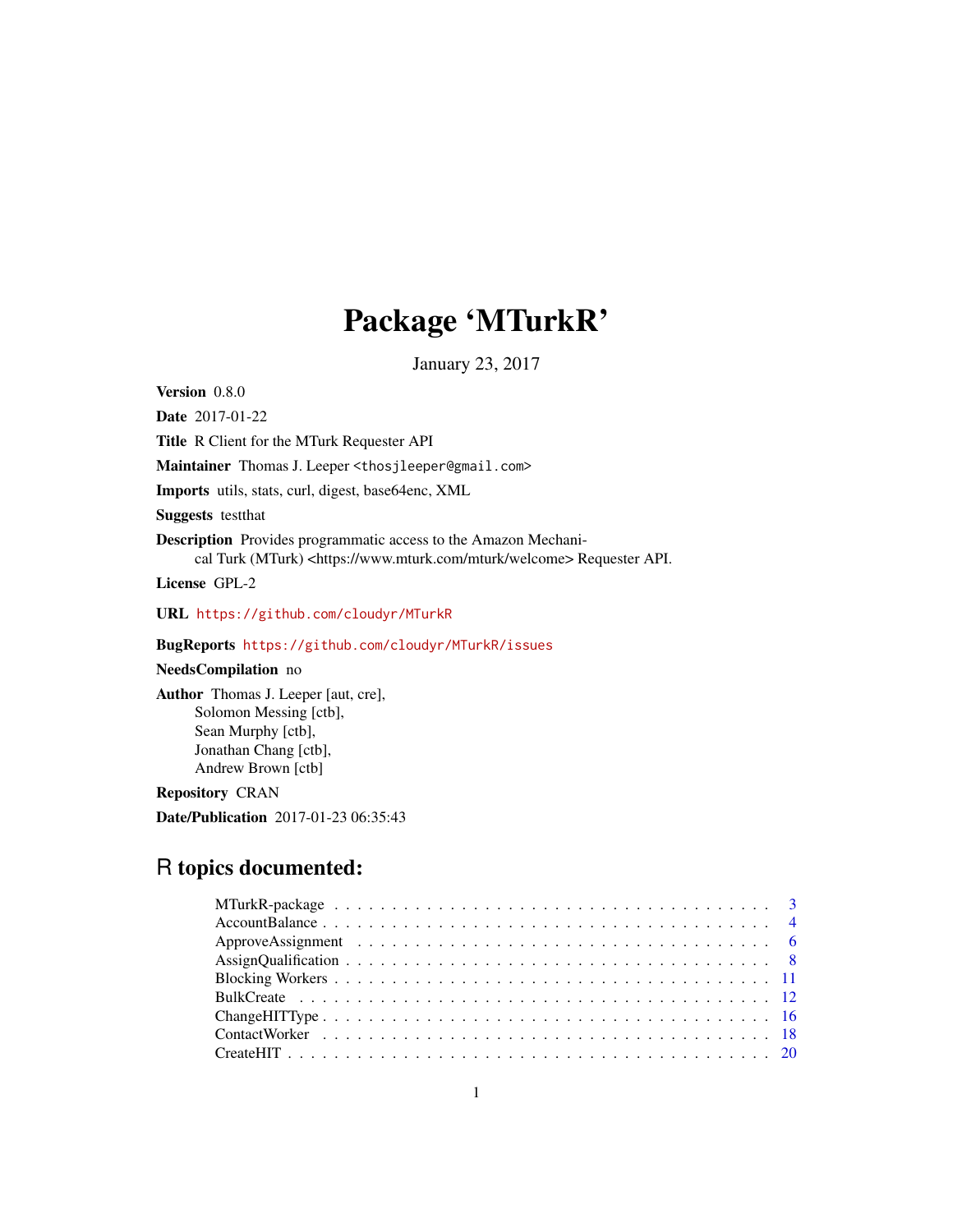|                   | 24 |
|-------------------|----|
|                   | 27 |
|                   | 28 |
|                   | 29 |
|                   | 31 |
|                   | 32 |
|                   | 34 |
|                   | 36 |
|                   | 37 |
|                   | 39 |
|                   | 40 |
|                   | 42 |
|                   | 44 |
|                   | 45 |
|                   | 47 |
|                   | 51 |
|                   | 54 |
|                   | 55 |
|                   | 57 |
|                   | 59 |
|                   | 60 |
|                   | 62 |
|                   | 63 |
|                   | 65 |
|                   | 66 |
|                   | 67 |
|                   | 69 |
|                   | 71 |
|                   | 72 |
|                   | 74 |
|                   | 76 |
|                   |    |
|                   | 77 |
|                   | 79 |
|                   | 80 |
|                   | 82 |
|                   | 83 |
|                   | 85 |
| seconds           | 87 |
|                   | 88 |
| SetHITAsReviewing | 89 |
|                   | 91 |
|                   | 93 |
|                   | 94 |
|                   | 96 |
|                   |    |
|                   |    |
|                   |    |
|                   |    |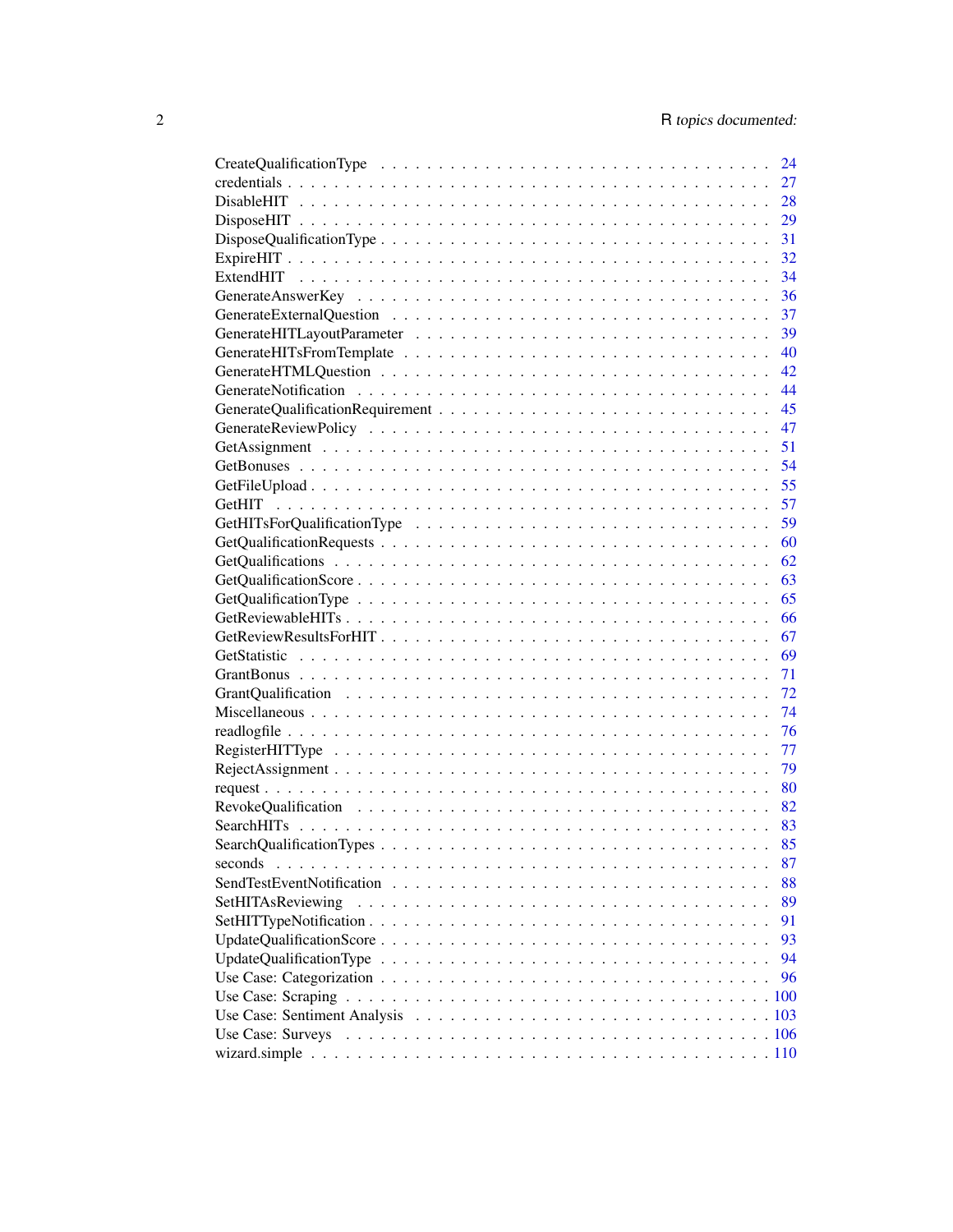<span id="page-2-0"></span>

|       | XML |  |  |  |  |  |  |  |  |  |  |  |  |  |  |  |  |  |  |
|-------|-----|--|--|--|--|--|--|--|--|--|--|--|--|--|--|--|--|--|--|
| Index |     |  |  |  |  |  |  |  |  |  |  |  |  |  |  |  |  |  |  |

MTurkR-package *R Client for the MTurk Requester API*

### Description

This package provides access to the Amazon Mechanical Turk (MTurk) Requester API. The package provides users of the MTurk Requester User Interface with access to a variety of functions currently unavailable to them (the creation and maintenance of worker Qualifications, email notifications to workers through [ContactWorker](#page-17-1), automated reviewing of assignments using Review Policies, and streamlined bonus payments through [GrantBonus](#page-70-1)). It also provides users with all functions available in the RUI directly in R as well as a large number of other functions, and a simple, interactive command-line tool for performing many operations. A relatively fully featured, cross-platform graphical user interface is available in a separate add-on package called [MTurkR-](https://cran.r-project.org/package=MTurkRGUI)[GUI.](https://cran.r-project.org/package=MTurkRGUI)

Most users will find themselves using three principal functions: [CreateHIT](#page-19-1), [GetAssignments](#page-50-1), and [ApproveAssignments](#page-5-1), to create one or more HITs on the MTurk server, to retrieve completed assignments, and to approve assignments (and thus pay workers), respectively. As task complexity increases, additional functions are provided to handle worker qualifications, bonuses, emails to workers, automated review policies, bulk creation of HITs, and so forth.

Critically important, nothing in MTurkR will work during a given session without either first setting AWS credentials. The easiest way to do this is to specify 'AWS\_ACCESS\_KEY\_ID' and 'AWS\_SECRET\_ACCESS\_KEY' environment variables using Sys.setenv() or by placing these values in an .Renviron file. Credentials can also be specified atomically within each MTurkR function as the keypair argument, which accepts the credentials as a two-element character vector.

There are five common parameters that can be specified in most MTurkR functions: keypair, verbose, log.requests, and sandbox. The first of these is the AWS credentials parameter just described and the latter four are logicals. verbose causes certain information to be displayed on the standard output when functions are executed. log.requests records details of API calls in the working directory (see [readlogfile](#page-75-1)). This is slightly time-consuming, so it can be omitted if you do not need access to log information (e.g., for troubleshooting). Setting the parameter sandbox=TRUE executes requests in the developer sandbox rather than the live server, which is a useful test environment.

All of these options can be set globally using options(). The specific forms are:

- options('MTurkR.sandbox'): A logical (default 'FALSE'), to control use of the MTurk sandbox.
- options('MTurkR.browser'): A logical (default 'FALSE'), to send requests to a web browser rather than through R.
- options('MTurkR.verbose'): A logical (default 'TRUE'), to control printing to the console. If TRUE, updates will be printed to the console during function execution. This can be useful when, for example, executing a large number of assignment approvals, etc.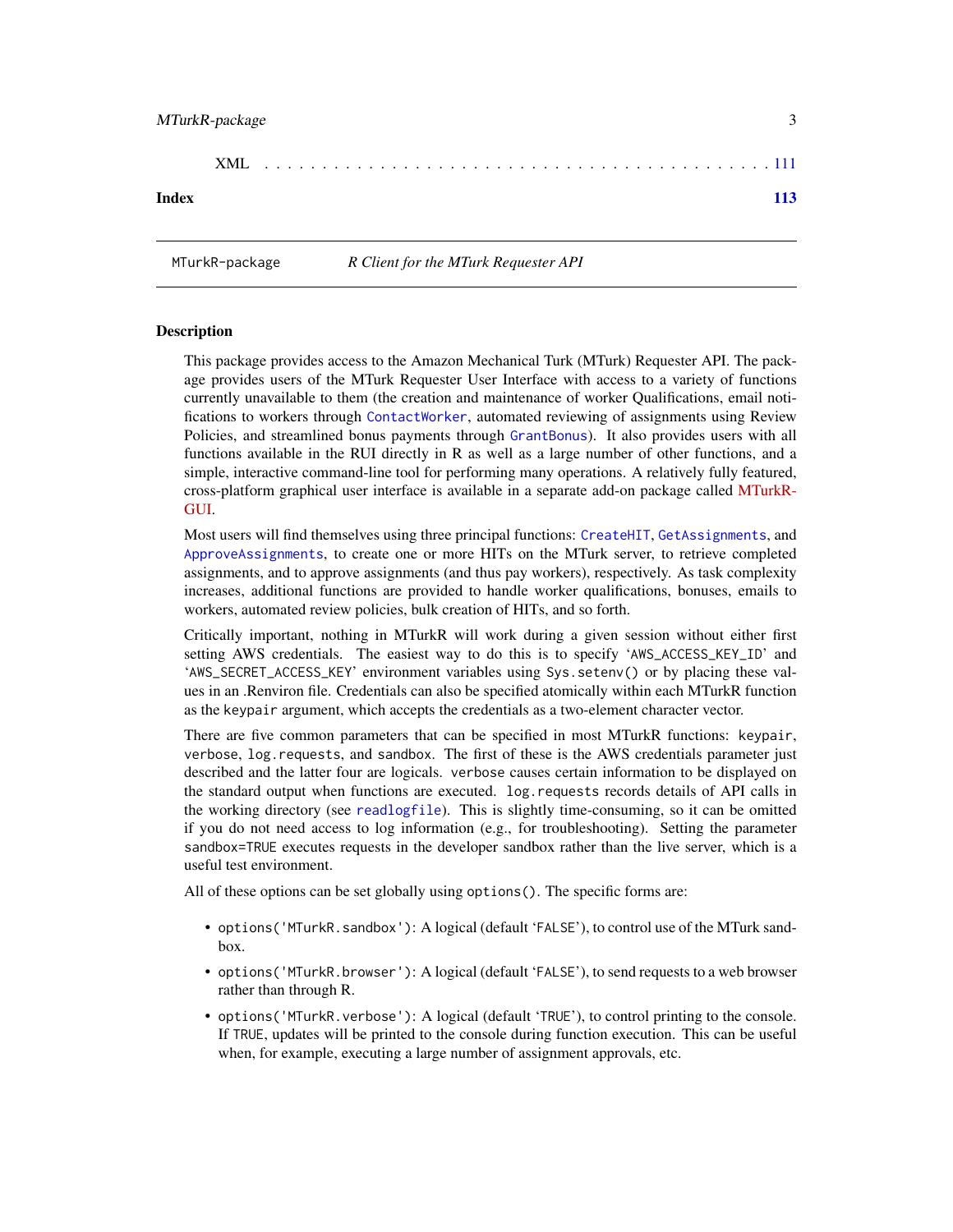- <span id="page-3-0"></span>• options('MTurkR.log'): A logical (default 'TRUE'), to control whether requests are logged to a directory.
- options('MTurkR.logdir'): A character string specifying a directory path in which to store the "MTurkRlog.tsv" log file. This is set, by default, as the working directory when MTurkR is loaded; if the option is not set (or unset), the current working directory is used.
- options('MTurkR.test'): A logical, which if TRUE (not the default), can allow [request](#page-79-1) to be used for debugging purposes. It returns details of the request.

#### Author(s)

Thomas J. Leeper

Maintainer: Thomas J. Leeper <thosjleeper@gmail.com>

#### References

[Amazon Mechanical Turk](http://www.mturk.com)

[The MTurkR Wiki,](https://github.com/leeper/MTurkR/wiki) which contains numerous code examples and tutorials.

[The MTurkRGUI Package,](https://cran.r-project.org/package=MTurkRGUI) which provides a graphical user interface for MTurkR.

[Amazon Mechanical Turk API Documentation](http://aws.amazon.com/documentation/mturk/)

### See Also

To get started using MTurkR, see the documentation for [CreateHIT](#page-19-1) (for creating single tasks) and/or [BulkCreate](#page-11-1) (for creating batches of tasks). For some tutorials on how to use MTurkR for specific use cases, see the following:

- [survey,](#page-105-1) for collecting survey(-experimental) data
- [categorization,](#page-95-1) for doing large-scale categorization (e.g., photo moderation or developing a training set)
- [sentiment,](#page-102-1) for doing sentiment coding
- [webscraping,](#page-99-1) for manual scraping of web data

AccountBalance *Retrieve MTurk account balance*

#### Description

Retrieves the amount of money (in US Dollars) in your MTurk account. SufficientFunds provides a wrapper that checks whether your account has sufficient funds based upon specified characters of your HIT.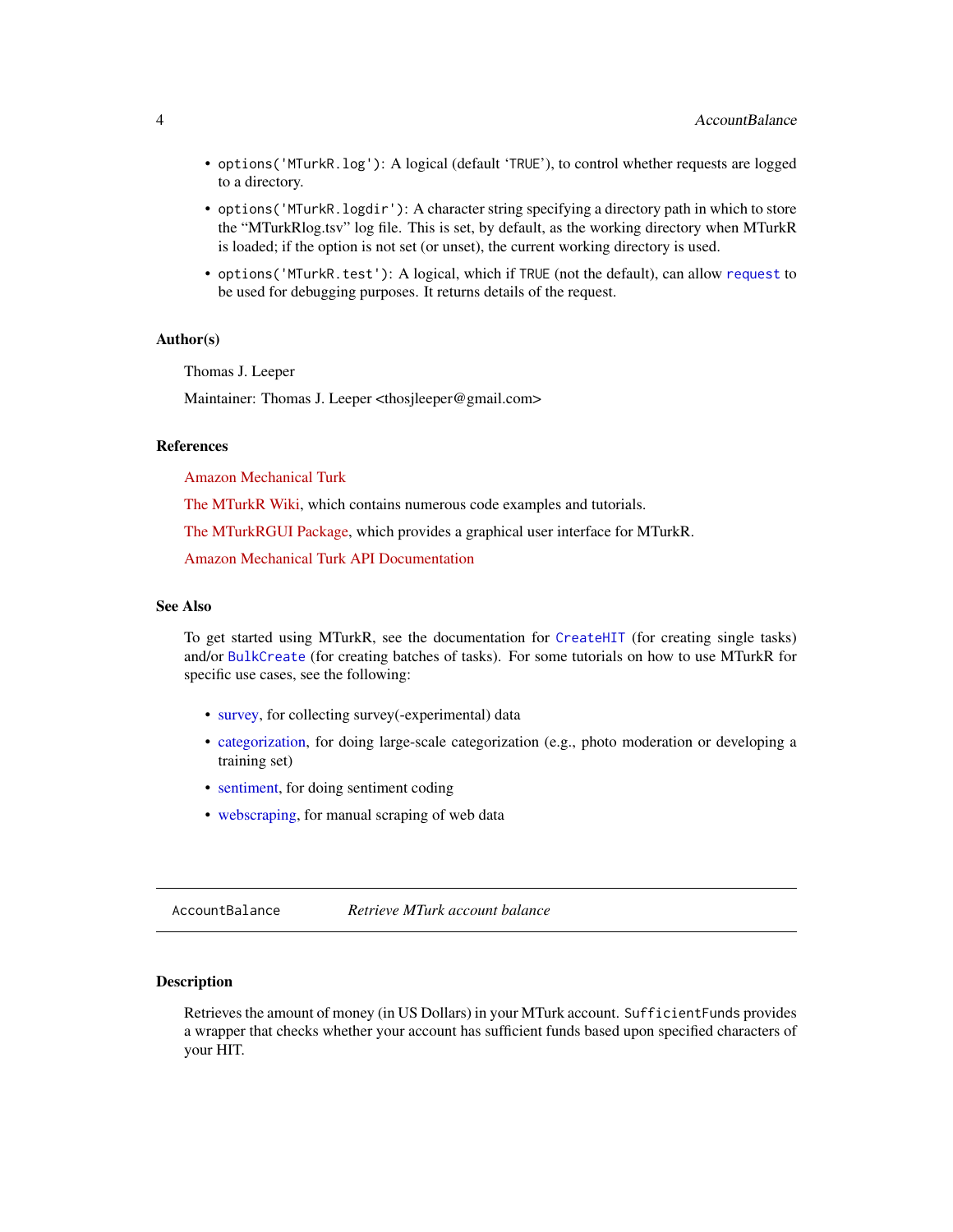### AccountBalance 5

### Usage

```
AccountBalance(verbose = getOption('MTurkR.verbose', TRUE), ...)
```

```
SufficientFunds(amount = NULL, assignments = NULL, hits = NULL,
               bonus.ct = NULL, bonus.amount = NULL, masters = FALSE,
                turkfee = 0.2, turkmin = 0.01, mastersfee = 0.05, ...)
```
### Arguments

| amount       | Intended per-assignment payment amount.                                                                                                                                                                                                  |
|--------------|------------------------------------------------------------------------------------------------------------------------------------------------------------------------------------------------------------------------------------------|
| assignments  | Number of intended assignments (per HIT, if multiple HITs).                                                                                                                                                                              |
| hits         | Number of HITs.                                                                                                                                                                                                                          |
| bonus.ct     | Number of intended bonuses.                                                                                                                                                                                                              |
| bonus.amount | Amount of each bonus.                                                                                                                                                                                                                    |
| masters      | A logical indicating whether MTurk Masters will be used. Default is FALSE.                                                                                                                                                               |
| turkfee      | Amazon's fee as percentage of payments. Default is 20-percent (as 0.20). Note,<br>however, that MTurk charges an additional 20-percent if the number of assignments<br>is greater than or equal to 10. This is factored in automatically |
| turkmin      | Amazon's minimum per-assignment fee. Default is \$0.01.                                                                                                                                                                                  |
| mastersfee   | Amazon's additional charge for use of MTurk Masters. Default is 5-percent (as<br>$0.05$ ).                                                                                                                                               |
| verbose      | Optionally print the results of the API request to the standard output. Default is<br>taken from getOption('MTurkR.verbose', TRUE).                                                                                                      |
| $\cdots$     | Additional arguments passed to request.                                                                                                                                                                                                  |

### Details

AccountBalance takes no substantive arguments. SufficientFunds is a wrapper for AccountBalance that accepts as inputs information about intended payments and bonuses to check whether your account has sufficient funds. If sandbox=TRUE, AccountBalance always returns "\$10,000.00".

accountbalance() and getbalance() are aliases for AccountBalance.

#### Value

Return value is an object of class "MTurkResponse", including an additional character string (balance) containing the balance of the account in US Dollars. Note: object is returned invisibly.

### Author(s)

Thomas J. Leeper

### References

[API Reference](http://docs.amazonwebservices.com/AWSMechTurk/latest/AWSMturkAPI/ApiReference_GetAccountBalanceOperation.html) [MTurk Pricing Structure](https://requester.mturk.com/pricing)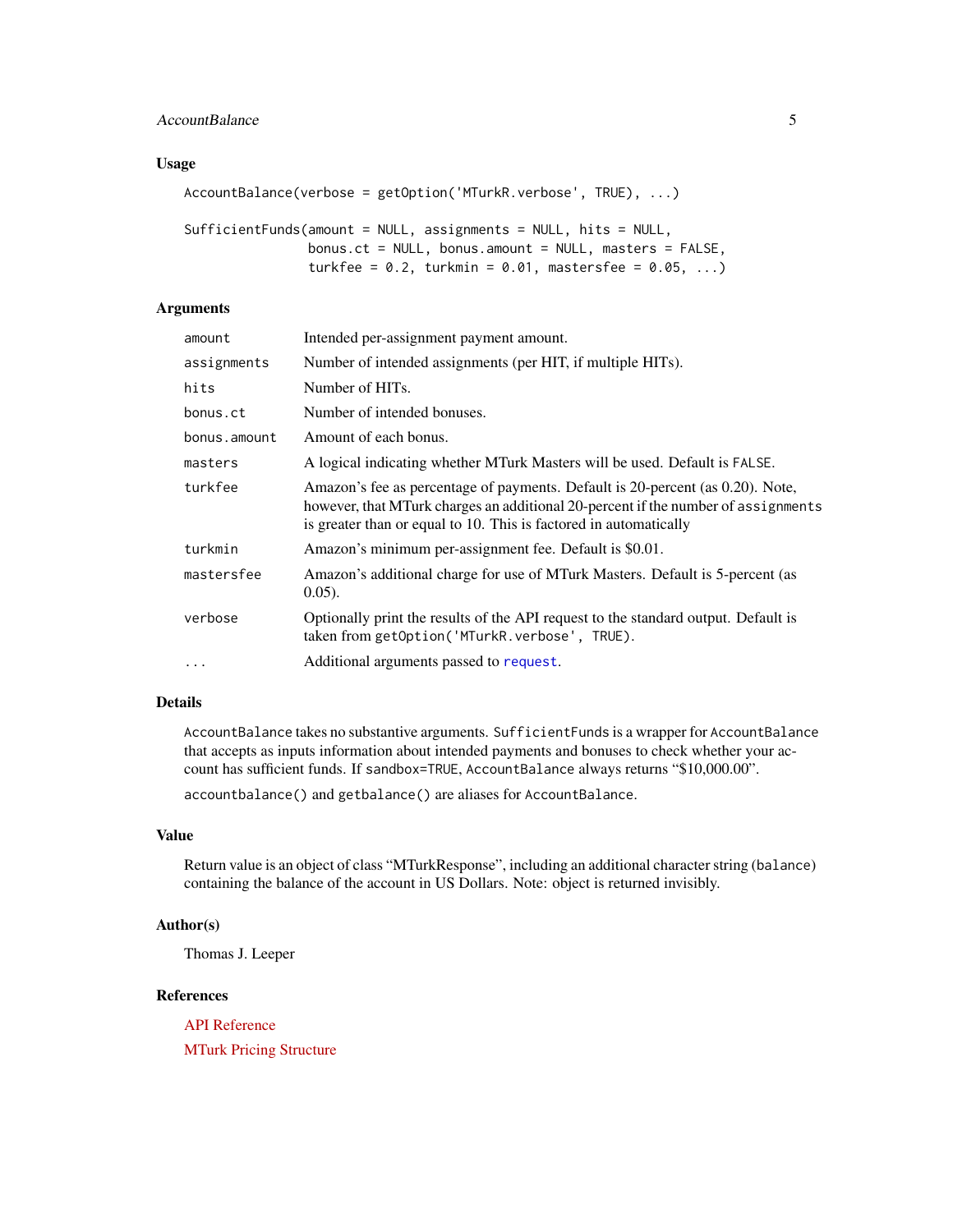### Examples

```
## Not run:
AccountBalance()
SufficientFunds(amount = ".25", assignments = "50", hits = "5")
SufficientFunds(bonus.ct = "150", bonus.amount = ".75")
## End(Not run)
```
ApproveAssignment *Approve Assignment(s)*

### <span id="page-5-1"></span>Description

Approve one or more submitted assignments, or approve all assignments for a given HIT or HIT-Type. Also allows you to approve a previously rejected assignment. This function spends money from your MTurk account.

#### Usage

```
ApproveAssignment(assignments, feedback = NULL, rejected = FALSE,
                  verbose = getOption('MTurkR.verbose', TRUE), ...)
```

```
ApproveAllAssignments(hit = NULL, hit.type = NULL, annotation = NULL,
                     feedback = NULL,verbose = getOption('MTurkR.verbose', TRUE), ...)
```
#### Arguments

| assignments | A character string containing an AssignmentId, or a vector of multiple character<br>strings containing multiple AssignmentIds, to approve.                                                                                                                                                                                                                                                                                                              |
|-------------|---------------------------------------------------------------------------------------------------------------------------------------------------------------------------------------------------------------------------------------------------------------------------------------------------------------------------------------------------------------------------------------------------------------------------------------------------------|
| hit         | A character string containing a HITId all of whose assignments are to be ap-<br>proved. Must specify hit xor hit. type xor annotation.                                                                                                                                                                                                                                                                                                                  |
| hit.type    | A character string containing a HITTypeId (or a vector of HITTypeIds) all of<br>whose HITs' assignments are to be approved. Must specify hit xor hit. type<br>xor annotation.                                                                                                                                                                                                                                                                           |
| annotation  | An optional character string specifying the value of the Requester Annotation<br>field for a batch of HITs. This can be used to approve all assignments for<br>all HITs from a "batch" created in the online Requester User Interface (RUI).<br>To use a batch ID, the batch must be written in a character string of the form<br>"BatchId:78382;", where "73832" is the batch ID shown in the RUI. Must spec-<br>ify hit xor hit. type xor annotation. |
| feedback    | An optional character string containing any feedback for a worker. This must<br>have length 1 or length equal to the number of workers. Maximum of 1024<br>characters. For ApproveAllAssignments, must be length 1.                                                                                                                                                                                                                                     |

<span id="page-5-0"></span>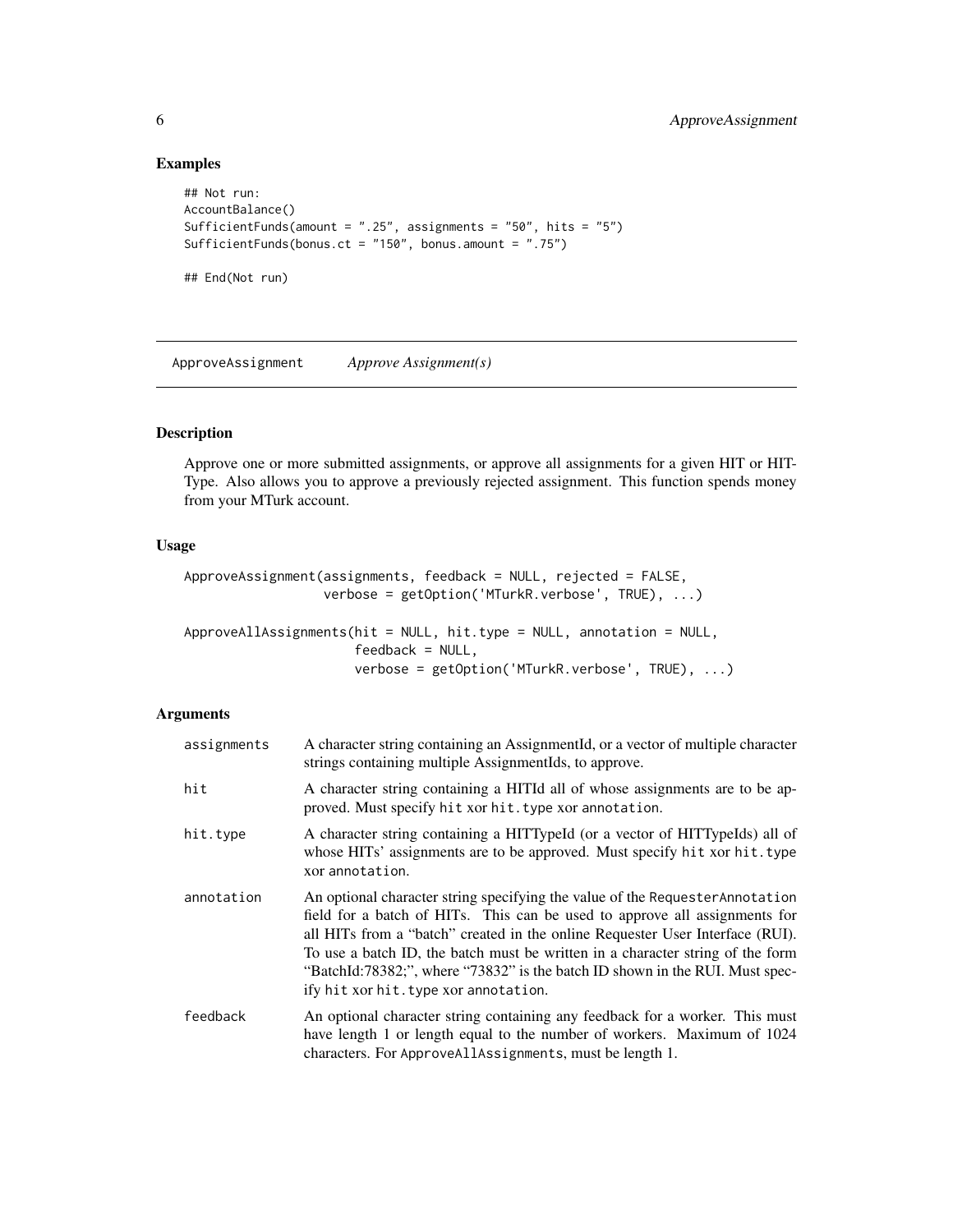| rejected                | A logical indicating whether the assignment(s) had previously been rejected (de-<br>fault FALSE). Approval of previously rejected assignments must be conducted<br>separately from other approvals. |
|-------------------------|-----------------------------------------------------------------------------------------------------------------------------------------------------------------------------------------------------|
| verbose                 | Optionally print the results of the API request to the standard output. Default is<br>taken from getOption('MTurkR.verbose', TRUE).                                                                 |
| $\cdot$ $\cdot$ $\cdot$ | Additional arguments passed to request.                                                                                                                                                             |

### Details

Approve assignments, by AssignmentId (as returned by [GetAssignment](#page-50-2) or by HITId or HITTypeId. Must specify assignments xor hit xor hit.type. ApproveAllAssignments approves all assignments of a given HIT or HITType without first having to perform [GetAssignment](#page-50-2).

ApproveAssignments() and approve() are aliases for ApproveAssignment. approveall() is an alias for ApproveAllAssignments.

### Value

A data frame containing the list of AssignmentIds, feedback (if any), and whether or not each approval request was valid.

#### Author(s)

Thomas J. Leeper

#### References

[API Reference: Approve Assignment](http://docs.amazonwebservices.com/AWSMechTurk/latest/AWSMturkAPI/ApiReference_ApproveAssignmentOperation.html) [API Reference: Approve Rejected Assignment](http://docs.amazonwebservices.com/AWSMechTurk/latest/AWSMturkAPI/ApiReference_ApproveRejectedAssignmentOperation.html)

#### See Also

[RejectAssignment](#page-78-1)

### Examples

```
## Not run:
# Approve one assignment
ApproveAssignment(assignments = "26XXH0JPPSI23H54YVG7BKLEXAMPLE")
# Approve multiple assignments with the same feedback
ApproveAssignment(assignments = c("26XXH0JPPSI23H54YVG7BKLEXAMPLE1",
                                  "26XXH0JPPSI23H54YVG7BKLEXAMPLE2"),
                  feedback = "Great work!")
# Approve all assignments for a given HIT
ApproveAllAssignments(hit = "2MQB727M0IGF304GJ16S1F4VE3AYDQ")
# Approve all assignments for a given HITType
```

```
ApproveAllAssignments(hit.type = "2FFNCWYB49F9BBJWA4SJUNST5OFSOW")
```

```
# Approve all assignments for a given batch from the RUI
```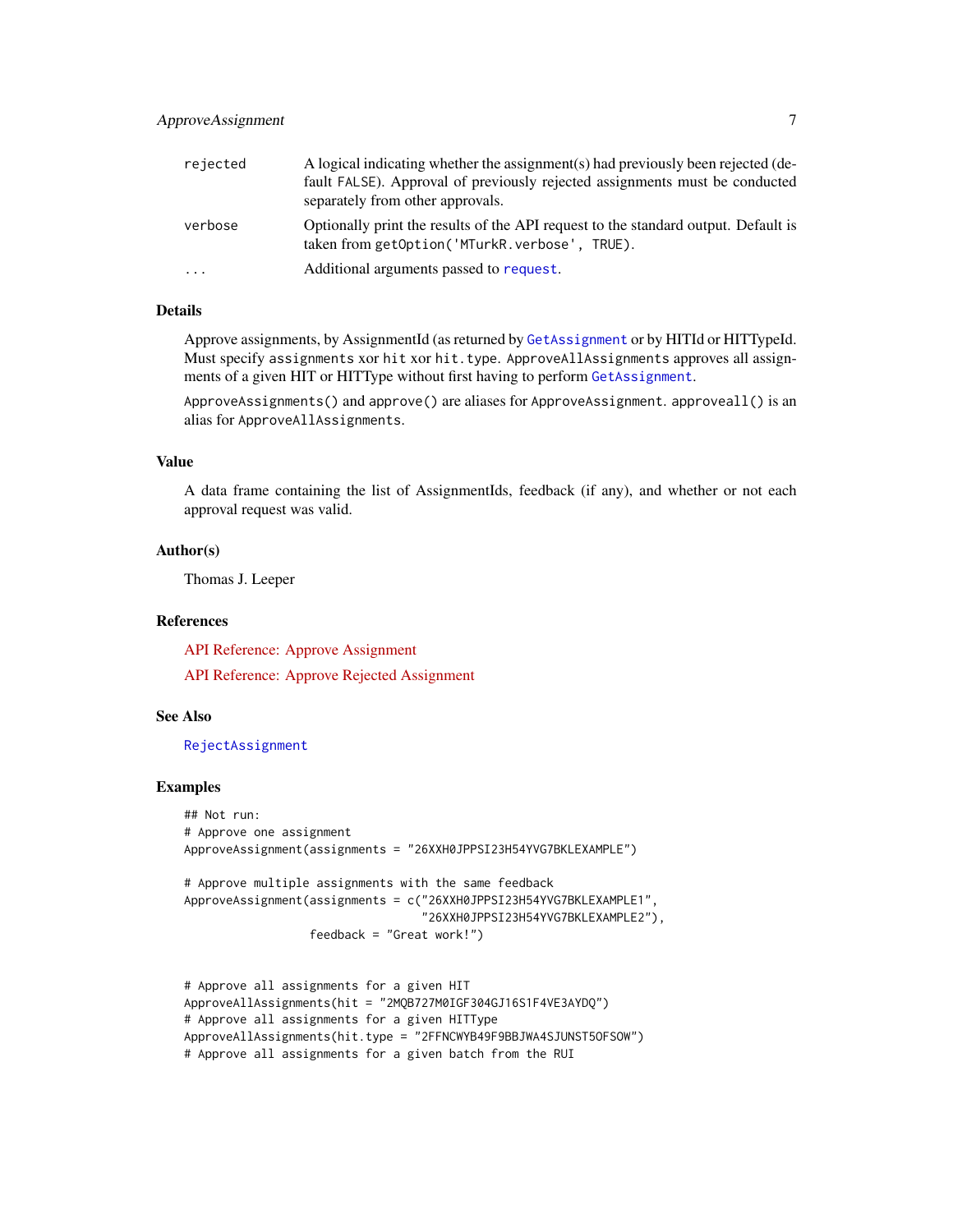```
ApproveAllAssignments(annotation="BatchId:78382;")
```
## End(Not run)

<span id="page-7-1"></span>AssignQualification *Assign Qualification*

#### Description

Assign a Qualification to one or more workers. The QualificationType should have already been created by [CreateQualificationType](#page-23-1), or the details of a new QualificationType can be specified atomically. This function also provides various options for automatically specifying the value of a worker's QualificationScore based upon a worker's statistics.

### Usage

```
AssignQualification(qual, workers, value = "1", notify = FALSE,
                    name = NULL, description = NULL, keywords = NULL,
                    status = NULL, retry.delay = NULL,
                    test = NULL, answerkey = NULL, test.duration = NULL,
                    auto = NULL, auto.value = NULL,
                   conditional.statistic = NULL, conditional.comparator = NULL,
                    conditional.value = NULL, conditional.period = NULL,
                    set.statistic.as.value = FALSE,
                    verbose = getOption('MTurkR.verbose', TRUE), ...)
```
### Arguments

| qual        | A character string containing a QualificationTypeId.                                                                                                                                                              |
|-------------|-------------------------------------------------------------------------------------------------------------------------------------------------------------------------------------------------------------------|
| workers     | A character string containing a WorkerId, or a vector of character strings con-<br>taining multiple WorkerIds.                                                                                                    |
| value       | A character string containing the value to be assigned to the worker(s) for the<br>QualificationType.                                                                                                             |
| notify      | A logical indicating whether workers should be notified that they have been<br>assigned the qualification. Default is FALSE.                                                                                      |
| name        | An optional character string specifying a name for a new Qualification Type.<br>This is visible to workers. Cannot be modified by UpdateQualificationType.                                                        |
| description | An optional character string specifying a longer description of the Qualification-<br>Type. This is visible to workers. Maximum of 2000 characters.                                                               |
| keywords    | An optional character string containing a comma-separated set of keywords by<br>which workers can search for the QualificationType. Cannot be modified by<br>UpdateQualificationType. Maximum of 1000 characters. |
| status      | A character vector of "Active" or "Inactive", indicating whether the Qualifica-<br>tionType should be active and visible.                                                                                         |

<span id="page-7-0"></span>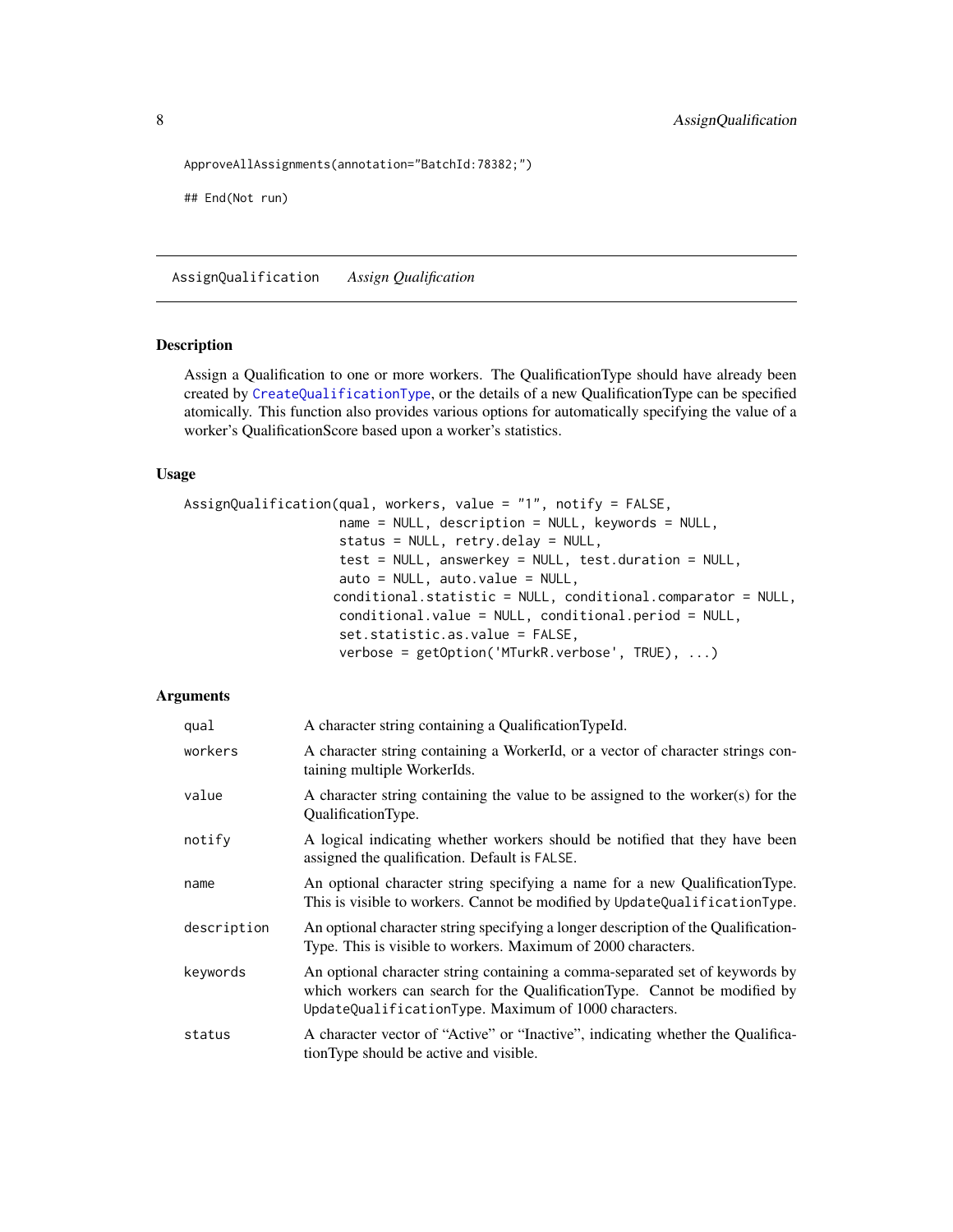| retry.delay            | An optional time (in seconds) indicating how long workers have to wait before<br>requesting the QualificationType after an initial rejection.                                                                                        |
|------------------------|--------------------------------------------------------------------------------------------------------------------------------------------------------------------------------------------------------------------------------------|
| test                   | An optional character string consisting of a QuestionForm data structure, used<br>as a test a worker must complete before the Qualification Type is granted to them.                                                                 |
| answerkey              | An optional character string consisting of an AnswerKey data structure, used to<br>automatically score the test.                                                                                                                     |
| test.duration          | An optional time (in seconds) indicating how long workers have to complete the<br>test.                                                                                                                                              |
| auto                   | A logical indicating whether the Qualification is automatically granted to work-<br>ers who request it. Default is FALSE.                                                                                                            |
| auto.value             | An optional parameter specifying the value that is automatically assigned to<br>workers when they request it (if the Qualification is automatically granted).                                                                        |
| conditional.statistic  |                                                                                                                                                                                                                                      |
|                        | An optional character string containing the name of a statistic (see ListStatistics<br>that should be used to conditionally assign the QualificationType to workers.                                                                 |
| conditional.comparator |                                                                                                                                                                                                                                      |
|                        | An optional character string containing a comparator by which a worker's score<br>of a qualification is compared to the specified value. One of " $\lt$ ", " $\lt =$ ", " $\gt$ ",<br>">=", "==", "!=", "Exists", or "DoesNotExist". |
| conditional.value      |                                                                                                                                                                                                                                      |
|                        | An optional numeric or character string value against which workers scores will<br>be compared. The QualificationType will only be assigned to those whose score<br>on the specified statistic meet the comparison to this value.    |
| conditional.period     |                                                                                                                                                                                                                                      |
|                        | An optional character string specifying the period for the statistic. Must be one<br>of: "OneDay", "SevenDays", "ThirtyDays", "LifeToDate". Default is "LifeTo-<br>Date".                                                            |
| set.statistic.as.value |                                                                                                                                                                                                                                      |
|                        | An optional logical specifying whether the worker's value of the statistic should<br>be used as the value they are assigned for the QualificationType. Default is<br>FALSE and value is used instead.                                |
| verbose                | Optionally print the results of the API request to the standard output. Default is<br>taken from getOption('MTurkR.verbose', TRUE).                                                                                                  |
| .                      | Additional arguments passed to request.                                                                                                                                                                                              |

### Details

A very robust function to assign a Qualification to one or more workers. The simplest use of the function is to assign a Qualification of the specified value to one worker, but assignment to multiple workers is possible. Workers can be assigned a Qualification previously created by [CreateQualificationType](#page-23-1) or with the characteristics of a new QualificationType specified atomically. Qualifications can also be assigned conditional on each worker's value of a specified statistic (including assigning the value of the specified statistic as the worker's score for the Qualification).

AssignQualifications() and assignqual() are aliases.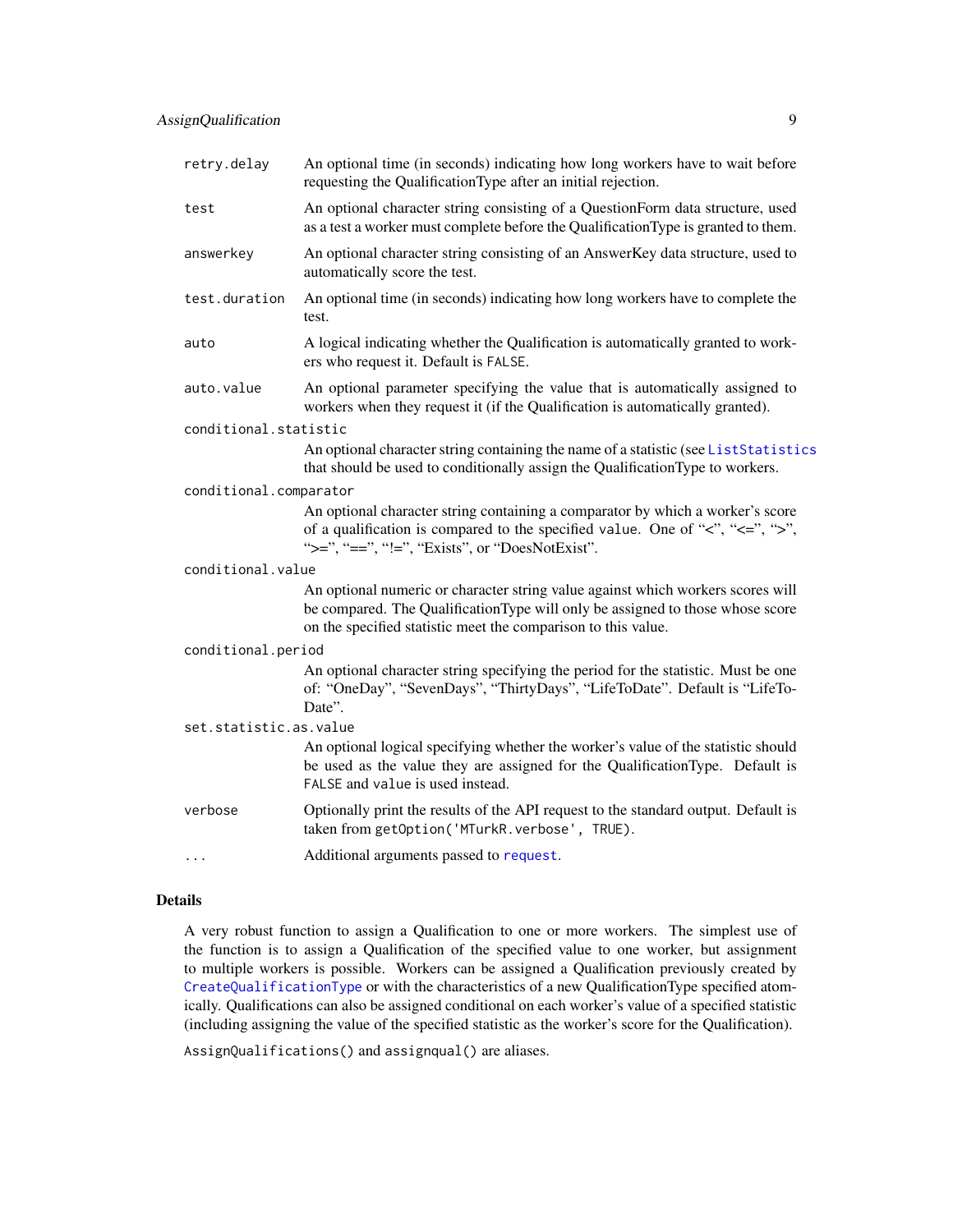### Value

A data frame containing the list of workers, the QualificationTypeId, the value each worker was assigned, whether they were notified of their QualificationType assignment, and whether the request was valid.

### Author(s)

Thomas J. Leeper

### References

[API Reference](http://docs.amazonwebservices.com/AWSMechTurk/latest/AWSMturkAPI/ApiReference_AssignQualificationOperation.html)

### See Also

[CreateQualificationType](#page-23-1)

[UpdateQualificationScore](#page-92-1)

### Examples

```
## Not run:
qual1 < -CreateQualificationType(name="Worked for me before",
    description="This qualification is for people who have worked for me before",
    status = "Active",
   keywords="Worked for me before")
# assign qualification to single worker
AssignQualification(qual1$QualificationTypeId, "A1RO9UJNWXMU65", value = "50")
# assign a new qualification (defined atomically)
AssignQualification(workers = "A1RO9UJNWXMU65",
                    name = "Worked for me before",
                description = "This qualification is for people who have worked for me before",
                    status = "Active",
                    keywords = "Worked for me before")
# assign a qualification to a workers based upon their worker statistic
AssignQualification(qual1$QualificationTypeId,
   workers="A1RO9UJNWXMU65",
    conditional.statistic="NumberAssignmentsApproved",
   conditional.comparator=">",
   conditional.value="5",
    conditional.period="LifeToDate",
   set.statistic.as.value=TRUE)
DisposeQualificationType(qual1$QualificationTypeId)
```
## End(Not run)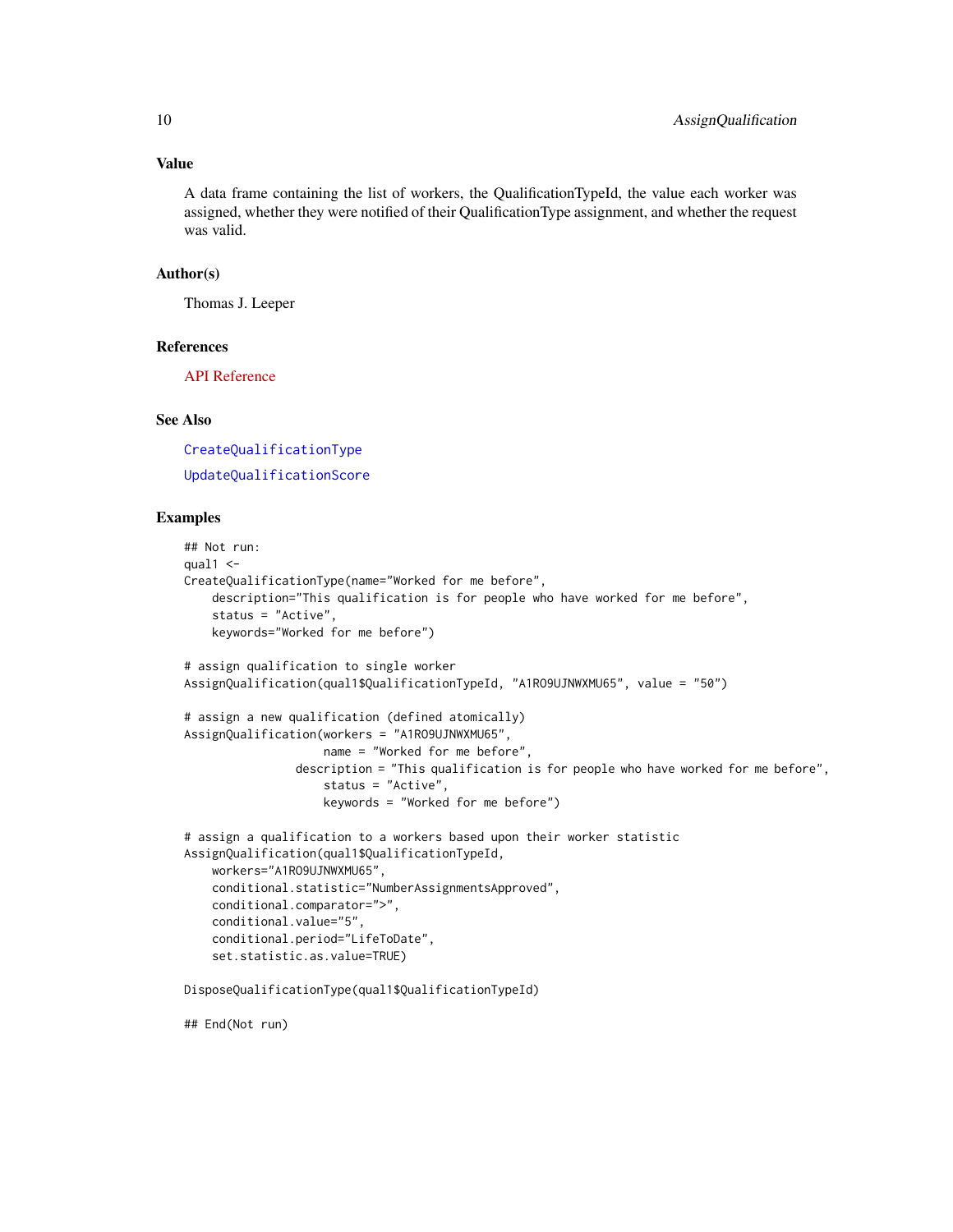#### <span id="page-10-0"></span>**Description**

Block or unblock a worker. This prevents a worker from completing any HITs for you while they are blocked, but does not affect their ability to complete work for other requesters or affect their worker statistics. GetBlockedWorkers retrieves your list of currently blocked workers.

#### Usage

```
BlockWorker(workers, reasons, verbose = getOption('MTurkR.verbose', TRUE), ...)
UnblockWorker(workers, reasons = NULL, verbose = getOption('MTurkR.verbose', TRUE), ...)
GetBlockedWorkers(pagenumber = NULL, pagesize = NULL,
                  verbose = getOption('MTurkR.verbose', TRUE), ...)
```
### Arguments

| workers    | A character string containing a WorkerId, or a vector of character strings con-<br>taining multiple WorkerIds.                                                                                                     |
|------------|--------------------------------------------------------------------------------------------------------------------------------------------------------------------------------------------------------------------|
| reasons    | A character string containing a reason for blocking or unblocking a worker. This<br>must have length 1 or length equal to the number of workers. It is required for<br>BlockWorker and optional for UnblockWorker. |
| pagenumber | An optional integer (or character string) indicating which page of Blocked Work-<br>ers search results should be returned. Most users can ignore this.                                                             |
| pagesize   | An optional integer (or character string) indicating how many Blocked Work-<br>ers should be returned per page of results. Most users can ignore this and the<br>function will return the first 65,535 blocks.     |
| verbose    | Optionally print the results of the API request to the standard output. Default is<br>taken from getOption('MTurkR.verbose', TRUE).                                                                                |
| $\cdots$   | Additional arguments passed to request.                                                                                                                                                                            |

#### Details

BlockWorker prevents the specified worker from completing any of your HITs. UnblockWorker reverses this operation.

GetBlockedWorkers retrieves currently blocked workers and the reason recorded for their block. This operation returns the first 65,535 blocked workers (the default for pagesize; access to additional blocked workers is available by specifying a pagenumber greater than 1.

BlockWorkers() and block() are aliases for BlockWorker. UnblockWorkers() and unblock() are aliases for UnblockWorker. blockedworkers() is an alias for GetBlockedWorkers.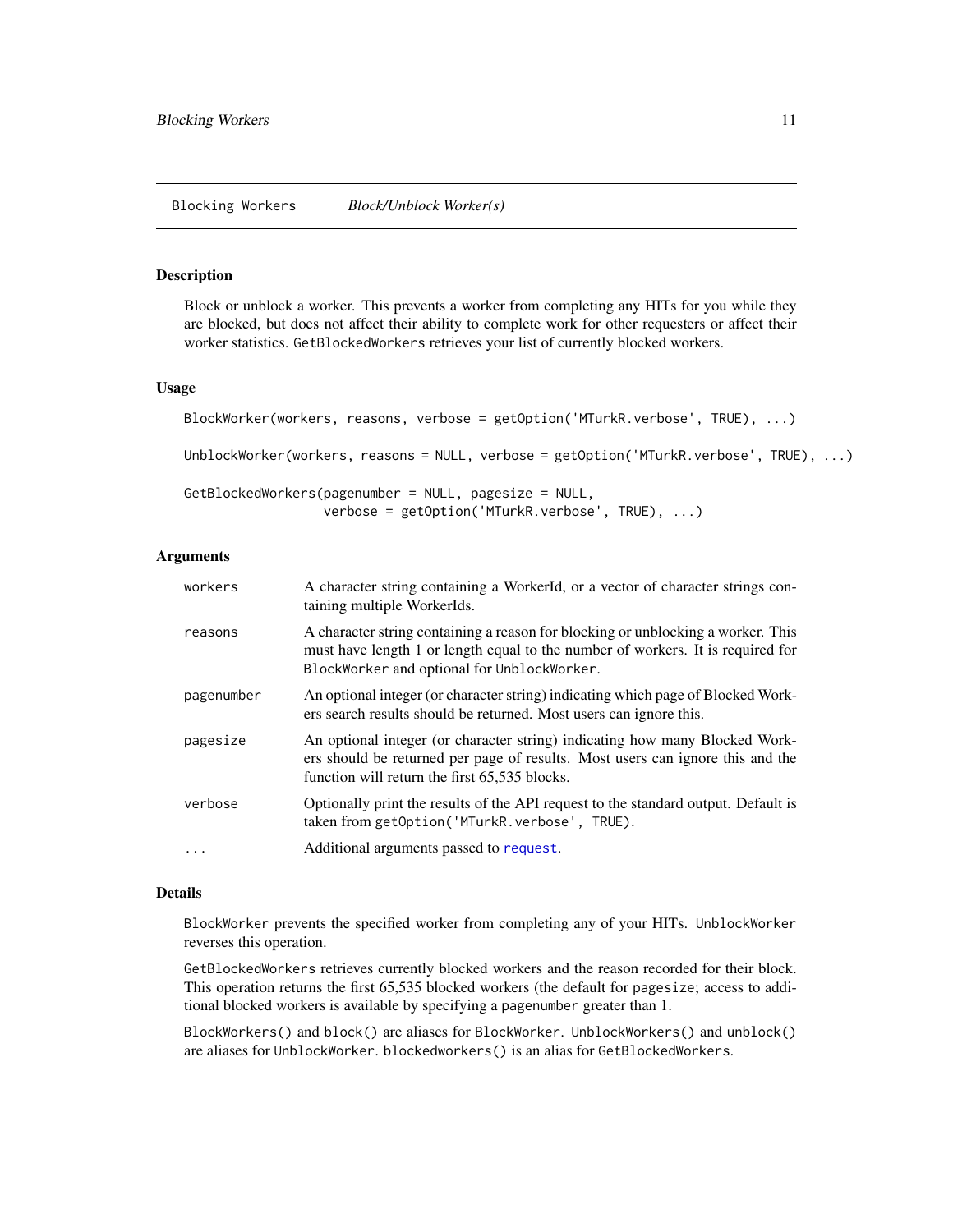<span id="page-11-0"></span>BlockWorker and UnblockWorker return a data frame containing the list of workers, reasons (for blocking/unblocking them), and whether the request to block/unblock each of them was valid.

GetBlockedWorkers returns a data frame containing the list of blocked workers and the recorded reason for the block.

#### Author(s)

Thomas J. Leeper

### References

[API Reference: Block](http://docs.amazonwebservices.com/AWSMechTurk/latest/AWSMturkAPI/ApiReference_BlockWorkerOperation.html)

[API Reference: Unblock](http://docs.amazonwebservices.com/AWSMechTurk/latest/AWSMturkAPI/ApiReference_UnblockWorkerOperation.html)

[API Reference: GetBlockedWorkers](http://docs.amazonwebservices.com/AWSMechTurk/latest/AWSMturkAPI/ApiReference_GetBlockedWorkersOperation.html)

### Examples

## Not run:

BlockWorker(worker, reasons="Did not follow photo categorization HIT instructions.") GetBlockedWorkers() UnblockWorker(worker)

## End(Not run)

<span id="page-11-1"></span>BulkCreate *Generate Multiple HITs*

### Description

Generate multiple HITs, possibly from an HTML template file, HITLayout parameters, or a vector of External Question URLs.

#### Usage

```
BulkCreate(questions, annotation, verbose = FALSE, ...)
BulkCreateFromTemplate(template, input, annotation, type = "HTMLQuestion",
                       frame.height = 450, verbose = FALSE, ...)BulkCreateFromURLs(url, frame.height = 450, annotation, verbose = FALSE, ...)
BulkCreateFromHITLayout(hitlayoutid, input, annotation, verbose = FALSE, ...)
```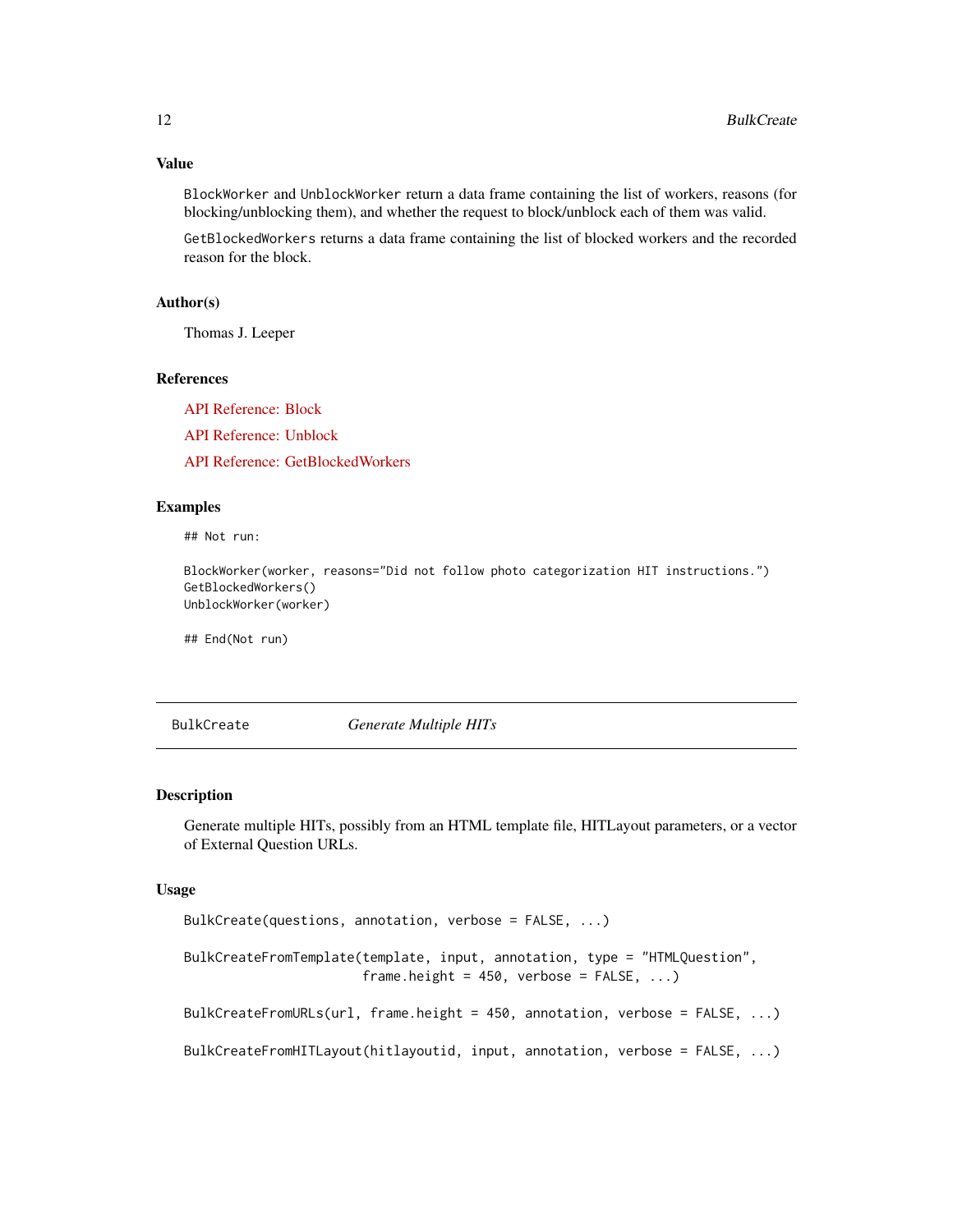#### BulkCreate 23 and 23 and 23 and 23 and 23 and 23 and 23 and 23 and 23 and 23 and 23 and 23 and 23 and 23 and 23 and 23 and 23 and 23 and 23 and 23 and 23 and 23 and 23 and 23 and 23 and 23 and 23 and 23 and 23 and 23 and 2

#### **Arguments**

| questions    | A character vector where each entry is a valid argument for the question argu-<br>ment to CreateHIT, or a list of objects of class "ExternalQuestion" (created by<br>GenerateExternalQuestion) or HTMLQuestion (created by GenerateHTMLQuestion).<br>Each entry in this vector or list represents one HIT to be created. |
|--------------|--------------------------------------------------------------------------------------------------------------------------------------------------------------------------------------------------------------------------------------------------------------------------------------------------------------------------|
| template     | A character string or filename for a HIT template (probably a character string<br>containing an HTML document or a path to a .html file).                                                                                                                                                                                |
| input        | A data frame containing one row for each HIT to be created and columns named<br>identically to the placeholders in the HIT template file (for BulkCreateFromTemplate)<br>or the HITLayout parameters (for BulkCreateFromHITLayout). Operation will<br>fail if variable names do not correspond.                          |
| type         | A character string specifying how to wrap the resulting HIT question contents<br>for use in CreateHIT. If set to "HTMLQuestion", template is passed to GenerateHTMLQuestion<br>before use.                                                                                                                               |
| url          | A character vector of URLs (served over HTTPS) of HIT files stored anywhere<br>other than the MTurk server. See GenerateExternalQuestion.                                                                                                                                                                                |
| frame.height | A character string containing the integer value (in pixels) of the frame height for<br>the ExternalQuestion iframe. See GenerateExternalQuestion.                                                                                                                                                                        |
| hitlayoutid  | An optional character string including a HITLayoutId retrieved from a HIT<br>"project" template generated in the Requester User Interface at 'https://requester.mturk.com/creat<br>If the HIT template includes variable placeholders, must also specify hitlayoutparameters.                                            |
| annotation   | Either a one-element character vector containing a description for this group of<br>HITs, or a character vector equal to the number of HITs to be created. This<br>value is only visible to the requester. See CreateHIT for details.                                                                                    |
| verbose      | Optionally print the results of the API request (and other details) to the standard<br>output. Default is FALSE. Note that this overrides the default set by getOption ('MTurkR. verbose')<br>because in the case of many HITs, this output could become unwieldy.                                                       |
| $\cdots$     | Additional arguments passed to CreateHIT. See examples.                                                                                                                                                                                                                                                                  |

### Details

These functions provide a wrapper for [CreateHIT](#page-19-1) to be able to produce a group of HITs with identical properties. BulkCreateFromTemplate and BulkCreateFromHITLayout provide further wrappers that make it easy to create a group of HITs in a manner similar to using the Requester User Interface (RUI). BulkCreateFromURLs allows you to create multiple ExternalQuestion HITs.

The annotation field is required in order to group the HITs together and facilitate monitoring the group using other MTurkR functions. Note that these functions do not create a "batch" as used by the RUI; a batch can only be created through that interface.

### Value

A list of data.frames, with each data.frame containing details of the HITs created. If all CreateHIT operations succeed, this response value can easily be collapsed into a single data.frame using do.call("rbind", value).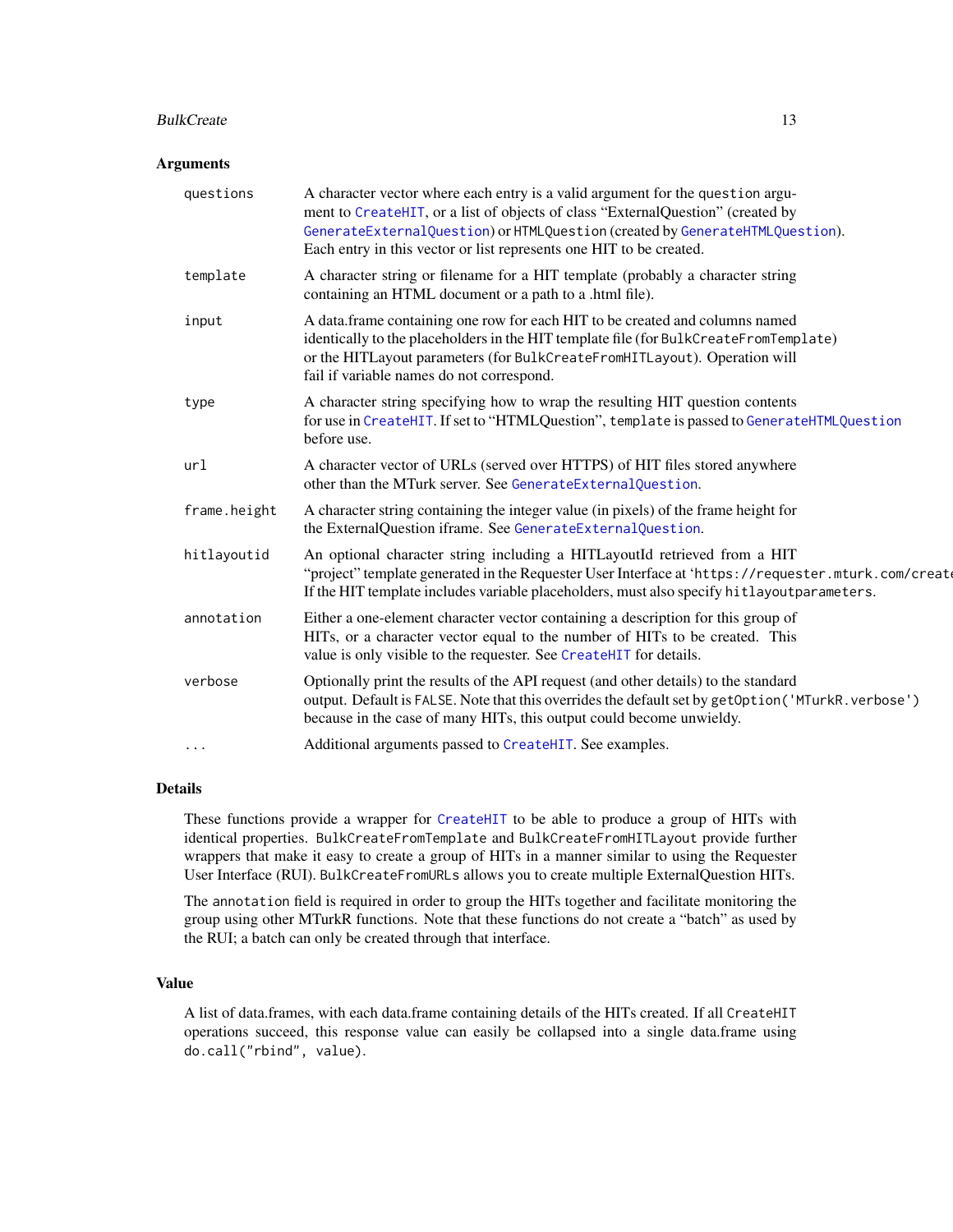#### Author(s)

Thomas J. Leeper

#### References

[API Reference: CreateHIT](http://docs.amazonwebservices.com/AWSMechTurk/latest/AWSMturkAPI/ApiReference_CreateHITOperation.html) [Requester User Interface: HIT Template](http://docs.amazonwebservices.com/AWSMechTurk/latest/RequesterUI/CreatingaHITTemplate.html) [API Reference: ExternalQuestion](http://docs.amazonwebservices.com/AWSMechTurk/latest/AWSMturkAPI/ApiReference_ExternalQuestionArticle.html)

### See Also

[CreateHIT](#page-19-1) [GenerateHITsFromTemplate](#page-39-1) [GenerateHITLayoutParameter](#page-38-1)

### Examples

```
## Not run:
## BulkCreate ##
# load a vector of HTML files from the working directory
qvec <- sapply(list.files(pattern = ".html"), function(x) {
          past@(readLines(x, warn = FALSE), collapse = "\\n")})
# create a HIT from each question file
hits1 <- BulkCreate(questions = qvec,
                    annotation = paste("Bulk Create", Sys.Date()),
                    title = "Categorize an image",
                    description = "Categorize this image",
                    reward = ".05",
                    expiration = seconds(days = 4),
                    duration = seconds(minutes = 5),
                    keywords = "categorization, image, moderation, category")
# cleanup
ExpireHIT(annotation = paste("Bulk Create", Sys.Date()))
DisposeHIT(annotation = paste("Bulk Create", Sys.Date()))
## End(Not run)
## Not run:
## BulkCreateFromURLs ##
# create three HITs from the template
hits2 <-
BulkCreateFromURLs(url = paste0("https://www.example.com/",1:3,".html"),
                   frame.height = 400,
                   annotation = paste("Bulk From URLs", Sys.Date()),
                   title = "Categorize an image",
                   description = "Categorize this image",
```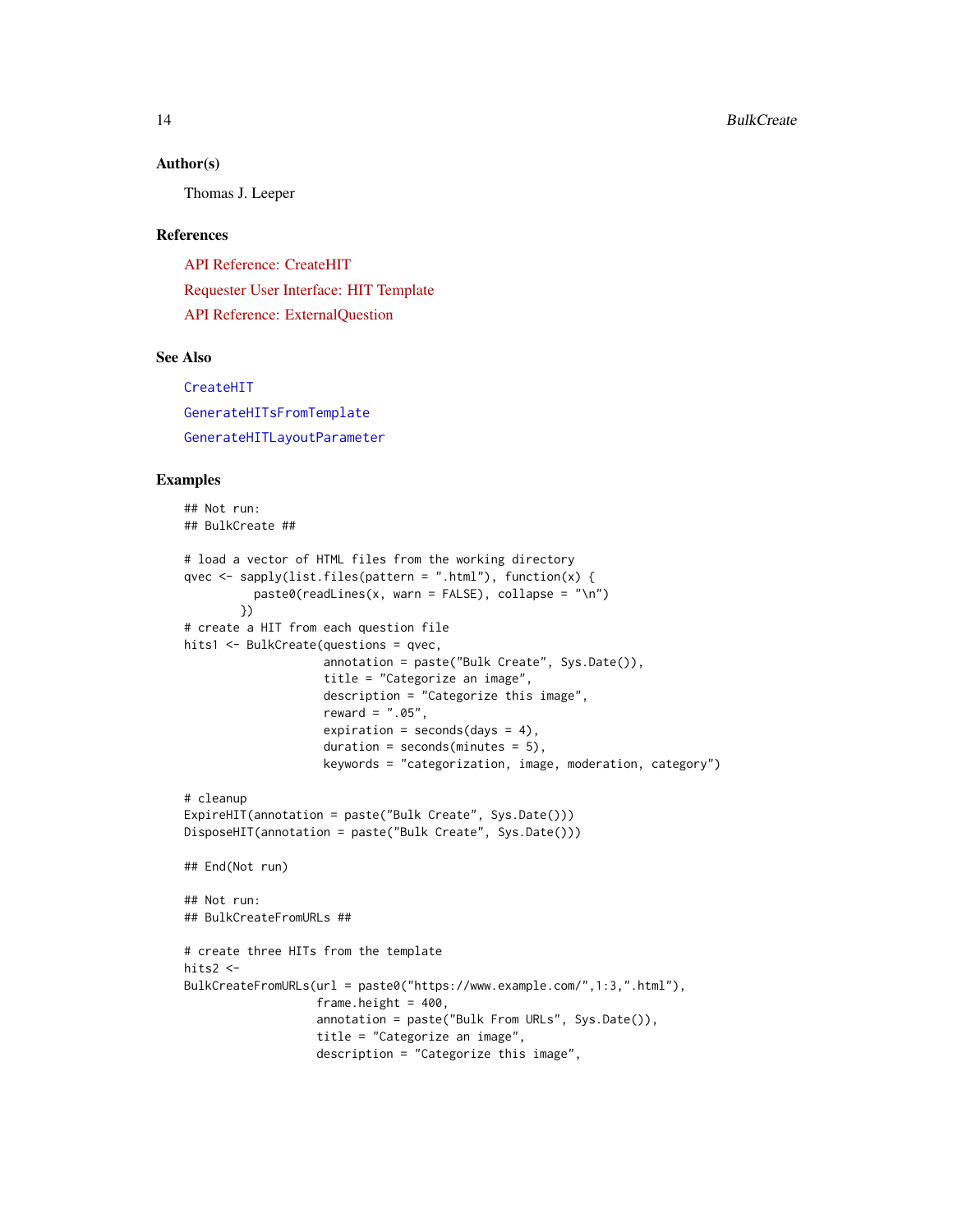```
reward = ".05",expiration = seconds(days = 4),
                   duration = seconds(minutes = 5),
                   keywords = "categorization, image, moderation, category")
# cleanup
ExpireHIT(annotation = paste("Bulk From URLs", Sys.Date()))
DisposeHIT(annotation = paste("Bulk From URLs", Sys.Date()))
## End(Not run)
## Not run:
## BulkCreateFromTemplate ##
# load template HTML file
# should have placeholders of the form `${varName}` for variable values
temp <- system.file("templates/htmlquestion2.xml", package = "MTurkR")
# create/load data.frame of template variable values
a \leftarrow data. frame(hittitle = c("HIT title 1", "HIT title 2", "HIT title 3"),
                hitvariable = c("HIT text 1", "HIT text 2", "HIT text 3"),
                stringsAsFactors = FALSE)
# create three HITs from the template
hits3 <-
BulkCreateFromTemplate(template = temp,
                       input = a,
                       annotation = paste("Bulk From Template", Sys.Date()),
                       title = "Categorize an image",
                       description = "Categorize this image",
                       reward = ".05",expiration = seconds(days = 4),
                       duration = seconds(minutes = 5),
                       keywords = "categorization, image, moderation, category")
# cleanup
ExpireHIT(annotation = paste("Bulk From Template", Sys.Date()))
DisposeHIT(annotation = paste("Bulk From Template", Sys.Date()))
## End(Not run)
## Not run:
## BulkCreateFromHITLayout ##
# retrieve HITLayoutID from Requester User Interface
layoutid <- "23ZGOOGQSCM61T1H5H9U0U00OQWFFU"
# create/load data.frame of HITLayout variable values
b <- data.frame(hittitle = c("HIT title 1", "HIT title 2", "HIT title 3"),
                hitvariable = c("HIT text 1", "HIT text 2", "HIT text 3"),
                stringsAsFactors = FALSE)
# create three HITs from the template
```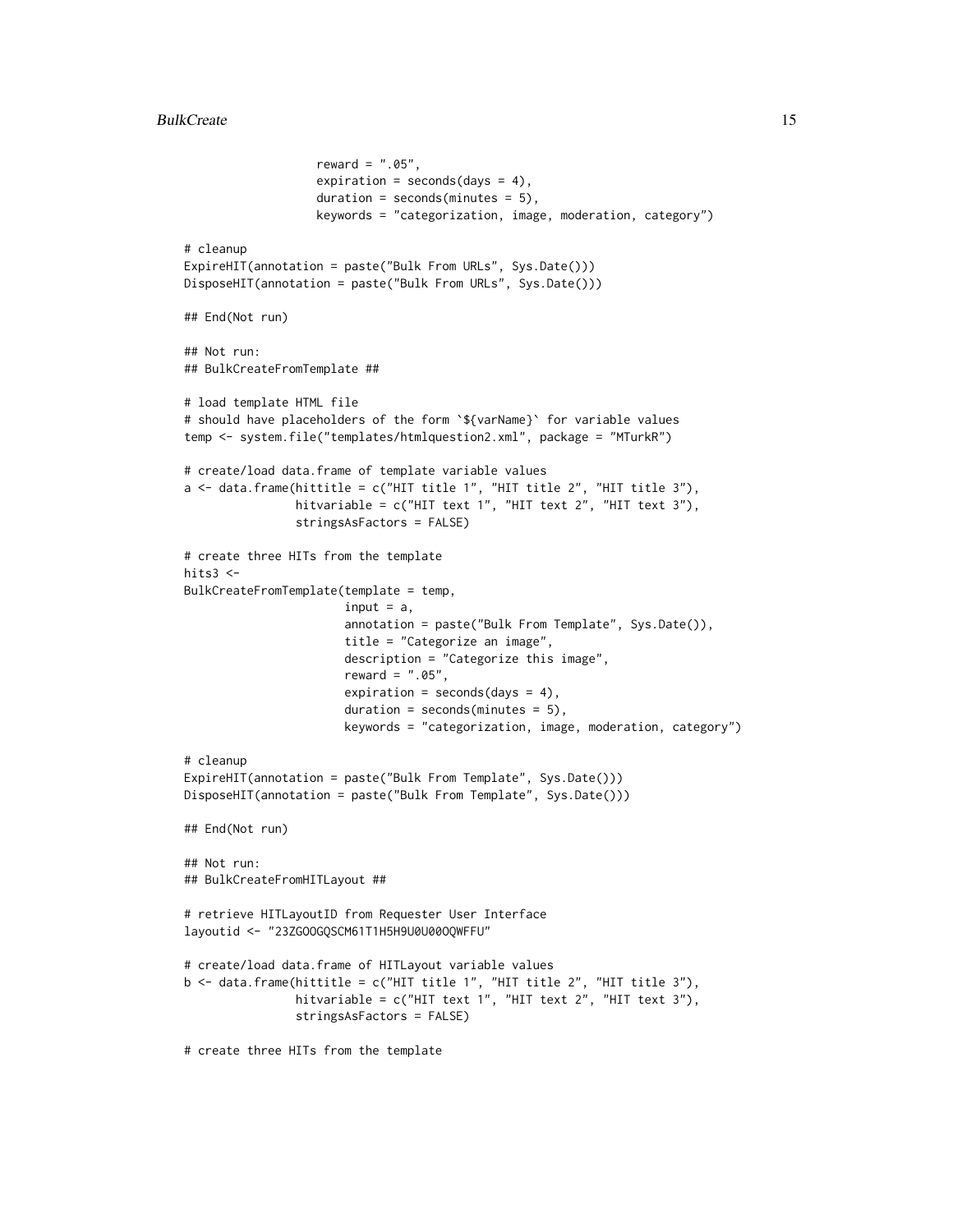```
hits4 <-
BulkCreateFromHITLayout(hitlayoutid = layoutid,
                        input = b,
                        annotation = paste("Bulk From Layout", Sys.Date()),
                        title = "Categorize an image",
                        description = "Categorize this image",
                        reward = ".05",
                        expiration = seconds(days = 4),
                        duration = seconds(minutes = 5),
                        keywords = "categorization, image, moderation, category")
# cleanup
ExpireHIT(annotation = paste("Bulk From Layout", Sys.Date()))
DisposeHIT(annotation = paste("Bulk From Layout", Sys.Date()))
## End(Not run)
```
ChangeHITType *Change HITType Properties of a HIT*

#### Description

Change the HITType of a HIT from one HITType to another (e.g., to change the title, description, or qualification requirements associated with a HIT). This will cause a HIT to no longer be grouped with HITs of the previous HITType and instead be grouped with those of the new HITType. You cannot change the payment associated with a HIT without expiring the current HIT and creating a new one.

#### Usage

```
ChangeHITType(hit = NULL, old.hit.type = NULL, new.hit.type = NULL,
              title = NULL, description = NULL, reward = NULL, duration = NULL,
              keywords = NULL,
              auto.approval.delay = NULL, qual.req = NULL,
              old.annotation = NULL,
              verbose = getOption('MTurkR.verbose', TRUE), ...)
```
### Arguments

| hit          | An optional character string containing the HITId whose HITTypeId is to be<br>changed, or a vector of character strings containing each of multiple HITIds to<br>be changed. Must specify hit xor old.hit.type xor annotation. |
|--------------|--------------------------------------------------------------------------------------------------------------------------------------------------------------------------------------------------------------------------------|
| old.hit.type | An optional character string containing the HITTypeId (or a vector of HITType-<br>Ids) whose HITs are to be changed to the new HITTypeId. Must specify hit xor<br>old.hit.type xor annotation.                                 |
| new.hit.type | An optional character string specifying the new HITTypeId that this HIT should<br>be visibly grouped with (and whose properties, e.g. reward amount, this HIT<br>should inherit).                                              |

<span id="page-15-0"></span>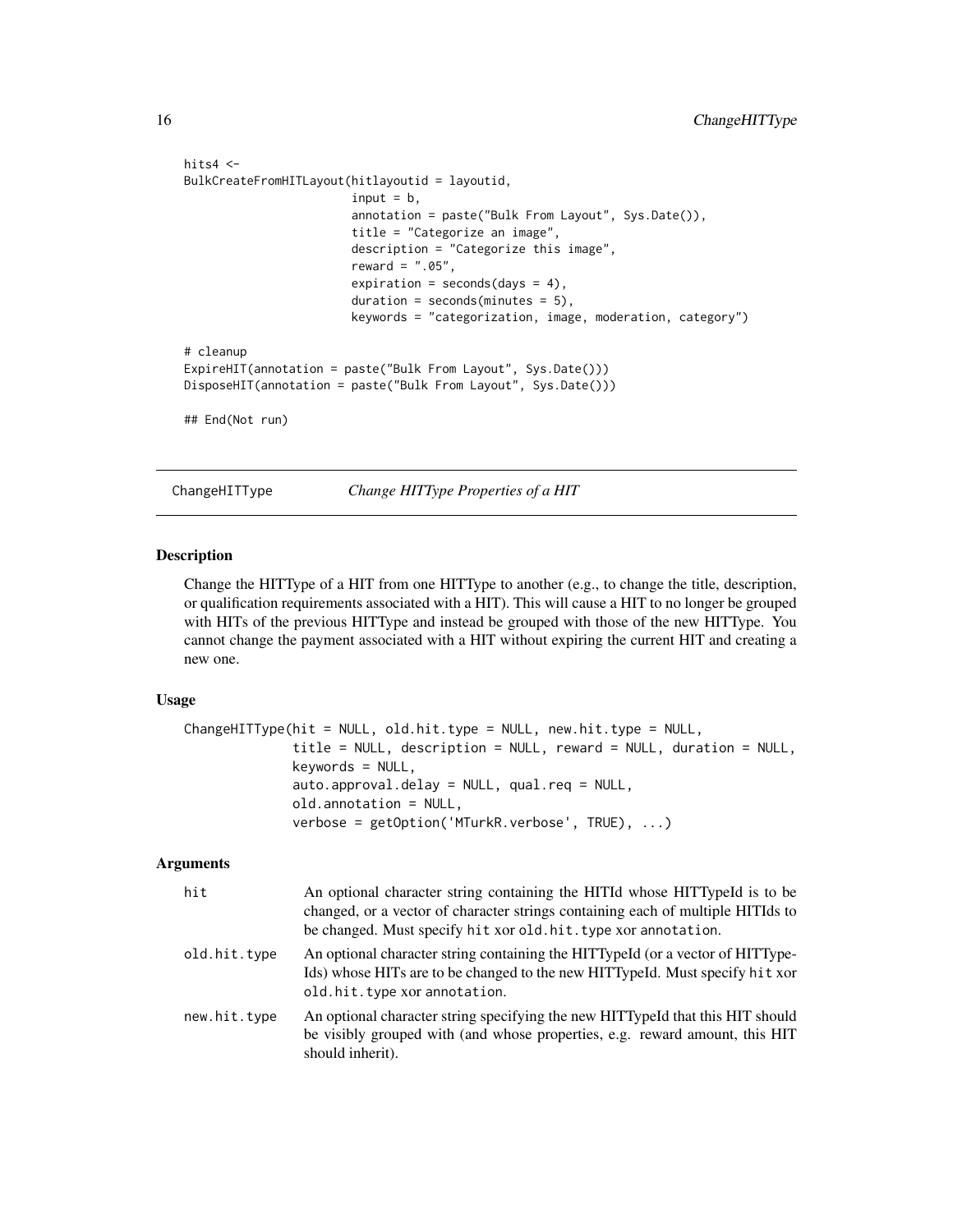| title               | An optional character string containing the title for the HITType. All HITs of<br>this HITType will be visibly grouped to workers according to this title.                                                                                                                                                                                                                                                                                                                                     |
|---------------------|------------------------------------------------------------------------------------------------------------------------------------------------------------------------------------------------------------------------------------------------------------------------------------------------------------------------------------------------------------------------------------------------------------------------------------------------------------------------------------------------|
| description         | An optional character string containing a description of the HITType. This is<br>visible to workers.                                                                                                                                                                                                                                                                                                                                                                                           |
| reward              | An optional character string containing the per-assignment reward amount, in<br>U.S. Dollars (e.g., "0.15").                                                                                                                                                                                                                                                                                                                                                                                   |
| duration            | An optional character string containing the duration of each HIT, in seconds (for<br>example, as returned by seconds).                                                                                                                                                                                                                                                                                                                                                                         |
| keywords            | An optional character string containing a comma-separated set of keywords by<br>which workers can search for HITs of this HITType.                                                                                                                                                                                                                                                                                                                                                             |
| auto.approval.delay |                                                                                                                                                                                                                                                                                                                                                                                                                                                                                                |
|                     | An optional character string specifying the amount of time, in seconds (for ex-<br>ample, as returned by seconds), before a submitted assignment is automatically<br>granted.                                                                                                                                                                                                                                                                                                                  |
| qual.req            | An optional character string containing one a QualificationRequirement data<br>structure, as returned by GenerateQualificationRequirement.                                                                                                                                                                                                                                                                                                                                                     |
|                     | old. annotation An optional character string specifying the value of the Requester Annotation<br>field for a batch of HITs to change the HITType of. This can be used to change<br>the HITType for all HITs from a "batch" created in the online Requester User<br>Interface (RUI). To use a batch ID, the batch must be written in a character string<br>of the form "BatchId:78382;", where "73832" is the batch ID shown in the RUI.<br>Must specify hit xor old. hit. type xor annotation. |
| verbose             | Optionally print the results of the API request to the standard output. Default is<br>taken from getOption('MTurkR.verbose', TRUE).                                                                                                                                                                                                                                                                                                                                                            |
| $\cdots$            | Additional arguments passed to request.                                                                                                                                                                                                                                                                                                                                                                                                                                                        |

### Details

This function changes the HITType of a specified HIT (or multiple specific HITs or all HITs of a specified HITType) to a new HITType. hit xor old.hit.type must be specified. Then, either a new HITTypeId can be specified or a new HITType can be created by atomically by specifying the characteristics of the new HITType.

changehittype() is an alias.

### Value

A data frame listing the HITId of each HIT who HITType was changed, its old HITTypeId and new HITTypeId, and whether the request for each HIT was valid.

#### Author(s)

Thomas J. Leeper

### References

[API Reference](http://docs.amazonwebservices.com/AWSMechTurk/latest/AWSMturkAPI/ApiReference_ChangeHITTypeOfHITOperation.html)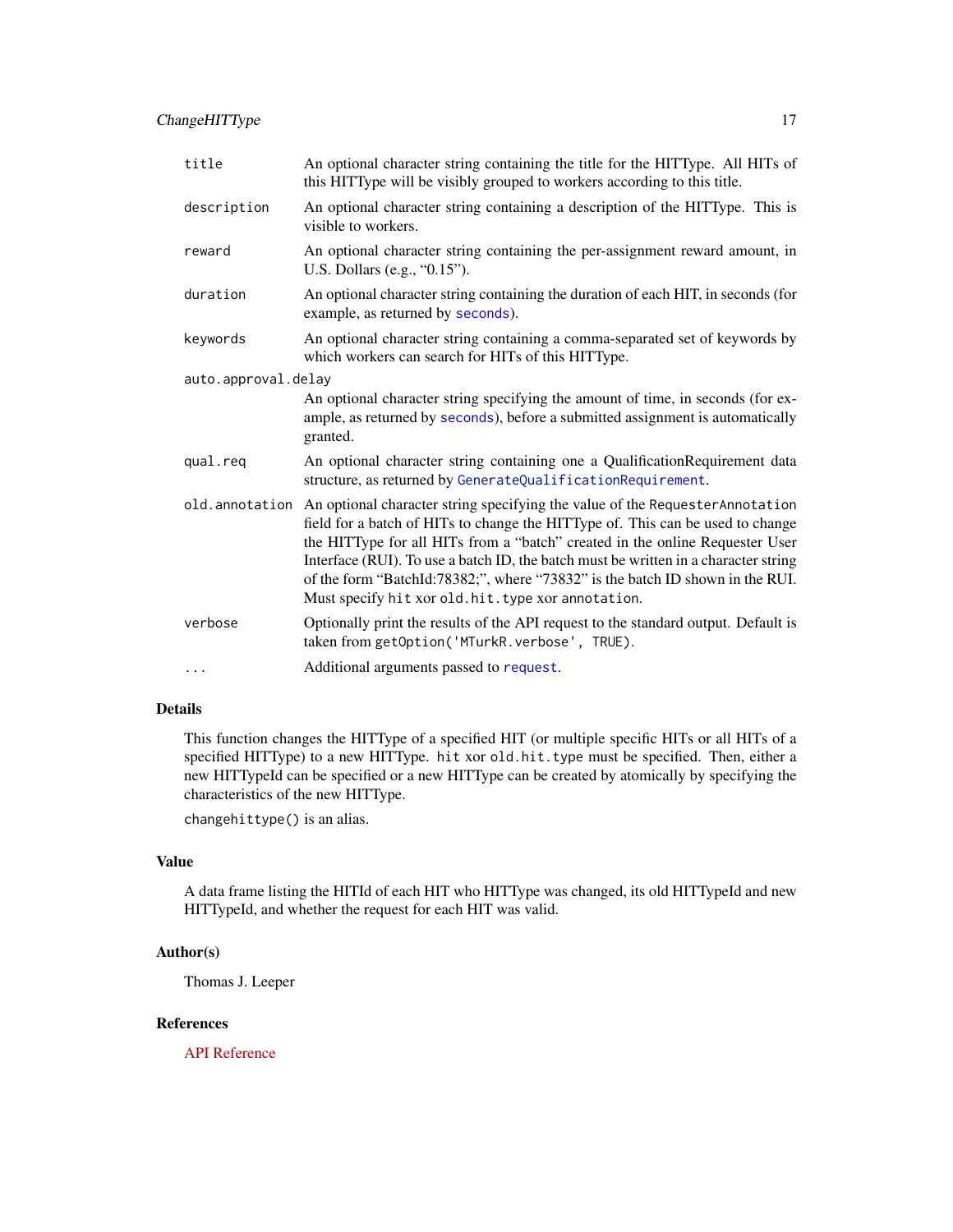### <span id="page-17-0"></span>See Also

[CreateHIT](#page-19-1)

[RegisterHITType](#page-76-1)

### Examples

```
## Not run:
hittype1 <-
RegisterHITType(title = "10 Question Survey",
                description =
                  "Complete a 10-question survey about news coverage and your opinions",
                reward = ".20",duration = seconds(hours=1),
                keywords = "survey, questionnaire, politics")
a <- GenerateExternalQuestion("http://www.example.com/", "400")
hit <- CreateHIT(hit.type = hittype1$HITTypeId,
                 assignments = 1,
                 expiration = seconds(days=1),
                 question = a$string)
# change to HITType with new reward amount
hittype2 <-
RegisterHITType(title = "10 Question Survey",
                description =
                  "Complete a 10-question survey about news coverage and your opinions",
                reward = ".45",duration = seconds(hours=1),
                keywords = "survey, questionnaire, politics")
ChangeHITType(hit = hit$HITId,
              new.hit.type=hittype2$HITTypeId)
# Change to new HITType, with arguments stated atomically
ChangeHITType(hit = hit$HITId,
              title = "10 Question Survey",
              description =
                "Complete a 10-question survey about news coverage and your opinions",
              reward = ".20",
              duration = seconds(hours=1),
              keywords = "survey, questionnaire, politics")
# expire and dispose HIT
ExpireHIT(hit = hit$HITId)
DisposeHIT(hit = hit$HITId)
## End(Not run)
```
<span id="page-17-1"></span>ContactWorker *Contact Worker(s)*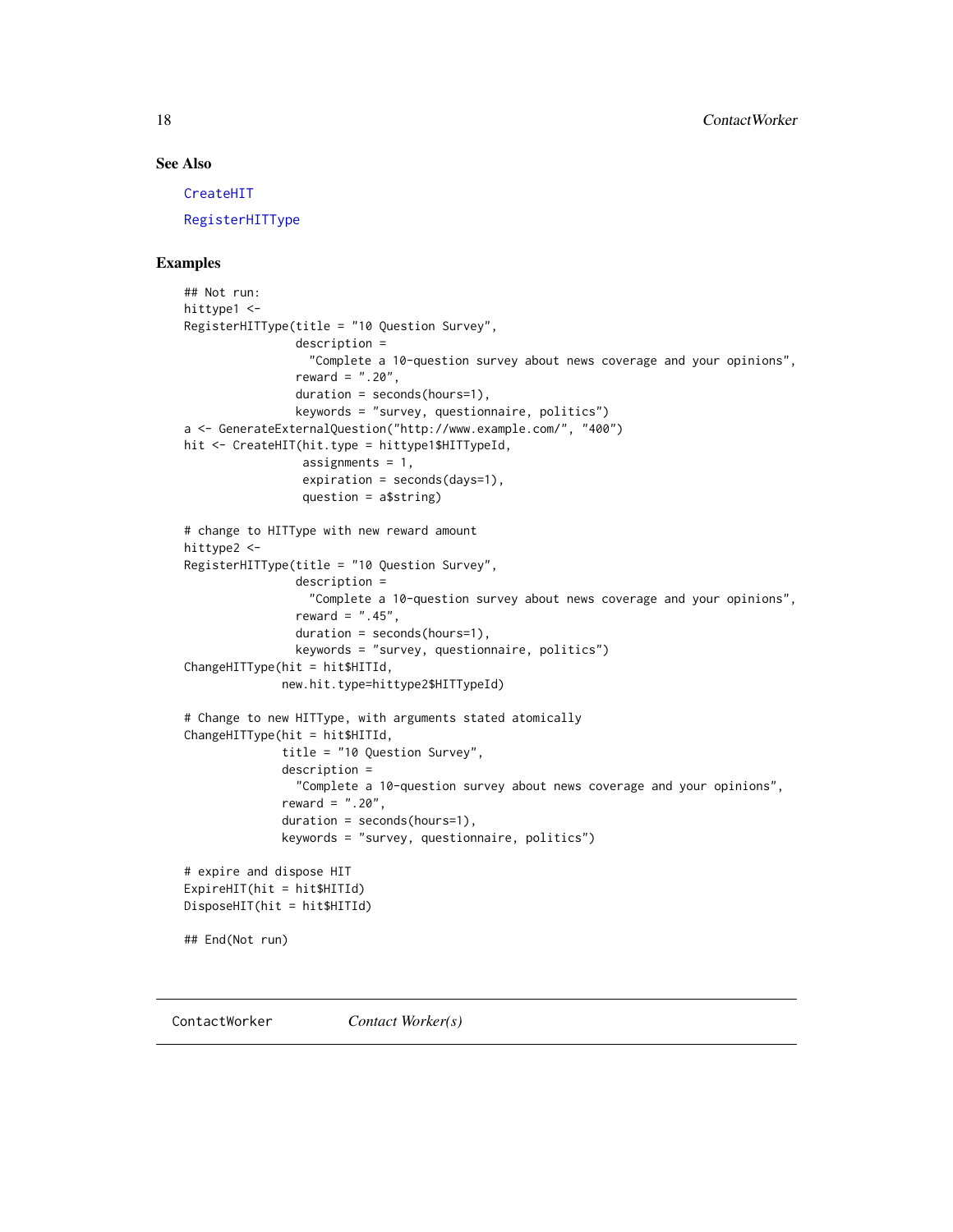### ContactWorker 19

#### Description

Contact one or more workers. This sends an email with specified subject line and body text to one or more workers. This can be used to recontact workers in panel/longitudinal research or to send follow-up work. Most likely will need to be used in tandem with [GrantBonus](#page-70-1) to implement panels.

#### Usage

```
ContactWorker(subjects, msgs, workers, batch = FALSE,
              verbose = getOption('MTurkR.verbose', TRUE), ...)
```
### Arguments

| subjects | A character string containing subject line of an email, or a vector of character<br>strings of of length equal to the number of workers to be contacted containing<br>the subject line of the email for each worker. Maximum of 200 characters.                                                                                                     |
|----------|-----------------------------------------------------------------------------------------------------------------------------------------------------------------------------------------------------------------------------------------------------------------------------------------------------------------------------------------------------|
| msgs     | A character string containing body text of an email, or a vector of character<br>strings of of length equal to the number of workers to be contacted containing the<br>body text of the email for each worker. Maximum of 4096 characters. Newlines<br>can be specified with $\n\times$ n and tabs can be specified with $\nt$ in the message body. |
| workers  | A character string containing a WorkerId, or a vector of character strings con-<br>taining multiple WorkerIds.                                                                                                                                                                                                                                      |
| batch    | A logical (default is FALSE), indicating whether workers should be contacted in<br>batches of 100 (the maximum allowed by the API). This significantly reduces the<br>time required to contact workers, but eliminates the ability to send customized<br>messages to each worker.                                                                   |
| verbose  | Optionally print the results of the API request to the standard output. Default is<br>taken from getOption('MTurkR.verbose', TRUE).                                                                                                                                                                                                                 |
| $\cdots$ | Additional arguments passed to request.                                                                                                                                                                                                                                                                                                             |

#### Details

Send an email to one or more workers, either with a common subject and body text or subject and body customized for each worker.

In batch mode (when batch=TRUE), workers are contacted in batches of 100 with a single identical email. If one email fails (e.g., for one worker) the other emails should be sent successfully. That is to say, the request as a whole will be valid but will return additional information about which workers were not contacted. This information can be found in the MTurkR log file and viewing the XML responses directly.

Note: It is only possible to contact workers who have performed work for you previously. When attempting to contact a worker who has not worked for you before, this function will indicate that the request was successful even though the email is not sent. The function will return a value of "HardFailure" for Valid when this occurs. The printed results may therefore appear contradictory because MTurk reports that requests to contact these workers are Valid, but they are not actually contacted. In batch, this means that a batch will be valid but individual ineligible workers will be reported as not contacted.

ContactWorkers() and contact() are aliases.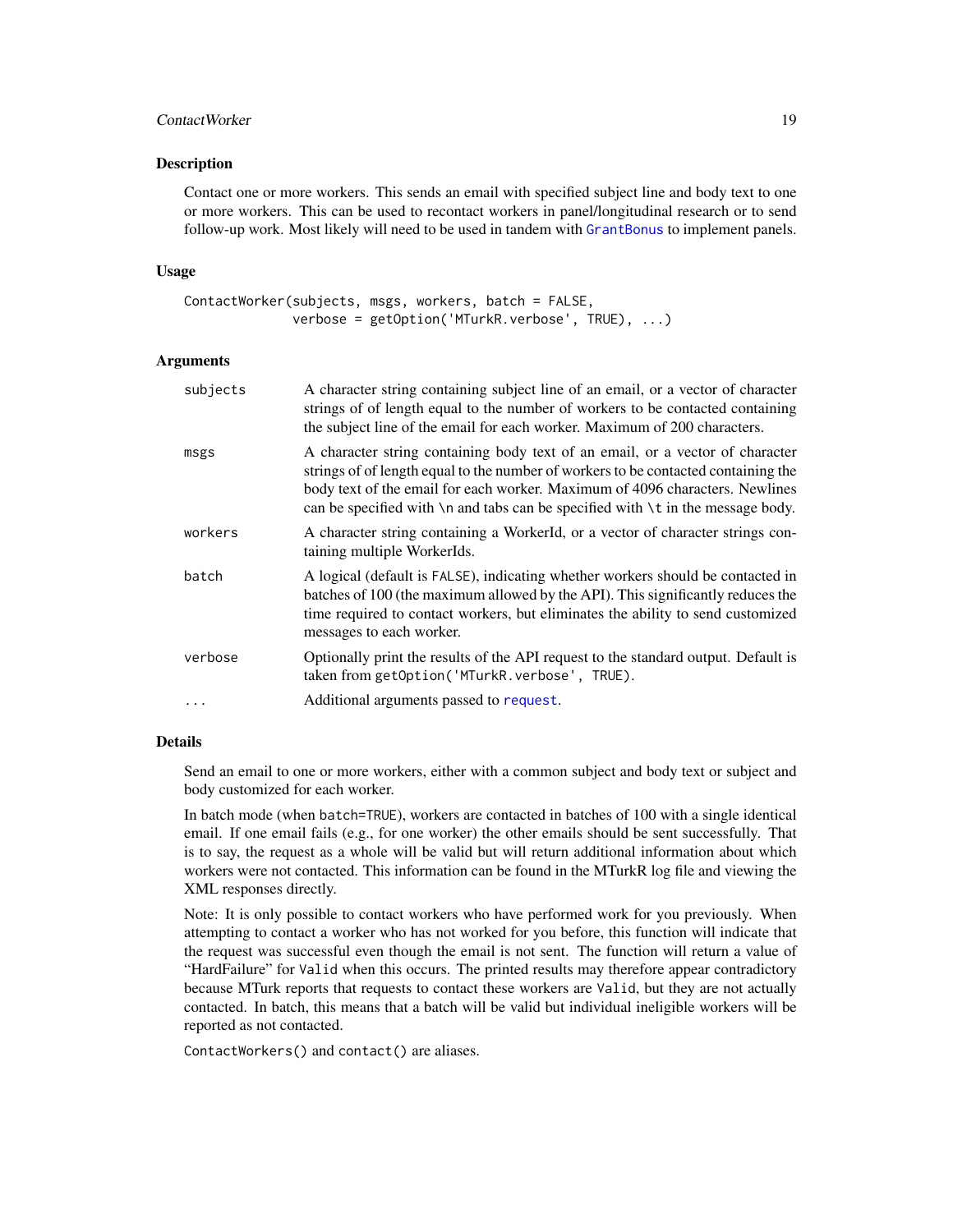### <span id="page-19-0"></span>Value

A data frame containing the list of workers, subjects, and messages, and whether the request to contact each of them was valid.

#### Author(s)

Thomas J. Leeper

### References

[API Reference](http://docs.amazonwebservices.com/AWSMechTurk/latest/AWSMturkAPI/ApiReference_NotifyWorkersOperation.html)

#### Examples

```
## Not run:
a <- "Complete a follow-up survey for $.50"
b <- "Thanks for completing my HIT!
I will pay a $.50 bonus if you complete a follow-up survey by Friday at 5:00pm.
The survey can be completed at
http://www.surveymonkey.com/s/pssurvey?c=A1RO9UEXAMPLE."
# contact one worker
c1 <- "A1RO9UEXAMPLE"
d <- ContactWorker(subjects = a,
                   msgs = b,
                   workers = c1)
# contact multiple workers in batch
c2 <- c("A1RO9EXAMPLE1","A1RO9EXAMPLE2","A1RO9EXAMPLE3")
e <- ContactWorker(subjects = a,
                   msgs = b,
                   workers = c2,
                   batch = TRUE)
## End(Not run)
```
<span id="page-19-1"></span>CreateHIT *Create HIT*

#### Description

Create a single HIT. This is the most important function in the package. It creates a HIT based upon the specified parameters: (1) characteristics inherited from a HITType or specification of those parameters and (2) some kind of Question data structure. Use [BulkCreate](#page-11-1) to create multiple HITs with shared properties.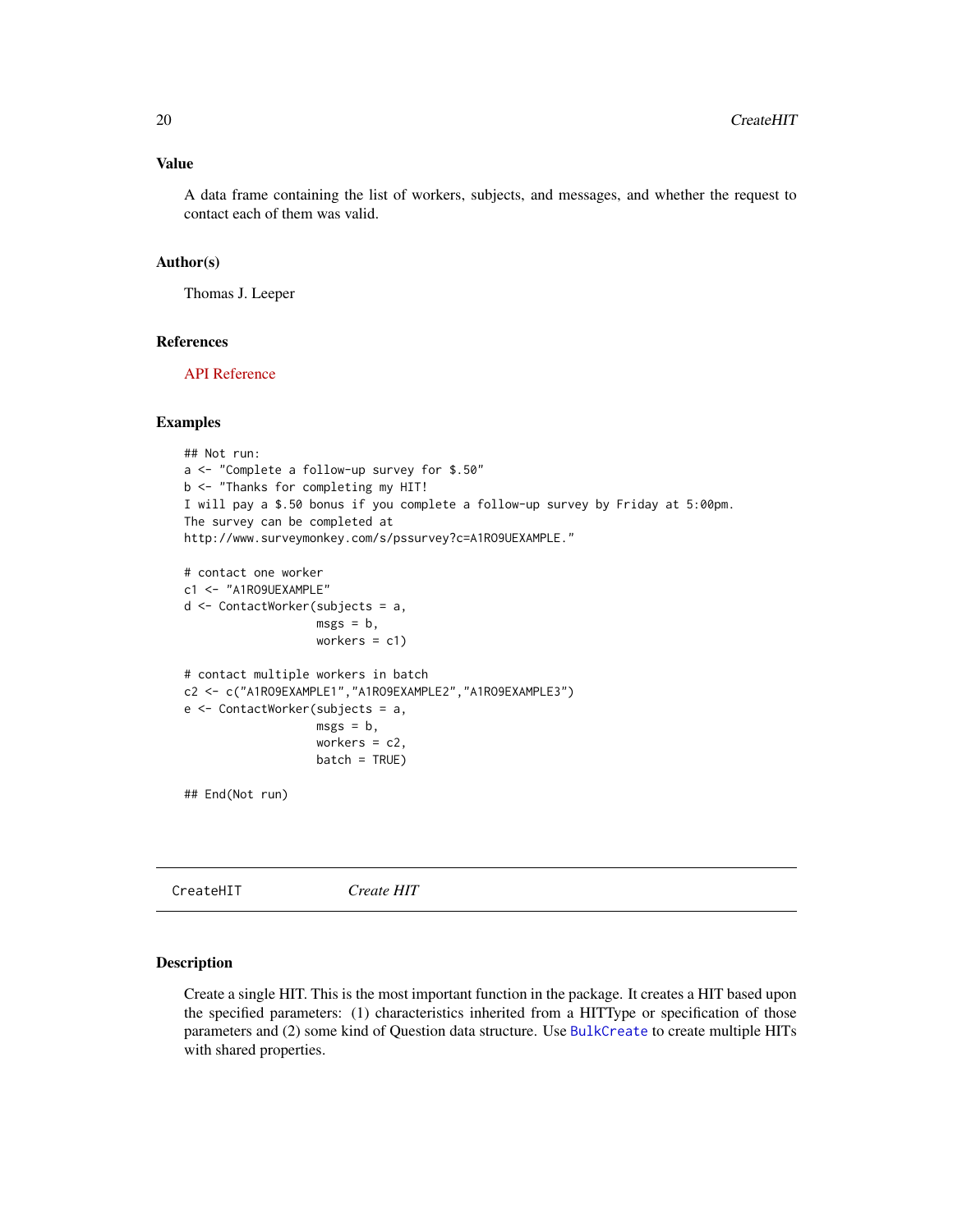### CreateHIT 21

### Usage

```
CreateHIT(hit.type = NULL, question = NULL, validate.question = FALSE,
          expiration, assignments = "1",
          assignment.review.policy = NULL, hit.review.policy = NULL,
          annotation = NULL, unique.request.token = NULL,
          title = NULL, description = NULL, reward = NULL, duration = NULL,
          keywords = NULL,
          auto.approval.delay = NULL, qual.req = NULL,
          hitlayoutid = NULL, hitlayoutparameters = NULL,
        response.group = NULL, verbose = getOption('MTurkR.verbose', TRUE), ...)
```
### Arguments

| hit.type                 | An optional character string specifying the HITTypeId that this HIT should be<br>visibly grouped with (and whose properties, e.g. reward amount, this HIT should<br>inherit).                                                                               |
|--------------------------|-------------------------------------------------------------------------------------------------------------------------------------------------------------------------------------------------------------------------------------------------------------|
| question                 | A mandatory (unless layoutid is specified) character string containing a Ques-<br>tionForm, HTMLQuestion, or ExternalQuestion data structure. In lieu of a ques-<br>tion parameter, a hitlayoutid and, optionally, hitlayoutparameters can be<br>specified. |
| validate.question        |                                                                                                                                                                                                                                                             |
|                          | A logical specifying whether the question parameter should be validated against<br>the relevant MTurk schema prior to creating the HIT (operation will fail if it does<br>not validate, and will return validation information). Default is FALSE.          |
| expiration               | The time (in seconds) that the HIT should be available to workers. Must be<br>between 30 and 31536000 seconds.                                                                                                                                              |
| assignments              | A character string specifying the number of assignments                                                                                                                                                                                                     |
| assignment.review.policy |                                                                                                                                                                                                                                                             |
|                          | An optional character string containing an Assignment-level ReviewPolicy data<br>structure as returned by GenerateAssignmentReviewPolicy.                                                                                                                   |
| hit.review.policy        |                                                                                                                                                                                                                                                             |
|                          | An optional character string containing a HIT-level ReviewPolicy data structure<br>as returned by GenerateHITReviewPolicy.                                                                                                                                  |
| annotation               | An optional character string annotating the HIT. This is not visible to workers,<br>but can be used as a label by which to identify the HIT from the API.                                                                                                   |
| unique.request.token     |                                                                                                                                                                                                                                                             |
|                          | An optional character string, included only for advanced users. It can be used to<br>prevent creating a duplicate HIT. A HIT will not be creatd if a HIT was previ-<br>ously granted (within a short time window) using the same unique. request. token.    |
| title                    | A character string containing the title for the HITType. All HITs of this HITType<br>will be visibly grouped to workers according to this title. Maximum of 128<br>characters.                                                                              |
| description              | A character string containing a description of the HITType. This is visible to<br>workers. Maximum of 2000 characters.                                                                                                                                      |
| reward                   | A character string containing the per-assignment reward amount, in U.S. Dollars<br>(e.g., "0.15").                                                                                                                                                          |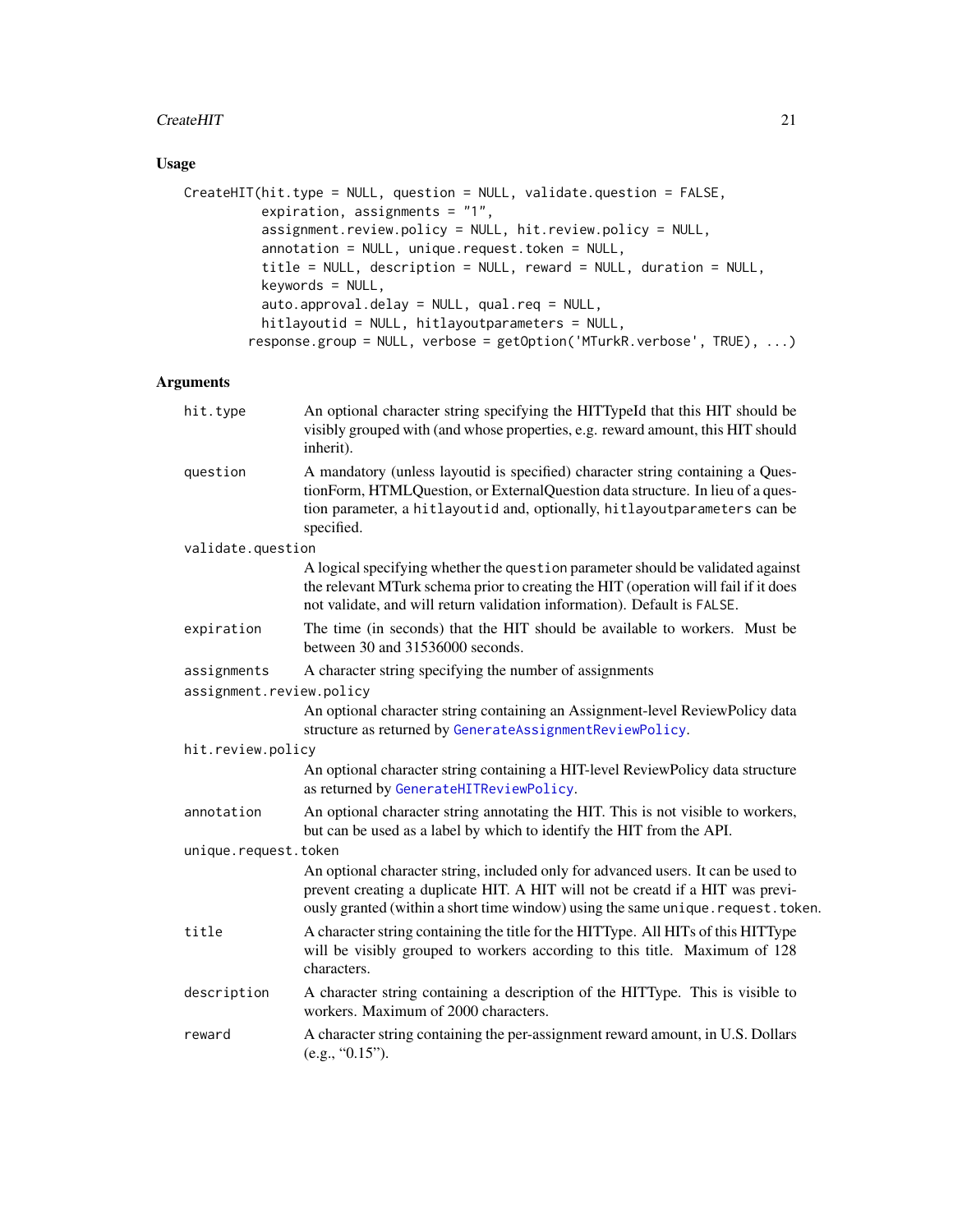| duration            | A character string containing the amount of time workers have to complete an<br>assignment for HITs of this HITType, in seconds (for example, as returned by<br>seconds). Minimum of 30 seconds and maximum of 365 days.                                                       |
|---------------------|--------------------------------------------------------------------------------------------------------------------------------------------------------------------------------------------------------------------------------------------------------------------------------|
| keywords            | An optional character string containing a comma-separated set of keywords by<br>which workers can search for HITs of this HITType. Maximum of 1000 charac-<br>ters.                                                                                                            |
| auto.approval.delay |                                                                                                                                                                                                                                                                                |
|                     | An optional character string specifying the amount of time, in seconds (for ex-<br>ample, as returned by seconds), before a submitted assignment is automatically<br>granted. Maximum of 30 days.                                                                              |
| qual.req            | An optional character string containing one or more Qualification Requirements<br>data structures, for example as returned by GenerateQualificationRequirement.                                                                                                                |
| hitlayoutid         | An optional character string including a HITLayoutId retrieved from a HIT<br>"project" template generated in the Requester User Interface at 'https://requester.mturk.com/create<br>If the HIT template includes variable placeholders, must also specify hitlayoutparameters. |
| hitlayoutparameters |                                                                                                                                                                                                                                                                                |
|                     | An optional character string containing URL query parameter-formatted HIT-<br>Layout parameters, for example returned by GenerateHITLayoutParameter.<br>Must be specified along with a hitlayoutid.                                                                            |
| response.group      | An optional character string (or vector of character strings) specifying what de-<br>tails of each HIT to return of: "Request", "Minimal", "HITDetail", "HITQues-<br>tion", "HITAssignmentSummary". For more information, see Common Param-<br>eters and HIT Data Structure.   |
| verbose             | Optionally print the results of the API request to the standard output. Default is<br>taken from getOption('MTurkR.verbose', TRUE).                                                                                                                                            |
|                     | Additional arguments passed to request.                                                                                                                                                                                                                                        |
|                     |                                                                                                                                                                                                                                                                                |

### Details

This function creates a new HIT and makes it available to workers. Characteristics of the HIT can either be specified by including a valid HITTypeId for "hit.type" or creating a new HITType by atomically specifying the characteristics of a new HITType.

When creating a HIT, some kind of Question data structure must be specified. Either, a QuestionForm, HTMLQuestion, or ExternalQuestion data structure can be specified for the question parameter or, if a HIT template created in the Requester User Interface (RUI) is being used, the appropriate hitlayoutid can be specified. If the HIT template contains variable placeholders, then the hitlayoutparameters should also be specified.

When creating a ExternalQuestion HITs, the [GenerateHITsFromTemplate](#page-39-1) function can emulate the HIT template functionality by converting a template .html file into a set of individual HIT .html files (that would also have to be uploaded to a web server) and executing CreateHIT for each of these external files with an appropriate ExternalQuestion data structure specified for the question parameter.

createhit() and create() are aliases. [BulkCreate](#page-11-1) can be used to create multiple HITs in a single call.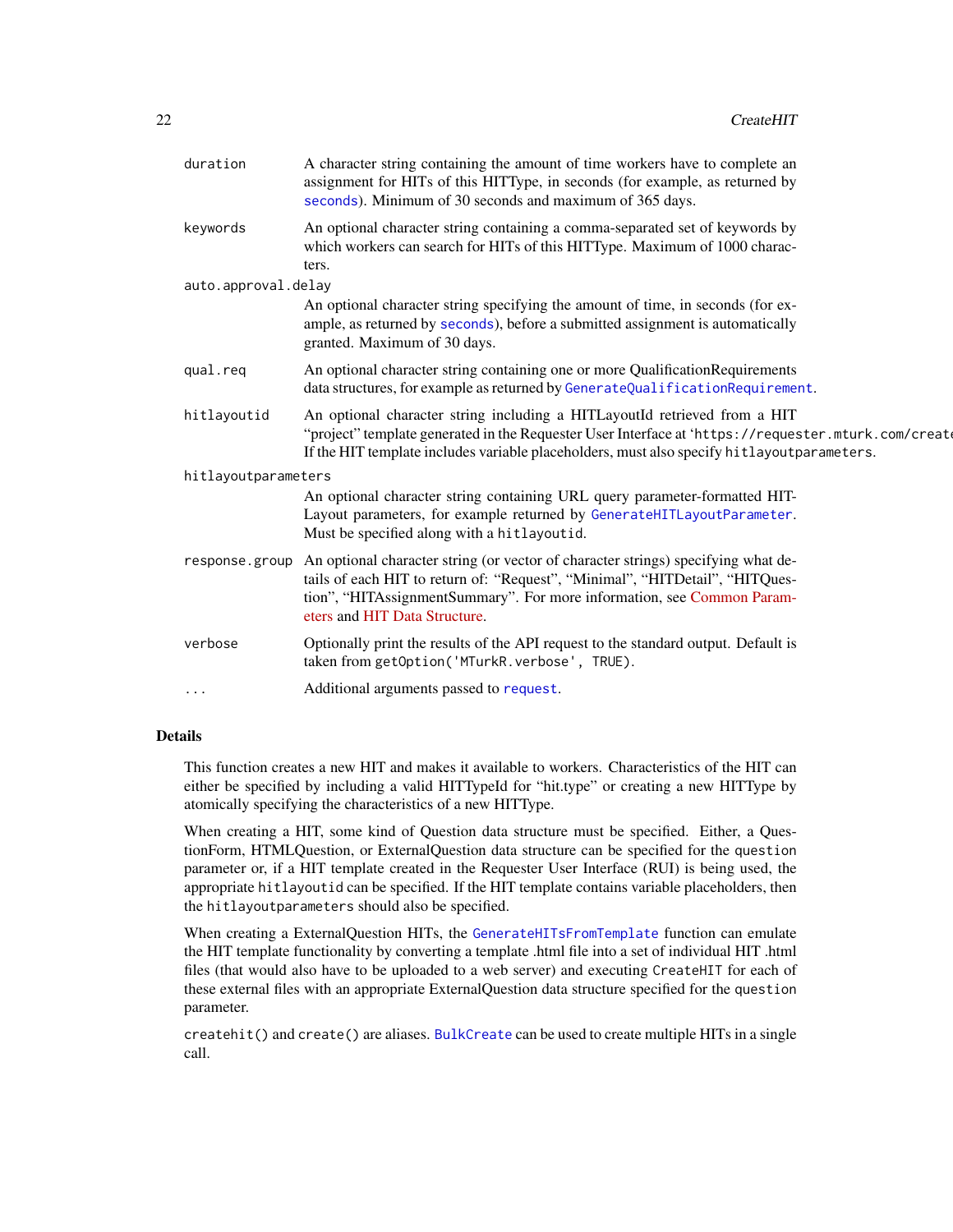#### CreateHIT 23

### Value

A data frame containing the HITId and other details of the newly created HIT.

#### Author(s)

Thomas J. Leeper

### References

[API Reference](http://docs.amazonwebservices.com/AWSMechTurk/latest/AWSMturkAPI/ApiReference_CreateHITOperation.html)

#### See Also

[BulkCreate](#page-11-1) [ExtendHIT](#page-33-1) [ExpireHIT](#page-31-1) [DisableHIT](#page-27-1) [DisposeHIT](#page-28-1) [RegisterHITType](#page-76-1) [GenerateHITReviewPolicy](#page-46-1) [GenerateQualificationRequirement](#page-44-1)

### Examples

```
## Not run:
## CreateHIT using HITLayout from MTurk Requester User Interface ##
a <- GenerateLayoutParameter("message","Text to display in HIT")
hit1 <- CreateHIT(hit.type = "2FFNCWYB49F9BBJWA4SJUNST50FSOW",
                  hitlayoutid = "23ZGOOGQSCM61T1H5H9U0U00OQWFFU",
                  expiration = seconds(days = 4),
                  hitlayoutparameters = a)
## CreateHIT using ExternalQuestion HIT URL ##
eq <- GenerateExternalQuestion("https://www.example.com/","400")
### Specifying a HITTypeId ###
hit2 <- CreateHIT(hit.type = "2FFNCWYB49F9BBJWA4SJUNST5OFSOW",
                  expiration = seconds(days = 4),
                  question = eq$string)
### Creating a new HITTypeId atomically ###
hit3 <- CreateHIT(title = "Survey",
                  description = "5 question survey",
                  reward = ".10",expiration = seconds(days = 4),
                  duration = seconds(hours = 1),keywords = "survey, questionnaire",
                  question = eq$string)
```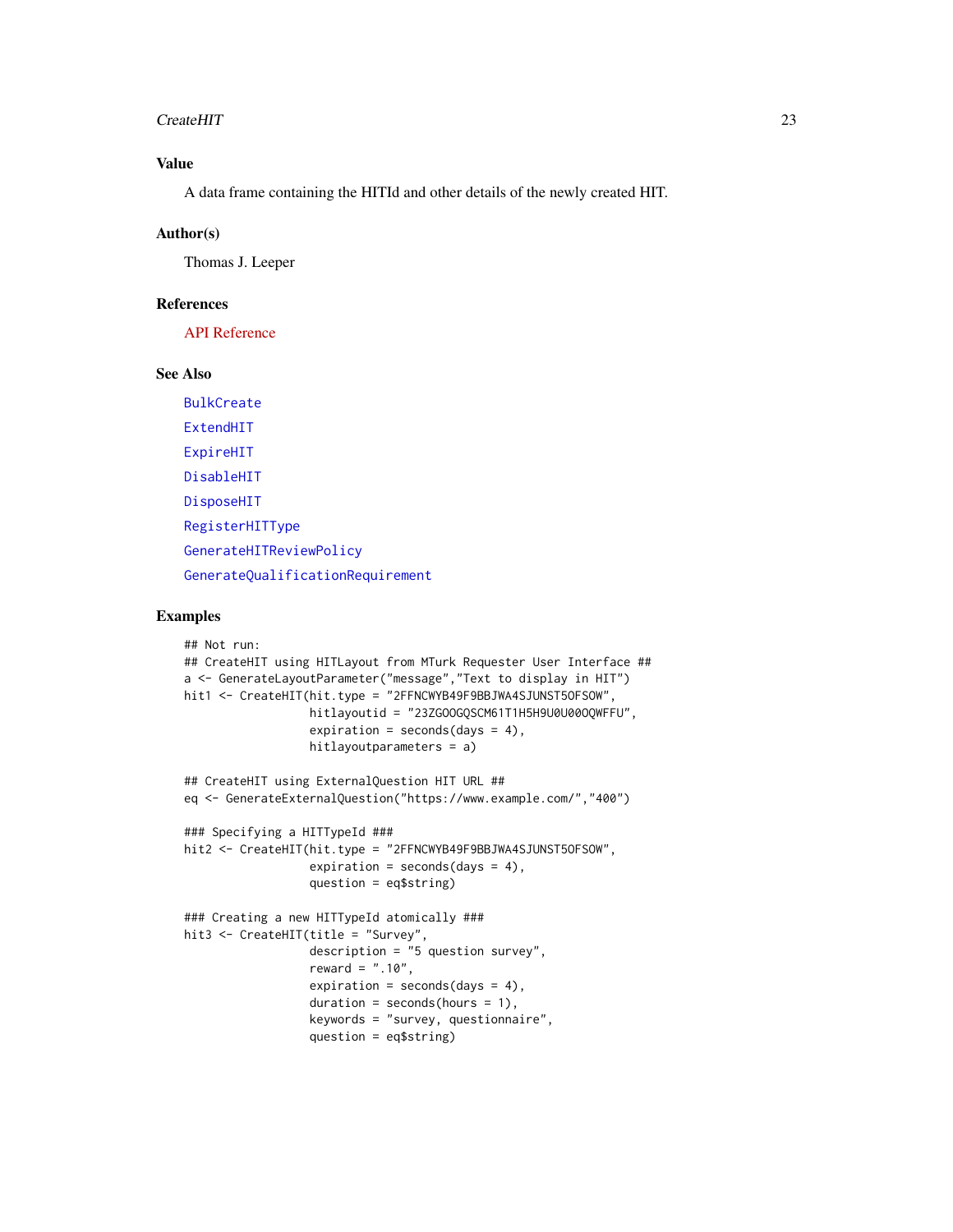```
## CreateHIT using HTMLQuestion HIT Contents ##
f1 <- system.file("templates/htmlquestion1.xml", package = "MTurkR")
hq <- GenerateHTMLQuestion(file = f1)
hit4 <- CreateHIT(hit.type = "2FFNCWYB49F9BBJWA4SJUNST50FSOW",
                  expiration = seconds(days = 4),
                  question = hq$string)
## CreateHIT using QuestionForm HIT Contents ##
f2 <- system.file("templates/tictactoe.xml", package = "MTurkR")
qf <- GenerateHTMLQuestion(file = f2)
hit5 <- CreateHIT(hit.type = "2FFNCWYB49F9BBJWA4SJUNST50FSOW",
                  expiration = seconds(days = 4),
                  question = qf$string)
## Cleanup examples ##
```
ExpireHIT(hit1\$HITId) ExpireHIT(hit2\$HITId) ExpireHIT(hit3\$HITId) ExpireHIT(hit4\$HITId) ExpireHIT(hit5\$HITId) DisposeHIT(hit1\$HITId) DisposeHIT(hit2\$HITId) DisposeHIT(hit3\$HITId) DisposeHIT(hit4\$HITId) DisposeHIT(hit5\$HITId)

## End(Not run)

<span id="page-23-1"></span>CreateQualificationType

*Create QualificationType*

### Description

Create a QualificationType. This creates a QualificationType, but does not assign it to any workers. All characteristics of the QualificationType (except name and keywords) can be changed later with [UpdateQualificationType](#page-93-1).

#### Usage

```
CreateQualificationType(name, description, status, keywords = NULL,
                        retry.delay = NULL, test = NULL, answerkey = NULL,
                        test.duration = NULL,
                        validate.test = FALSE, validate.answerkey = FALSE,
                        auto = NULL, auto.value = NULL,
                        verbose = getOption('MTurkR.verbose', TRUE), ...)
```
<span id="page-23-0"></span>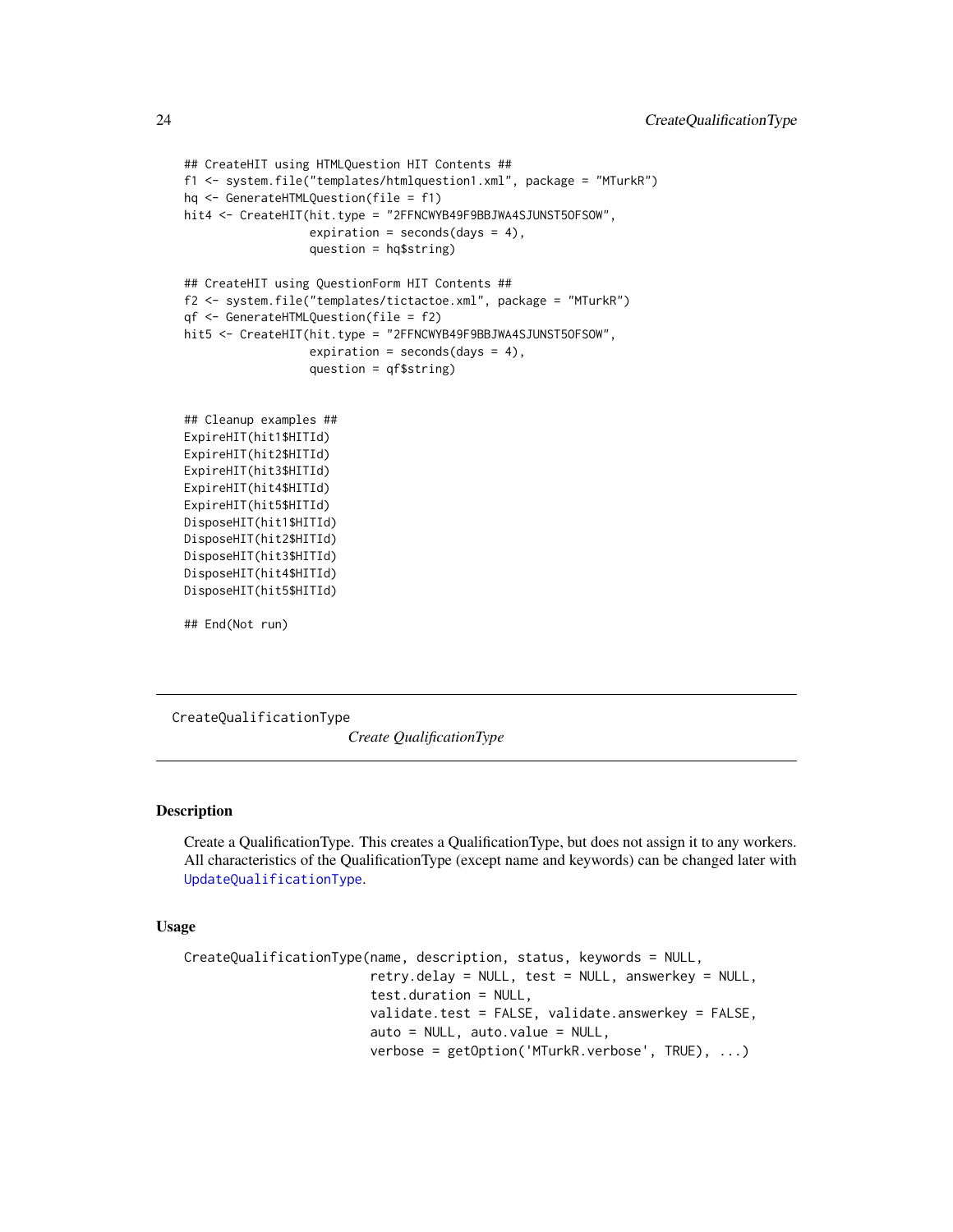### Arguments

| A name for the QualificationType. This is visible to workers. It cannot be<br>modified by UpdateQualificationType.                                                                                                                                                                                                     |
|------------------------------------------------------------------------------------------------------------------------------------------------------------------------------------------------------------------------------------------------------------------------------------------------------------------------|
| A longer description of the QualificationType. This is visible to workers. Maxi-<br>mum of 2000 characters.                                                                                                                                                                                                            |
| A character vector of "Active" or "Inactive", indicating whether the Qualifica-<br>tionType should be active and visible.                                                                                                                                                                                              |
| An optional character string containing a comma-separated set of keywords by<br>which workers can search for the QualificationType. Maximum 1000 characters.<br>These cannot be modified by UpdateQualificationType.                                                                                                   |
| An optional time (in seconds) indicating how long workers have to wait before<br>requesting the Qualification Type after an initial rejection. If not specified, retries<br>are disabled and Workers can request a Qualification of this type only once, even<br>if the Worker has not been granted the Qualification. |
| An optional character string consisting of a QuestionForm data structure, used<br>as a test a worker must complete before the Qualification Type is granted to them.                                                                                                                                                   |
| An optional character string consisting of an AnswerKey data structure, used to<br>automatically score the test, perhaps as returned by GenerateAnswerKey.                                                                                                                                                             |
| An optional time (in seconds) indicating how long workers have to complete the<br>test.                                                                                                                                                                                                                                |
| A logical specifying whether the test parameter should be validated against the<br>relevant MTurk schema prior to creating the QualificationType (operation will<br>fail if it does not validate, and will return validation information). Default is<br>FALSE.                                                        |
| validate.answerkey                                                                                                                                                                                                                                                                                                     |
| A logical specifying whether the answerkey parameter should be validated against<br>the relevant MTurk schema prior to creating the QualificationType (operation<br>will fail if it does not validate, and will return validation information). Default<br>is FALSE.                                                   |
| A logical indicating whether the Qualification is automatically granted to work-<br>ers who request it. Default is NULL meaning FALSE.                                                                                                                                                                                 |
| An optional parameter specifying the value that is automatically assigned to<br>workers when they request it (if the Qualification is automatically granted).                                                                                                                                                          |
| Optionally print the results of the API request to the standard output. Default is<br>taken from getOption('MTurkR.verbose', TRUE).                                                                                                                                                                                    |
| Additional arguments passed to request.                                                                                                                                                                                                                                                                                |
|                                                                                                                                                                                                                                                                                                                        |

### Details

A function to create a QualificationType. Active QualificationTypes are visible to workers and to other requesters. All characteristics of the QualificationType, other than the name and keywords, can later be modified by [UpdateQualificationType](#page-93-1). Qualifications can then be used to assign Qualifications to workers with [AssignQualification](#page-7-1) and invoked as QualificationRequirements in [RegisterHITType](#page-76-1) and/or [CreateHIT](#page-19-1) operations.

createqual() is an alias.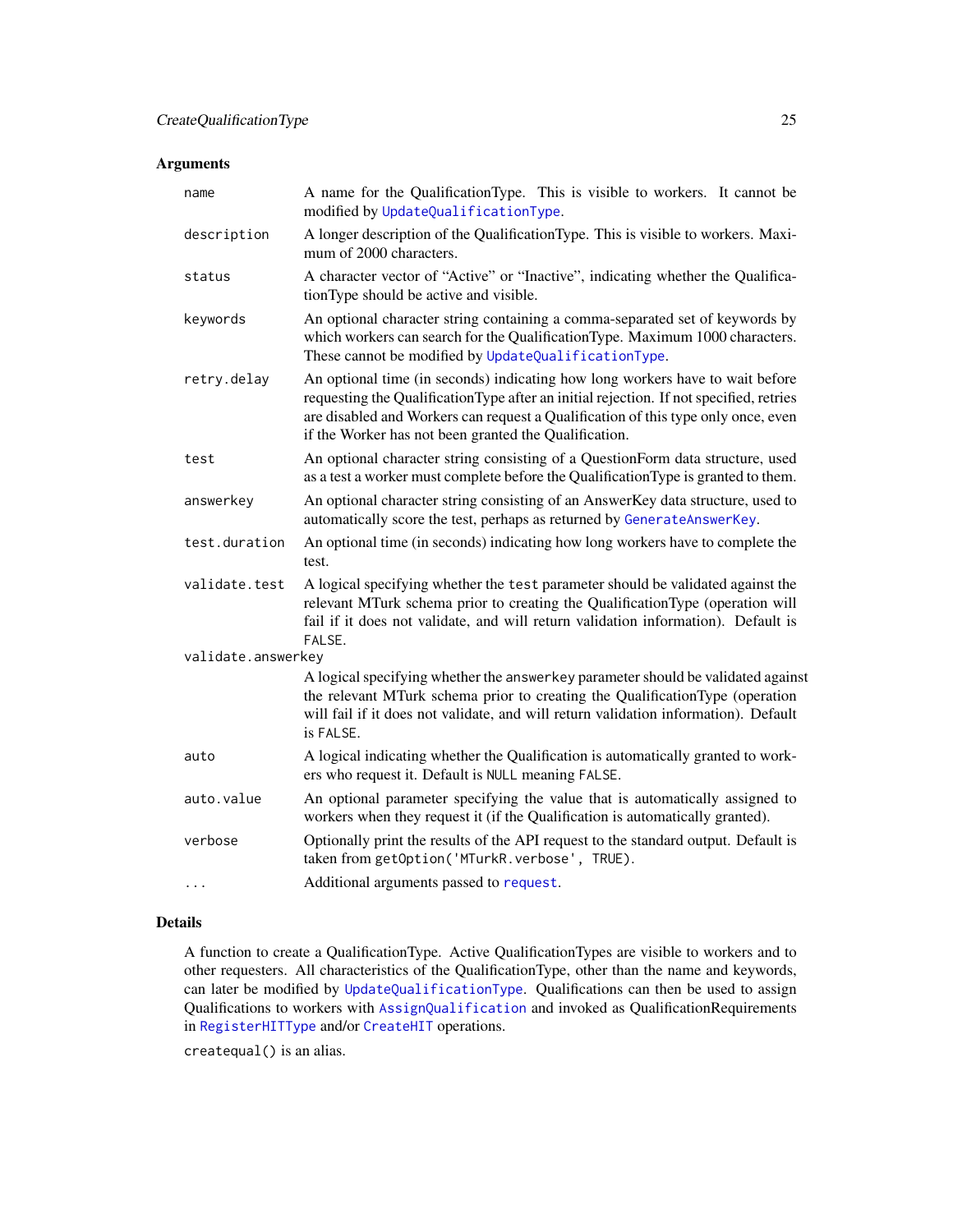### Value

A data frame containing the QualificationTypeId and other details of the newly created QualificationType.

### Author(s)

Thomas J. Leeper

### References

[API Reference](http://docs.amazonwebservices.com/AWSMechTurk/latest/AWSMturkAPI/ApiReference_CreateQualificationTypeOperation.html)

### See Also

[GetQualificationType](#page-64-1) [DisposeQualificationType](#page-30-1) [UpdateQualificationType](#page-93-1)

[SearchQualificationTypes](#page-84-1)

#### Examples

```
## Not run:
# Create
qual1 <- CreateQualificationType(name="Worked for me before",
           description="This qualification is for people who have worked for me before",
           status = "Active",
           keywords="Worked for me before")
DisposeQualificationType(qual1$QualificationTypeId)
## End(Not run)
## Not run:
# QualificationType with test and answer key
qf <- paste0(readLines(system.file("qualificationtest1.xml", package = "MTurkR")), collapse="")
qa <- paste0(readLines(system.file("answerkey1.xml", package = "MTurkR")), collapse="")
qual1 <- CreateQualificationType(name = "Qualification with Test",
           description = "This qualification is a demo",
           test = qf,
           answerkey = qa, # optionally, use AnswerKey
           status = "Active",
           keywords = "test, autogranted")
DisposeQualificationType(qual1$QualificationTypeId)
```
## End(Not run)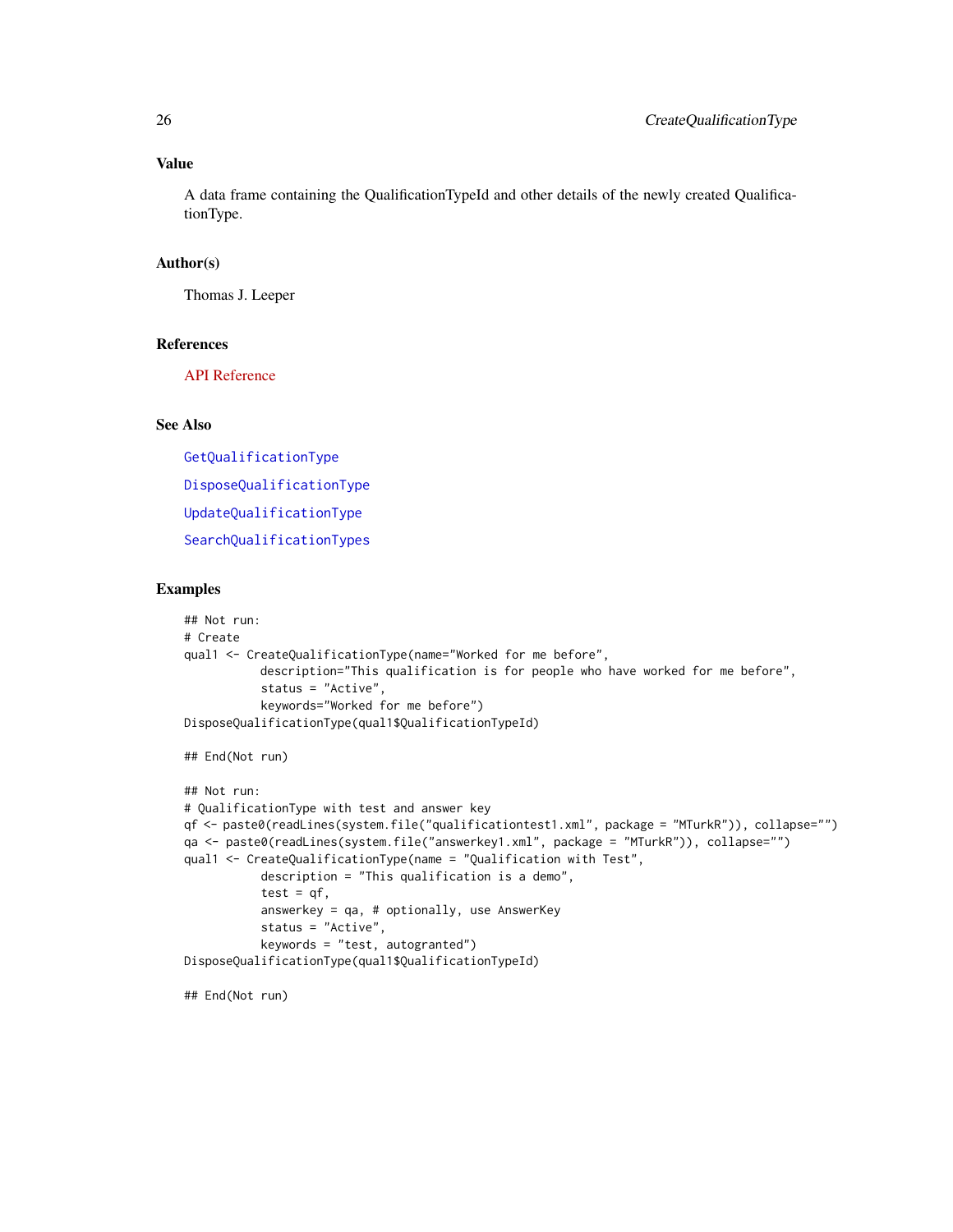<span id="page-26-0"></span>

#### Description

DEPRECATED

#### Usage

credentials(keypair = NULL)

#### Arguments

keypair A two-item character vector containing the AWS Access Key ID and AWS Secret Access Key, in that order

### Details

Do not use this function. It will be removed in the future.

The preferred way to load AWS credentials is now via environment variables. These environment variables can be set using Sys.setenv() or by using a local or global '.Renviron' file. To specify AWS credentials, set the 'AWS\_ACCESS\_KEY\_ID' and 'AWS\_SECRET\_ACCESS\_KEY' environment variables. These can be generated via the AWS IAM management console ('https://console.aws.amazon.com/iam/home?#s Note that previously generated secret keys cannot be retrieved.

The credentials() function provides a legacy way of specify credentials and must be performed before any MTurk API requests can be successfully performed in a given session. The function simply stores the Access Key ID and the Secret Access Key as a two-item character vector in getOption('MTurkR.keypair'), which is called by default by all MTurkR operations. This operation can also be performed by loading [wizard.simple](#page-109-1) or from within the MTurkRGUI package interface, which prompts for the keypair the first time it loads in a given R session.

### Value

A two-item character vector containing an AWS Access Key ID in the first position and the corresponding Secret Access Key in the second position.

### Author(s)

Thomas J. Leeper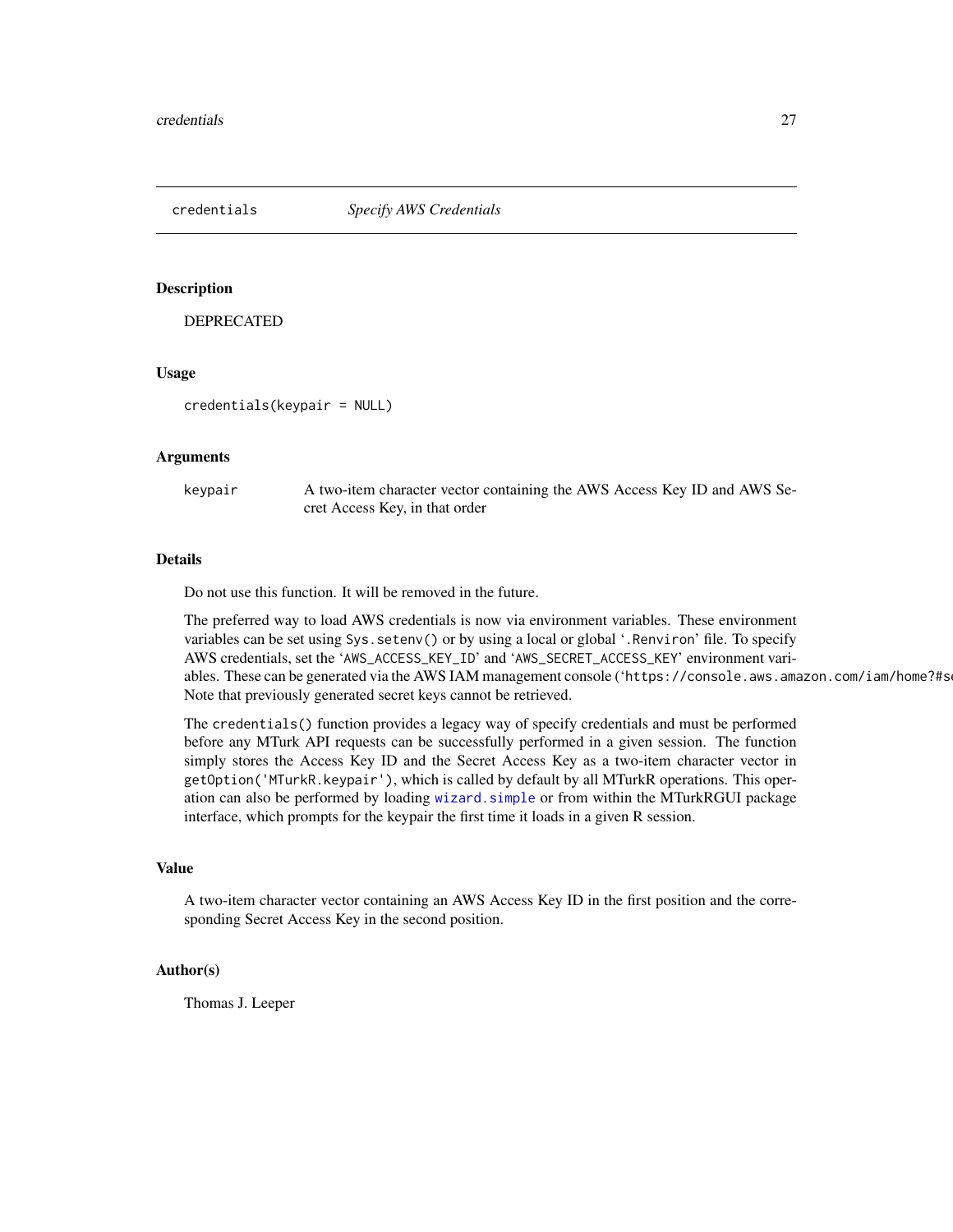<span id="page-27-1"></span><span id="page-27-0"></span>

#### Description

Disabling a HIT is probably not what you want to do. DisableHIT automatically removes the HIT from the MTurk server, approves (and thus pays for) all submitted and pending assignments, and then permanently deletes all assignment data.

#### Usage

```
DisableHIT(hit = NULL, hit.type = NULL, annotation = NULL,
           response.group = NULL,
           verbose = getOption('MTurkR.verbose', TRUE), ...)
```
### Arguments

| hit            | A character string containing a HITId or a vector of character strings containing<br>multiple HITIds. Must specify hit xor hit. type xor annotation.                                                                                                                                                                                                                                                                              |
|----------------|-----------------------------------------------------------------------------------------------------------------------------------------------------------------------------------------------------------------------------------------------------------------------------------------------------------------------------------------------------------------------------------------------------------------------------------|
| hit.type       | An optional character string containing a HITTypeId (or a vector of HITType-<br>Ids). Must specify hit xor hit. type xor annotation.                                                                                                                                                                                                                                                                                              |
| annotation     | An optional character string specifying the value of the Requester Annotation<br>field for a batch of HITs. This can be used to disable all HITs from a "batch"<br>created in the online Requester User Interface (RUI). To use a batch ID, the<br>batch must be written in a character string of the form "BatchId:78382;", where<br>"73832" is the batch ID shown in the RUI. Must specify hit xor hit. type xor<br>annotation. |
| response.group | An optional character string specifying what details of each HIT to return of:<br>"Minimal", "HITQuestion", "HITDetail", "HITAssignmentSummary". For more<br>information, see Common Parameters and HIT Data Structure.                                                                                                                                                                                                           |
| verbose        | Optionally print the results of the API request to the standard output. Default is<br>taken from getOption('MTurkR.verbose', TRUE).                                                                                                                                                                                                                                                                                               |
|                | Additional arguments passed to request.                                                                                                                                                                                                                                                                                                                                                                                           |

### Details

Disable a HIT (and its assignment data). This is a somewhat risky function because it automatically approves all pending assignments and then disposes of everything. [DisposeHIT](#page-28-1) is probably what most users will use to delete HIT and assignment data that is no longer needed.

disable() is an alias.

### Value

A data frame containing a list of HITs and whether the request to disable each of them was valid.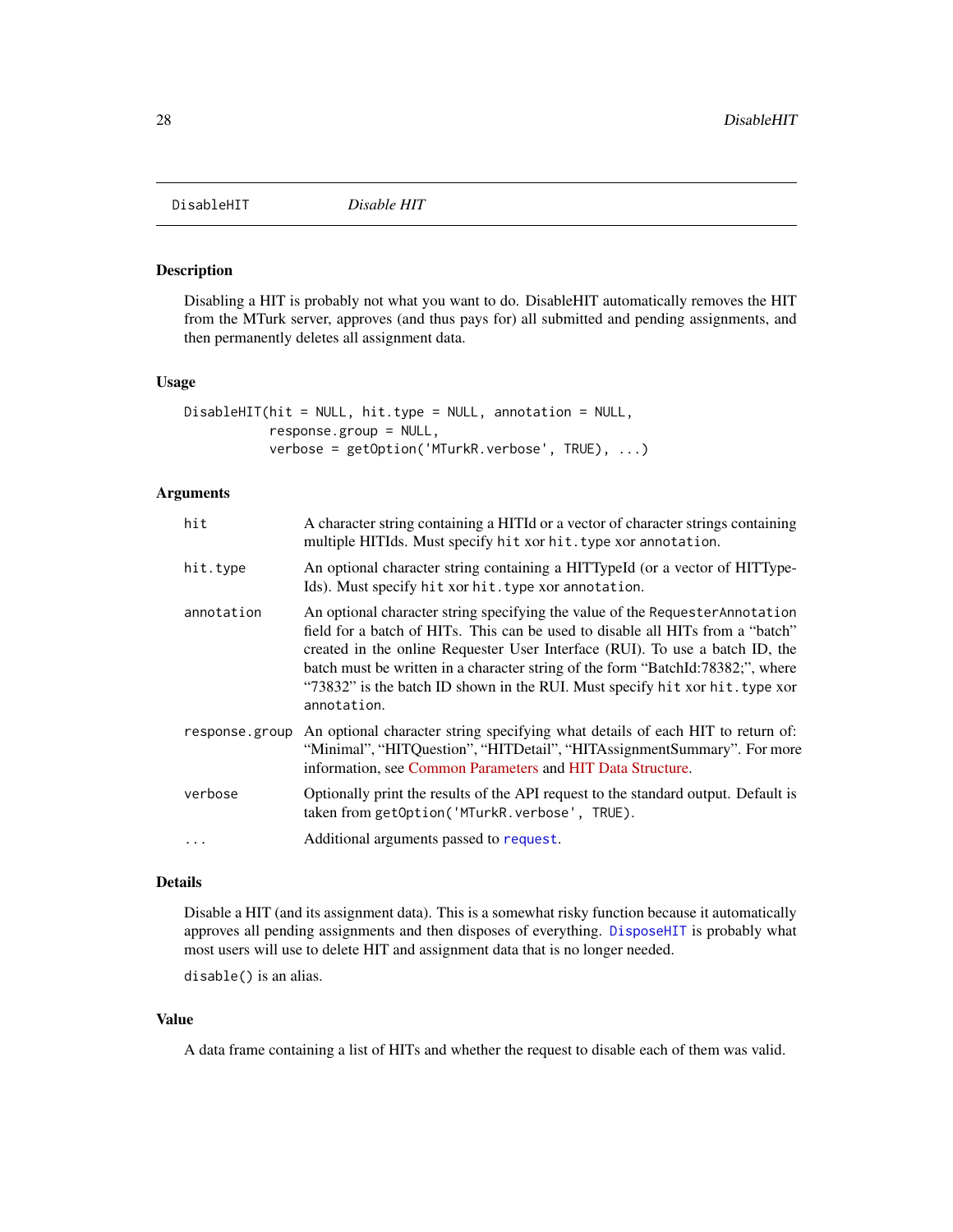### <span id="page-28-0"></span>DisposeHIT 29

### Author(s)

Thomas J. Leeper

### References

[API Reference](http://docs.amazonwebservices.com/AWSMechTurk/latest/AWSMturkAPI/ApiReference_DisableHITOperation.html)

### See Also

[CreateHIT](#page-19-1) [ExtendHIT](#page-33-1)

[ExpireHIT](#page-31-1)

[DisposeHIT](#page-28-1)

### Examples

```
## Not run:
# Disable a single HIT
b <- GenerateExternalQuestion("http://www.example.com/","400")
hit1 <- CreateHIT(hit.type="2FFNCWYB49F9BBJWA4SJUNST5OFSOW",
                  expiration = seconds(days = 1),
                  question=b$string)
DisableHIT(hit = hit1$HITId)
# Disable all HITs of a given HITType
DisableHIT(hit.type = hit1$HITTypeId)
# Disable all HITs of a given batch from the RUI
DisableHIT(annotation="BatchId:78382;")
```

```
## End(Not run)
```
<span id="page-28-1"></span>DisposeHIT *Dispose HIT*

### Description

Dispose of a HIT that is no longer needed. You can only dispose of HITs that are Reviewable, with all assignments either approved or rejected.

### Usage

```
DisposeHIT(hit = NULL, hit.type = NULL, annotation = NULL,
           response.group = NULL,
           verbose = getOption('MTurkR.verbose', TRUE), ...)
```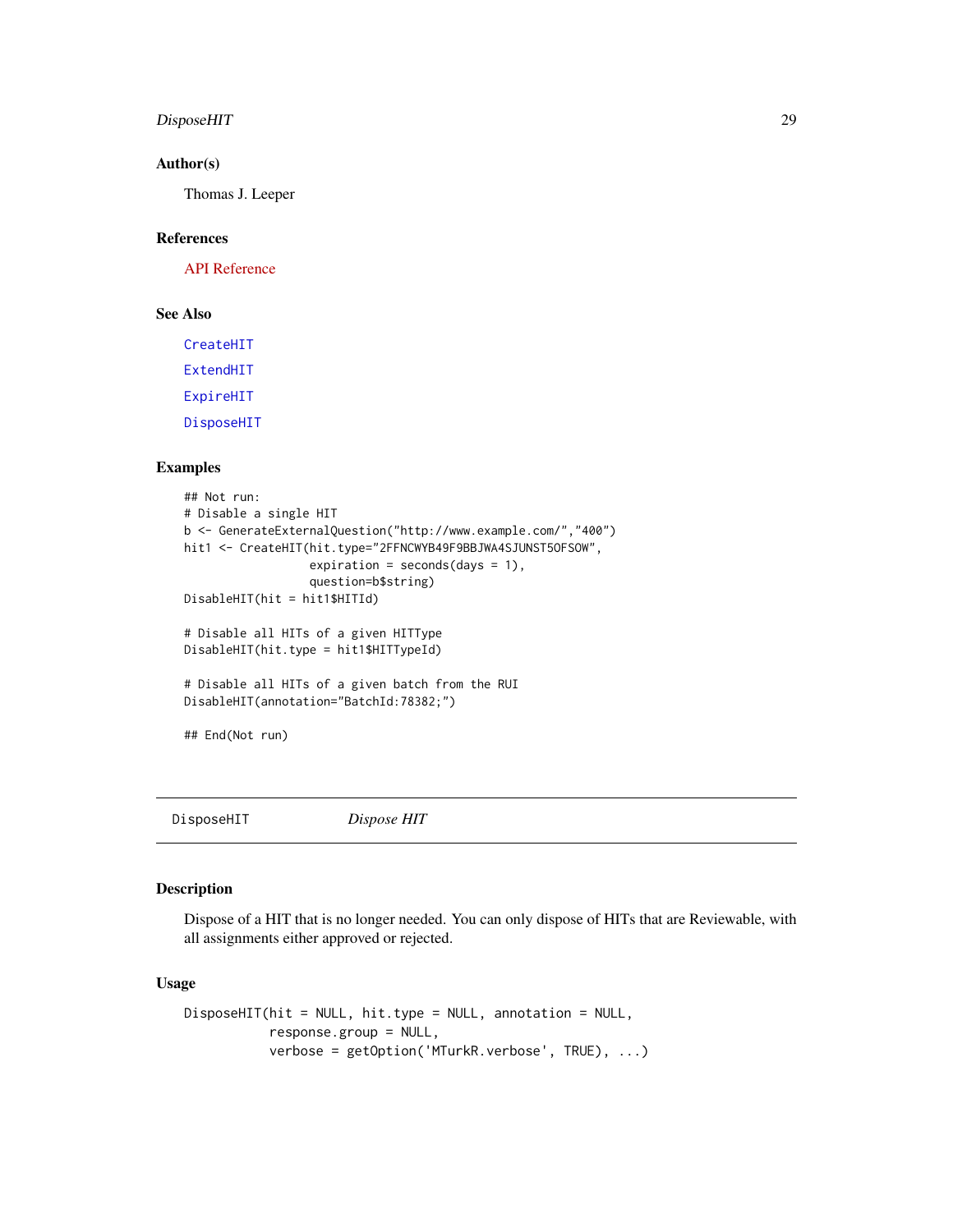### Arguments

| hit            | A character string containing a HITId or a vector of character strings containing<br>multiple HITIds. Must specify hit xor hit. type xor annotation.                                                                                                                                                                                                                                                                                 |
|----------------|--------------------------------------------------------------------------------------------------------------------------------------------------------------------------------------------------------------------------------------------------------------------------------------------------------------------------------------------------------------------------------------------------------------------------------------|
| hit.type       | An optional character string containing a HITTypeId (or a vector of HITType-<br>Ids). Must specify hit xor hit. type xor annotation.                                                                                                                                                                                                                                                                                                 |
| annotation     | An optional character string specifying the value of the Requester Annotation<br>field for a batch of HITs. This can be used to dispose of all HITs from a "batch"<br>created in the online Requester User Interface (RUI). To use a batch ID, the<br>batch must be written in a character string of the form "BatchId:78382;", where<br>"73832" is the batch ID shown in the RUI. Must specify hit xor hit. type xor<br>annotation. |
| response.group | An optional character string specifying what details of each HIT to return of:<br>"Minimal", "HITQuestion", "HITDetail", "HITAssignmentSummary". For more<br>information, see Common Parameters and HIT Data Structure.                                                                                                                                                                                                              |
| verbose        | Optionally print the results of the API request to the standard output. Default is<br>taken from getOption('MTurkR.verbose', TRUE).                                                                                                                                                                                                                                                                                                  |
|                | Additional arguments passed to request.                                                                                                                                                                                                                                                                                                                                                                                              |

### Details

Dispose of a HIT (and its assignment data) when it is no longer needed. Must specify a HITId or a HITTypeId, but not both. HITTypeId uses the [SearchHITs](#page-82-1) operation to locate HITs of the specified HITType before disposing of them.

disposehit() is an alias.

### Value

A data frame containing a list of HITs and whether the request to dispose of each of them was valid.

#### Author(s)

Thomas J. Leeper

### References

[API Reference](http://docs.amazonwebservices.com/AWSMechTurk/latest/AWSMturkAPI/ApiReference_DisposeHITOperation.html)

### See Also

[CreateHIT](#page-19-1) [ExtendHIT](#page-33-1) [ExpireHIT](#page-31-1) [DisableHIT](#page-27-1)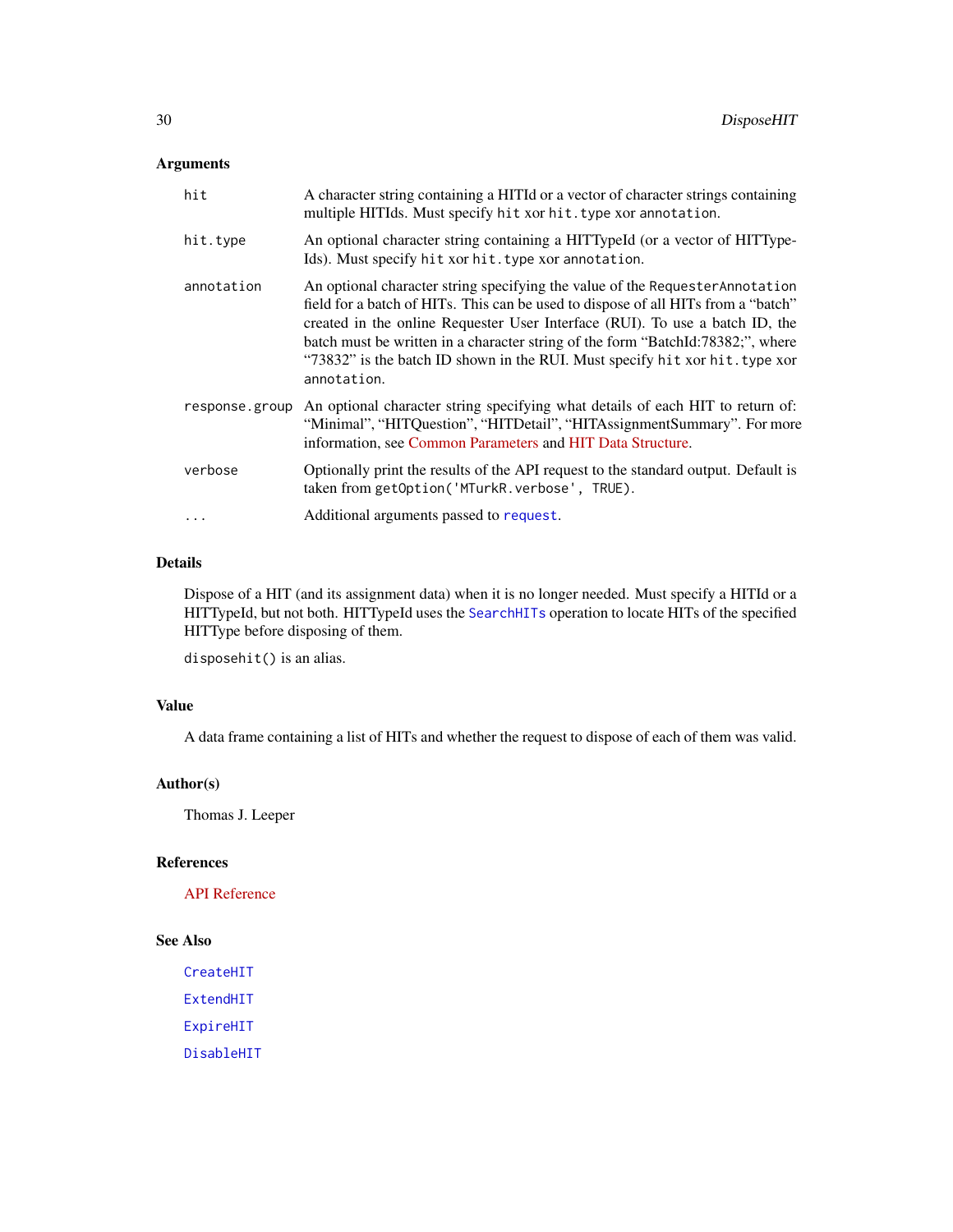### <span id="page-30-0"></span>DisposeQualificationType 31

#### Examples

```
## Not run:
# Dispose a single HIT
b <- GenerateExternalQuestion("http://www.example.com/","400")
hit1 < -CreateHIT(hit.type = "2FFNCWYB49F9BBJWA4SJUNST5OFSOW",
          expiration = seconds(days = 1),
          question=b$string)
ExpireHIT(hit1$HITId) # must be expired before disposing
DiposeHIT(hit1$HITId)
# Dispose all HITs of a given HITType
DisposeHIT(hit.type = hit1$HITTypeId)
# Dispose all HITs of a given batch from the RUI
DisposeHIT(annotation="BatchId:78382;")
## End(Not run)
```
<span id="page-30-1"></span>DisposeQualificationType

*Dispose QualificationType*

### Description

Dispose of a QualificationType. This deletes the QualificationType, Qualification scores for all workers, and all records thereof.

#### Usage

```
DisposeQualificationType(qual, verbose = getOption('MTurkR.verbose', TRUE), ...)
```
#### Arguments

| qual     | A character string containing a QualificationTypeId.                                                                                |
|----------|-------------------------------------------------------------------------------------------------------------------------------------|
| verbose  | Optionally print the results of the API request to the standard output. Default is<br>taken from getOption('MTurkR.verbose', TRUE). |
| $\cdots$ | Additional arguments passed to request.                                                                                             |

### Details

A function to dispose of a QualificationType that is no longer needed. All information about the QualificationType and all workers' Qualifications of that type are permanently deleted. disposequal() is an alias.

### Value

A data frame containing the QualificationTypeId and whether the request to dispose was valid.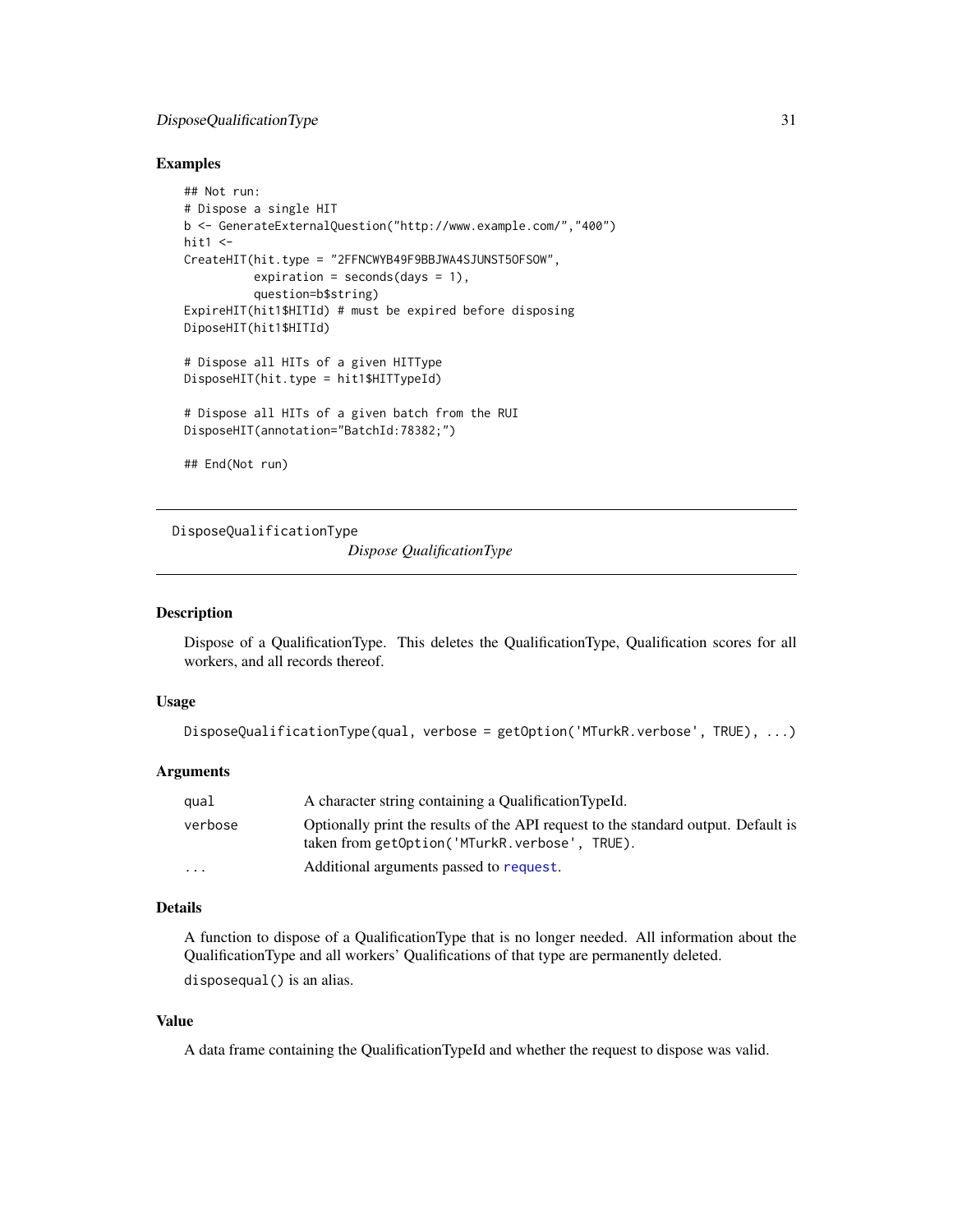#### Author(s)

Thomas J. Leeper

### References

[API Reference](http://docs.amazonwebservices.com/AWSMechTurk/latest/AWSMturkAPI/ApiReference_DisposeQualificationTypeOperation.html)

### See Also

[GetQualificationType](#page-64-1) [CreateQualificationType](#page-23-1) [UpdateQualificationType](#page-93-1) [SearchQualificationTypes](#page-84-1)

### Examples

```
## Not run:
qual1 < -CreateQualificationType(name="Worked for me before",
   description="This qualification is for people who have worked for me before",
   status = "Active",
    keywords="Worked for me before")
DisposeQualificationType(qual1$QualificationTypeId)
```
## End(Not run)

<span id="page-31-1"></span>ExpireHIT *Expire HIT*

#### Description

Force a HIT to expire immediately, as opposed to at its prespecified expiration time. Expired HITs can be extended with the [ExtendHIT](#page-33-1) operation.

### Usage

```
ExpireHIT(hit = NULL, hit.type = NULL, annotation = NULL,
         verbose = getOption('MTurkR.verbose', TRUE), ...)
```
### Arguments

| hit      | A character string containing a HITId or a vector of character strings containing<br>multiple HITIds. Must specify hit xor hit. type xor annotation, otherwise<br>all HITs are returned in HITS tatus. |
|----------|--------------------------------------------------------------------------------------------------------------------------------------------------------------------------------------------------------|
| hit.type | An optional character string containing a HITTypeId (or a vector of HITType-<br>Ids). Must specify hit xor hit. type xor annotation, otherwise all HITs are<br>returned in HITStatus.                  |

<span id="page-31-0"></span>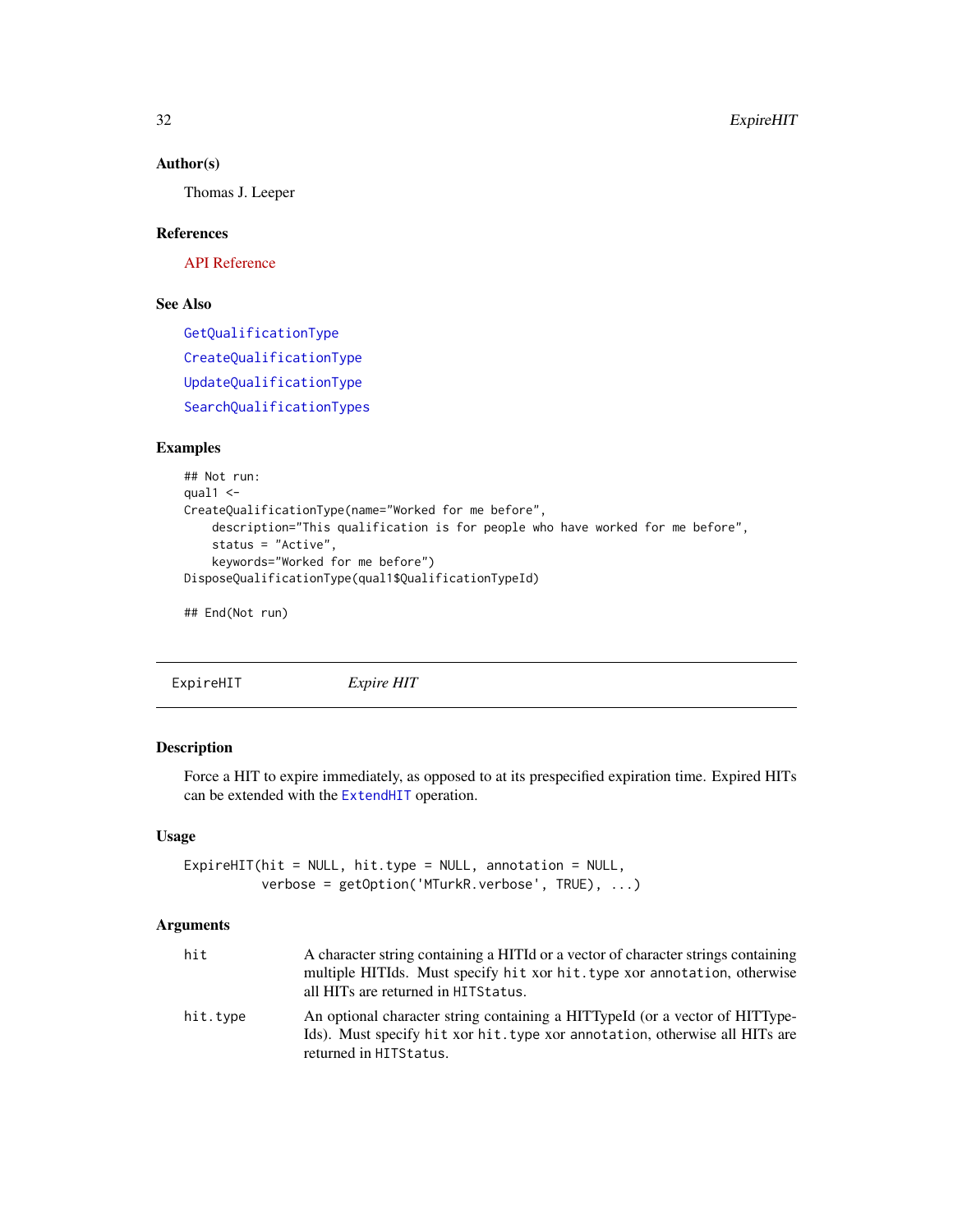### ExpireHIT 33

| annotation | An optional character string specifying the value of the Requester Annotation                                                       |
|------------|-------------------------------------------------------------------------------------------------------------------------------------|
|            | field for a batch of HITs. This can be used to expire all HITs from a "batch"                                                       |
|            | created in the online Requester User Interface (RUI). To use a batch ID, the                                                        |
|            | batch must be written in a character string of the form "BatchId:78382;", where                                                     |
|            | "73832" is the batch ID shown in the RUI. Must specify hit xor hit. type xor                                                        |
|            | annotation, otherwise all HITs are returned in HITS tatus.                                                                          |
| verbose    | Optionally print the results of the API request to the standard output. Default is<br>taken from getOption('MTurkR.verbose', TRUE). |
| $\cdot$    | Additional arguments passed to request.                                                                                             |

### Details

A function to (prematurely) expire a HIT (or multiple HITs), thereby preventing any additional assignments from being completed. Pending assignments can still be submitted. An expired HIT can be reactivated by adding additional time to its expiration using [ExtendHIT](#page-33-1).

expire() is an alias.

### Value

A data frame containing the HITId(s) and whether each expiration request was valid.

#### Author(s)

Thomas J. Leeper

### References

[API Reference](http://docs.amazonwebservices.com/AWSMechTurk/latest/AWSMturkAPI/ApiReference_ForceExpireHITOperation.html)

#### See Also

[CreateHIT](#page-19-1) [ExtendHIT](#page-33-1) [DisableHIT](#page-27-1) [DisposeHIT](#page-28-1)

### Examples

```
## Not run:
a <- GenerateExternalQuestion("http://www.example.com/","400")
hit1 <-
CreateHIT(hit.type="2FFNCWYB49F9BBJWA4SJUNST5OFSOW", question = a$string)
# expire HIT
ExpireHIT(hit = hit1$HITId)
# Expire all HITs of a given batch from the RUI
ExpireHIT(annotation="BatchId:78382;")
## End(Not run)
```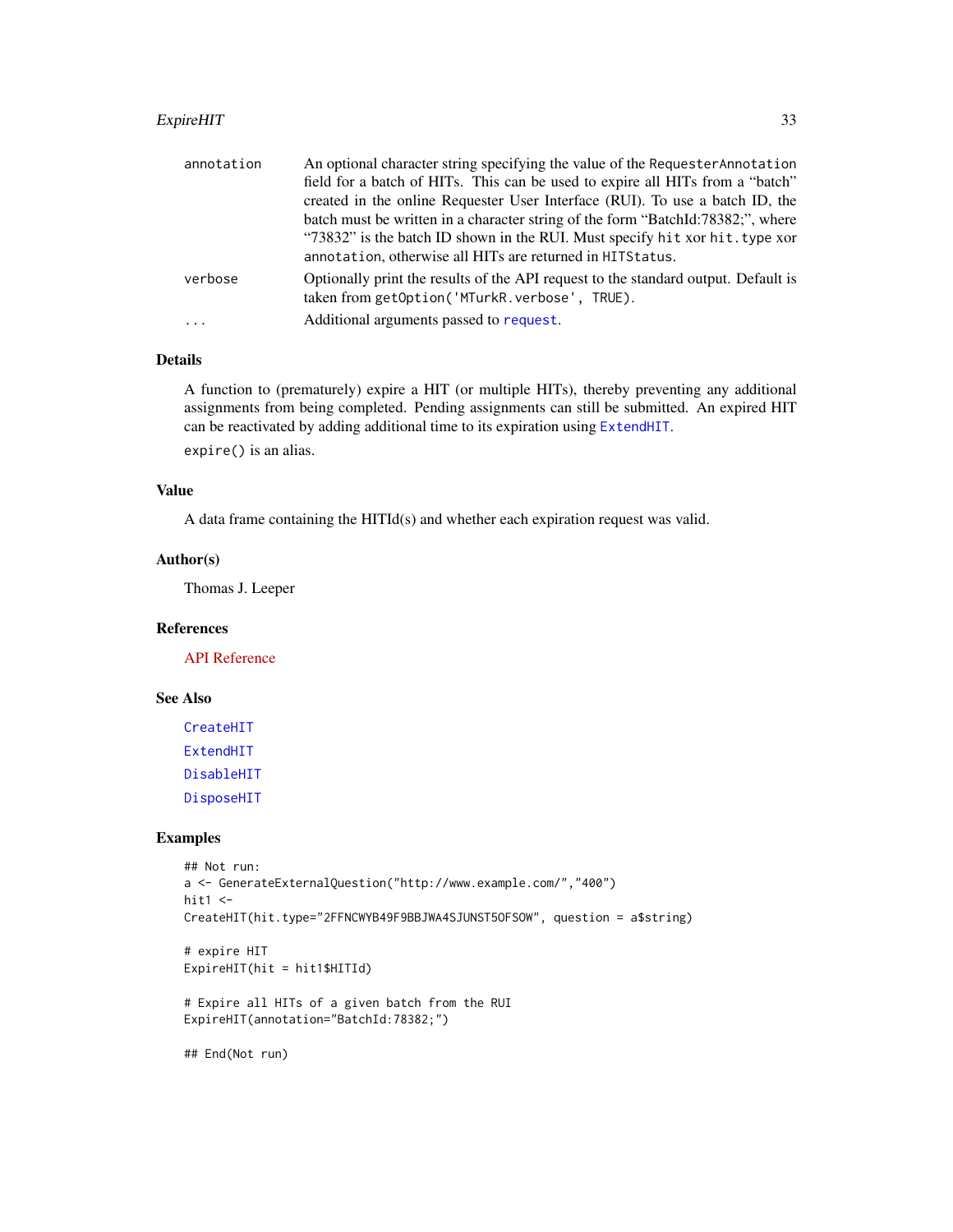<span id="page-33-1"></span><span id="page-33-0"></span>

### Description

Extend the time remaining on a HIT or the number of assignments available for the HIT.

#### Usage

```
ExtendHIT(hit = NULL, hit.type = NULL, annotation = NULL,
          add.assignments = NULL, add.seconds = NULL,
        unique.request.token = NULL, verbose = getOption('MTurkR.verbose', TRUE), ...)
```
#### Arguments

| hit             | An optional character string containing a HITId or a vector of character strings<br>containing multiple HITIds. Must specify hit xor hit. type xor annotation.                                                                                                                                                                                                                                                                   |  |
|-----------------|----------------------------------------------------------------------------------------------------------------------------------------------------------------------------------------------------------------------------------------------------------------------------------------------------------------------------------------------------------------------------------------------------------------------------------|--|
| hit.type        | An optional character string containing a HITTypeId (or a vector of HITType-<br>Ids). Must specify hit xor hit. type xor annotation.                                                                                                                                                                                                                                                                                             |  |
| annotation      | An optional character string specifying the value of the Requester Annotation<br>field for a batch of HITs. This can be used to extend all HITs from a "batch"<br>created in the online Requester User Interface (RUI). To use a batch ID, the<br>batch must be written in a character string of the form "BatchId:78382;", where<br>"73832" is the batch ID shown in the RUI. Must specify hit xor hit. type xor<br>annotation. |  |
| add.assignments |                                                                                                                                                                                                                                                                                                                                                                                                                                  |  |
|                 | An optional character string containing the number of assignments to add to the<br>HIT. Must be between 1 and 1000000000.                                                                                                                                                                                                                                                                                                        |  |
| add.seconds     | An optional character string containing the amount of time to extend the HIT,<br>in seconds (for example, returned by seconds). Must be between 1 hour (3600)<br>seconds) and 365 days.                                                                                                                                                                                                                                          |  |
|                 | unique.request.token                                                                                                                                                                                                                                                                                                                                                                                                             |  |
|                 | An optional character string, included only for advanced users.                                                                                                                                                                                                                                                                                                                                                                  |  |
| verbose         | Optionally print the results of the API request to the standard output. Default is<br>taken from getOption('MTurkR.verbose', TRUE).                                                                                                                                                                                                                                                                                              |  |
|                 | Additional arguments passed to request.                                                                                                                                                                                                                                                                                                                                                                                          |  |
|                 |                                                                                                                                                                                                                                                                                                                                                                                                                                  |  |

### Details

A useful function for adding time and/or additional assignments to a HIT. If the HIT is already expired, this reactivates the HIT for the specified amount of time. If all assignments have already been submitted, this reactivates the HIT with the specified number of assignments and previously specified expiration. Must specify a HITId xor a HITTypeId. If multiple HITs or a HITTypeId are specified, each HIT is extended by the specified amount.

extend() is an alias.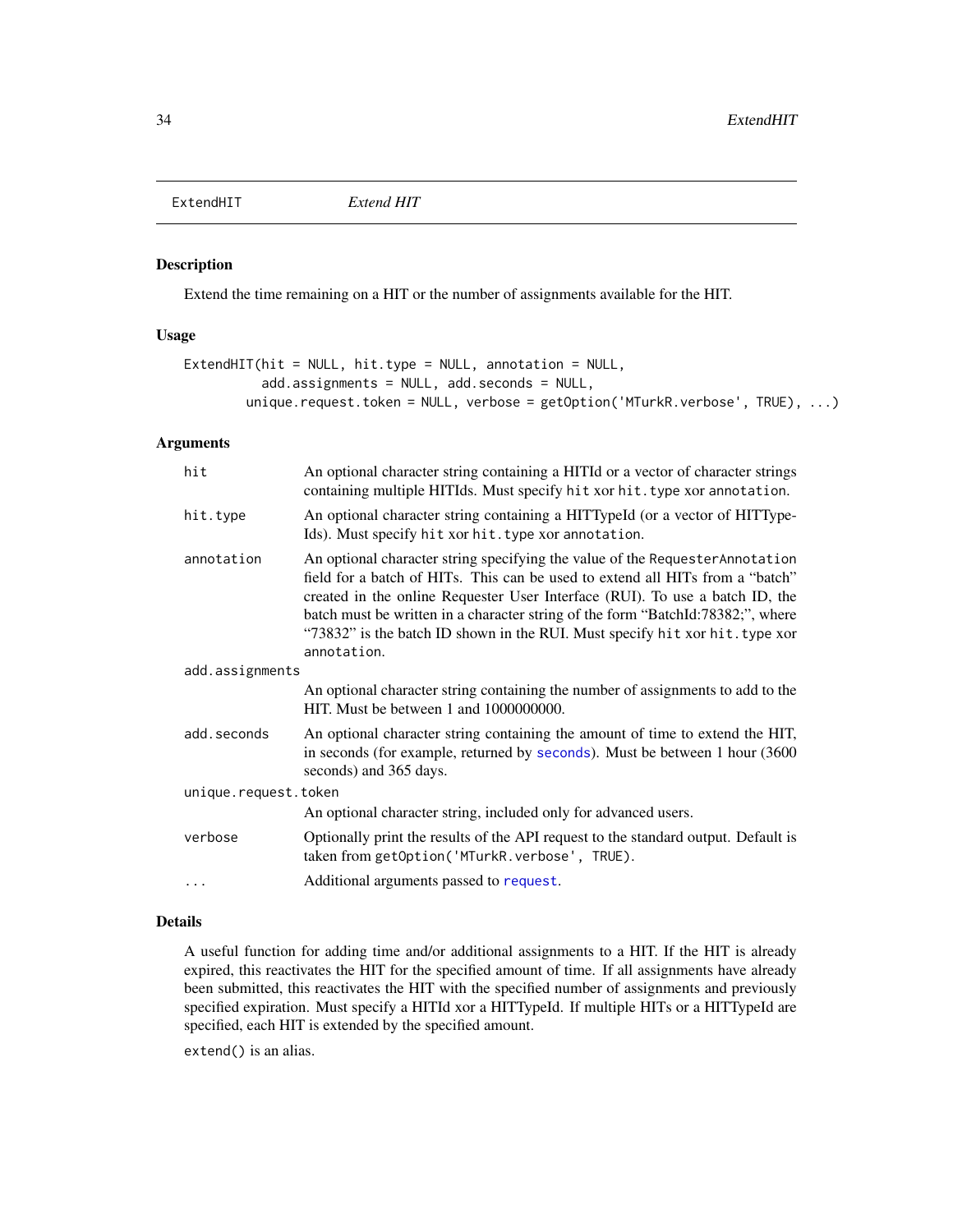#### ExtendHIT 35

### Value

A data frame containing the HITId, assignment increment, time increment, and whether each extension request was valid.

#### Author(s)

Thomas J. Leeper

#### References

[API Reference](http://docs.amazonwebservices.com/AWSMechTurk/latest/AWSMturkAPI/ApiReference_ExtendHITOperation.html)

### See Also

[CreateHIT](#page-19-1) [ExpireHIT](#page-31-1) [DisableHIT](#page-27-1) [DisposeHIT](#page-28-1)

#### Examples

```
## Not run:
a <- GenerateExternalQuestion("https://www.example.com/","400")
hit1 <- CreateHIT(title = "Example",
                  description = "Simple Example HIT",
                  reward = ".01",expiration = seconds/day = 4),
                  duration = seconds(hours = 1),
                  keywords = "example",
                  question = a$string)
# add assignments
ExtendHIT(hit = hit1$HITId, add.assignments = "20")
# add time
ExtendHIT(hit = hit1$HITId, add.seconds = seconds(days=1)))
# add assignments and time
ExtendHIT(hit = hit1$HITId, add. assignments = "20", add.seconds = seconds(days=1)))# cleanup
DisableHIT(hit = hit1$HITId)
## End(Not run)
## Not run:
# Extend all HITs of a given batch from the RUI
ExtendHIT(annotation="BatchId:78382;", add.assignments = "20")
## End(Not run)
```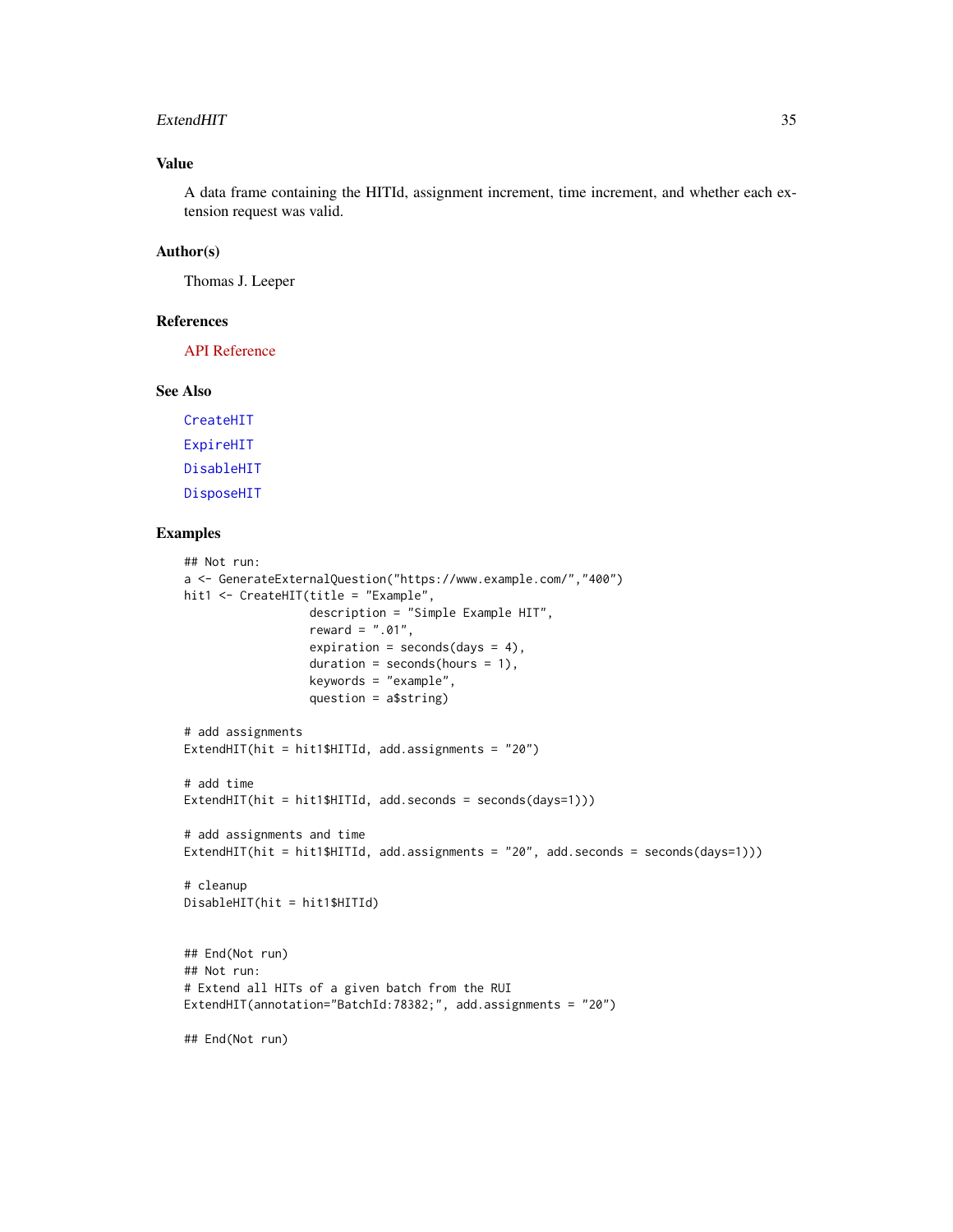<span id="page-35-1"></span><span id="page-35-0"></span>GenerateAnswerKey *Generate AnswerKey Data Structure*

#### Description

Generate an AnswerKey data structure for a Qualification test.

#### Usage

```
GenerateAnswerKey(questions, scoring = NULL)
AnswerKeyTemplate(xml.parsed = NULL)
```
### Arguments

| questions  | A data frame containing QuestionIdentifiers, AnswerOptions, AnswerScores,<br>and DefaultScores. See MTurk API Documentation. |
|------------|------------------------------------------------------------------------------------------------------------------------------|
| scoring    | An optional list containing Qualification Value Mapping information. See MTurk<br><b>API</b> Documentation.                  |
| xml.parsed | A complete OuestionForm data structure parsed by $xmlParse$ . Must specify this<br>or the xml parameter.                     |

### Details

GenerateAnswerKey creates an AnswerKey data structure (possibly from a template created by AnswerKeyTemplate from a QuestionForm data structure), which serves to automatically score a Qualification test, as specified in the test parameter of [CreateQualificationType](#page-23-1). An AnswerKey data structure is also returned by [GetQualificationType](#page-64-1).

### Value

GenerateAnswerKey returns a list containing an AnswerKey data structure as a parsed XML tree, character string containing that tree, and a url-encoded character string.

AnswerKeyTemplate returns a list that can be used in the questions parameter of GenerateAnswerKey. Placeholders are left for AnswerScore values to be manually entered prior to using it in GenerateAnswerKey.

### Author(s)

Thomas J. Leeper

### References

[API Reference](http://docs.amazonwebservices.com/AWSMechTurk/latest/AWSMturkAPI/ApiReference_AnswerKeyDataStructureArticle.html)

#### See Also

[CreateQualificationType](#page-23-1)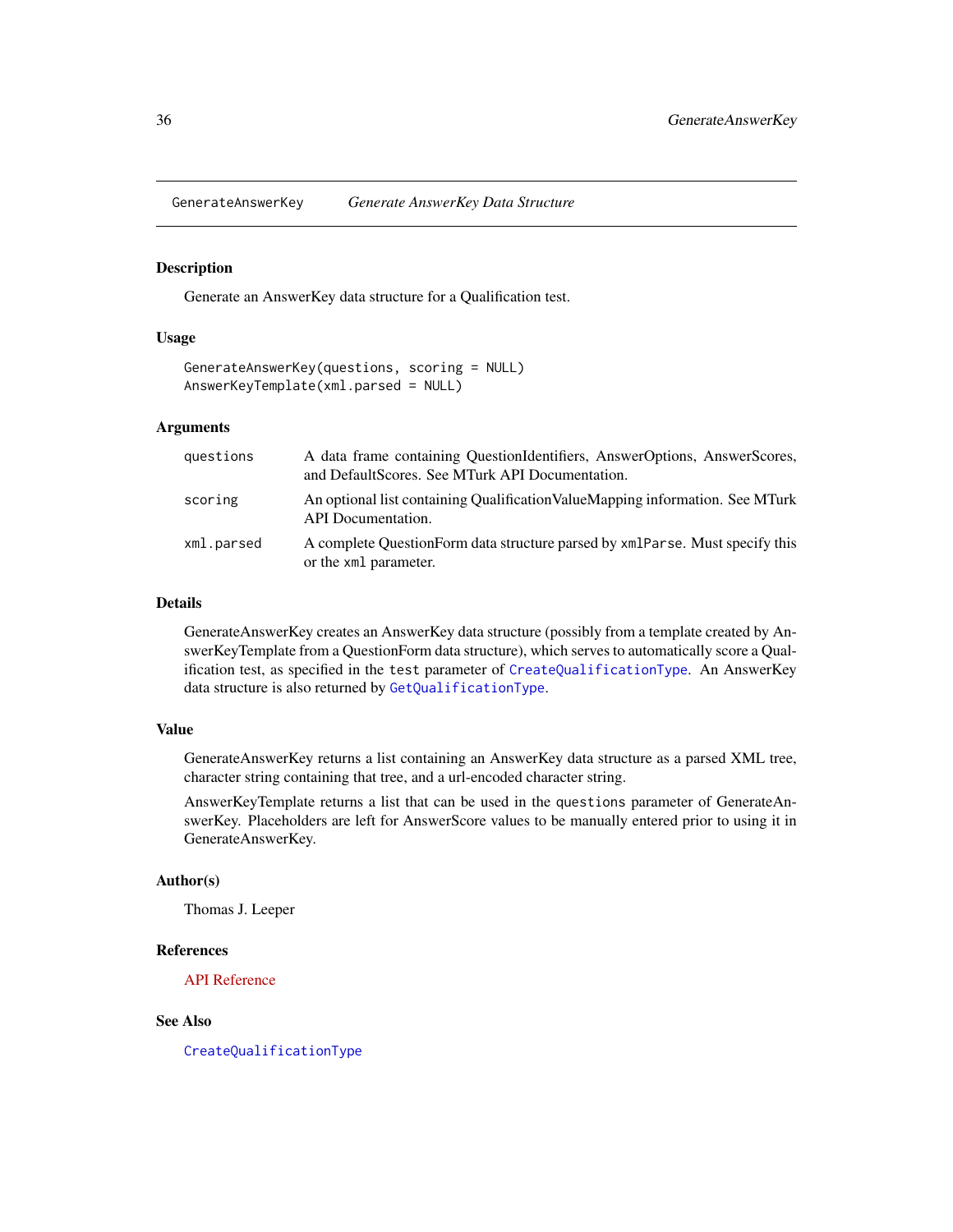#### Examples

```
## Not run:
# generate an AnswerKey from a list of arguments
qs <- list(list(QuestionIdentifier = "Question1",
                AnswerOption = list(SelectionIdentifier="A", AnswerScore=15),
                AnswerOption = list(SelectionIdentifier="B", AnswerScore=10),
                DefaultScore = 5),
           list(QuestionIdentifier = "Question2",
                AnswerOption = list(SelectionIdentifier="D", AnswerScore=10) ) )
scoring1 <- list(PercentageMapping=5)
scoring2 <- list(RangeMapping=list(list(InclusiveLowerBound=0,
                                        InclusiveUpperBound=20,
                                        QualificationValue=5),
                                   list(InclusiveLowerBound=21,
                                        InclusiveUpperBound=100,
                                        QualificationValue=10)),
                 OutOfRangeQualificationValue=0)
ak1 <- GenerateAnswerKey(qs, scoring1)
ak2 <- GenerateAnswerKey(qs, scoring2)
# generate an AnswerKey template from a QualificationTest
qt <- system.file("templates", "qualificationtest1.xml", package = "MTurkR")
akt <- AnswerKeyTemplate(xmlParse(qt))
# use the template to generate an AnswerKey
ak <- GenerateAnswerKey(ak)
## End(Not run)
```
<span id="page-36-0"></span>

GenerateExternalQuestion

*Generate ExternalQuestion*

# **Description**

Generate an ExternalQuestion data structure for use in the 'Question' parameter of the [CreateHIT](#page-19-0) operation.

#### Usage

```
GenerateExternalQuestion(url, frame.height = 400)
```

| A character string containing the URL (served over HTTPS) of a HIT file stored                                      |
|---------------------------------------------------------------------------------------------------------------------|
| anywhere other than the MTurk server.                                                                               |
| A character string containing the integer value (in pixels) of the frame height for<br>the ExternalOuestion iframe. |
|                                                                                                                     |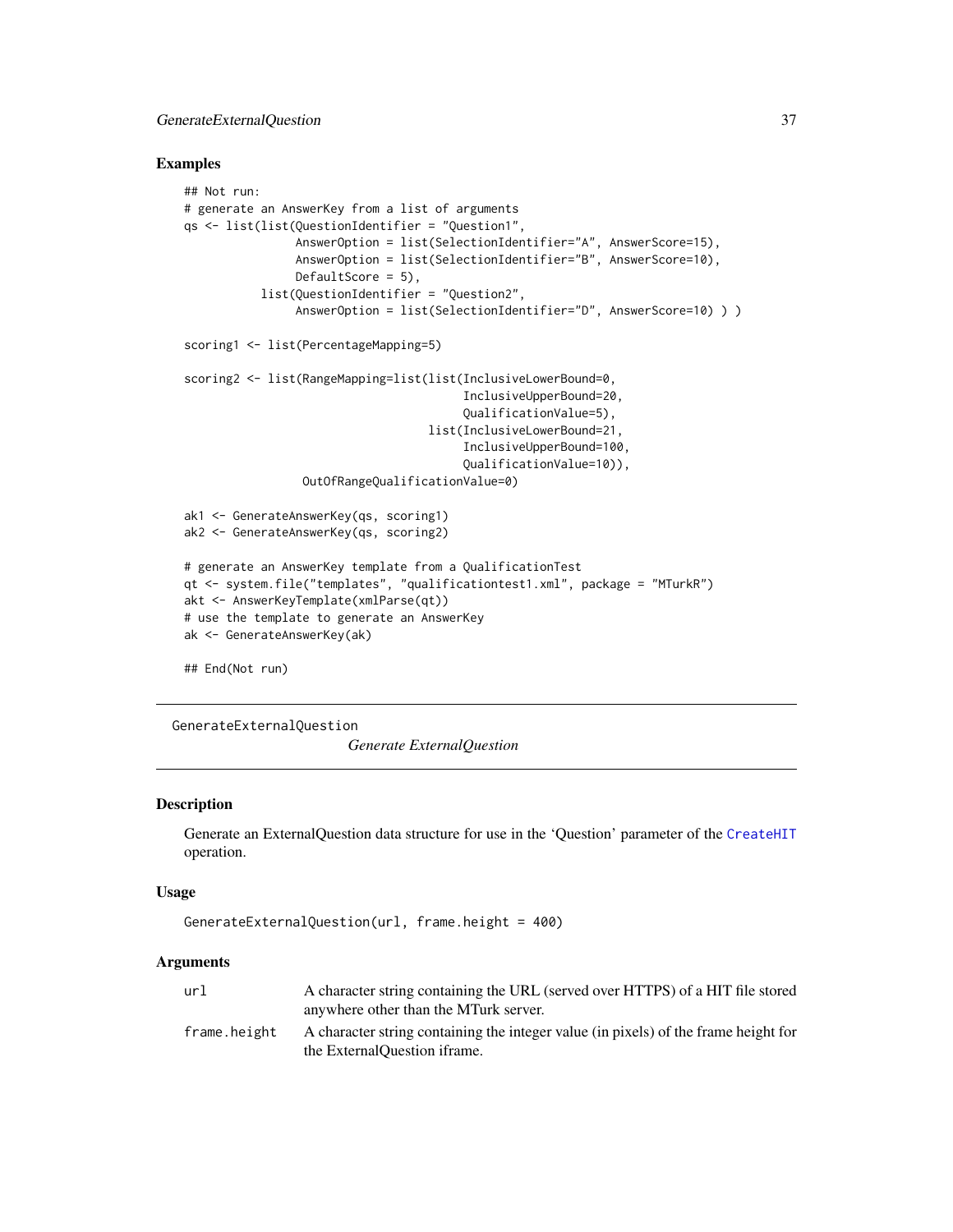# Details

An ExternalQuestion is a HIT stored anywhere other than the MTurk server that is displayed to workers within an HTML iframe of the specified height. The URL should point to a page — likely an HTML form — that can retrieve several URL GET parameters for "AssignmentId" and "WorkerId", which are attached by MTurk when opening the URL. The page should also be able to submit those parameters plus any assignment data to <https://www.mturk.com/mturk/externalSubmit> (for the live MTurk site) or <https://workersandbox.mturk.com/mturk/externalSubmit> (for the sandbox site), using either the HTTP GET or POST methods.

Note: url must be HTTPS. See [Wikipedia:HTTP Secure](http://en.wikipedia.org/wiki/HTTP_Secure) for details.

# Value

A list containing xml.parsed, an XML data structure, string, xml formatted as a character string, and url.encoded, character string containing a URL query parameter-formatted HTMLQuestion data structure for use in the question parameter of [CreateHIT](#page-19-0).

#### Author(s)

Thomas J. Leeper

### References

[API Reference](http://docs.amazonwebservices.com/AWSMechTurk/latest/AWSMturkAPI/ApiReference_ExternalQuestionArticle.html)

#### See Also

[CreateHIT](#page-19-0)

[GenerateHITLayoutParameter](#page-38-0)

# **Examples**

```
## Not run:
a <- GenerateExternalQuestion(url="http://www.example.com/", frame.height="400")
hit1 < -CreateHIT(title = "Survey",
          description = "5 question survey",
          reward = " . 10",expiration = seconds(days = 4),
          duration = seconds(hours = 1),
          keywords = "survey, questionnaire",
          question = a$string)
ExpireHIT(hit1$HITId)
```
DisposeHIT(hit1\$HITId)

## End(Not run)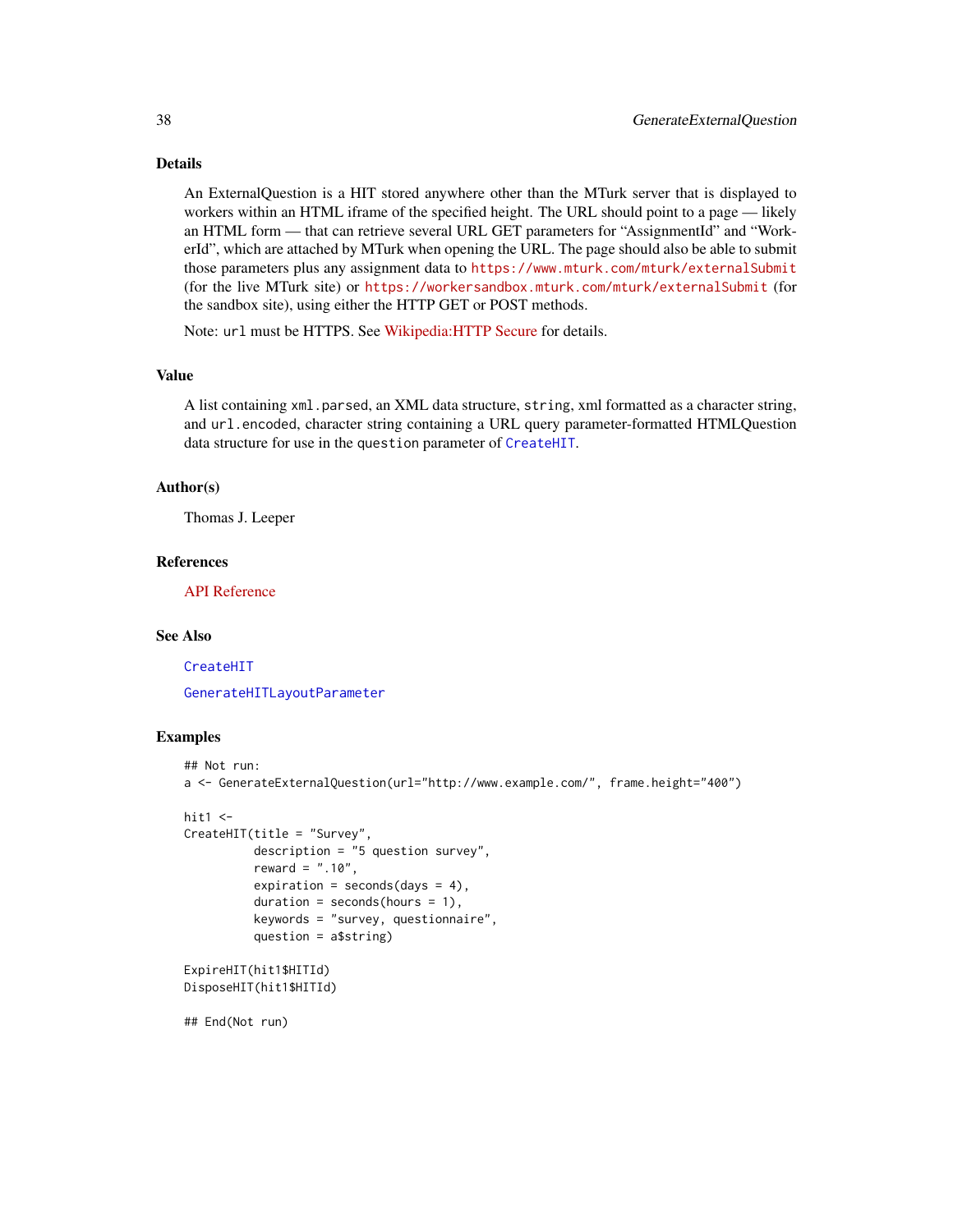<span id="page-38-0"></span>GenerateHITLayoutParameter

*Generate a HITLayout Parameter*

#### Description

Generate a HITLayout parameter based upon the names of HIT template variables and the values to substitute for those variables in a single HIT. Used in collaboration with a HIT Layout ID from 'https://requester.mturk.com/create/projects' in the [CreateHIT](#page-19-0) operation.

#### Usage

GenerateHITLayoutParameter(names, values)

#### Arguments

| names  | A character string containing the name of a HIT template variable or a vector of<br>character strings containing the names of multiple HIT template variables. This<br>is optional if values has a non-empty names attribute.                                                                                                             |
|--------|-------------------------------------------------------------------------------------------------------------------------------------------------------------------------------------------------------------------------------------------------------------------------------------------------------------------------------------------|
| values | A character string containing the value of a HIT template variable to be inserted<br>for a specific HIT or a vector of character strings containing the values of mul-<br>tiple HIT template variables to be inserted for a specific HIT. If values has a<br>non-empty names attribute and names is missing, the names attribute is used. |

#### Details

This function provides the content for the hitlayoutparameters option of [CreateHIT](#page-19-0). Specifically, a HIT Template created in the MTurk Requester User Interface (RUI) has a number of placeholder variables for content to be inserted. This fucntion supplies the content to be inserted into the template for one HIT. If multiple HITs are being created from one template, then GenerateHITLayoutParameter should be run once for each HIT.

Analogous functionality for producing .html files on the local workstation (e.g., to create multiple external HITs from the same template) is provided by [GenerateHITsFromTemplate](#page-39-0).

#### Value

A character string containing URL query parameter-formatted HITLayout parameters, to be used in the hitlayoutparameters parameter of [CreateHIT](#page-19-0).

#### Author(s)

Thomas J. Leeper

#### References

[API Reference](http://docs.amazonwebservices.com/AWSMechTurk/latest/AWSMturkAPI/ApiReference_HITLayoutArticle.html)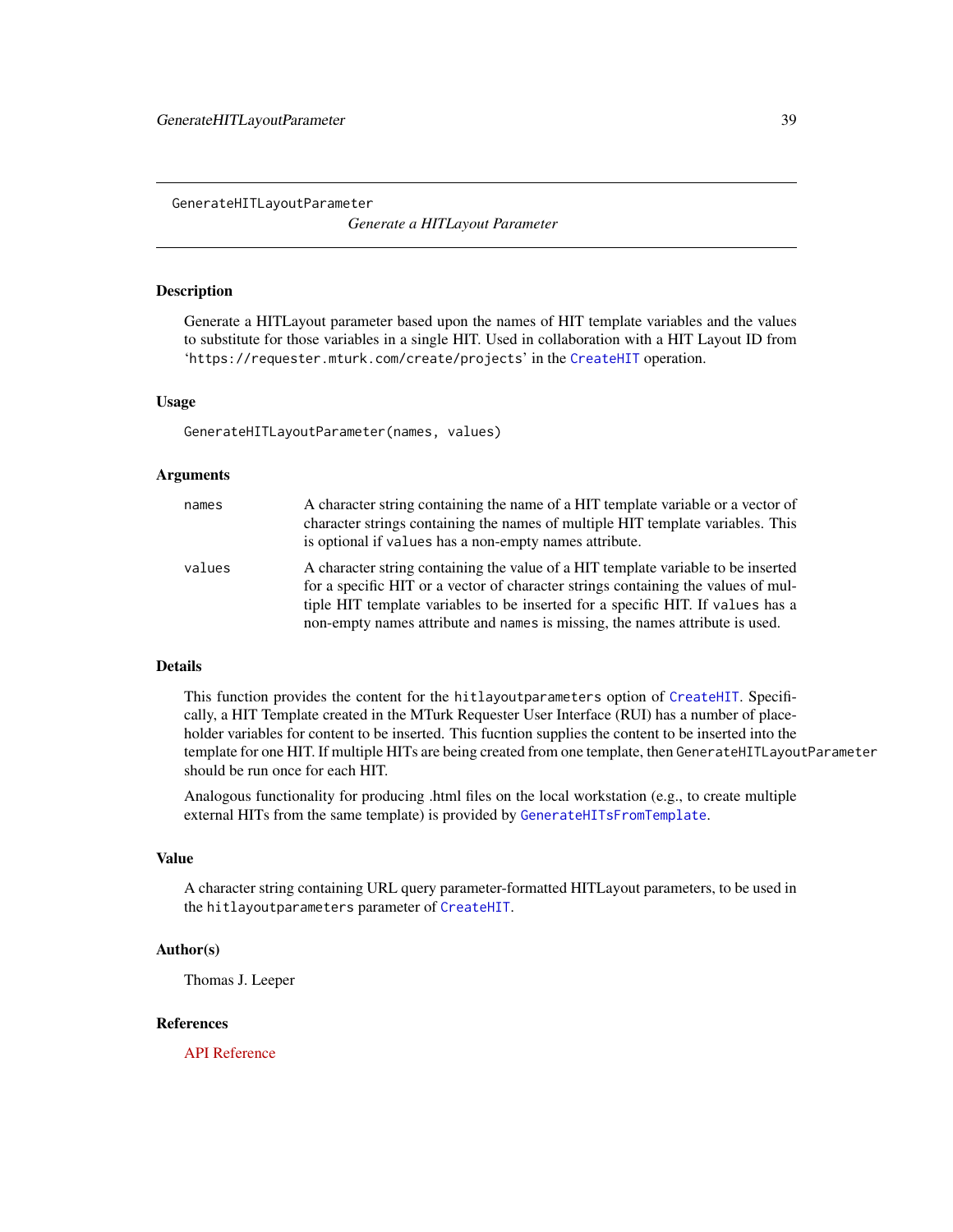# See Also

[CreateHIT](#page-19-0) [GenerateExternalQuestion](#page-36-0) [GenerateHITsFromTemplate](#page-39-0)

### Examples

```
## Not run:
# examples of specifying 'names' and 'values'
a <- GenerateHITLayoutParameter(names = "hitvariable",
                                values = "Text for HIT 1")
b <- GenerateHITLayoutParameter(names = "hitvariable",
                                values = "Text for HIT 2")
c <- GenerateHITLayoutParameter(names = c("hitvariable1","hitvariable2"),
                                values = c("Headline for HIT1","Text for HIT 1"))
# example using a named character string in lieu of specifying 'names'
d <- GenerateHITLayoutParameter(values = c(hitvariable1 = "Headline for HIT1",
                                           hitvariable2 = "Text for HIT 1"))
# create HIT using layout parameter
hit1 < -CreateHIT(title = "Survey",
          description = "5 question survey",
          reward = ".10",expiration = seconds(days=4),
          duration = seconds(hours = 1),
          keywords = "survey, questionnaire",
            # retrieved from MTurk web interface:
          hitlayoutid = "23ZGOOGQSCM61T1H5H9U0U00OQWFFU",
          hitlayoutparameters = a)
# cleanup
DisableHIT(hit1$HITId)
## End(Not run)
```
<span id="page-39-0"></span>GenerateHITsFromTemplate

*Generate HITs from a Template*

# Description

Generate individual HIT .html files from a local .html HIT template file, in the same fashion as the MTurk Requester User Interface (RUI).

#### Usage

```
GenerateHITsFromTemplate(template, input, filenames = NULL, write.files = FALSE)
```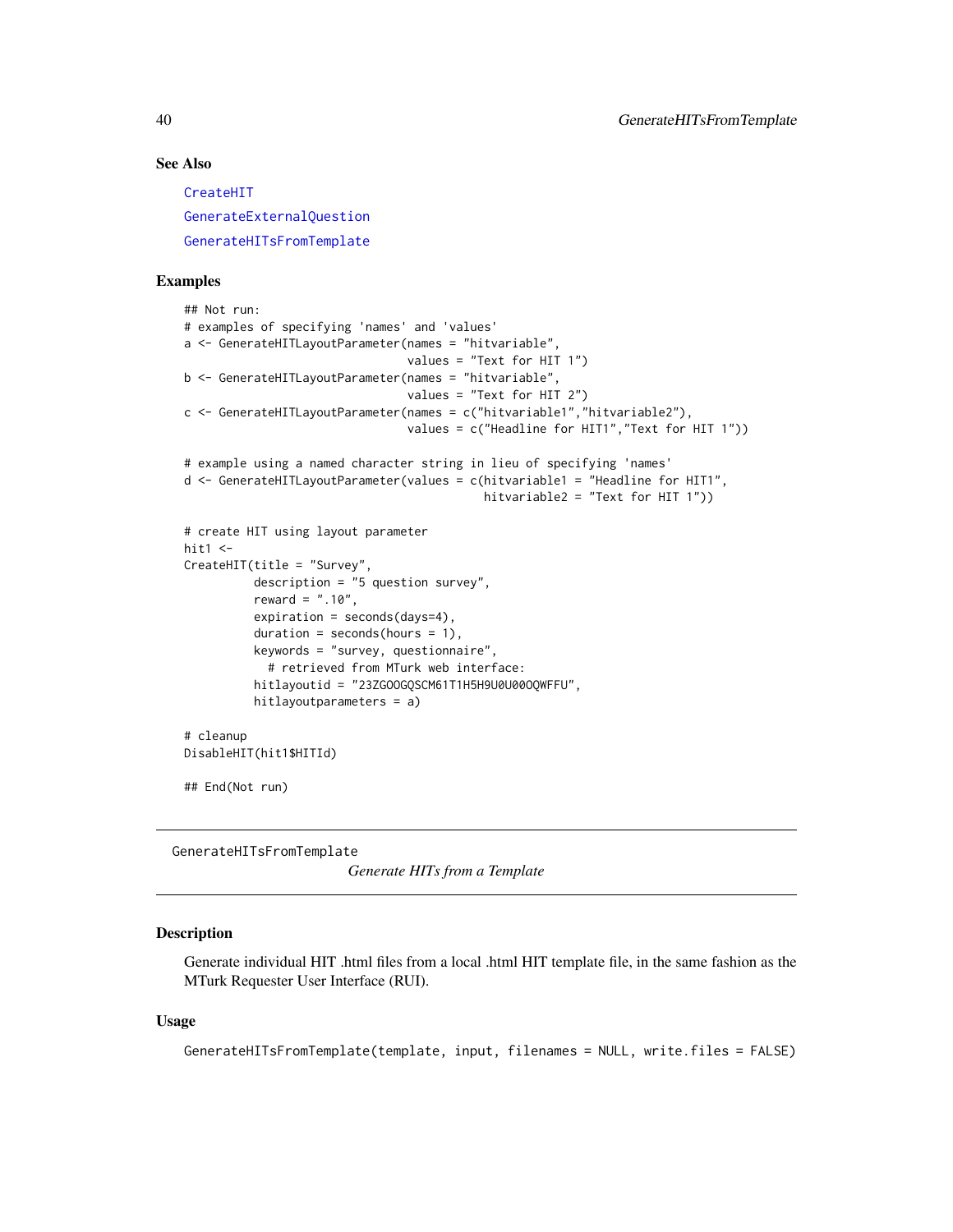#### Arguments

| template    | A character string or filename for an .html HIT template                                                                                                                                              |
|-------------|-------------------------------------------------------------------------------------------------------------------------------------------------------------------------------------------------------|
| input       | A data frame containing one row for each HIT to be created and columns named<br>identically to the placeholders in the HIT template file. Operation will fail if<br>variable names do not correspond. |
| filenames   | An optional list of filenames for the HITs to be created. Must be equal to the<br>number of rows in input.                                                                                            |
| write.files | A logical specifying whether HIT .html files should be created and stored in<br>the working directory. Or, alternatively, whether HITs should be returned as<br>character vectors in a list.          |
| $\cdot$     | Additional arguments passed to CreateHIT.                                                                                                                                                             |

# Details

GenerateHITsFromTemplate generates individual HIT question content from a HIT template (containing placeholders for input data of the form \${variablename}). The tool provides functionality analogous to the MTurk RUI HIT template and can be performed on .html files generated therein. The HITs are returned as a list of character strings. If write.files = TRUE, a side effect occurs in the form of one or more .html files being written to the working directory, with filenames specified by the filenames option or, if filenames=NULL of the form "NewHIT1.html", "NewHIT2.html", etc.

#### Value

A list containing a character string for each HIT generated from the template.

# Author(s)

Thomas J. Leeper

#### References

[API Reference: Operation](http://docs.amazonwebservices.com/AWSMechTurk/latest/RequesterUI/CreatingaHITTemplate.html)

[API Reference: ExternalQuestion Data Structure](http://docs.amazonwebservices.com/AWSMechTurk/latest/AWSMturkAPI/ApiReference_ExternalQuestionArticle.html)

### See Also

[BulkCreateFromTemplate](#page-11-0)

#### Examples

```
## Not run:
# create/edit template HTML file
# should have placeholders of the form `${varName}` for variable values
temp <- system.file("templates/htmlquestion2.xml", package = "MTurkR")
readLines(temp)
```
# create/load data.frame of template variable values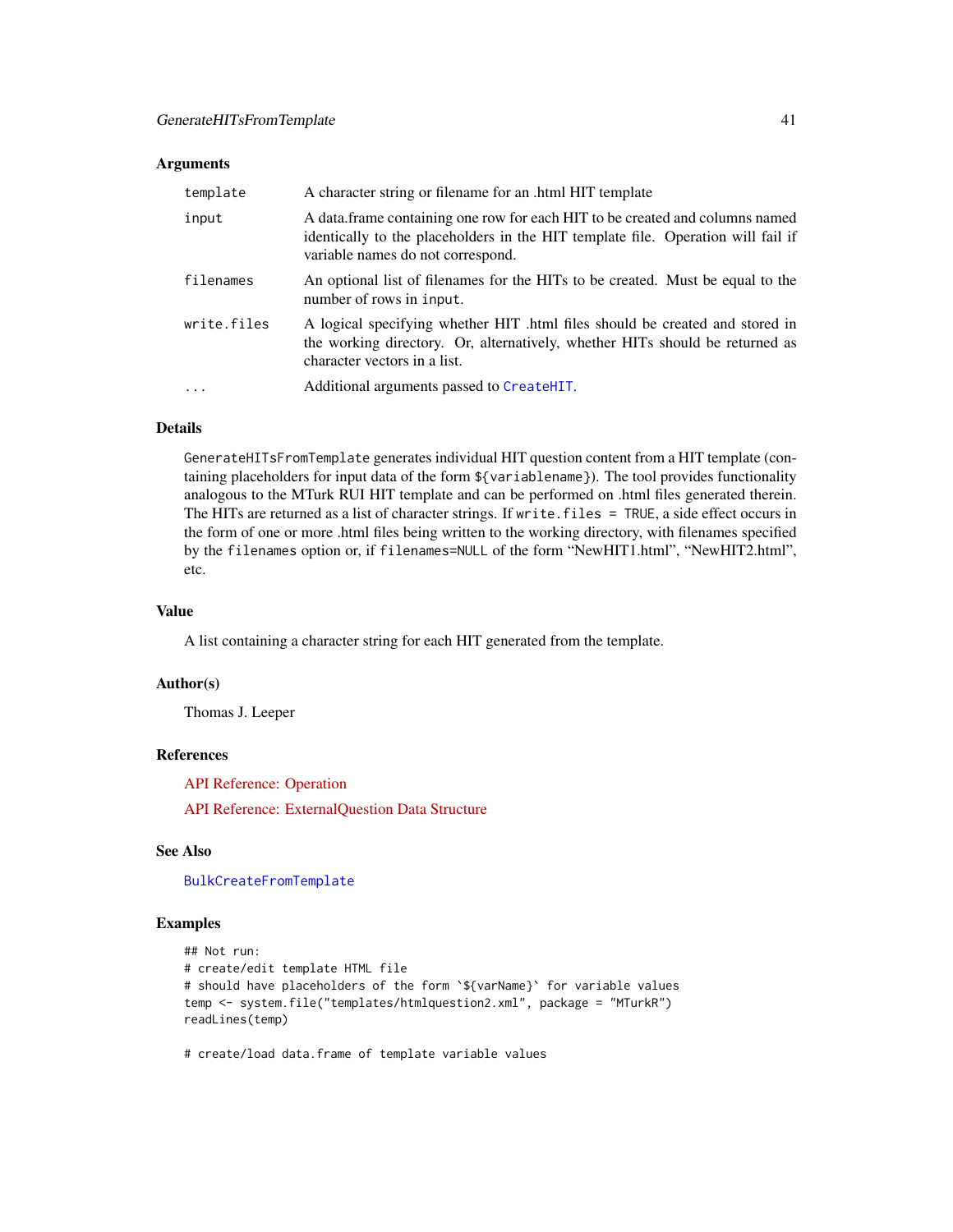```
a \leftarrow data. frame(hittitle = c("HIT title 1", "HIT title 2", "HIT title 3"),
                hitvariable = c("HIT text 1","HIT text 2","HIT text 3"),
                stringsAsFactors=FALSE)
# create HITs from template and data.frame values
temps <- GenerateHITsFromTemplate(template = temp, input = a)
# create HITs from template
hittype1 <- RegisterHITType(title = "2 Question Survey",
              description = "Complete a 2-question survey",
              reward = ".20",duration = seconds(hours=1),
              keywords = "survey, questionnaire, politics")
hits <- lapply(temps, function(x) {
    CreateHIT(hit.type = hittype1$HITTypeId,
              expiration = seconds(days = 1),
              assignments = 2,
              question = GenerateHTMLQuestion(x)$string)
})
# cleanup
ExpireHIT(hit.type = hittype1$HITTypeId)
DisposeHIT(hit.type = hittype1$HITTypeId)
## End(Not run)
```
GenerateHTMLQuestion *Generate HTMLQuestion*

# Description

Generate an HTMLQuestion data structure for use in the 'Question' parameter of [CreateHIT](#page-19-0).

#### Usage

```
GenerateHTMLQuestion(character = NULL, file = NULL, frame.height = 450)
```

| character    | An optional character string from which to construct the HTMLO uestion data<br>structure.                       |
|--------------|-----------------------------------------------------------------------------------------------------------------|
| file         | An optional character string containing a filename from which to construct the<br>HTMLOuestion data structure.  |
| frame.height | A character string containing the integer value (in pixels) of the frame height for<br>the HTMLOuestion iframe. |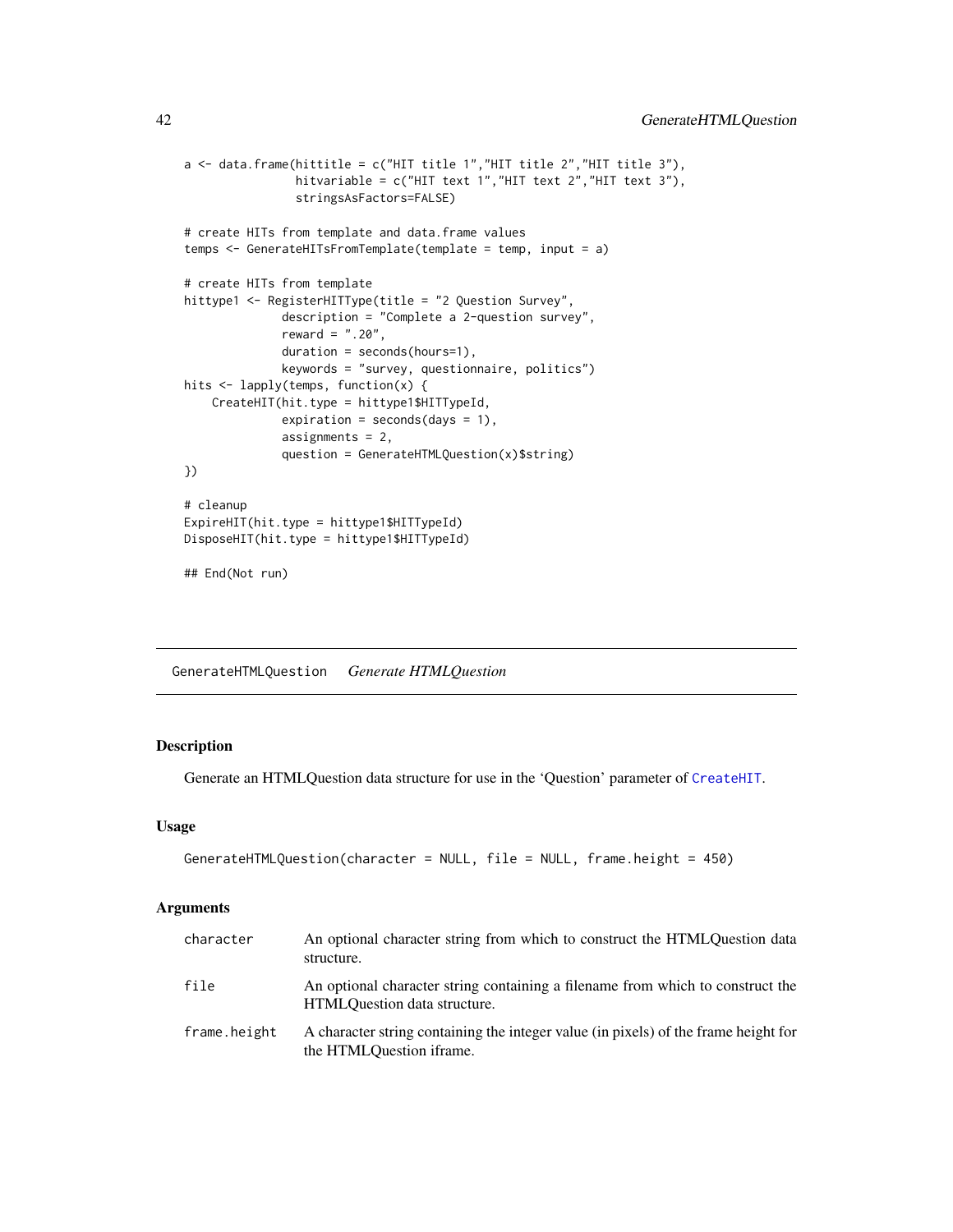#### Details

Must specify either character or file.

To be valid, an HTMLQuestion data structure must be a complete XHTML document, including doctype declaration, head and body tags, and a complete HTML form (including the form tag with a submit URL, the assignmentId for the assignment as a form field, at least one substantive form field (can be hidden), and a submit button that posts to the external submit URL; see [GenerateExternalQuestion](#page-36-0).). If you fail to include a complete form, workers will be unable to submit the HIT. See the API Documentation for a complete example.

MTurkR comes pre-installed with several simple examples of HTMLQuestion HIT templates, which can be found by examining the 'templates' directory of the installed package directory. These examples include simple HTMLQuestion forms, as well as templates for categorization, linking to off-site surveys, and sentiment analysis. Note that the examples, while validated complete, do not include CSS styling.

### Value

A list containing xml.parsed, an XML data structure, string, xml formatted as a character string, and url.encoded, character string containing a URL query parameter-formatted HTMLQuestion data structure for use in the question parameter of [CreateHIT](#page-19-0).

### Author(s)

Thomas J. Leeper

### References

[API Reference](http://docs.amazonwebservices.com/AWSMechTurk/latest/AWSMturkAPI/ApiReference_HTMLQuestionArticle.html)

# See Also

[CreateHIT](#page-19-0) [GenerateExternalQuestion](#page-36-0) [GenerateHITLayoutParameter](#page-38-0)

### Examples

```
## Not run:
f <- system.file("templates/htmlquestion1.xml", package = "MTurkR")
a <- GenerateHTMLQuestion(file=f)
```

```
hit1 < -
```

```
CreateHIT(title = "Survey",
          description = "5 question survey",
          reward = ".10",expiration = seconds(days = 4),
          duration = seconds(hours = 1),
          keywords = "survey, questionnaire",
          question = a$string)
```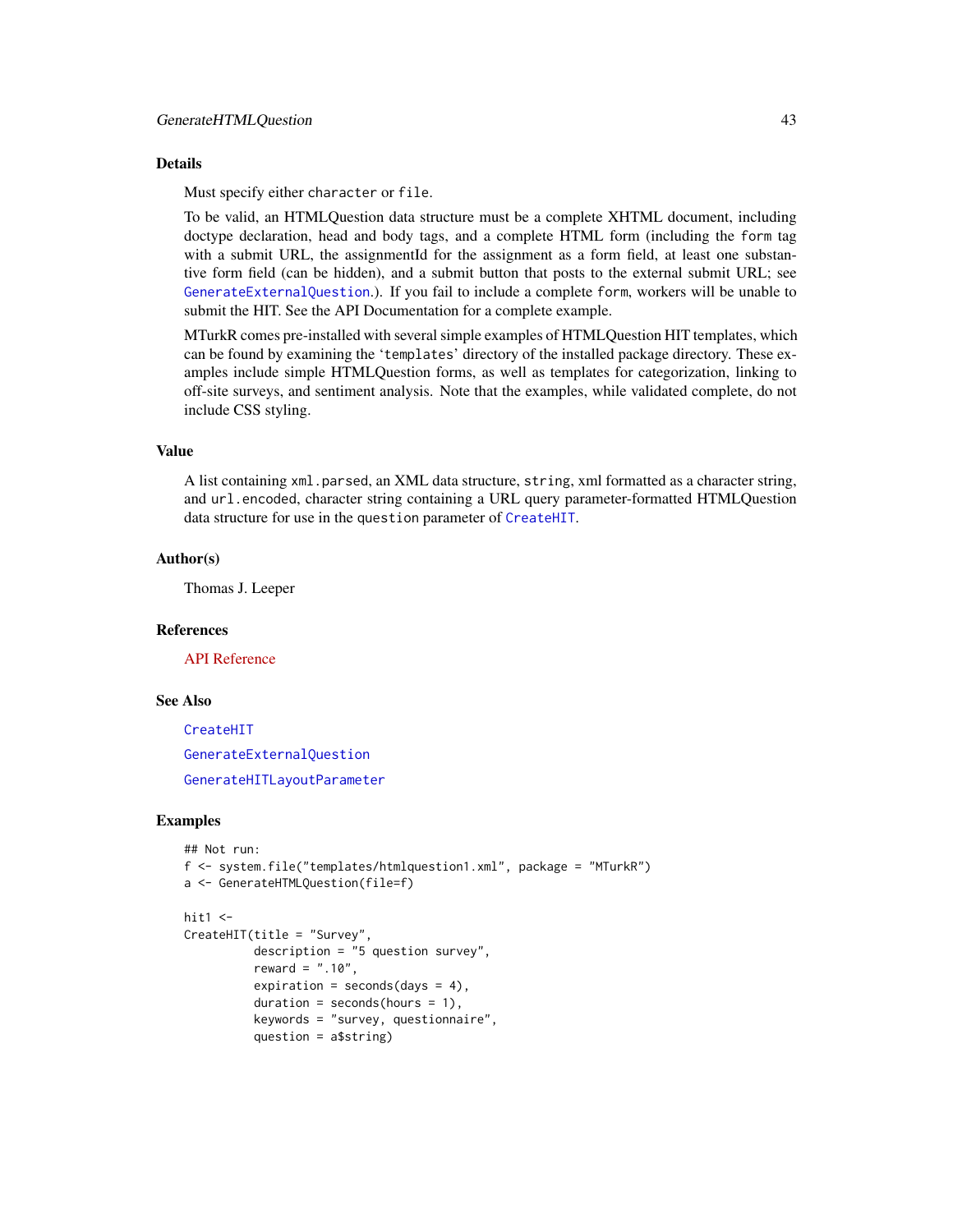ExpireHIT(hit1\$HITId) DisposeHIT(hit1\$HITId)

## End(Not run)

GenerateNotification *Generate Notification*

### Description

Generate a HITType Notification data structure for use in [SetHITTypeNotification](#page-90-0).

# Usage

```
GenerateNotification(destination, transport = "Email", event.type,
                     version = "2006-05-05", event.number = "1")
```
# Arguments

| destination  | Currently, a character string containing a complete email address (if transport="Email")<br>or the SQS URL (if transport="SQS").                                    |
|--------------|---------------------------------------------------------------------------------------------------------------------------------------------------------------------|
| transport    | Currently only "Email" and "SQS" are supported. AWS recommends the use of<br>the SQS transport.                                                                     |
| event.type   | A character string containing one of: Assignment Accepted, Assignment Abandoned,<br>AssignmentReturned, AssignmentSubmitted, HITReviewable, HITExpired,<br>or Ping. |
| version      | Version of the HITType Notification API to use. Intended only for advanced<br>users.                                                                                |
| event.number | Intended only for advanced users to construct custom Notifications.                                                                                                 |

# Details

Generate a Notification data structure for use in the notification option of [SetHITTypeNotification](#page-90-0).

# Value

A character string containing a URL query parameter-formatted Notification data structure.

# Author(s)

Thomas J. Leeper

# References

[API Reference](http://docs.amazonwebservices.com/AWSMechTurk/latest/AWSMturkAPI/ApiReference_NotificationDataStructureArticle.html)

[API Reference: Concept](http://docs.amazonwebservices.com/AWSMechTurk/latest/AWSMechanicalTurkRequester/Concepts_NotificationsArticle.html)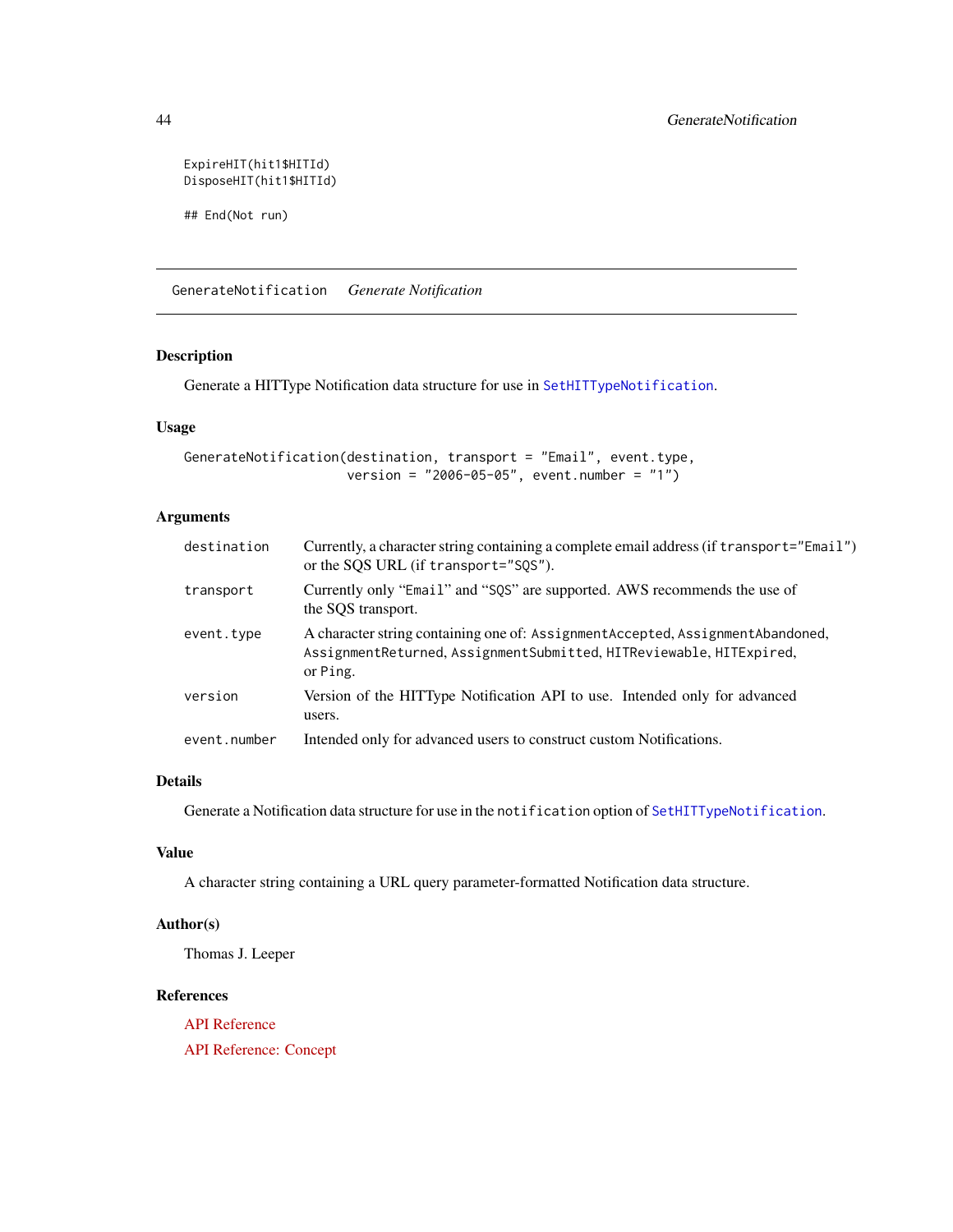# See Also

[SetHITTypeNotification](#page-90-0)

[SendTestEventNotification](#page-87-0)

GenerateQualificationRequirement *Generate QualificationRequirement*

# Description

Generate a QualificationRequirement data structure for use with [CreateHIT](#page-19-0) or [RegisterHITType](#page-76-0).

# Usage

```
GenerateQualificationRequirement(qual,
                                 comparator,
                                 value,
                                 preview = NULL,
                                 qual.number = NULL)
```

| qual        | A character string containing a QualificationTypeId, or a vector of Qualifica-<br>tionTypeIds. This parameter also accepts shorthand labels for built-in Qualifica-<br>tionTypes: "Approved" (percent of assignments approved), "NumberApproved"<br>(number of assignments approved), "Locale", "Adult", and MTurk "masters"<br>QualificationTypes ("Masters").                                                                                                                                                                                                                                                                                                                         |
|-------------|-----------------------------------------------------------------------------------------------------------------------------------------------------------------------------------------------------------------------------------------------------------------------------------------------------------------------------------------------------------------------------------------------------------------------------------------------------------------------------------------------------------------------------------------------------------------------------------------------------------------------------------------------------------------------------------------|
| comparator  | A character string containing a comparator, or a vector of comparators, by which<br>a worker's score of a qualification is compared to the specified value. One<br>of $\langle \langle \langle \langle \rangle \rangle \rangle =, \langle \langle \rangle \rangle =, \langle \langle \rangle \rangle =$ "Exists", "DoesNotExist", "In", "NotIn". For "Masters"-type<br>qualifications, only "Exists" and "DoesNotExist" are available.                                                                                                                                                                                                                                                  |
| value       | A numeric or character string value (or vector of such) against which work-<br>ers scores will be compared. Must be a non-negative integer, except when<br>qualification="Locale" (when it must be a two-digit country code, or a five-<br>character ISO 3166-2 identifier for a U.S. state of the form US-MN using the<br>two-letter abbreviation for Minnesota, etc.) or when comparator is "Exists" or<br>"DoesNotExist" (when it must be an empty character string). When using the<br>"In" or "NotIn" comparators, each element in value can be a comma-separated<br>string of up to 15 values (e.g., 15 discrete scores or 15 discrete locales to use for<br>that Qualification). |
| preview     | An optional logical specifying whether a worker must have the Qualification in<br>order to preview the HIT on the MTurk worker site. The default is FALSE.                                                                                                                                                                                                                                                                                                                                                                                                                                                                                                                              |
| qual.number | An argument for primarily internal use.                                                                                                                                                                                                                                                                                                                                                                                                                                                                                                                                                                                                                                                 |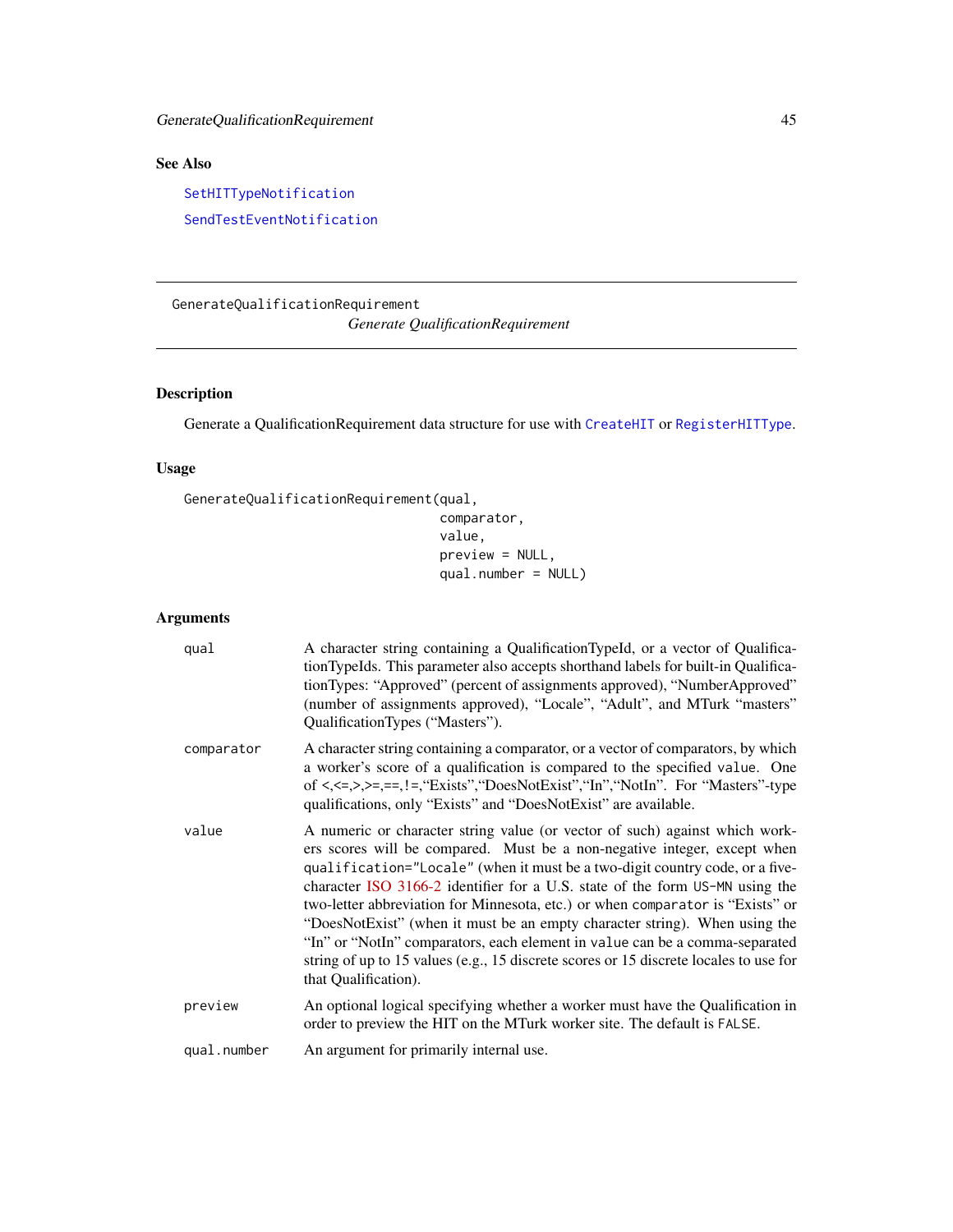### Details

A convenience function to translate the details of a QualificationRequirement into the necessary structure for use in the qual.req parameter of [CreateHIT](#page-19-0) or [RegisterHITType](#page-76-0). The function accepts three required parameters: qual, comparator, and value. qual must be a valid QualificationTypeId for either a built-in QualificaitonType (see [ListQualificationTypes](#page-73-0)) or a custom QualificationType (e.g., one created with [CreateQualificationType](#page-23-0)). Multiple QualificationRequirements can be generated in one call — that is, if a requester intends to impose multiple QualificationRequirements on a single HITType, those requirements must be specified in a single call to GenerateQualificationRequirements. Once attached to a HITType, only workers who meet all of the specified QualificationRequirements can complete assignments for a HIT of that HITType.

#### Value

Returns a character string (of class "QualificationRequirement") containing URL-encoded QualificationRequirements.

#### Author(s)

Thomas J. Leeper

### References

[API Reference](http://docs.amazonwebservices.com/AWSMechTurk/latest/AWSMturkAPI/ApiReference_QualificationRequirementDataStructureArticle.html)

#### See Also

[CreateHIT](#page-19-0) [RegisterHITType](#page-76-0)

### Examples

```
a <- ListQualificationTypes()[2,2] # Number of HITs Approved
# one QualificationRequirement
q1 <- GenerateQualificationRequirement(a,">","90")
# two QualificationRequirements
q2 <- GenerateQualificationRequirement(c("Locale","Approved"),
                                       c("==", ">"),
                                       c("US",90),
                                       preview = TRUE)
# one QualificationRequirement using the 'In' comparator
q3 <- GenerateQualificationRequirement("Locale","In","US,GB")
# two QualificationRequirements using the 'In' comparator
q4 <- GenerateQualificationRequirement(c("Locale","Approved"),
                                       c("==", ">"),
                                       c("US,GB,DK",90),
                                       preview = c(TRUE,FALSE))
# `Exists` comparator
q5 <- GenerateQualificationRequirement("Approved", "Exists", "")
# Masters `DoesNotExist` comparator
```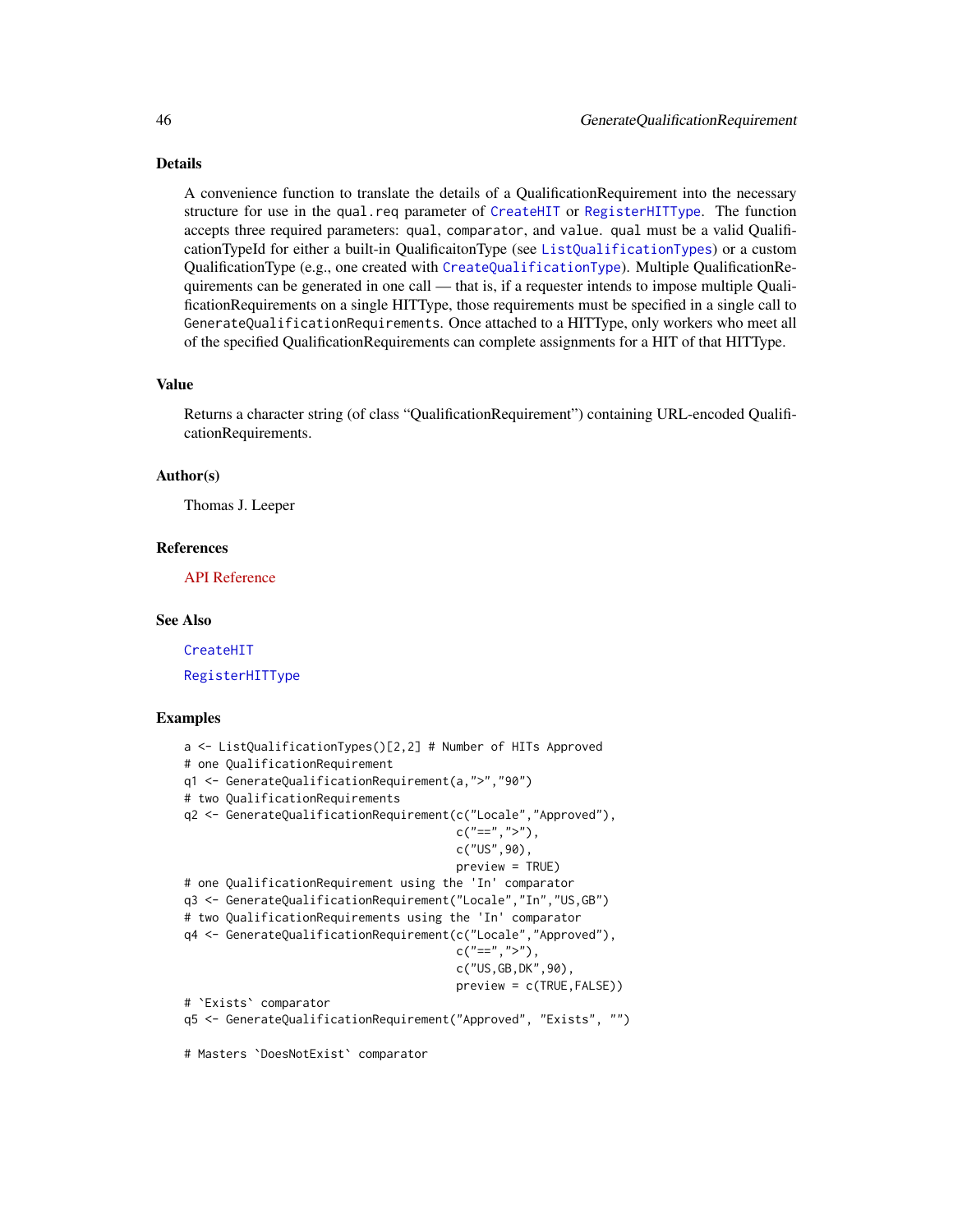#### GenerateReviewPolicy 47

```
q6 <- GenerateQualificationRequirement("Masters", "DoesNotExist", "")
# U.S. state locale value
q7a <- GenerateQualificationRequirement("Locale","==","US-MN")
## with multiple states and an 'In' operator
q7b <- GenerateQualificationRequirement("Locale","In","US-MN,US-IL")
# Complex locale values
q8 <- GenerateQualificationRequirement("Locale","In","US-NY,US-WA,CA")
```
GenerateReviewPolicy *Generate HIT and/or Assignment ReviewPolicies*

#### <span id="page-46-0"></span>Description

Generate a HIT ReviewPolicy and/or Assignment ReviewPolicy data structure for use in [CreateHIT](#page-19-0).

### Usage

```
GenerateHITReviewPolicy(...)
```
GenerateAssignmentReviewPolicy(...)

#### Arguments

... ReviewPolicy parameters passed as named arguments. See details and examples.

#### Details

Converts a list of ReviewPolicy parameters into a ReviewPolicy data structure.

A ReviewPolicy works by testing whether an assignment or a set of assignments satisfies a particular condition. If that condition is satisfied, then specified actions are taken. ReviewPolicies come in two "flavors": Assignment-level ReviewPolicies take actions based on "known" answers to questions in the HIT and HIT-level ReviewPolicies take actions based on agreement among multiple assignments. It is possible to specify both Assignment-level and HIT-level ReviewPolicies for the same HIT.

Assignment-level ReviewPolicies involve checking whether that assignment includes particular ("correct") answers. For example, an assignment might be tested to see whether a correct answer is given to one question by each worker as a quality control measure. The ReviewPolicy works by checking whether a specified percentage of known answers are correct. So, if a ReviewPolicy specifies two known answers for a HIT and the worker gets one of those known answers correct, the ReviewPolicy scores the assignment at 50 (i.e., 50 percent). The ReviewPolicy can then be customized to take three kinds of actions depending on that score: ApproveIfKnownAnswerScoreIsAtLeast (approve the assignment automatically), RejectIfKnownAnswerScoreIsLessThan (reject the assignment automatically), and ExtendIfKnownAnswerScoreIsLessThan (add additional assignments and/or time to the HIT automatically). The various actions can be combined to, e.g., both reject an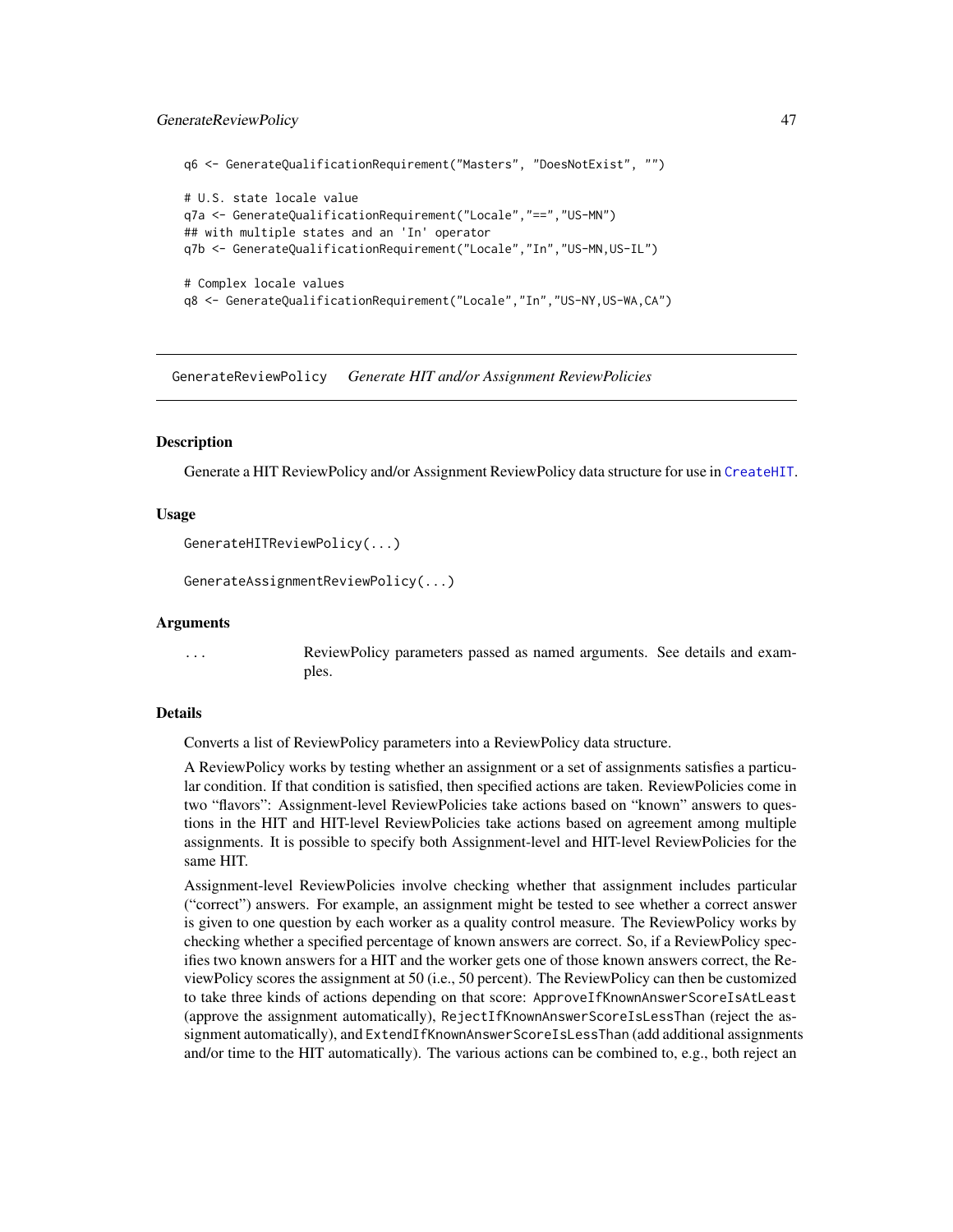assignment and add further assignments if a score is below the threshold, or reject below a threshold and approve above, etc.

HIT-level ReviewPolicies involve checking whether multiple assignments submitted for the same HIT "agree" with one another. Agreement here is very strict: answers must be exactly the same across assignments for them to be a matched. As such, it is probably only appropriate to use closedended (e.g., multiple choice) questions for HIT-level ReviewPolicies otherwise ReviewPolicy actions might be taken on irrelevant differences (e.g., word capitalization, spacing, etc.). The Review-Policy works by checking whether answers to multiple assignments are the same (or at least whether a specified percentage of answers to a given question are the same). For example, if the goal is to categorize an image into one of three categories, the ReviewPolicy will check whether two of three workers agree on the categorization (known as the "HIT Agreement Score", which is a percentage of all workers who agree). Depending on the value of the HIT Agreement Score, actions can be taken. As of October 2014, only one action can be taken: ExtendIfHITAgreementScoreIsLessThan (extending the HIT in assignments by the number of assignments specified in ExtendMaximumAssignments or time as specified in ExtendMinimumTimeInSeconds).

Another agreement score (the "Worker Agreement Score"), measured the percentage of a worker's responses that agree with other workers' answers. Depending on the Worker Agreement Score, two actions can be taken: ApproveIfWorkerAgreementScoreIsAtLeast (to approve the assignment automatically) or RejectIfWorkerAgreementScoreIsLessThan (to reject the assignment automatically, with an optional reject reason supplied with RejectReason). A logical value (DisregardAssignmentIfRejected) specifies whether to exclude rejected assignments from the calculation of the HIT Agreement Score.

Note: An optional DisregardAssignmentIfKnownAnswerScoreIsLessThan excludes assignments if those assignments score below a specified "known" answers threshold as determined by a separate Assignment-level ReviewPolicy.

# Value

A character string that reflects the URL-encoded HITReviewPolicy or AssignmentReviewPolicy.

### Author(s)

Thomas J. Leeper

# References

[API Reference: QuestionForm](http://docs.amazonwebservices.com/AWSMechTurk/latest/AWSMturkAPI/ApiReference_QuestionFormDataStructureArticle.html)

[API Reference \(ReviewPolicies\)](http://docs.amazonwebservices.com/AWSMechTurk/latest/AWSMturkAPI/ApiReference_ReviewPoliciesArticle.html)

[API Reference \(Data Structure\)](http://docs.amazonwebservices.com/AWSMechTurk/latest/AWSMturkAPI/ApiReference_HITReviewPolicyDataStructureArticle.html)

# See Also

[CreateHIT](#page-19-0)

[GetReviewResultsForHIT](#page-66-0)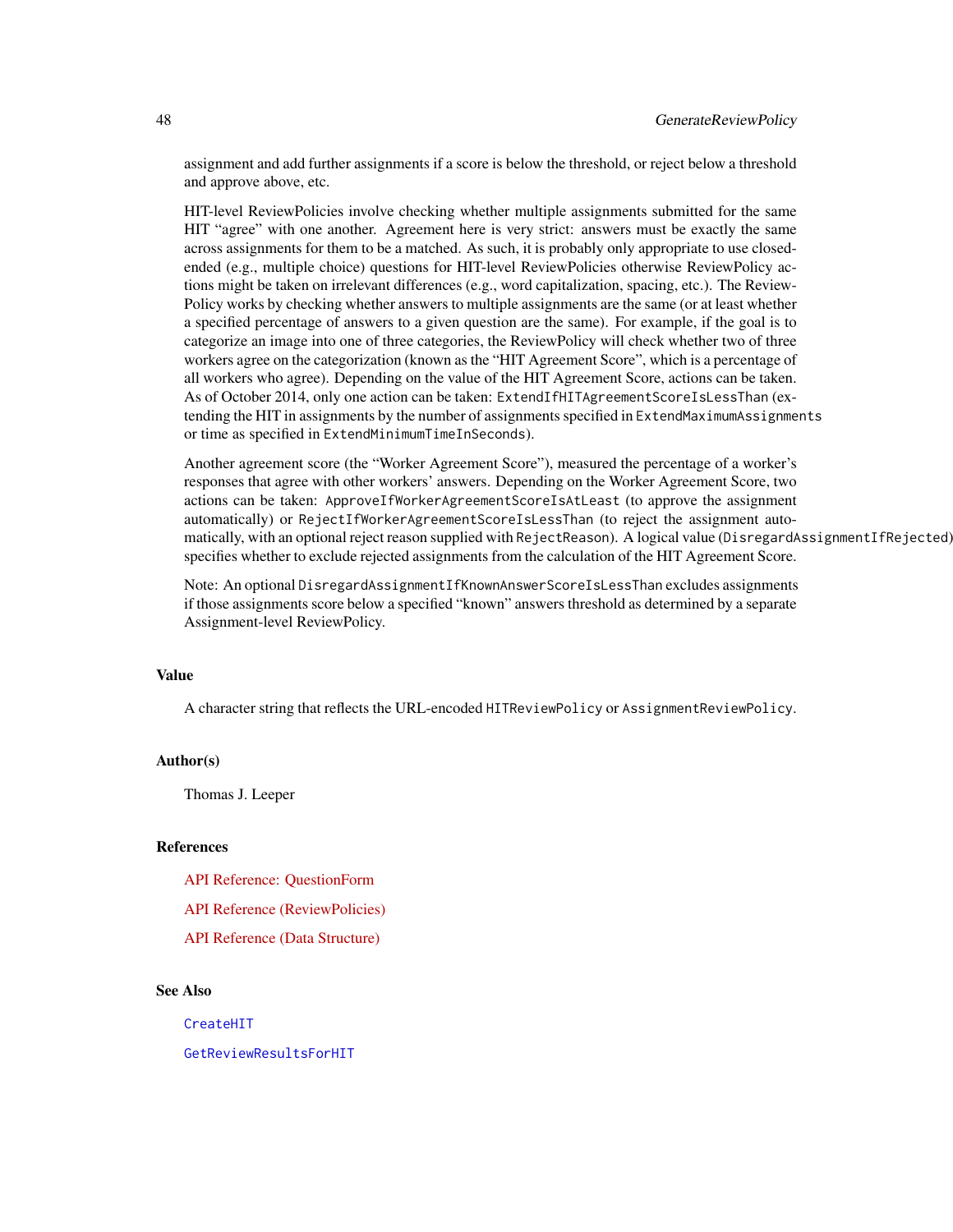# GenerateReviewPolicy 49

### Examples

```
## Not run:
# HIT-level ReviewPolicies #
## Conditionally extend HIT based on HIT Agreement Score
lista <- list(QuestionIds = c("Question1","Question2","Question5"),
              QuestionAgreementThreshold = 49, # at least 50 percent agreement
              ExtendIfHITAgreementScoreIsLessThan = 50,
              ExtendMinimumTimeInSeconds = 3600,
              ExtendMaximumAssignments = 2,
              DisregardAssignmentIfRejected = TRUE)
policya <- do.call(GenerateHITReviewPolicy, lista)
## Conditionally approve and reject based on Worker Agreement Score
listb <- list(QuestionIds = c("Question1","Question2","Question5"),
              QuestionAgreementThreshold = 65, # at least two of three 'correct' answers
              ApproveIfWorkerAgreementScoreIsAtLeast = 65,
              RejectIfWorkerAgreementScoreIsLessThan = 34,
              DisregardAssignmentIfRejected = TRUE)
policyb <- do.call(GenerateHITReviewPolicy, listb)
# Attach an assignment review policy to a HIT
hit1 <-
CreateHIT(title = "Survey",
          description = "5 question survey",
          reward = ".10",expiration = seconds(days = 4),
          duration = seconds(hours = 1),
          keywords = "survey, questionnaire",
          hit.review.policy = policyb,
          question = GenerateExternalQuestion("http://www.example.com/","400"))
# GetReviewResults
GetReviewResultsForHIT(hit1$HITId)
# cleanup
ExpireHIT(hit1$HITId)
DisposeHIT(hit1$HITId)
## End(Not run)
## Not run:
# Assignment-level ReviewPolicies #
# Example Policy A
## Conditional approval of assignments based on percent of correct answers
lista <- list(AnswerKey = list("QuestionId1" = "B",
                               "QuestionId2" = "A"),
              ApproveIfKnownAnswerScoreIsAtLeast = 99)
policya <- do.call(GenerateAssignmentReviewPolicy, lista)
# Example Policy B
## Conditional approval of assignments based on percent of correct answers
```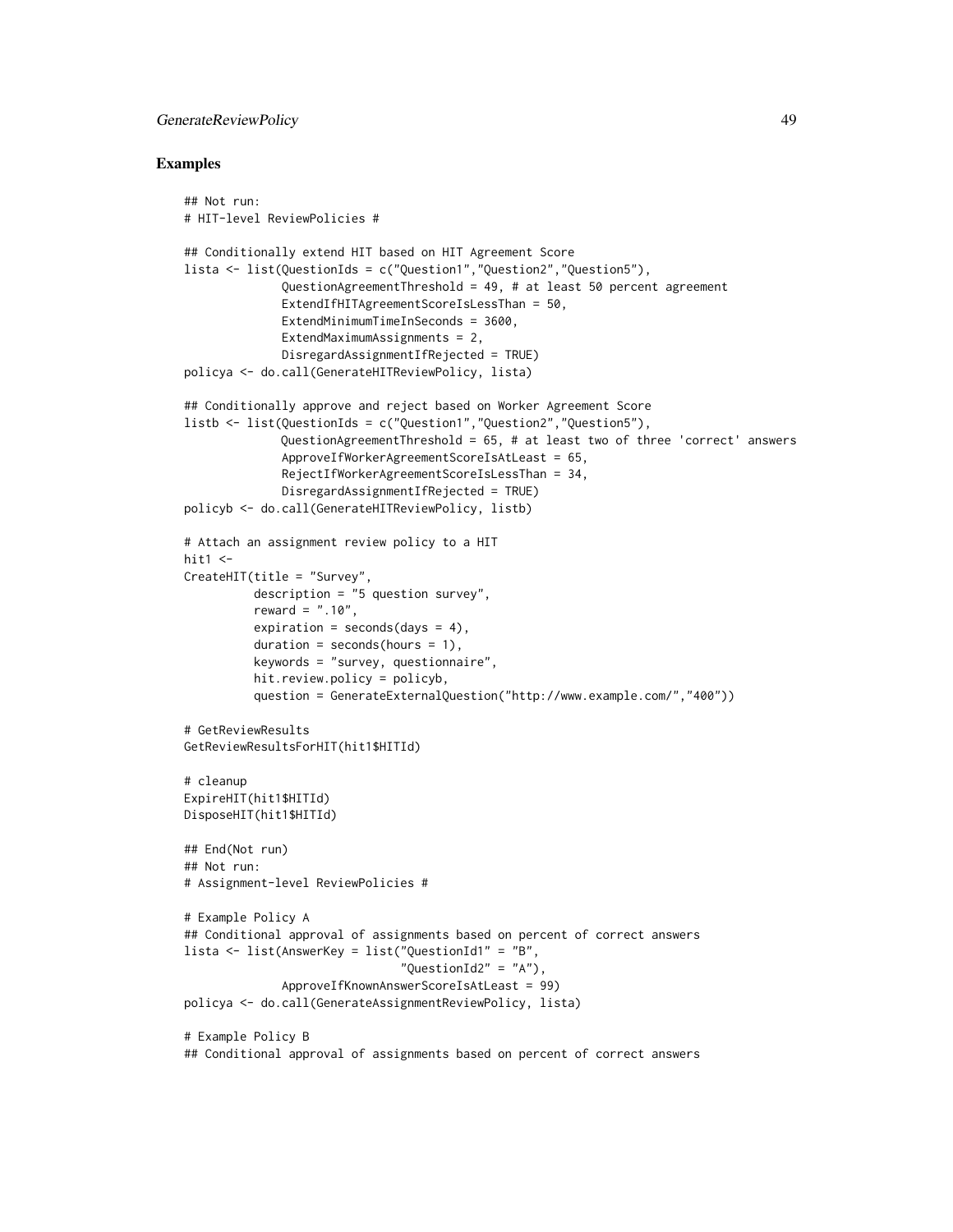```
## Conditional rejection of assignments based on percent of correct answers
listb <- list(AnswerKey = list("QuestionId1" = "B",
                               "QuestionId2" = "A"),
              ApproveIfKnownAnswerScoreIsAtLeast = 99,
              RejectIfKnownAnswerScoreIsLessThan = 1)
policyb <- do.call(GenerateAssignmentReviewPolicy, listb)
# Example Policy C
## Conditionally extend HIT with more time and assignments based on score
listc <- list(AnswerKey = list("QuestionId1" = "B"),
              ExtendIfKnownAnswerScoreIsLessThan = 100,
              ExtendMaximumAssignments = 2, # maximum value is 25ExtendMinimumTimeInSeconds = seconds(hours = 1)policyc <- do.call(GenerateAssignmentReviewPolicy, listc)
# Attach an assignment review policy to a HIT
## load template file
## applying Policy B will approve if form answers are "Something" and "Yes"
## and reject if both are incorrect
f <- system.file("templates/htmlquestion3.xml", package = "MTurkR")
hit1 < -CreateHIT(title = "Survey",
          description = "5 question survey",
          reward = ".10",expiration = seconds(days = 4),
          duration = seconds(hours = 1),
          keywords = "survey, questionnaire",
          assignment.review.policy = policyb,
          question = GenerateHTMLQuestion(file = f))
# GetReviewResults
GetReviewResultsForHIT(hit1$HITId)
# cleanup
ExpireHIT(hit1$HITId)
DisposeHIT(hit1$HITId)
## End(Not run)
## Not run:
# HIT- and Assignment-level ReviewPolicies
# Example Policy D
## Conditional approval of assignments based on percent of correct answers
listd <- list(AnswerKey = list("QuestionId1" = "B",
                               "QuestionId2" = "A"),
              ApproveIfKnownAnswerScoreIsAtLeast = 99)
policyd <- do.call(GenerateAssignmentReviewPolicy, listd)
# Example Policy E
## Conditionally extend HIT based on HIT Agreement Score
liste <- list(QuestionIds = c("QuestionId3","QuestionId4","QuestionId5"),
```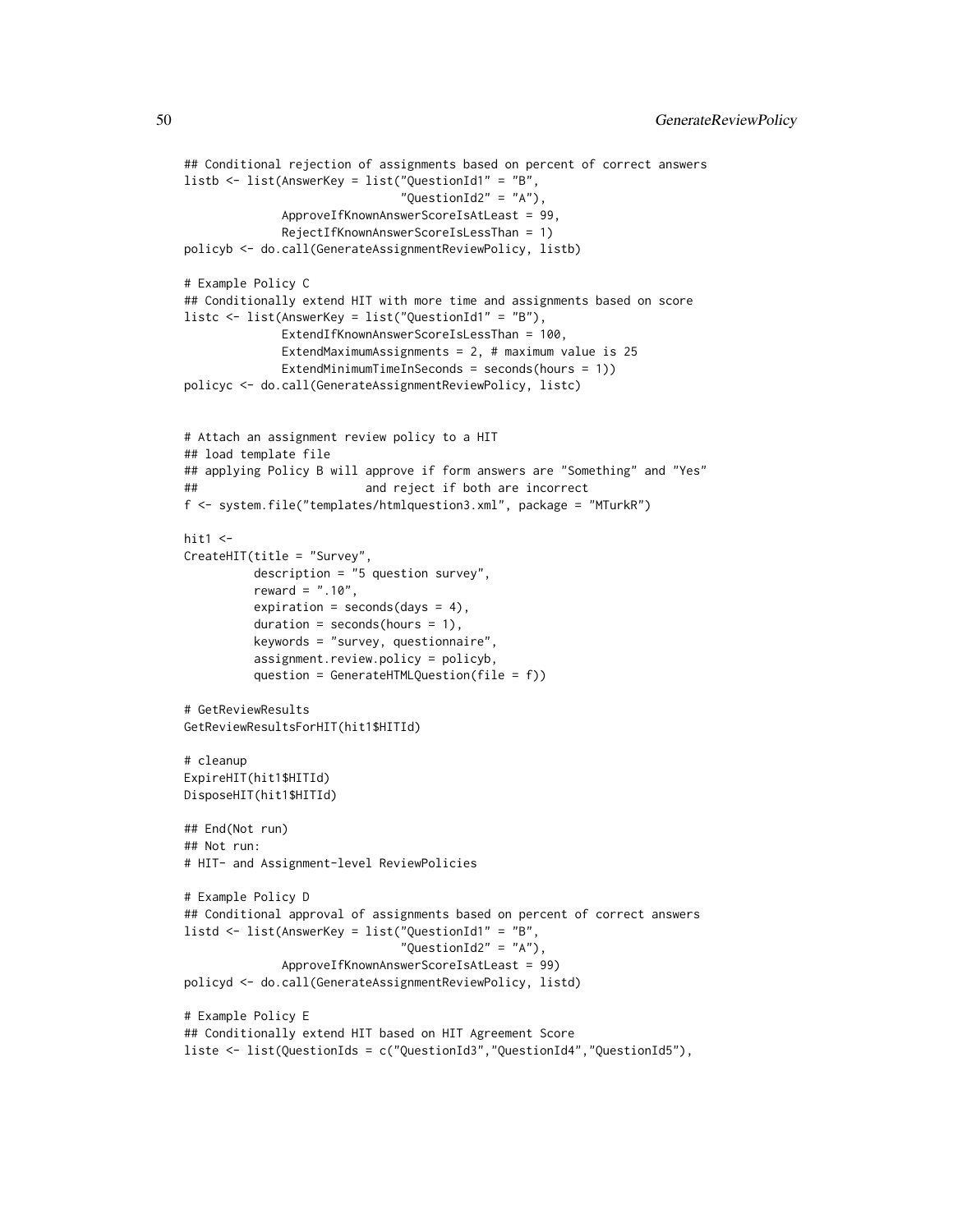```
QuestionAgreementThreshold = 65, # at least 2/3rd agreement
              ExtendIfHITAgreementScoreIsLessThan = 66,
              ExtendMinimumTimeInSeconds = 3600,
              ExtendMaximumAssignments = 2,
              DisregardAssignmentIfRejected = TRUE)
policye <- do.call(GenerateHITReviewPolicy, liste)
## load template file
## applying 'policya' will approve if form answers are "Something" and "Yes"
f <- system.file("templates/htmlquestion3.xml", package = "MTurkR")
# Create HIT
hit2 < -CreateHIT(title = "Survey",
          description = "5 question survey",
          reward = ".10",expiration = seconds(days = 4),
          duration = seconds(hours = 1),
          keywords = "survey, questionnaire",
          assignment.review.policy = policyd,
          hit.review.policy = policye,
          question = GenerateHTMLQuestion(file = f))
# GetReviewResults
GetReviewResultsForHIT(hit2$HITId)
# cleanup
ExpireHIT(hit2$HITId)
DisposeHIT(hit2$HITId)
## End(Not run)
```
GetAssignment *Get Assignment(s)*

### Description

Get an assignment or multiple assignments for one or more HITs (or a HITType) as a data frame.

#### Usage

```
GetAssignment(assignment = NULL, hit = NULL, hit.type = NULL,
              annotation = NULL, status = NULL,
              return.all = FALSE, pagenumber = "1", pagesize = "10",
              sortproperty = "SubmitTime", sortdirection = "Ascending",
              response.group = NULL, return.assignment.dataframe = TRUE,
              verbose = getOption('MTurkR.verbose', TRUE), ...)
```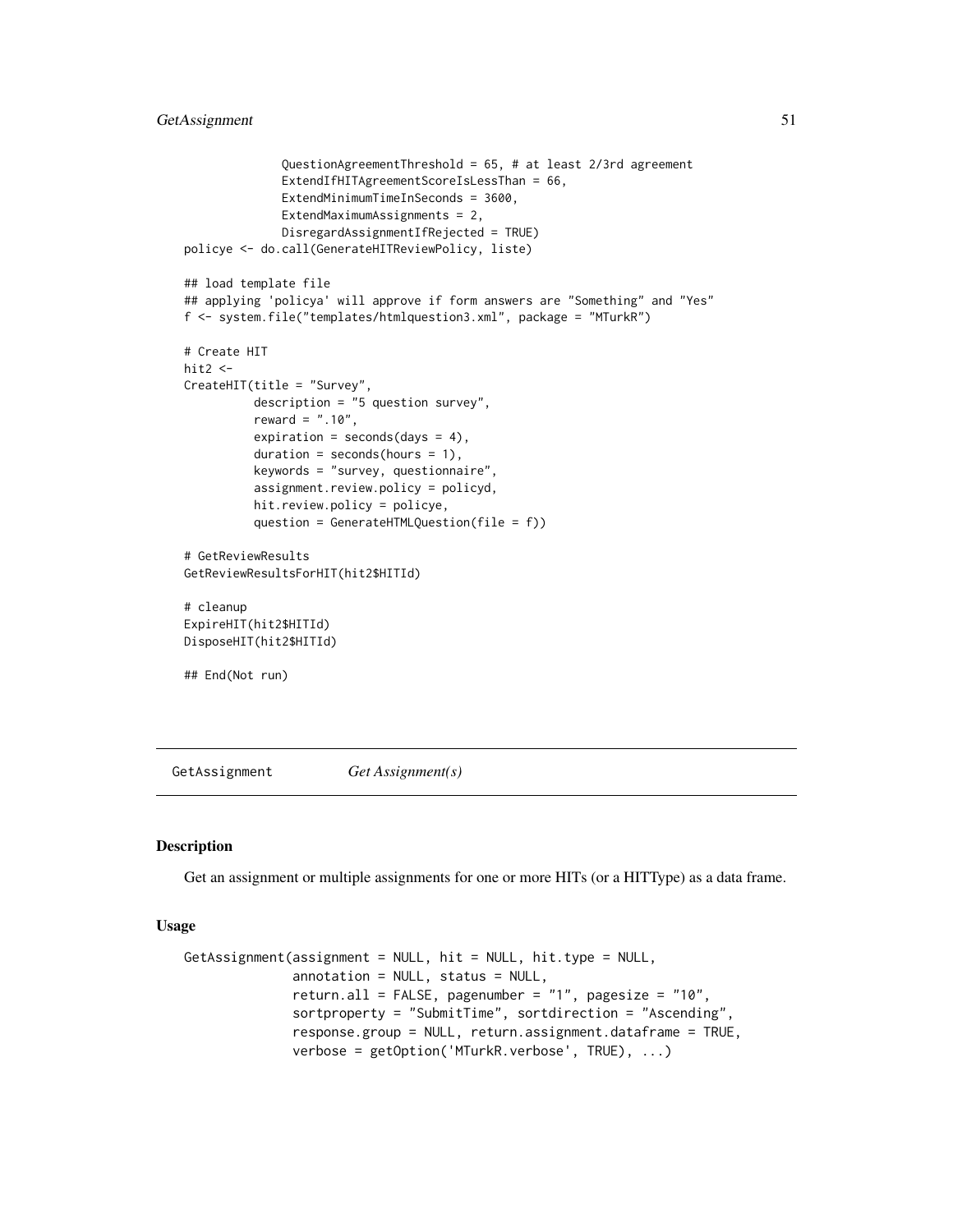| assignment                  | An optional character string specifying the AssignmentId of an assignment to<br>return. Must specify assignment xor hit xor hit. type xor annotation.                                                                                                                                                                                                                                                                                                                   |
|-----------------------------|-------------------------------------------------------------------------------------------------------------------------------------------------------------------------------------------------------------------------------------------------------------------------------------------------------------------------------------------------------------------------------------------------------------------------------------------------------------------------|
| hit                         | An optional character string specifying the HITId whose assignments are to be<br>returned, or a vector of character strings specifying multiple HITIds all of whose<br>assignments are to be returned. Must specify assignment xor hit xor hit. type<br>xor annotation.                                                                                                                                                                                                 |
| hit.type                    | An optional character string specifying the HITTypeId (or a vector of HITType-<br>Ids) of one or more HITs whose assignments are to be returned. Must specify<br>assignment xor hit xor hit. type xor annotation.                                                                                                                                                                                                                                                       |
| annotation                  | An optional character string specifying the value of the Requester Annotation<br>field for a batch of HITs. This can be used to retrieve all assignments for all<br>HITs from a "batch" created in the online Requester User Interface (RUI). To<br>use a batch ID, the batch must be written in a character string of the form<br>"BatchId:78382;", where "73832" is the batch ID shown in the RUI. Must spec-<br>ify assignment xor hit xor hit. type xor annotation. |
| status                      | An optional character string (of "Approved", "Rejected", "Submitted"), specify-<br>ing whether only a subset of assignments should be returned. If NULL, all as-<br>signments are returned (the default). Only applies when hit or hit. type are<br>specified; ignored otherwise.                                                                                                                                                                                       |
| return.all                  | If TRUE, all available assignments are returned. Otherwise, only assignments<br>falling within the specified pagenumber and pagesize search results are re-<br>turned.                                                                                                                                                                                                                                                                                                  |
| pagenumber                  | An optional character string indicating which page of search results should be<br>returned (only appropriate when specifying a single HITId). Most users can<br>ignore this.                                                                                                                                                                                                                                                                                            |
| pagesize                    | An optional character string indicating how many search results should be re-<br>turned by each request (only appropriate when specifying a single HITId), be-<br>tween 1 and 100. Most users can ignore this.                                                                                                                                                                                                                                                          |
| sortproperty                | One of "AcceptTime", "SubmitTime", "AssignmentStatus". Ignored if return.all=TRUE.<br>Most users can ignore this.                                                                                                                                                                                                                                                                                                                                                       |
| sortdirection               | Either "Ascending" or "Descending". Ignored if return.all=TRUE. Most users<br>can ignore this.                                                                                                                                                                                                                                                                                                                                                                          |
| response.group              | An optional character string (or vector of character strings) specifying what de-<br>tails to return. If assignment is specified, response.group can include any of<br>"Request", "Minimal", "AssignmentFeedback", "HITDetail", and/or "HITQues-<br>tion". If hit or hit. type is specified, response. group can include "Request",<br>"Minimal", and/or "AssignmentFeedback". For more information, see Common<br>Parameters.                                          |
| return.assignment.dataframe |                                                                                                                                                                                                                                                                                                                                                                                                                                                                         |
|                             | A logical specifying whether the Assignment data frame should be returned.<br>Default is TRUE.                                                                                                                                                                                                                                                                                                                                                                          |
| verbose                     | Optionally print the results of the API request to the standard output. Default is<br>taken from getOption('MTurkR.verbose', TRUE).                                                                                                                                                                                                                                                                                                                                     |
| .                           | Additional arguments passed to request.                                                                                                                                                                                                                                                                                                                                                                                                                                 |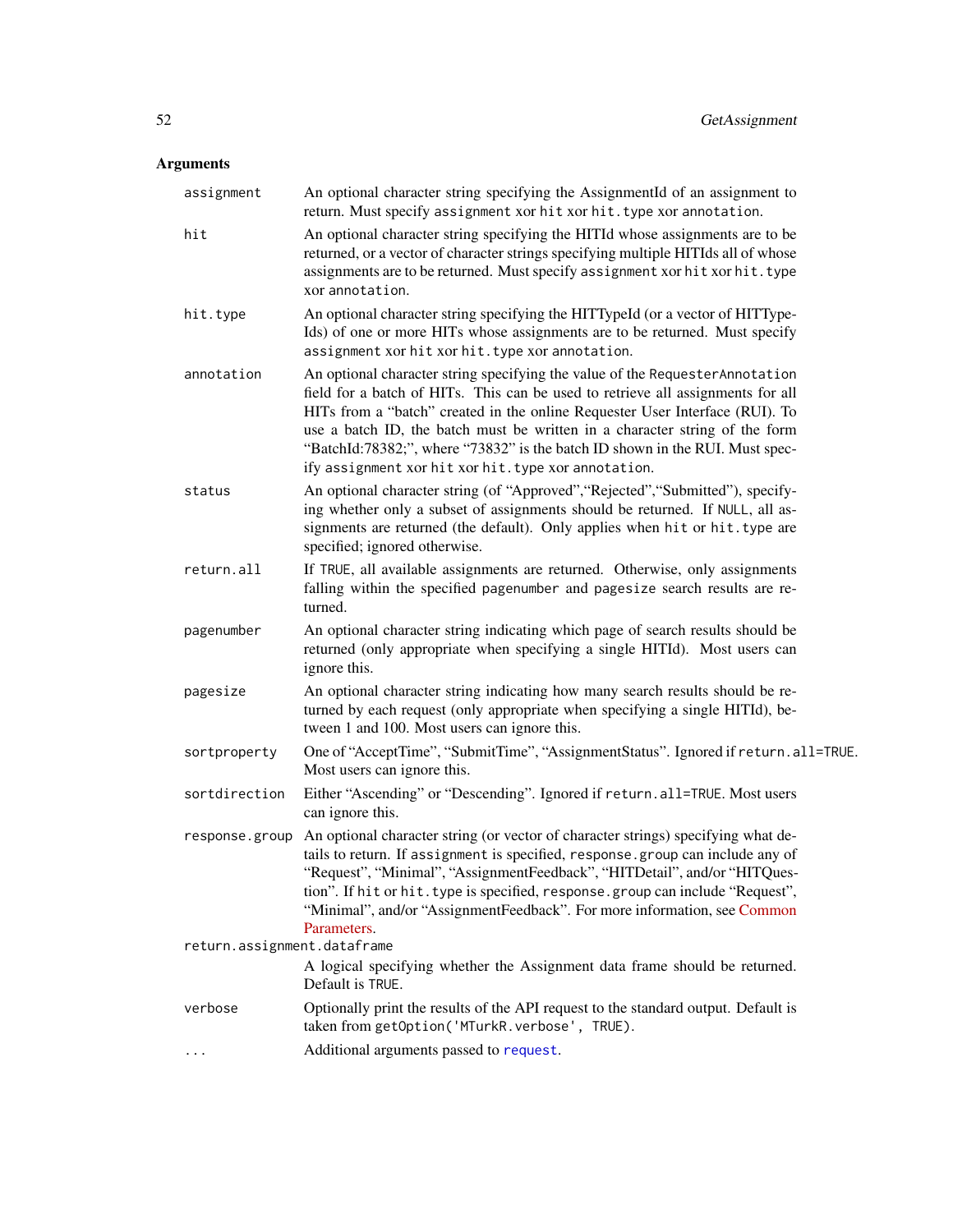# GetAssignment 53

### Details

This function returns the requested assignments. The function must specify an AssignmentId xor a HITId xor a HITTypeId. If an AssignmentId is specified, only that assignment is returned. If a HIT or HITType is specified, default behavior is to return all assignments through a series of sequential (but invisible) API calls meaning that returning large numbers of assignments (or assignments for a large number of HITs in a single request) may be time consuming.

GetAssignments(), assignment(), and assignments() are aliases.

#### Value

Optionally a data frame containing Assignment data, including workers responses to any questions specified in the question parameter of the CreateHIT function.

# Author(s)

Thomas J. Leeper

# References

[API Reference: GetAssignment](http://docs.amazonwebservices.com/AWSMechTurk/latest/AWSMturkAPI/ApiReference_GetAssignmentOperation.html)

[API Reference: GetAssignmentsForHIT](http://docs.amazonwebservices.com/AWSMechTurk/latest/AWSMturkAPI/ApiReference_GetAssignmentsForHITOperation.html)

# See Also

[GetHIT](#page-56-0)

[ApproveAssignment](#page-5-0)

[ApproveAllAssignments](#page-5-1)

[RejectAssignment](#page-78-0)

## Examples

```
## Not run:
# get an assignment
GetAssignment(assignments="26XXH0JPPSI23H54YVG7BKLEXAMPLE")
# get all assignments for a HIT
GetAssignment(hit="2MQB727M0IGF304GJ16S1F4VE3AYDQ", return.all=TRUE)
# get all assignments for a HITType
GetAssignment(hit.type="2FFNCWYB49F9BBJWA4SJUNST5OFSOW",
              return.all=FALSE, pagenumber="1", pagesize="50")
# get all assignments for an online batch from the RUI
GetAssignment(annotation="BatchId:78382;")
```
## End(Not run)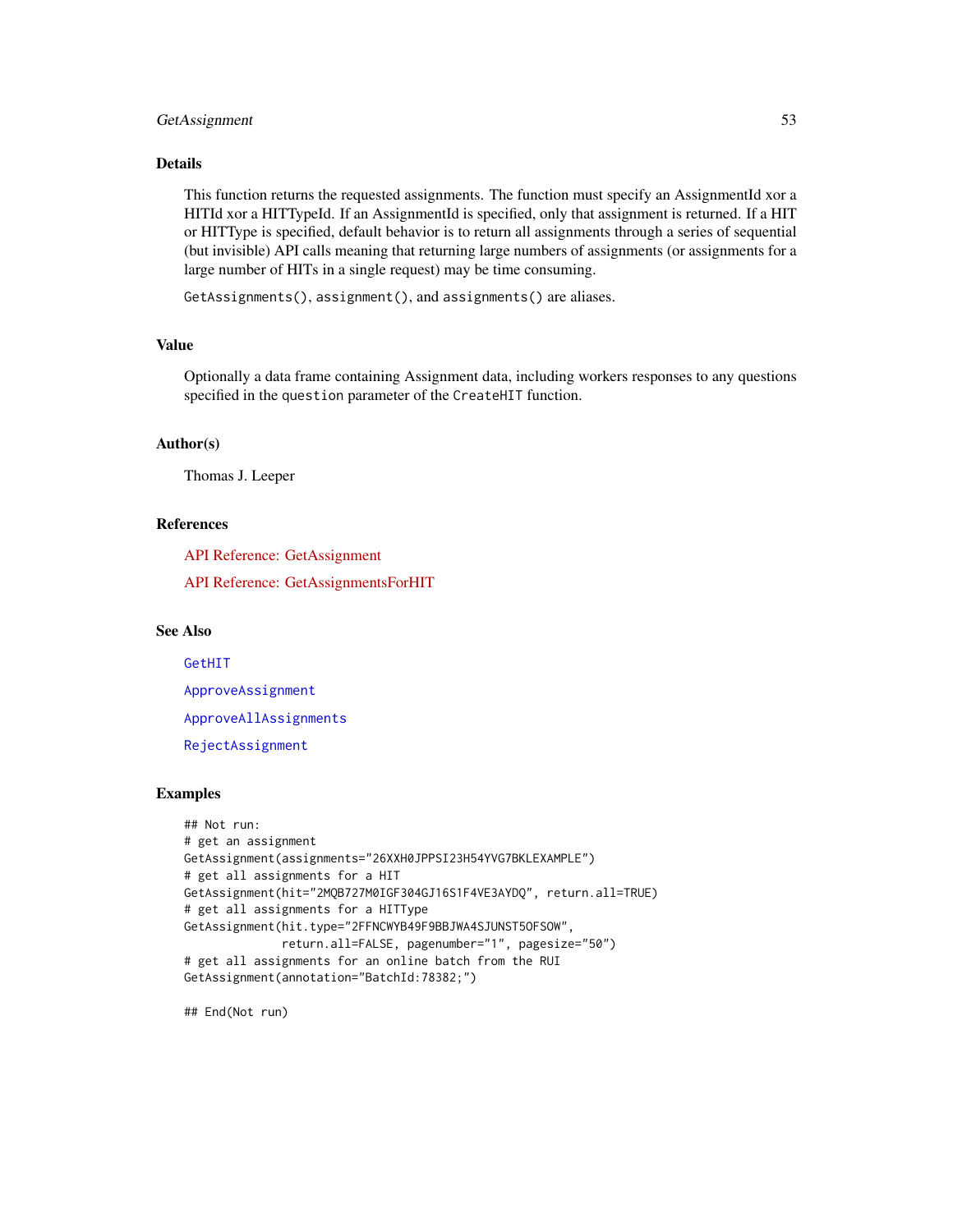<span id="page-53-0"></span>

# Description

Get details of bonuses paid to workers, by HIT, HITType, or Assignment.

# Usage

```
GetBonuses(assignment = NULL, hit = NULL, hit.type = NULL, annotation = NULL,
          return.all = TRUE, pagenumber = "1", pagesize = "100",
          verbose = getOption('MTurkR.verbose', TRUE), ...)
```
### Arguments

| assignment | An optional character string containing an AssignmentId whose bonuses should<br>be returned. Must specify assignment xor hit xor hit. type xor annotation.                                                                                                                                                                                                                                                                                                    |
|------------|---------------------------------------------------------------------------------------------------------------------------------------------------------------------------------------------------------------------------------------------------------------------------------------------------------------------------------------------------------------------------------------------------------------------------------------------------------------|
| hit        | An optional character string containing a HITId whose bonuses should be re-<br>turned. Must specify assignment xor hit xor hit. type xor annotation.                                                                                                                                                                                                                                                                                                          |
| hit.type   | An optional character string containing a HITTypeId (or a vector of HITType-<br>Ids) whose bonuses should be returned. Must specify assignment xor hit xor<br>hit.type xor annotation.                                                                                                                                                                                                                                                                        |
| annotation | An optional character string specifying the value of the Requester Annotation<br>field for a batch of HITs. This can be used to retrieve bonuses for all HITs from<br>a "batch" created in the online Requester User Interface (RUI). To use a batch<br>ID, the batch must be written in a character string of the form "BatchId:78382;",<br>where "73832" is the batch ID shown in the RUI. Must specify assignment xor<br>hit xor hit. type xor annotation. |
| return.all | A logical indicating whether all HITs (as opposed to a specified page of the<br>search results) should be returned. Default is TRUE. Note: This is (temporarily)<br>ignored.                                                                                                                                                                                                                                                                                  |
| pagenumber | An optional character string indicating which page of search results should be<br>returned. Most users can ignore this.                                                                                                                                                                                                                                                                                                                                       |
| pagesize   | An optional character string indicating how many search results should be re-<br>turned by each request, between 1 and 100. Most users can ignore this.                                                                                                                                                                                                                                                                                                       |
| verbose    | Optionally print the results of the API request to the standard output. Default is<br>taken from getOption('MTurkR.verbose', TRUE).                                                                                                                                                                                                                                                                                                                           |
|            | Additional arguments passed to request.                                                                                                                                                                                                                                                                                                                                                                                                                       |

# Details

Retrieve bonuses previously paid to a specified HIT, Assignment, or HITType. bonuses() is an alias.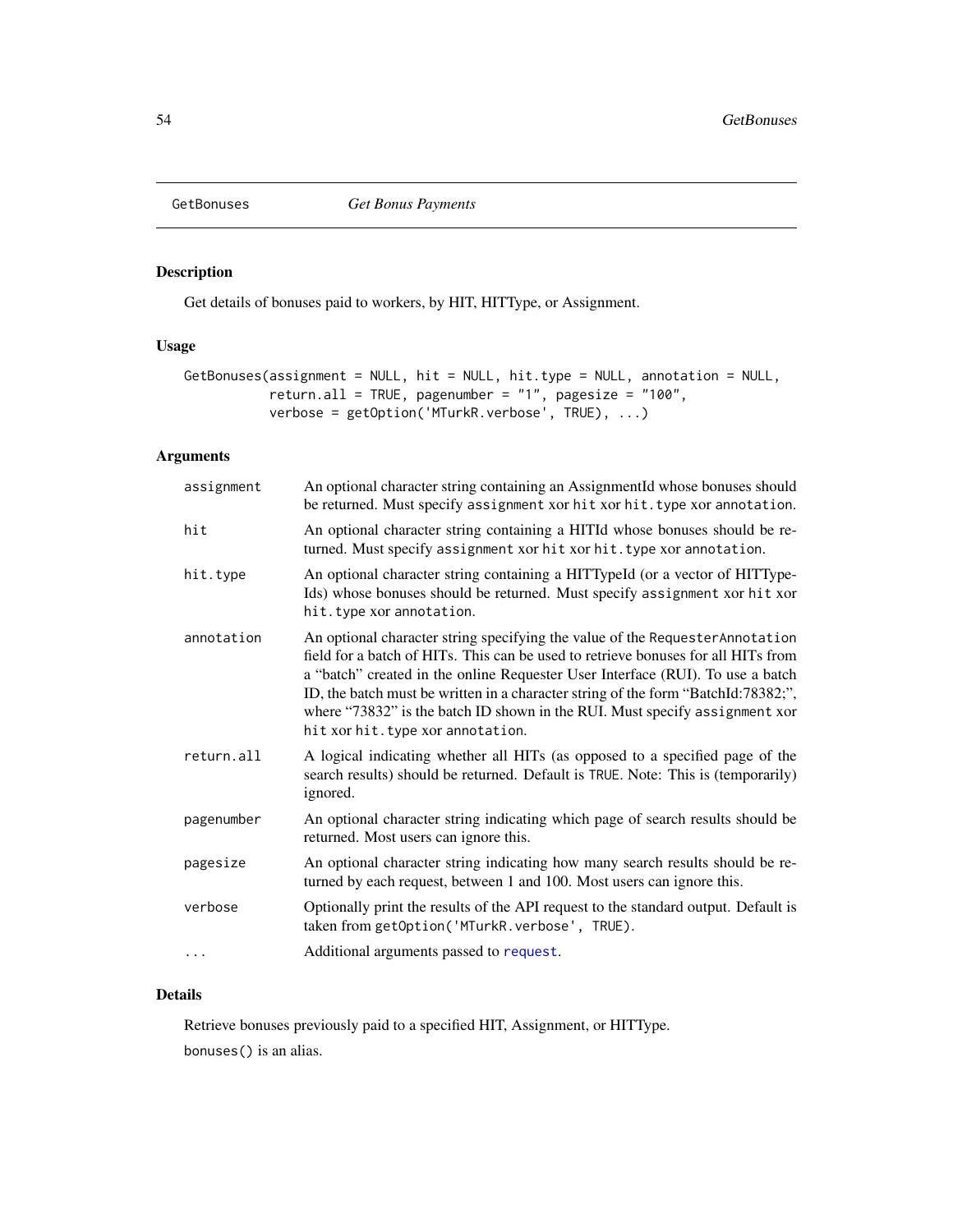# GetFileUpload 55

# Value

A data frame containing the details of each bonus, specifically: AssignmentId, WorkerId, Amount, CurrencyCode, FormattedPrice, Reason, and GrantTime.

### Author(s)

Thomas J. Leeper

#### References

[API Reference](http://docs.amazonwebservices.com/AWSMechTurk/latest/AWSMturkAPI/ApiReference_GetBonusPaymentsOperation.html)

# See Also

**[GrantBonus](#page-70-0)** 

# Examples

```
## Not run:
# Get bonuses for a given assignment
GetBonuses(assignment = "26XXH0JPPSI23H54YVG7BKLO82DHNU")
# Get all bonuses for a given HIT
GetBonuses(hit = "2MQB727M0IGF304GJ16S1F4VE3AYDQ")
```

```
# Get bonuses from all HITs of a given batch from the RUI
GetBonuses(annotation="BatchId:78382;")
```
## End(Not run)

GetFileUpload *Get Files Uploaded by Workers*

### Description

Get the URL for a file uploaded by a worker as part of a QuestionForm HIT, or download the file(s) directly to the working directory.

#### Usage

```
GetFileUpload(assignment, questionIdentifier, download = FALSE,
              open.file.in.browser = FALSE,
              verbose = getOption('MTurkR.verbose', TRUE),
              ...)
```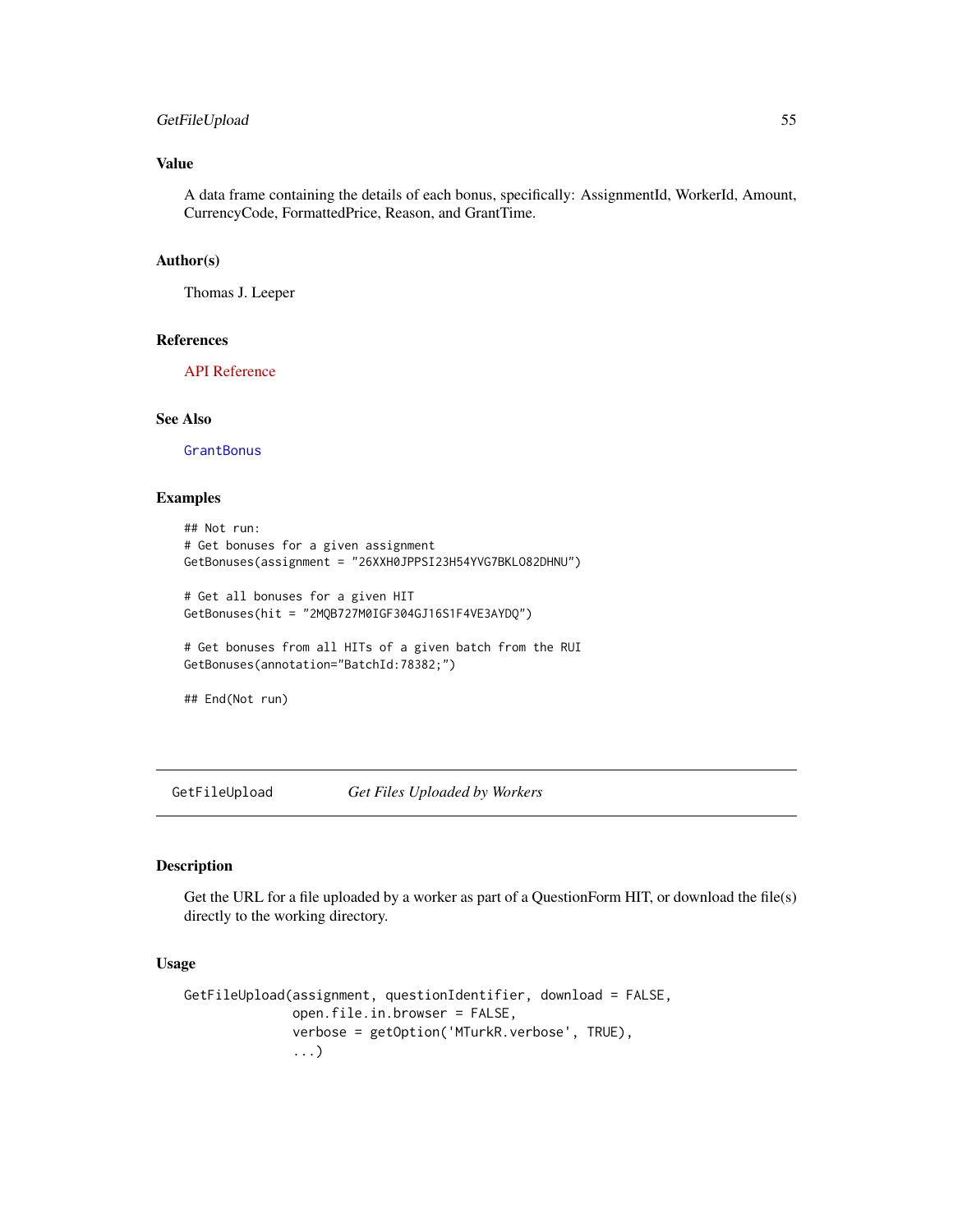### Arguments

| assignment           | A character string containing an AssignmentId, or a vector of character strings<br>each containing an AssignmentId.                                                     |  |
|----------------------|-------------------------------------------------------------------------------------------------------------------------------------------------------------------------|--|
| questionIdentifier   |                                                                                                                                                                         |  |
|                      | A question identifier for a file upload question, as specified in the question<br>parameter of CreateHIT or in the placeholder of a HIT template created in the<br>RUI. |  |
| download             | A logical specifying whether the file(s) should be downloaded and saved in the<br>working directory. Default is FALSE.                                                  |  |
| open.file.in.browser |                                                                                                                                                                         |  |
|                      | A logical specifying whether the file should be opened in the user's default web<br>browser.                                                                            |  |
| verbose              | Optionally print the results of the API request to the standard output. Default is<br>taken from getOption('MTurkR.verbose', TRUE).                                     |  |
| $\ddotsc$            | Additional arguments passed to request.                                                                                                                                 |  |

# Details

Note that a FileUploadURL is only valid for 60 seconds (per MTurk documentation), so URLs should either be retrieved one at a time or files should be automatically downloaded to the working directory with the download = TRUE. If browser = TRUE, request is executed in the user's default web browser, whereas if open. file. in. browser = TRUE, the request is executed in R and the file itself is opened in the browser.

If downloaded, files are saved in the local directory with names of the form "QuestionIdentifer\_AssignmentId\_UploadedFileName.UploadedFileExtension". One may want to use setwd to move to an appropriate directory before initiating this operation with download = TRUE.

geturls() is an alias.

# Value

A data frame containing the AssignmentId, questionIdenifier, temporary file URL, and an indicator of whether each request was valid.

# Author(s)

Thomas J. Leeper

#### References

# [API Reference](http://docs.amazonwebservices.com/AWSMechTurk/latest/AWSMturkAPI/ApiReference_GetFileUploadURLOperation.html)

# Examples

```
## Not run:
a <- GenerateExternalQuestion("http://www.example.com/","400")
hit1 < -CreateHIT(title = "Upload a file",
```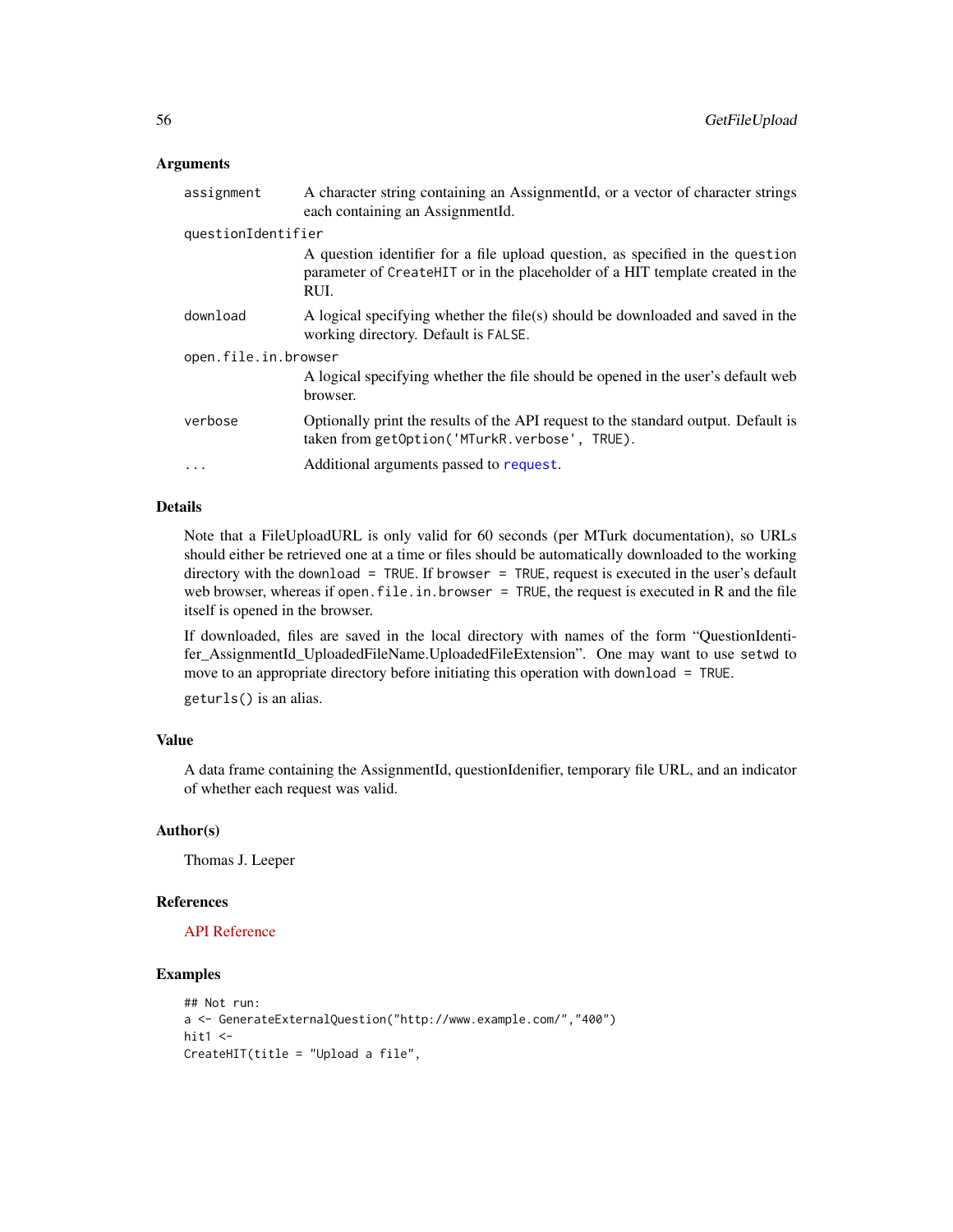### $G$ etHIT  $\sim$  57

```
description = "Upload a file",
          reward = " . 10",duration = seconds(days=1),
          keywords = "file, upload",
          question = a$string)
ExpireHIT(hit1$HITId)
a <- GetAssignments(hit = hit1$HITId)
f <- GetFileUpload(a, "dictation", download = TRUE)
# cleanup
DisposeHIT(hit1$HITId)
## End(Not run)
```
<span id="page-56-0"></span>GetHIT *Get HIT*

# Description

Retrieve various details of a HIT as a data frame. What details are returned depend upon the requested ResponseGroup.

#### Usage

```
GetHIT(hit, response.group = NULL,
       return.hit.dataframe = TRUE, return.qual.dataframe = TRUE,
       verbose = getOption('MTurkR.verbose', TRUE), ...)
```

```
HITStatus(hit = NULL, hit.type = NULL, annotation = NULL,
          verbose = getOption('MTurkR.verbose', TRUE), ...)
```

| hit            | An optional character string specifying the HITId of the HIT to be retrieved.<br>Must specify hit xor hit. type xor annotation.                                                                                                                                                                                                                                                                                                                                                   |
|----------------|-----------------------------------------------------------------------------------------------------------------------------------------------------------------------------------------------------------------------------------------------------------------------------------------------------------------------------------------------------------------------------------------------------------------------------------------------------------------------------------|
| hit.type       | An optional character string specifying the HITTypeId (or a vector of HIT-<br>TypeIds) of the HIT(s) to be retrieved. Must specify hit xor hit.type xor<br>annotation, otherwise all HITs are returned in HITS tatus.                                                                                                                                                                                                                                                             |
| annotation     | An optional character string specifying the value of the Requester Annotation<br>field for a batch of HITs. This can be used to retrieve all HITs from a "batch"<br>created in the online Requester User Interface (RUI). To use a batch ID, the<br>batch must be written in a character string of the form "BatchId:78382;", where<br>"73832" is the batch ID shown in the RUI. Must specify hit xor hit. type xor<br>annotation, otherwise all HITs are returned in HITS tatus. |
| response.group | An optional character string (or vector of character strings) specifying what de-<br>tails of each HIT to return of: "Request", "Minimal", "HITDetail", "HITQues-<br>tion", "HITAssignmentSummary". For more information, see Common Param-<br>eters and HIT Data Structure.                                                                                                                                                                                                      |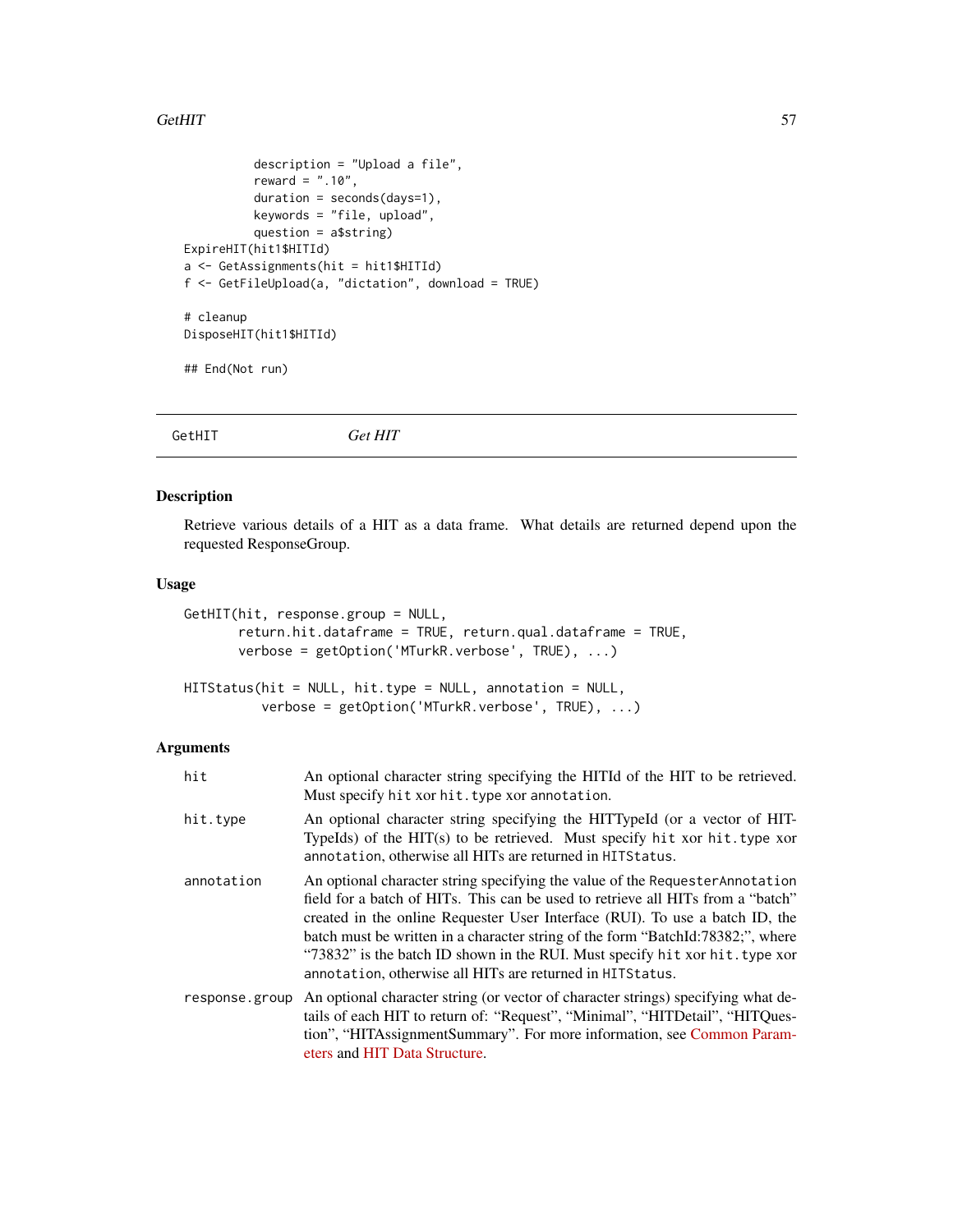| return.hit.dataframe  |                                                                                                                                                             |  |
|-----------------------|-------------------------------------------------------------------------------------------------------------------------------------------------------------|--|
|                       | A logical indicating whether the data frame of HITs should be returned. Default                                                                             |  |
|                       | is TRUE.                                                                                                                                                    |  |
| return.qual.dataframe |                                                                                                                                                             |  |
|                       | A logical indicating whether the list of each HIT's Qualification Requirements<br>(stored as data frames in that list) should be returned. Default is TRUE. |  |
| verbose               | Optionally print the results of the API request to the standard output. Default is<br>taken from getOption('MTurkR.verbose', TRUE).                         |  |
| .                     | Additional arguments passed to request.                                                                                                                     |  |

#### Details

GetHIT retrieves characteristics of a HIT. HITStatus is a wrapper that retrieves the Number of Assignments Pending, Number of Assignments Available, Number of Assignments Completed for the HIT(s), which is helpful for checking on the progress of currently available HITs. Specifying a hit.type causes the function to first search for available HITs of that HITType, then return the requested information for each HIT.

gethit() and hit() are aliases for GetHIT. status() is an alias for HITStatus.

# Value

Optionally a one- or two-element list containing a data frame of HIT details and, optionally, a list of each HIT's QualificationRequirements (stored as data frames in that list in the order that HITs were retrieved.).

### Author(s)

Thomas J. Leeper

#### References

[API Reference](http://docs.amazonwebservices.com/AWSMechTurk/latest/AWSMturkAPI/ApiReference_GetHITOperation.html)

#### See Also

[GetHITsForQualificationType](#page-58-0) [GetReviewableHITs](#page-65-0) [SearchHITs](#page-82-0)

### Examples

```
## Not run:
# register HITType
hittype <-
RegisterHITType(title="10 Question Survey",
                description=
                "Complete a 10-question survey about news coverage and your opinions",
                reward=".20",
                duration=seconds(hours=1),
```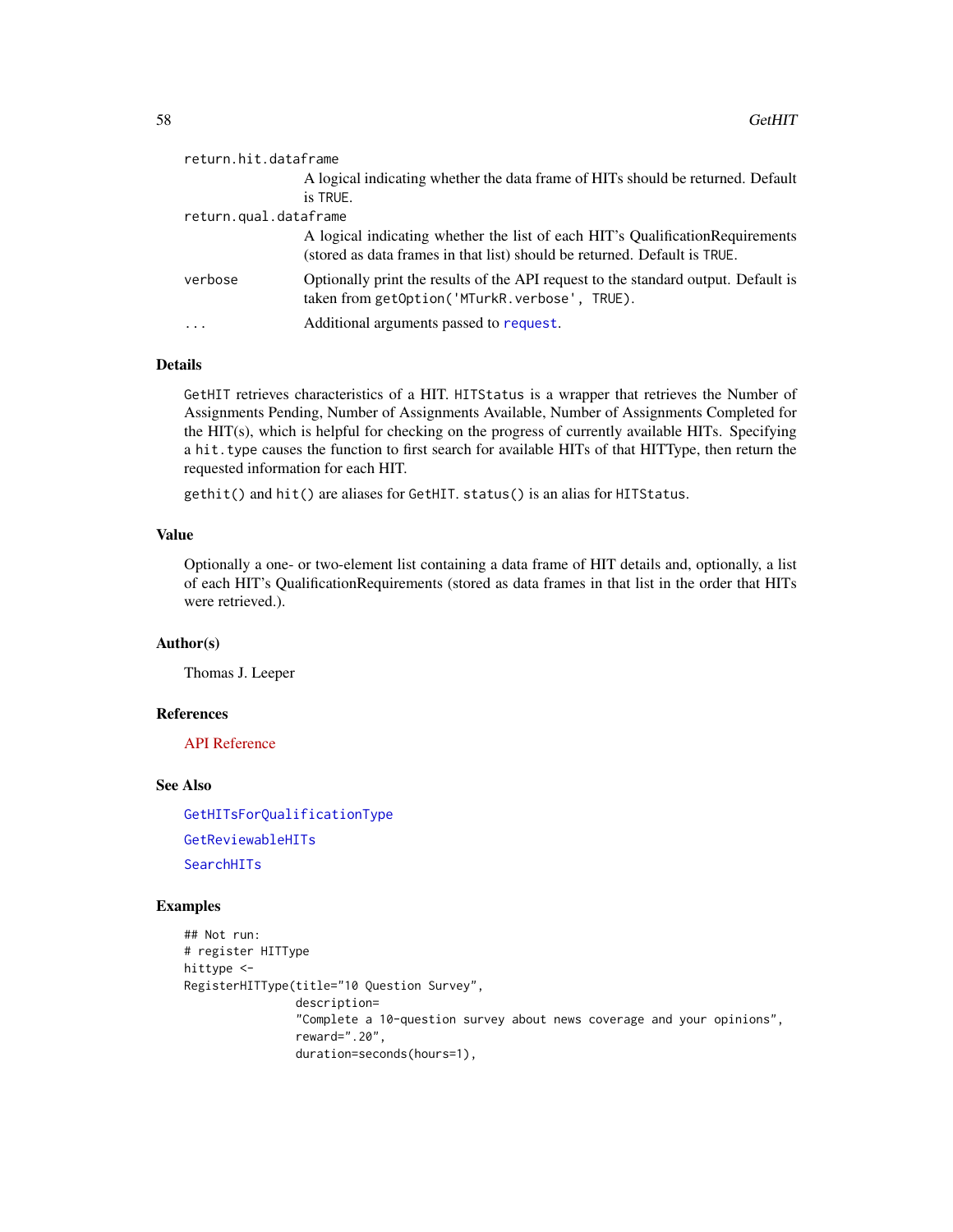```
keywords="survey, questionnaire, politics")
a <- GenerateExternalQuestion("http://www.example.com/","400")
hit1 < -CreateHIT(hit.type = hittype$HITTypeId, question = a$string)
GetHIT(hit1$HITId)
HITStatus(hit1$HITId)
# cleanup
DisableHIT(hit1$HITId)
## End(Not run)
## Not run:
# Get the status of all HITs from a given batch from the RUI
HITStatus(annotation="BatchId:78382;")
## End(Not run)
```
<span id="page-58-0"></span>GetHITsForQualificationType *Get HITs by Qualification*

#### Description

Retrieve HITs according to the QualificationTypes that are required to complete those HITs.

#### Usage

```
GetHITsForQualificationType(qual, response.group = NULL, return.all = TRUE,
                            pagenumber = 1, pagesize = 100,
                            verbose = getOption('MTurkR.verbose', TRUE), ...)
```

| qual           | A character string containing a QualificationTypeId.                                                                                                                                  |
|----------------|---------------------------------------------------------------------------------------------------------------------------------------------------------------------------------------|
| response.group | An optional character string specifying what details of each HIT to return of:<br>"Minimal", "Request". For more information, see Common Parameters and<br><b>HIT</b> Data Structure. |
| return.all     | A logical indicating whether all Qualification Types (as opposed to a specified<br>page of the search results) should be returned. Default is TRUE.                                   |
| pagenumber     | An optional character string indicating which page of search results should be<br>returned. Most users can ignore this.                                                               |
| pagesize       | An optional character string indicating how many search results should be re-<br>turned by each request, between 1 and 100. Most users can ignore this.                               |
| verbose        | Optionally print the results of the API request to the standard output. Default is<br>taken from getOption('MTurkR.verbose', TRUE).                                                   |
|                | Additional arguments passed to request.                                                                                                                                               |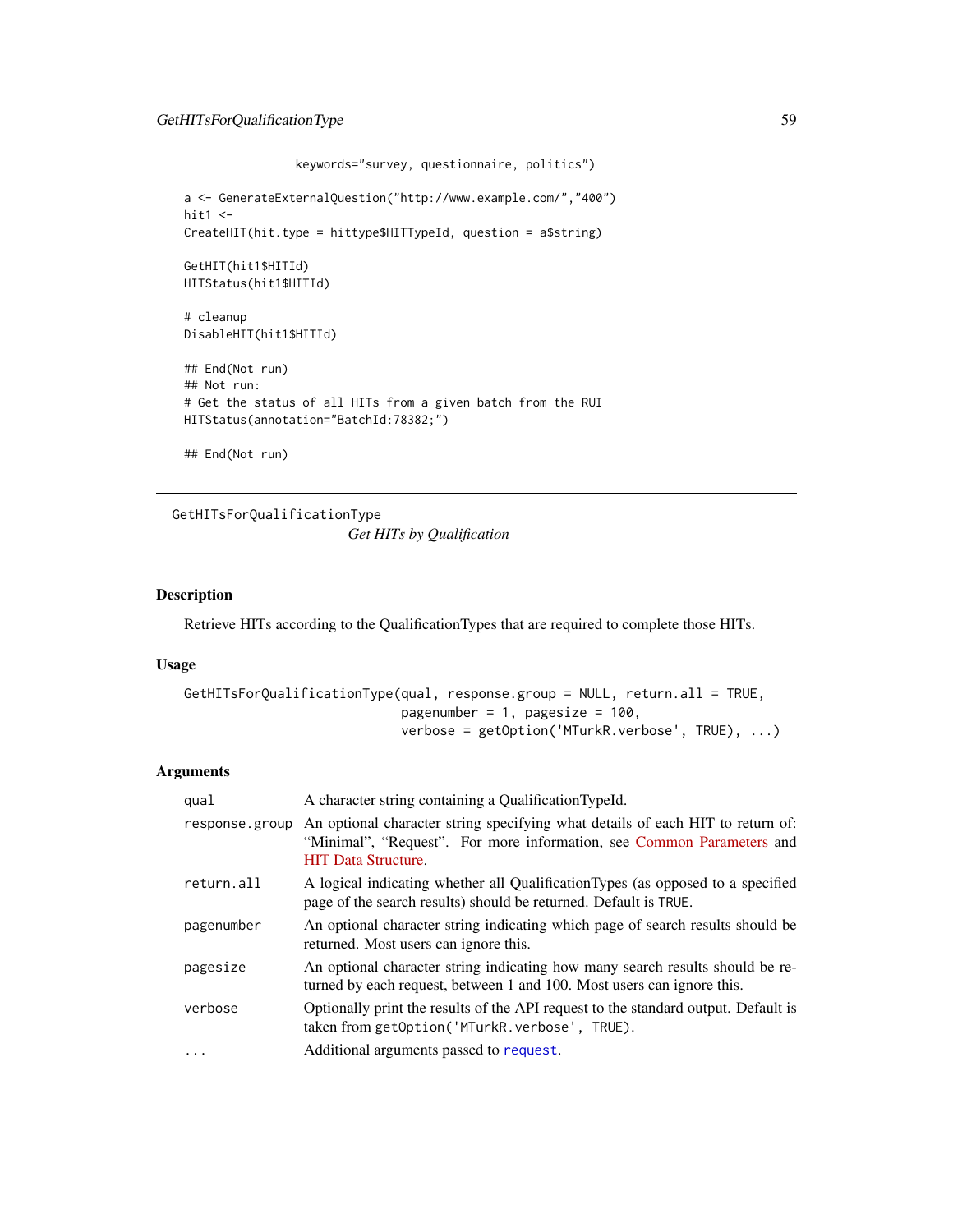# Details

A function to retrieve HITs that require the specified QualificationType. gethitsbyqual() is an alias.

# Value

A data frame containing the HITId and other requested characteristics of the qualifying HITs.

# Author(s)

Thomas J. Leeper

# References

[API Reference](http://docs.amazonwebservices.com/AWSMechTurk/latest/AWSMturkAPI/ApiReference_GetHITsForQualificationTypeOperation.html)

### See Also

[GetHIT](#page-56-0)

[SearchHITs](#page-82-0)

### Examples

```
## Not run:
q <- ListQualificationTypes()[7,2] # Location requirement
GetHITsForQualificationType(q)
```
## End(Not run)

GetQualificationRequests

*Get Qualification Requests*

#### Description

Retrieve workers' requests for a QualificationType.

### Usage

```
GetQualificationRequests(qual = NULL, return.all = TRUE,
                        pagenumber = "1", pagesize = "10",
                      sortproperty = "SubmitTime", sortdirection = "Ascending",
                        return.qual.dataframe = TRUE,
                        verbose = getOption('MTurkR.verbose', TRUE), ...)
```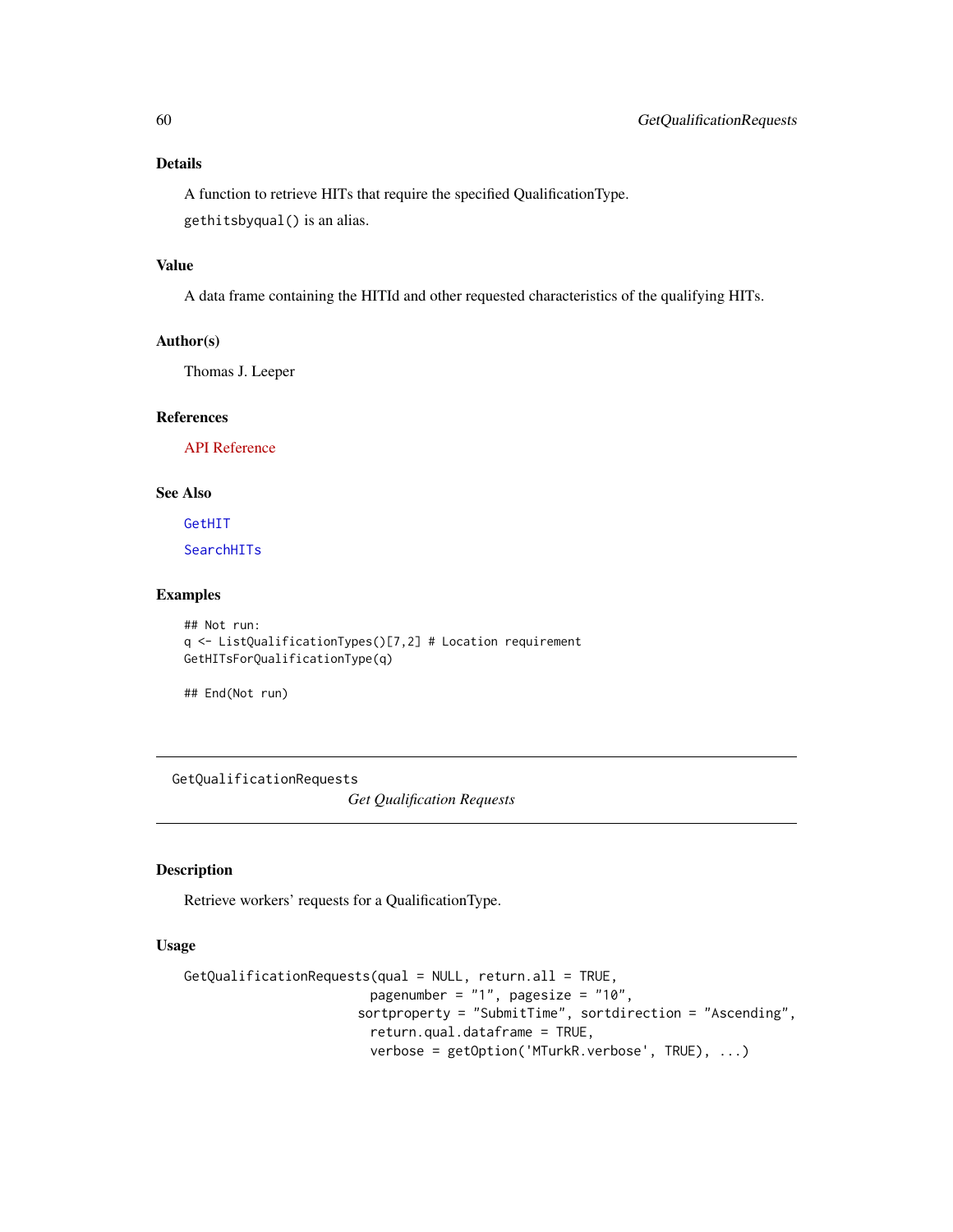### Arguments

| qual                  | An optional character string containing a Qualification TypeId to which the search<br>should be restricted. If none is supplied, requests made for all Qualification-<br>Types are returned. |
|-----------------------|----------------------------------------------------------------------------------------------------------------------------------------------------------------------------------------------|
| return.all            | A logical indicating whether all Qualification Requests (as opposed to a speci-<br>fied page of the search results) should be returned. Default is TRUE.                                     |
| pagenumber            | An optional character string indicating which page of search results should be<br>returned. Most users can ignore this.                                                                      |
| pagesize              | An optional character string indicating how many search results should be re-<br>turned by each request, between 1 and 100. Most users can ignore this.                                      |
| sortproperty          | Either "SubmitTime" or "QualificationTypeId". Ignored if return.all=TRUE.<br>Most users can ignore this.                                                                                     |
| sortdirection         | Either "Ascending" or "Descending". Ignored if return.all=TRUE. Most users<br>can ignore this.                                                                                               |
| return.qual.dataframe |                                                                                                                                                                                              |
|                       | A logical indicating whether the Qualification Types should be returned as a data<br>frame. Default is TRUE.                                                                                 |
| verbose               | Optionally print the results of the API request to the standard output. Default is<br>taken from getOption('MTurkR.verbose', TRUE).                                                          |
| $\cdots$              | Additional arguments passed to request.                                                                                                                                                      |
|                       |                                                                                                                                                                                              |

# Details

A function to retrieve pending Qualification Requests made by workers, either for a specified QualificationType or all QualificationTypes. Specifically, all active, custom QualificationTypes are visible to workers, and workers can request a QualificationType (e.g., when a HIT requires one they do not have). This function retrieves those requests so that they can be granted (with [GrantQualification](#page-71-0)) or rejected (with [RejectQualification](#page-71-1)).

qualrequests() is an alias.

# Value

A data frame containing the QualificationRequestId, WorkerId, and other information (e.g., Qualification Test results) for each request.

### Author(s)

Thomas J. Leeper

### References

[API Reference](http://docs.amazonwebservices.com/AWSMechTurk/latest/AWSMturkAPI/ApiReference_GetQualificationRequestsOperation.html)

# See Also

[GrantQualification](#page-71-0) [RejectQualification](#page-71-1)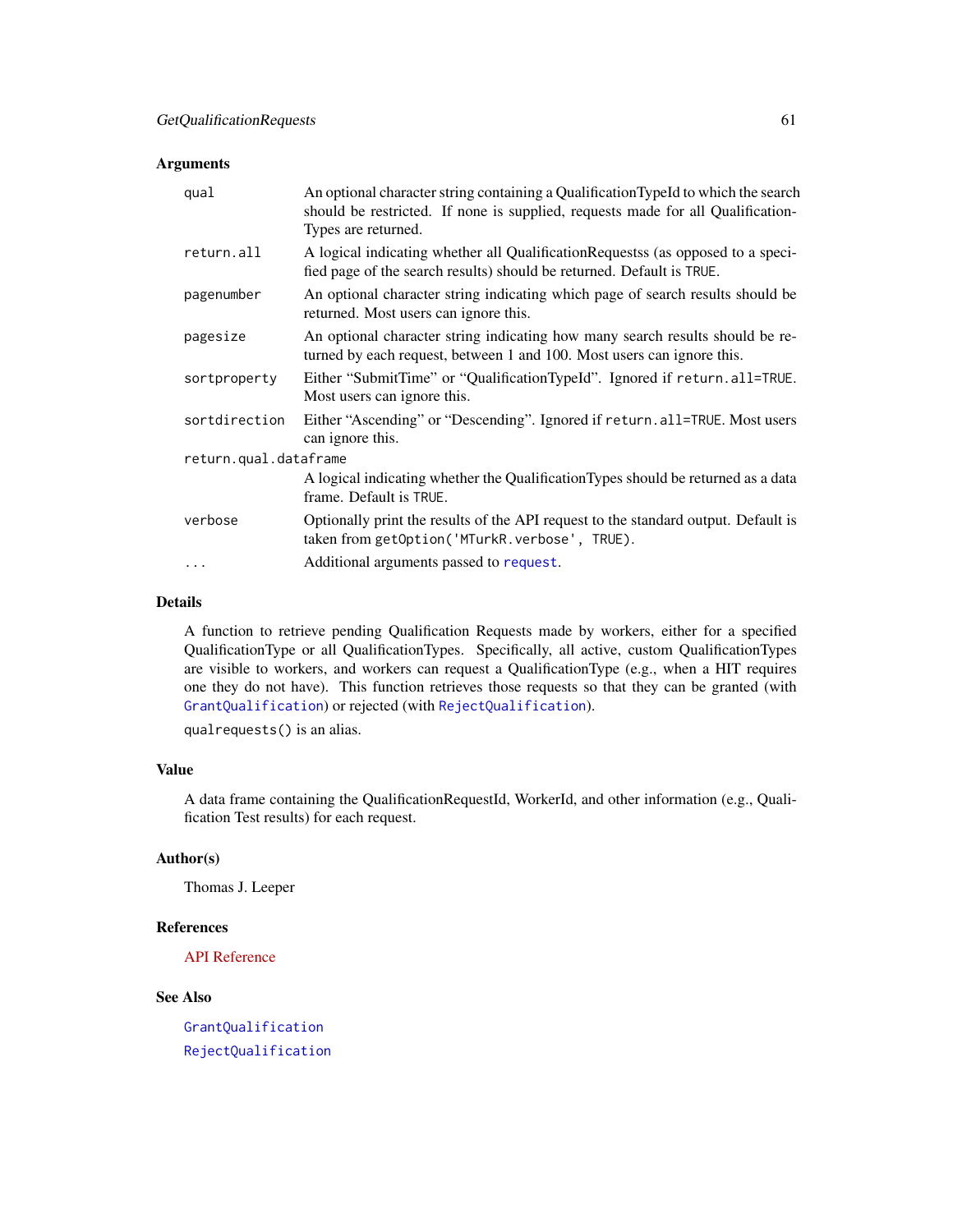### Examples

```
## Not run:
GetQualificationRequests()
GetQualificationRequests("2YCIA0RYNJ9262B1D82MPTUEXAMPLE")
```
## End(Not run)

<span id="page-61-0"></span>GetQualifications *Get Qualifications*

#### Description

Get all Qualifications of a particular QualificationType assigned to Workers.

#### Usage

```
GetQualifications(qual, status = NULL, return.all = TRUE,
                 pagenumber = 1, pagesize = 100,
                  verbose = getOption('MTurkR.verbose', TRUE), ...)
```
### Arguments

| qual       | A character string containing a QualificationTypeId for a custom (i.e., not built-<br>in) QualificationType.                                            |
|------------|---------------------------------------------------------------------------------------------------------------------------------------------------------|
| status     | An optional character string specifying whether only "Granted" or "Revoked"<br>Qualifications should be returned.                                       |
| return.all | A logical indicating whether all Qualifications (as opposed to a specified page<br>of the search results) should be returned. Default is TRUE.          |
| pagenumber | An optional character string indicating which page of search results should be<br>returned. Most users can ignore this.                                 |
| pagesize   | An optional character string indicating how many search results should be re-<br>turned by each request, between 1 and 100. Most users can ignore this. |
| verbose    | Optionally print the results of the API request to the standard output. Default is<br>taken from getOption('MTurkR.verbose', TRUE).                     |
| $\ddots$   | Additional arguments passed to request.                                                                                                                 |

# Details

A function to retrieve Qualifications granted for the specified QualificationType. To retrieve a specific Qualification score (e.g., for one worker), use [GetQualificationScore](#page-62-0).

A practical use for this is with automatically granted QualificationTypes. After workers request and receive an automatically granted Qualification that is tied to one or more HITs, GetQualifications can be used to retrieve the WorkerId's for workers that are actively working on those HITs (even before they have submitted an assignment).

getquals() is an alias.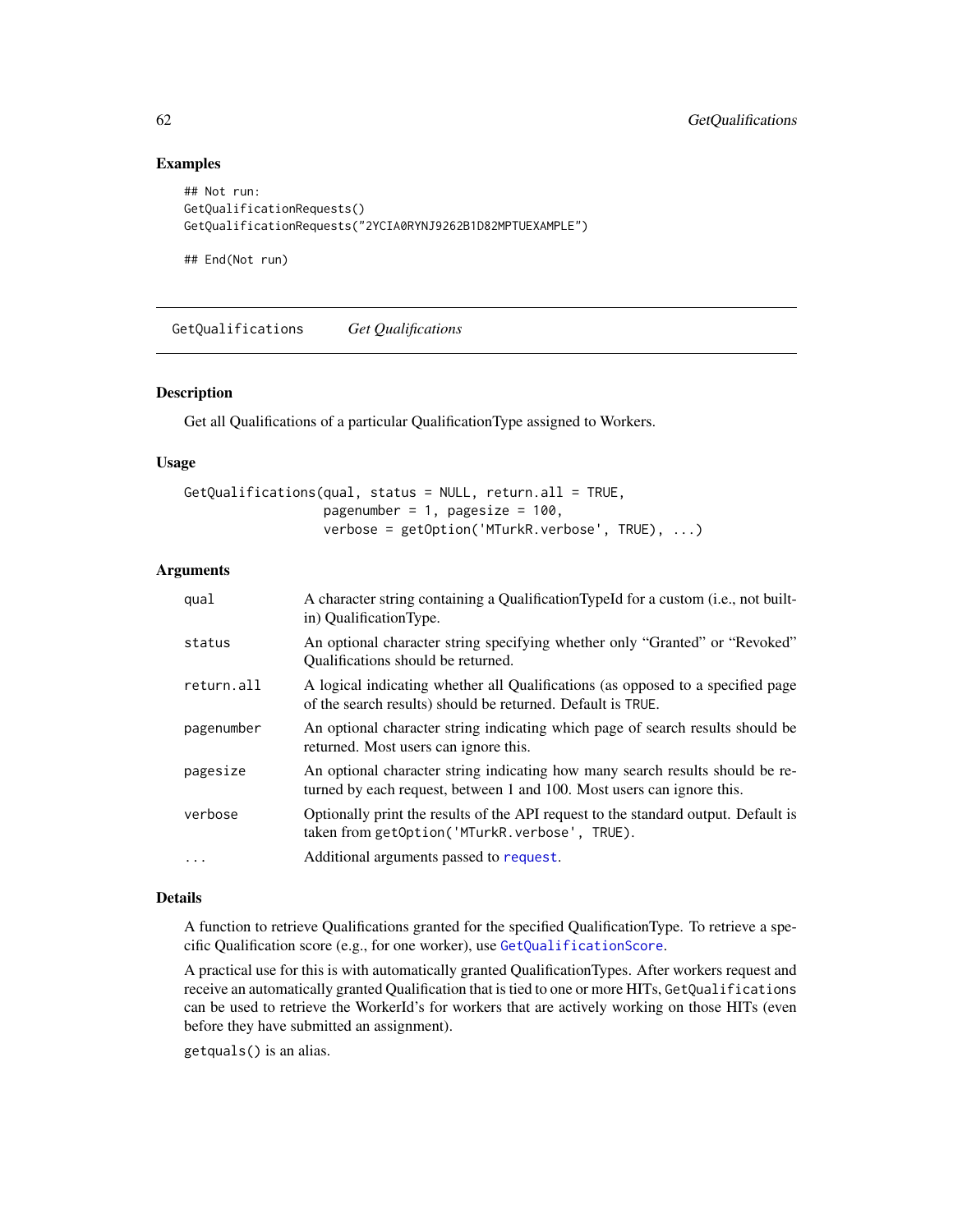# GetQualificationScore 63

### Value

A data frame containing the QualificationTypeId, WorkerId, and Qualification scores of workers assigned the Qualification.

### Author(s)

Thomas J. Leeper

### References

[API Reference](http://docs.amazonwebservices.com/AWSMechTurk/latest/AWSMturkAPI/ApiReference_GetQualificationsForQualificationTypeOperation.html)

# See Also

[GetQualificationScore](#page-62-0) [UpdateQualificationScore](#page-92-0)

# Examples

```
## Not run:
qual1 < -AssignQualification(workers = "A1RO9UJNWXMU65",
                   name = "Worked for me before",
                description = "This qualification is for people who have worked for me before",
                    status = "Active",
                    keywords = "Worked for me before")
GetQualifications(qual1$QualificationTypeId)
RevokeQualification(qual1$QualificationTypeId, qual1$WorkerId)
GetQualifications(qual1$QualificationTypeId, status="Revoked")
DisposeQualificationType(qual1$QualificationTypeId)
## End(Not run)
```
<span id="page-62-0"></span>GetQualificationScore *Get a Worker's Qualification Score*

#### Description

Get a Worker's score for a specific Qualification. You can only retrieve scores for custom QualificationTypes. Scores for built-in QualificationTypes should be retrieved with [GetWorkerStatistic](#page-68-0).

#### Usage

```
GetQualificationScore(qual, workers, verbose = getOption('MTurkR.verbose', TRUE), ...)
```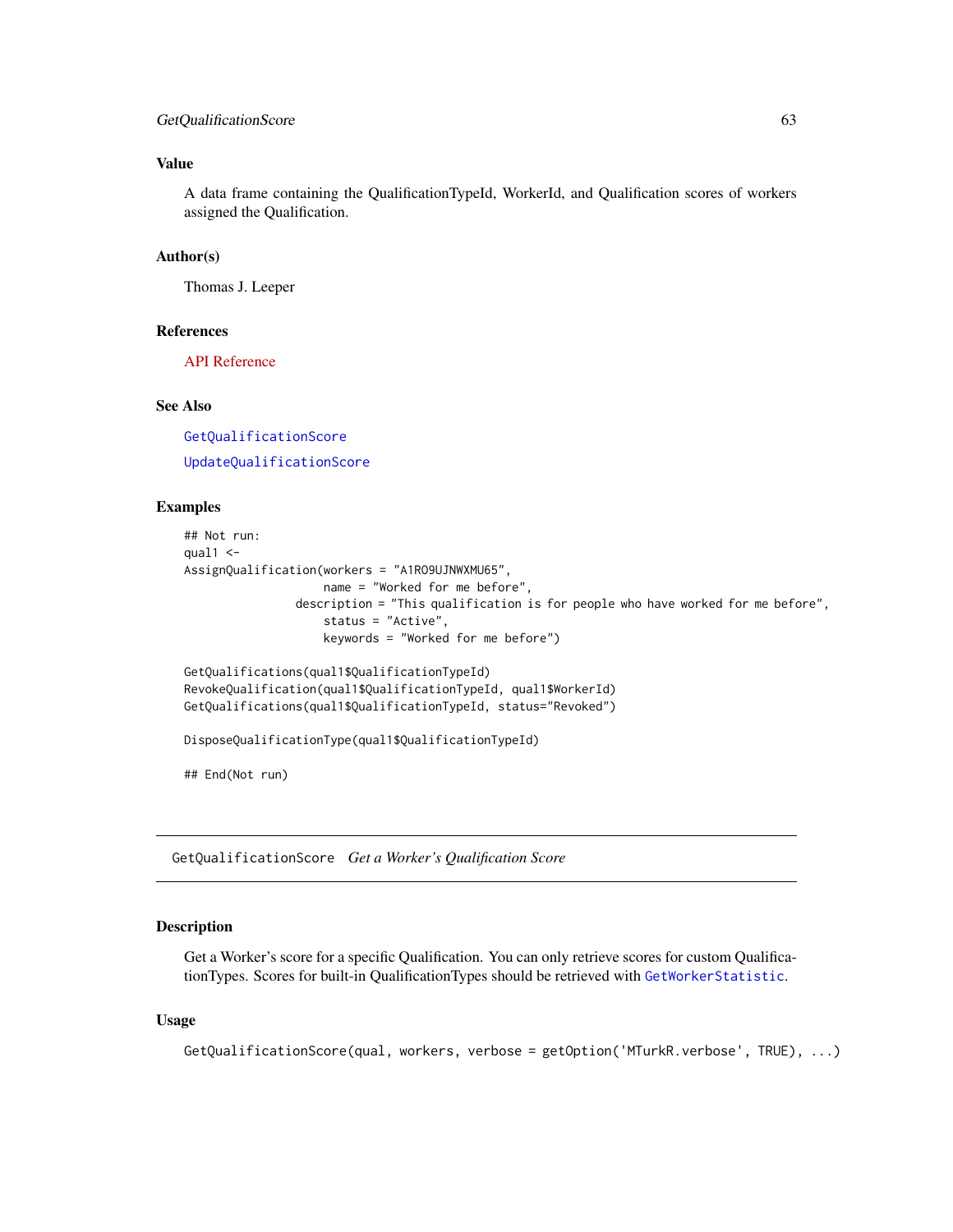# **Arguments**

| qual    | A character string containing a Qualification TypeId for a custom Qualification-<br>Type.                                                                       |
|---------|-----------------------------------------------------------------------------------------------------------------------------------------------------------------|
| workers | A character string containing a WorkerId, or a vector of character strings con-<br>taining multiple WorkerIds, whose Qualification Scores you want to retrieve. |
| verbose | Optionally print the results of the API request to the standard output. Default is<br>taken from getOption('MTurkR.verbose', TRUE).                             |
| $\cdot$ | Additional arguments passed to request.                                                                                                                         |

# Details

A function to retrieve one or more scores for a specified QualificationType. To retrieve all Qualifications of a given QualificationType, use [GetQualifications](#page-61-0) instead. Both qual and workers can be vectors. If qual is not length 1 or the same length as workers, an error will occur.

qualscore() is an alias.

# Value

A data frame containing the QualificationTypeId, WorkerId, time the qualification was granted, the Qualification score, a column indicating the status of the qualification, and a column indicating whether the API request was valid.

### Author(s)

Thomas J. Leeper

#### References

[API Reference](http://docs.amazonwebservices.com/AWSMechTurk/latest/AWSMturkAPI/ApiReference_GetQualificationScoreOperation.html)

### See Also

[UpdateQualificationScore](#page-92-0) [GetQualifications](#page-61-0)

# Examples

```
## Not run:
qual1 < -AssignQualification(workers = "A1RO9UJNWXMU65",
                   name = "Worked for me before",
                description = "This qualification is for people who have worked for me before",
                    status = "Active",
                    keywords = "Worked for me before")
```
GetQualificationScore(qual1\$QualificationTypeId, qual1\$WorkerId)

# cleanup DisposeQualificationType(qual1\$QualificationTypeId)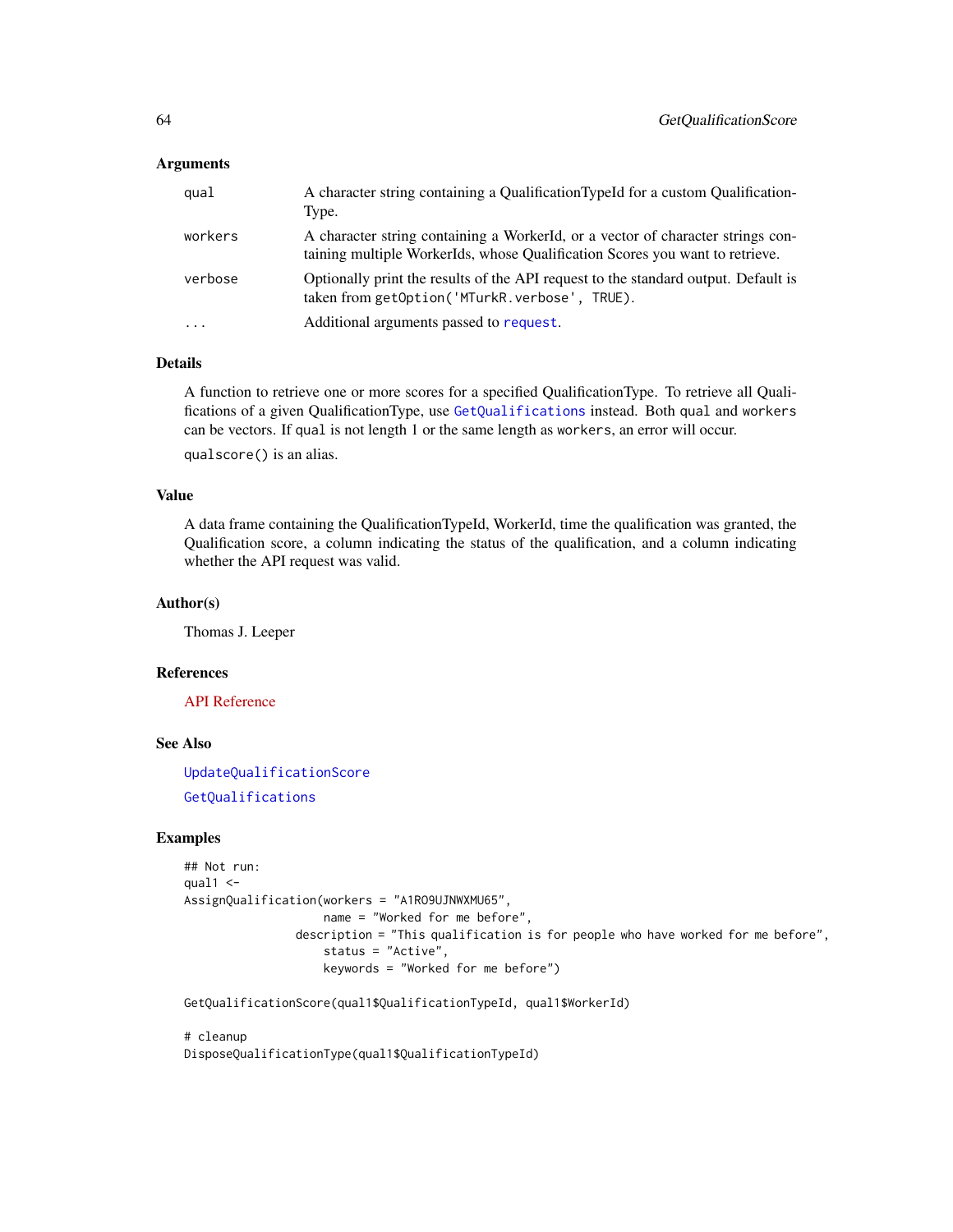## End(Not run)

GetQualificationType *Get QualificationType*

# Description

Get the details of a Qualification Type.

#### Usage

```
GetQualificationType(qual, verbose = getOption('MTurkR.verbose', TRUE), ...)
```
# Arguments

| qual    | A character string containing a QualificationTypeId.                                                                                |
|---------|-------------------------------------------------------------------------------------------------------------------------------------|
| verbose | Optionally print the results of the API request to the standard output. Default is<br>taken from getOption('MTurkR.verbose', TRUE). |
| $\cdot$ | Additional arguments passed to request.                                                                                             |

#### Details

Retrieve characteristics of a specified QualificationType (as originally specified by [CreateQualificationType](#page-23-0)). qualtype() is an alias.

# Value

A data frame containing the QualificationTypeId of the newly created QualificationType and other details as specified in the request.

#### Author(s)

Thomas J. Leeper

# References

[API Reference](http://docs.amazonwebservices.com/AWSMechTurk/latest/AWSMturkAPI/ApiReference_GetQualificationTypeOperation.html)

# See Also

[CreateQualificationType](#page-23-0) [UpdateQualificationType](#page-93-0) [DisposeQualificationType](#page-30-0) [SearchQualificationTypes](#page-84-0)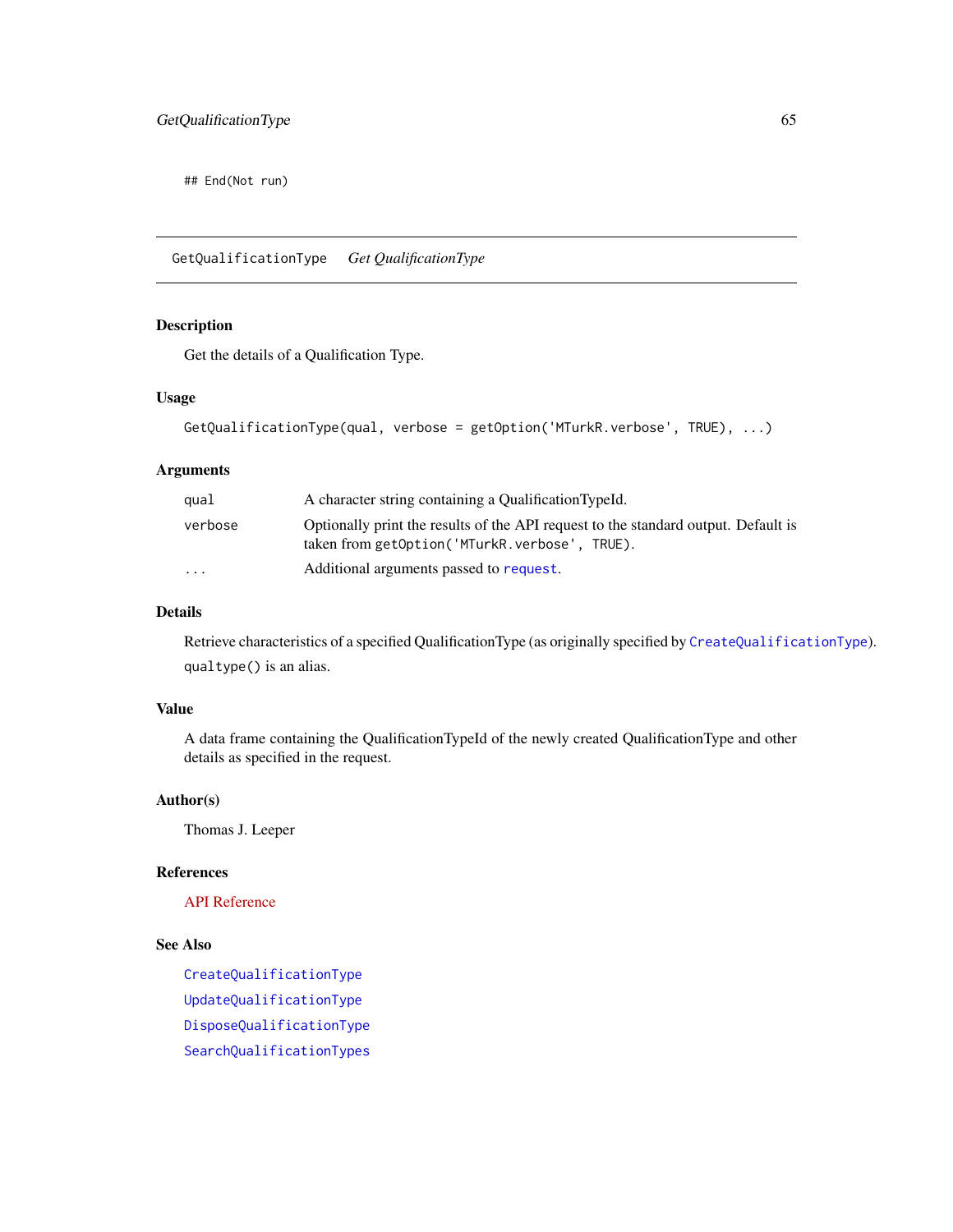# Examples

```
## Not run:
qual1 < -CreateQualificationType(name="Worked for me before",
   description="This qualification is for people who have worked for me before",
   status = "Active",
   keywords="Worked for me before")
GetQualificationType(qual1$QualificationTypeId)
DisposeQualificationType(qual1$QualificationTypeId)
```
## End(Not run)

<span id="page-65-0"></span>GetReviewableHITs *Get Reviewable HITs*

# Description

Get HITs that are currently reviewable.

### Usage

```
GetReviewableHITs(hit.type = NULL, status = NULL, response.group = "Minimal",
                  return.all = TRUE, pagenumber = "1", pagesize = "10",
                  sortproperty = "Enumeration", sortdirection = "Ascending",
                  verbose = getOption('MTurkR.verbose', TRUE), ...)
```

| hit.type       | An optional character string containing a HITTypeId to consider when looking<br>for reviewable HITs.                                                                                      |
|----------------|-------------------------------------------------------------------------------------------------------------------------------------------------------------------------------------------|
| status         | An optional character string of either "Reviewable" or "Reviewing" limiting the<br>search to HITs of with either status.                                                                  |
| response.group | A character string specifying what details of each HIT to return. API currently<br>only supports "Minimal". For more information, see Common Parameters and<br><b>HIT Data Structure.</b> |
| return.all     | A logical indicating whether all Qualification Types (as opposed to a specified<br>page of the search results) should be returned. Default is TRUE.                                       |
| pagenumber     | An optional character string indicating which page of search results should be<br>returned. Most users can ignore this.                                                                   |
| pagesize       | An optional character string indicating how many search results should be re-<br>turned by each request, between 1 and 100. Most users can ignore this.                                   |
| sortproperty   | One of "Title", "Reward", "Expiration", "CreationTime", "Enumeration". Ig-<br>nored if return. all=TRUE. Most users can ignore this.                                                      |
| sortdirection  | Either "Ascending" or "Descending". Ignored if return.all=TRUE. Most users<br>can ignore this.                                                                                            |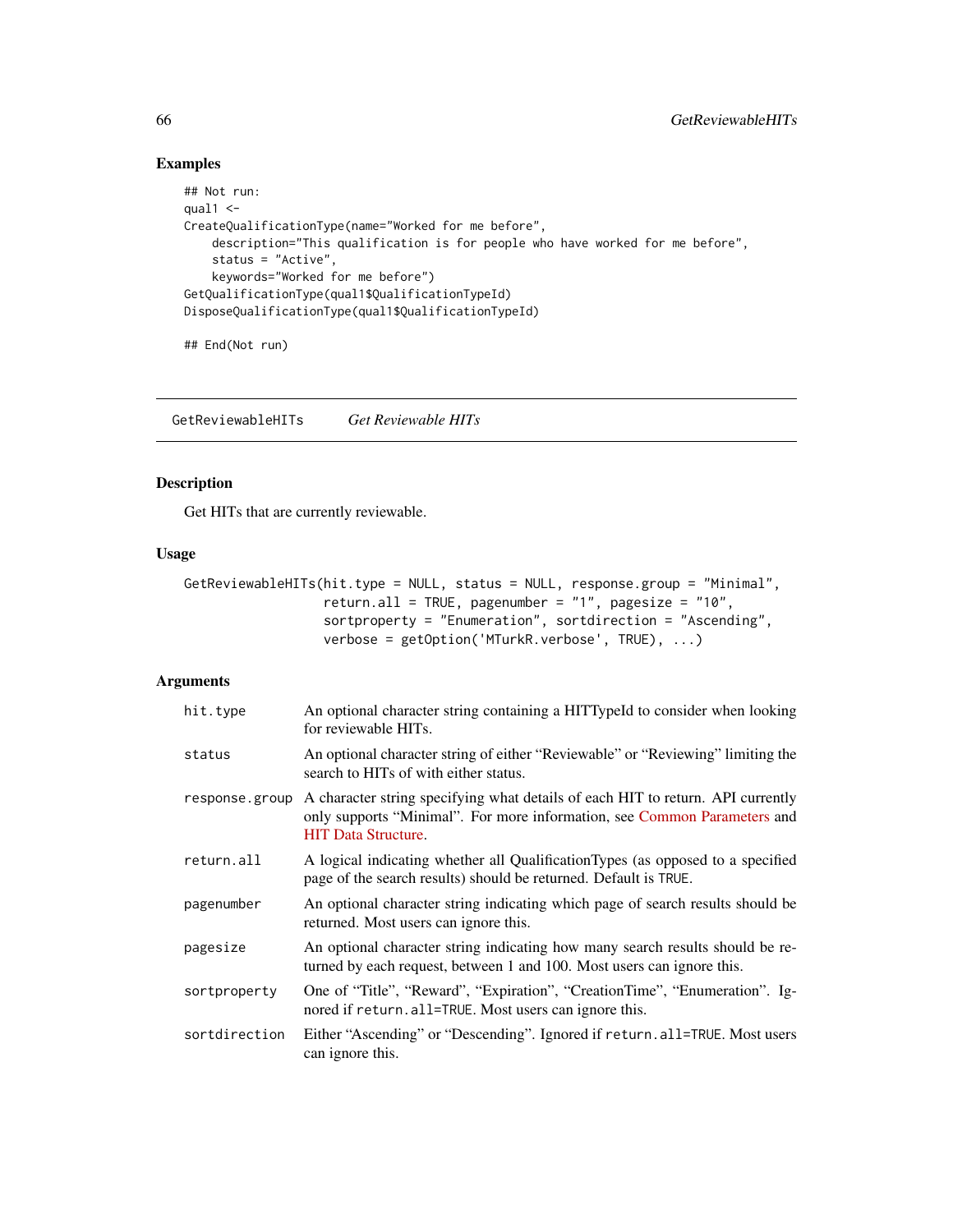| verbose  | Optionally print the results of the API request to the standard output. Default is |
|----------|------------------------------------------------------------------------------------|
|          | taken from getOption('MTurkR.verbose', TRUE).                                      |
| $\cdots$ | Additional arguments passed to request.                                            |

# Details

A simple function to return the HITIds of HITs currently in "Reviewable" or "Reviewing" status. To retrieve additional details about each of these HITs, see [GetHIT](#page-56-0). This is an alternative to [SearchHITs](#page-82-0).

reviewable() is an alias.

# Value

A data frame containing only a column of HITIds.

### Author(s)

Thomas J. Leeper

### References

[API Reference](http://docs.amazonwebservices.com/AWSMechTurk/latest/AWSMturkAPI/ApiReference_GetReviewableHITsOperation.html)

# See Also

[GetHIT](#page-56-0) [GetHITsForQualificationType](#page-58-0) [SearchHITs](#page-82-0)

# Examples

## Not run: GetReviewableHITs()

## End(Not run)

<span id="page-66-0"></span>GetReviewResultsForHIT

*Get ReviewPolicy Results for a HIT*

# Description

Get HIT- and/or Assignment-level ReviewPolicy Results for a HIT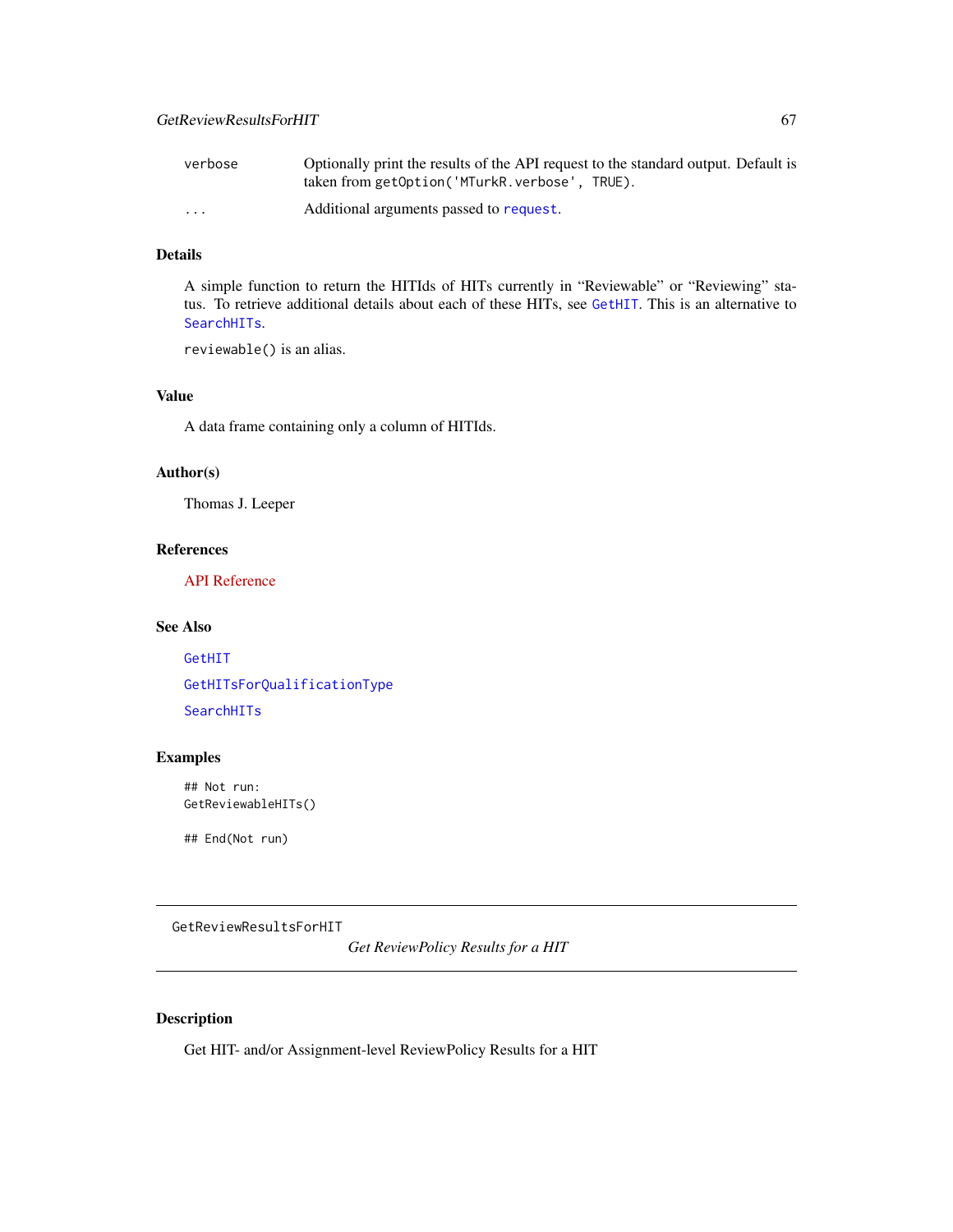#### Usage

```
GetReviewResultsForHIT(hit, assignment = NULL, policy.level = NULL,
                       retrieve.results = TRUE, retrieve.actions = TRUE,
                       return.all = FALSE, pagenumber = 1, pagesize = 400,
                       verbose = getOption('MTurkR.verbose', TRUE), ...)
```
#### Arguments

| hit              | A character string containing a HITId.                                                                                                                  |
|------------------|---------------------------------------------------------------------------------------------------------------------------------------------------------|
| assignment       | An optional character string containing an AssignmentId. If specified, only re-<br>sults pertaining to that assignment will be returned.                |
| policy.level     | Either HIT or Assignment. If NULL (the default), all data for both policy levels<br>is retrieved.                                                       |
| retrieve.results |                                                                                                                                                         |
|                  | Optionally retrieve ReviewResults. Default is TRUE.                                                                                                     |
| retrieve.actions |                                                                                                                                                         |
|                  | Optionally retrieve ReviewActions. Default is TRUE.                                                                                                     |
| return.all       | A logical indicating whether all Qualifications (as opposed to a specified page<br>of the search results) should be returned. Default is FALSE.         |
| pagenumber       | An optional character string indicating which page of search results should be<br>returned. Most users can ignore this.                                 |
| pagesize         | An optional character string indicating how many search results should be re-<br>turned by each request, between 1 and 400. Most users can ignore this. |
| verbose          | Optionally print the results of the API request to the standard output. Default is<br>taken from getOption('MTurkR.verbose', TRUE).                     |
| $\cdots$         | Additional arguments passed to request.                                                                                                                 |
|                  |                                                                                                                                                         |

# Details

A simple function to return the results of a ReviewPolicy. This is intended only for advanced users, who should reference MTurk documentation for further information or see the notes in [GenerateHITReviewPolicy](#page-46-0).

reviewresults is an alias.

### Value

A four-element list containing up to four named data frames, depending on what ReviewPolicy (or ReviewPolicies) were attached to the HIT and whether results or actions are requested: AssignmentReviewResult, AssignmentReviewAction, HITReviewResult, and/or HITReviewAction.

# Author(s)

Thomas J. Leeper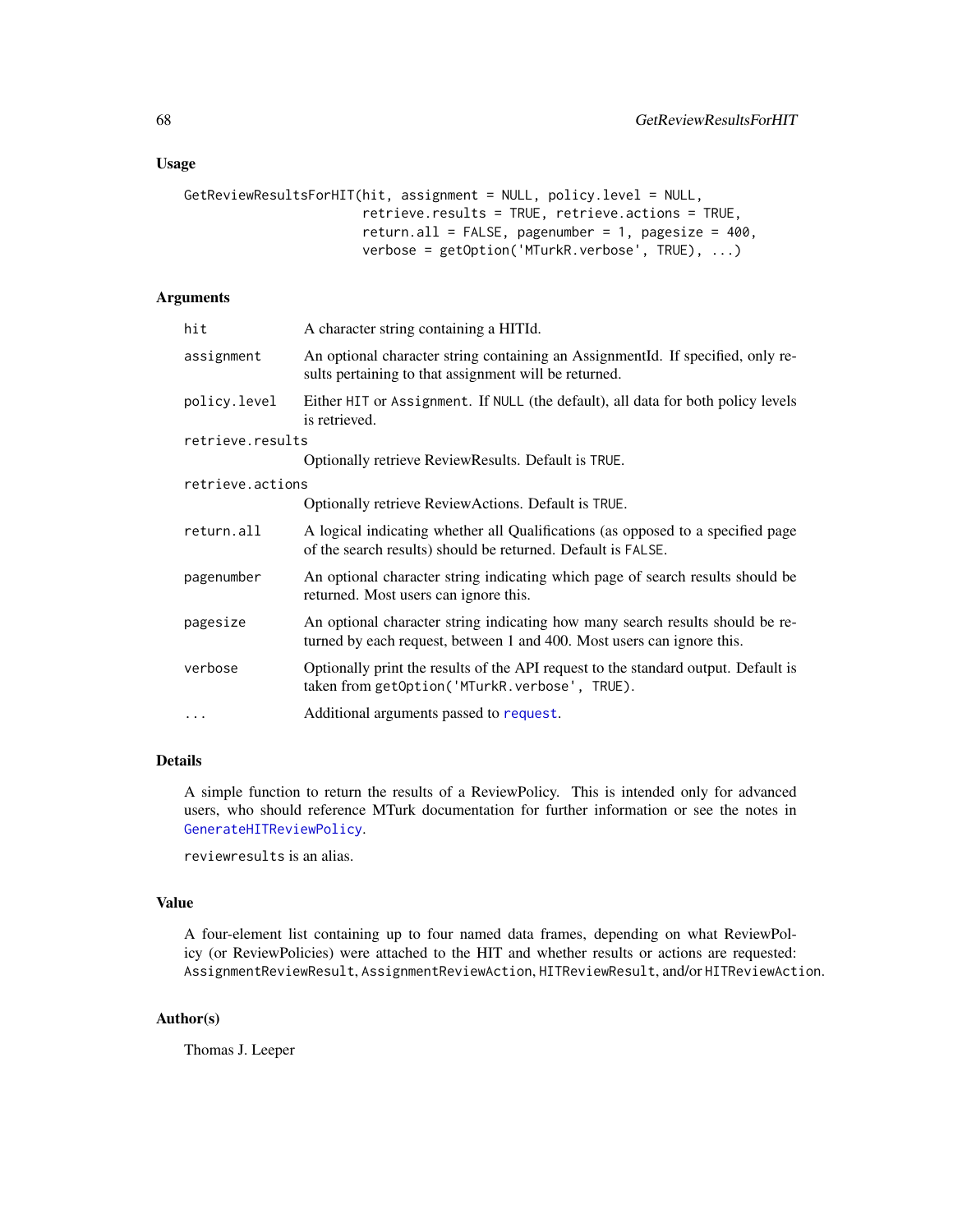#### GetStatistic 69

# References

[API Reference](http://docs.amazonwebservices.com/AWSMechTurk/latest/AWSMturkAPI/ApiReference_GetReviewResultsForHitOperation.html) [API Reference \(ReviewPolicies\)](http://docs.amazonwebservices.com/AWSMechTurk/latest/AWSMturkAPI/ApiReference_ReviewPoliciesArticle.html) [API Reference \(Data Structure\)](http://docs.amazonwebservices.com/AWSMechTurk/latest/AWSMturkAPI/ApiReference_HITReviewPolicyDataStructureArticle.html)

# See Also

[CreateHIT](#page-19-0) [GenerateHITReviewPolicy](#page-46-0)

GetStatistic *MTurk Worker and Requester Statistics*

### <span id="page-68-0"></span>Description

Get a requester statistic or a statistic for a particular worker. RequesterReport and WorkerReport provide wrappers that return all available statistics.

# Usage

```
GetStatistic(statistic, period = "LifeToDate", count = NULL,
             response.group = NULL,
             verbose = getOption('MTurkR.verbose', TRUE), ...)
RequesterReport(period = "LifeToDate",
                verbose = getOption('MTurkR.verbose', TRUE), ...)
GetWorkerStatistic(worker, statistic, period = "LifeToDate", count = NULL,
                   response.group = NULL,
                   verbose = getOption('MTurkR.verbose', TRUE), ...)
WorkerReport(worker, period = "LifeToDate",
             verbose = getOption('MTurkR.verbose', TRUE), ...)
```

| worker         | A character string containing a WorkerId.                                                                                                                                                      |
|----------------|------------------------------------------------------------------------------------------------------------------------------------------------------------------------------------------------|
| statistic      | A character string containing the name of a statistic. Statistics can be retrieved<br>from ListStatistics.                                                                                     |
| period         | One of: "OneDay", "SevenDays", "ThirtyDays", "LifeToDate". Default is<br>"LifeToDate".                                                                                                         |
| count          | If period="OneDay", the number of days to return. Default is 1 (the most recent<br>day).                                                                                                       |
| response.group | An optional character string (or vector of character strings) specifying what de-<br>tails to return of "Request", "Minimal", or "Parameters". For more information,<br>see Common Parameters. |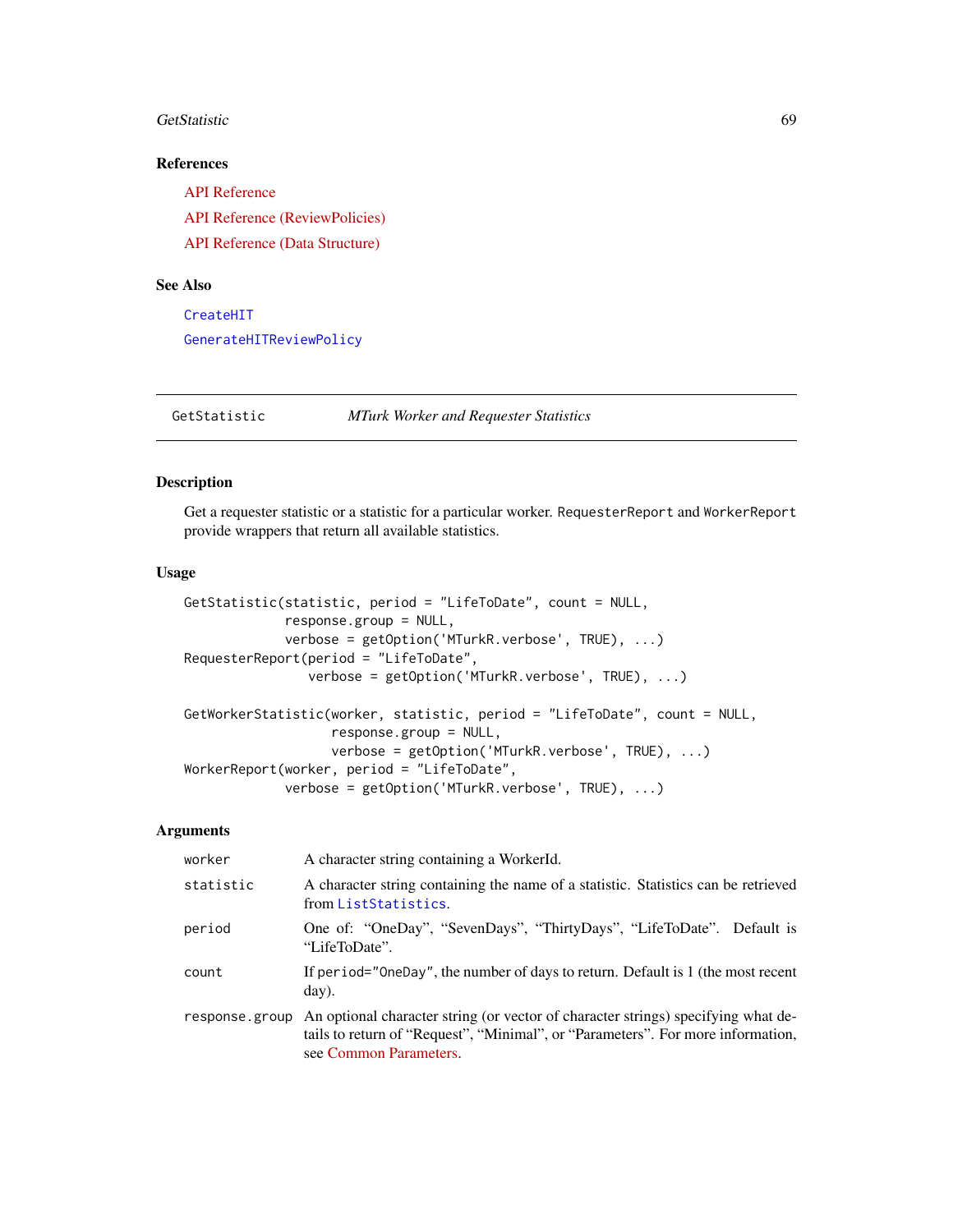70 GetStatistic

| verbose                 | Optionally print the results of the API request to the standard output. Default is<br>taken from getOption('MTurkR.verbose', TRUE). |
|-------------------------|-------------------------------------------------------------------------------------------------------------------------------------|
| $\cdot$ $\cdot$ $\cdot$ | Additional arguments passed to request.                                                                                             |

# Details

Retrieve a specific requester or worker statistic. The list of available statistics can be retrieved by calling [ListStatistics](#page-73-0). Useful for monitoring workers or one's own use of the requester system.

statistic() is an alias for GetStatistic. workerstatistic() is an alias for GetWorkerStatistic.

### Value

A data frame containing the Date, Value, and Statistic (and WorkerId, if GetWorkerStatistic or WorkerReport are called), and the value thereof. GetStatistic and GetWorkerStatistic return only information about the requested statistic as a data.frame. RequesterReport and WorkerReport return all of the requester and worker statistics, respectively, that are available in [ListStatistics](#page-73-0).

# Author(s)

Thomas J. Leeper

# References

[API Reference: Requester Statistics](http://docs.amazonwebservices.com/AWSMechTurk/latest/AWSMturkAPI/ApiReference_GetRequesterStatisticOperation.html)

[API Reference: Worker Statistics](http://docs.amazonwebservices.com/AWSMechTurk/latest/AWSMturkAPI/ApiReference_GetRequesterWorkerStatisticOperation.html)

# See Also

# [ListStatistics](#page-73-0)

# Examples

```
## Not run:
GetStatistic("NumberHITsCompleted","OneDay")
RequesterReport("ThirtyDays")
GetWorkerStatistic("A1RO9UJNWXMU65","PercentHITsApproved","LifeToDate")
WorkerReport("A1RO9UJNWXMU65","SevenDays")
```
## End(Not run)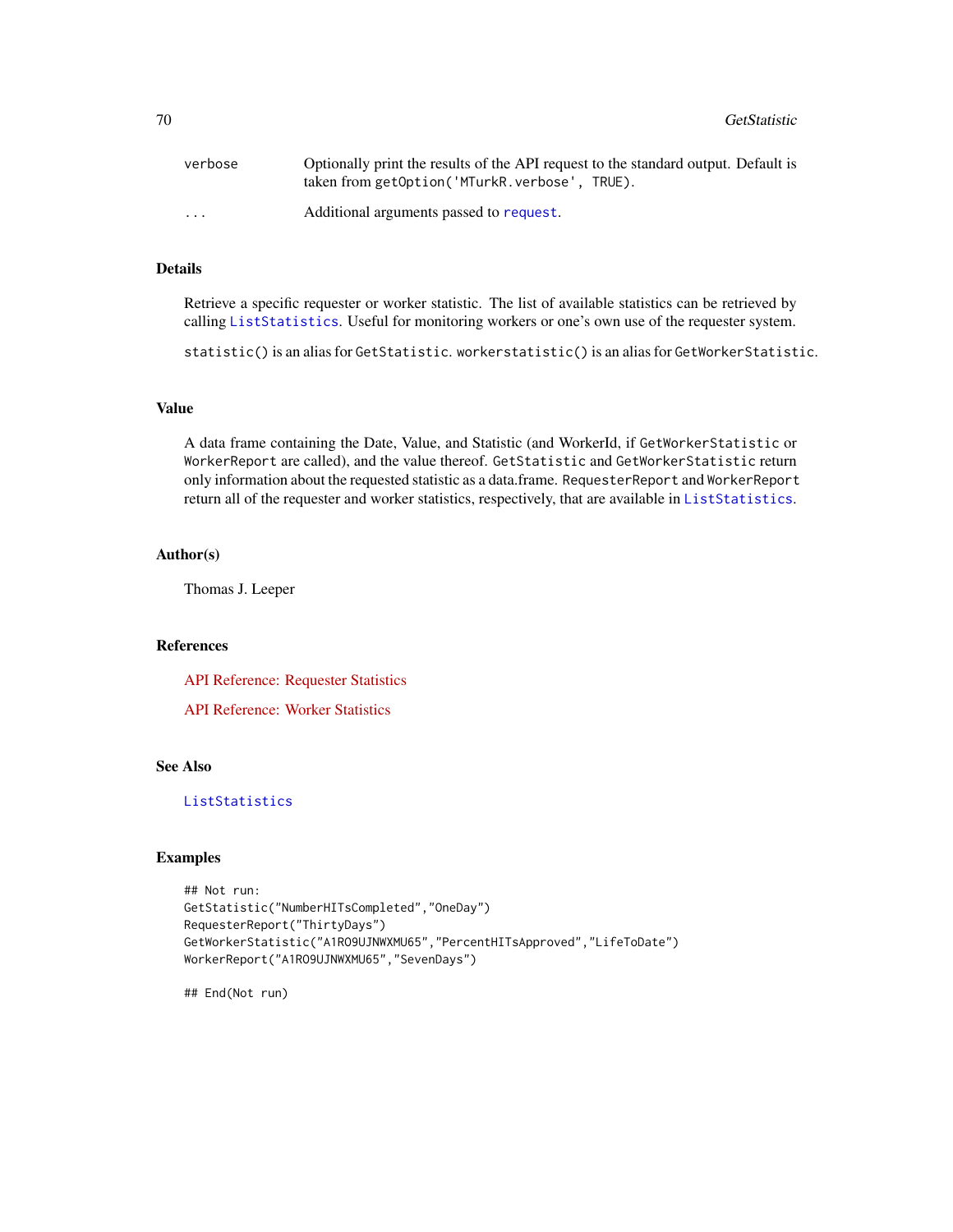<span id="page-70-0"></span>

### Description

Pay a bonus to one or more workers. This function spends money from your MTurk account and will fail if insufficient funds are available.

#### Usage

```
GrantBonus(workers, assignments, amounts, reasons,
           unique.request.token = NULL,
           verbose = getOption('MTurkR.verbose', TRUE), ...)
```
# Arguments

| workers              | A character string containing a WorkerId, or a vector of character strings con-<br>taining multiple WorkerIds.                                                                                                                                                                                                                                                        |
|----------------------|-----------------------------------------------------------------------------------------------------------------------------------------------------------------------------------------------------------------------------------------------------------------------------------------------------------------------------------------------------------------------|
| assignments          | A character string containing an AssignmentId for an assignment performed by<br>that worker, or a vector of character strings containing the AssignmentId for an<br>assignment performed by each of the workers specified in workers.                                                                                                                                 |
| amounts              | A character string containing an amount (in U.S. Dollars) to bonus the worker(s),<br>or a vector (of length equal to the number of workers) of character strings con-<br>taining the amount to be paid to each worker.                                                                                                                                                |
| reasons              | A character string containing a reason for bonusing the worker(s), or a vector<br>(of length equal to the number of workers) of character strings containing the<br>reason to bonus each worker. The reason is visible to each worker and is sent<br>via email. Newlines can be specified with $\n\times$ and tabs can be specified with $\t$<br>in the message body. |
| unique.request.token |                                                                                                                                                                                                                                                                                                                                                                       |
|                      | An optional character string, included only for advanced users. It can be used to<br>prevent resending a bonus. A bonus will not be granted if a bonus was previously<br>granted (within a short time window) using the same unique.request.token.                                                                                                                    |
| verbose              | Optionally print the results of the API request to the standard output. Default is<br>taken from getOption('MTurkR.verbose', TRUE).                                                                                                                                                                                                                                   |
|                      | Additional arguments passed to request.                                                                                                                                                                                                                                                                                                                               |

# Details

A simple function to grant a bonus to one or more workers. The function is somewhat picky in that it requires a WorkerId, the AssignmentId for an assignment that worker has completed, an amount, and a reason for the bonus, for each bonus to be paid. Optionally, the amount and reason can be specified as single (character string) values, which will be used for each bonus.

bonus() and paybonus() are aliases.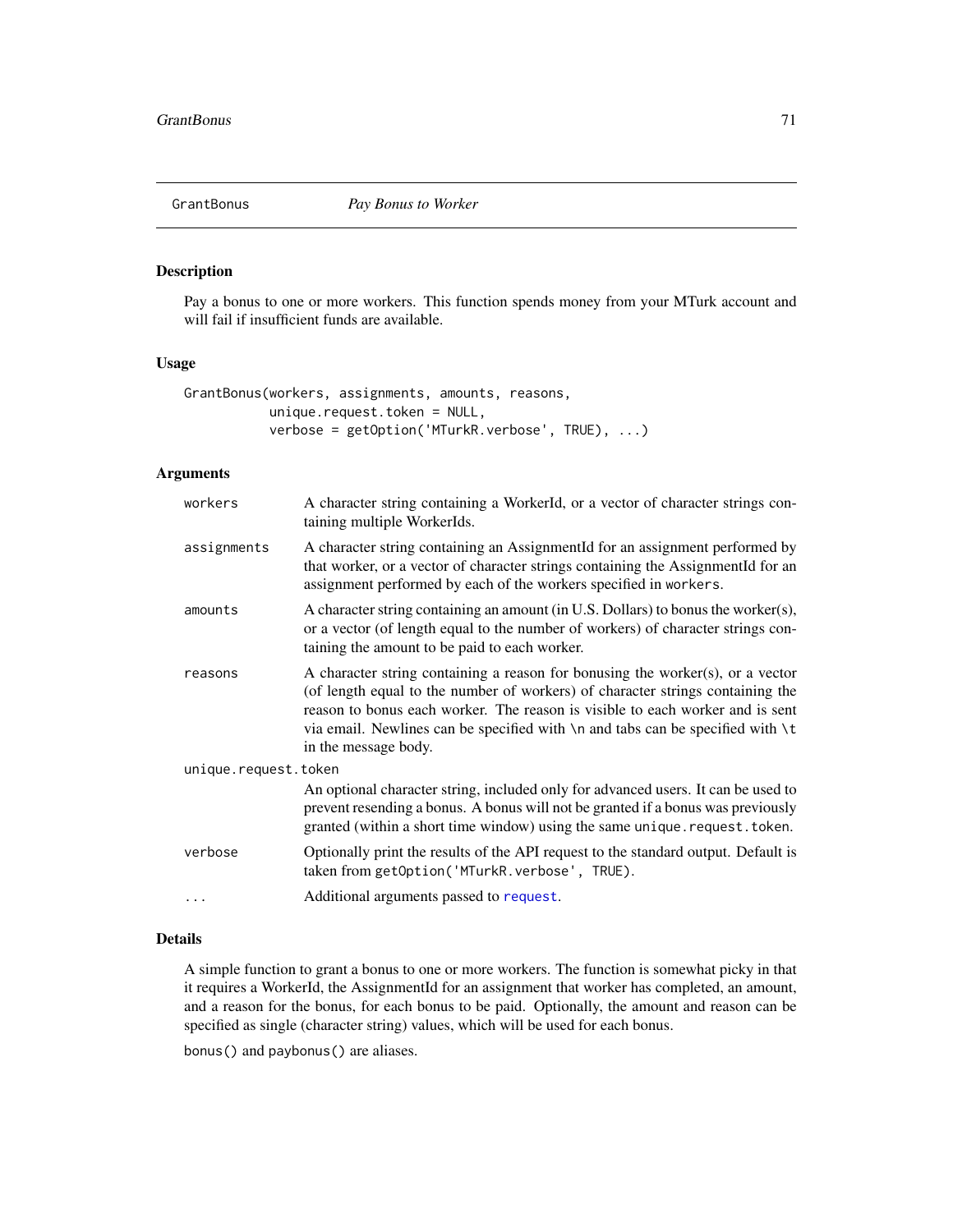### Value

A data frame containing the WorkerId, AssignmentId, amount, reason, and whether each request to bonus was valid.

#### Author(s)

Thomas J. Leeper

#### References

[API Reference](http://docs.amazonwebservices.com/AWSMechTurk/latest/AWSMturkAPI/ApiReference_GrantBonusOperation.html)

### See Also

**[GetBonuses](#page-53-0)** 

# Examples

```
## Not run:
# Grant a single bonus
a <- "A1RO9UEXAMPLE"
b <- "26XXH0JPPSI23H54YVG7BKLEXAMPLE"
c <- ".50"d <- "Thanks for your great work on my HITs!\nHope to work with you, again!"
GrantBonus(workers=a, assignments=b, amounts=c, reasons=d)
## End(Not run)
## Not run:
# Grant bonuses to multiple workers
a <- c("A1RO9EXAMPLE1","A1RO9EXAMPLE2","A1RO9EXAMPLE3")
b \leqc("26XXH0JPPSI23H54YVG7BKLEXAMPLE1",
"26XXH0JPPSI23H54YVG7BKLEXAMPLE2",
"26XXH0JPPSI23H54YVG7BKLEXAMPLE3")
c \leq -c(".50",".10",".25")d <- "Thanks for your great work on my HITs!"
GrantBonus(workers=a, assignments=b, amounts=c, reasons=d)
## End(Not run)
```
<span id="page-71-0"></span>GrantQualification *Grant/Reject Qualification Request*

# <span id="page-71-1"></span>Description

Grant or reject a worker's request for a Qualification.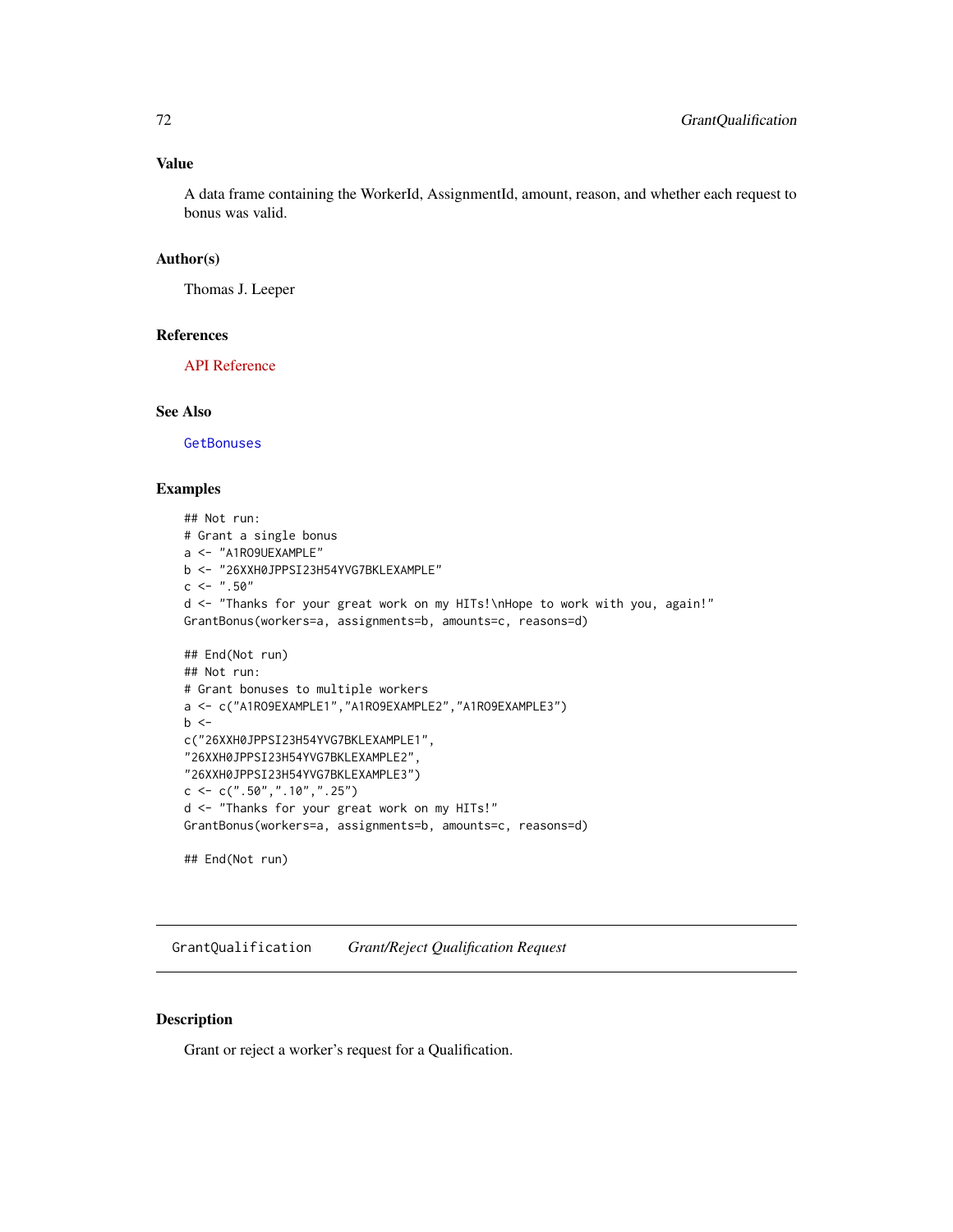# GrantQualification 73

#### Usage

```
GrantQualification(qual.requests, values,
                   verbose = getOption('MTurkR.verbose', TRUE), ...)
RejectQualification(qual.requests, reason = NULL,
```

```
verbose = getOption('MTurkR.verbose', TRUE), ...)
```
## Arguments

| qual.requests | A character string containing a QualificationRequestId (for example, returned<br>by GetQualificationRequests), or a vector of QualificationRequestIds.                                                                                                                             |
|---------------|------------------------------------------------------------------------------------------------------------------------------------------------------------------------------------------------------------------------------------------------------------------------------------|
| values        | A character string containing the value of the Qualification to be assigned to the<br>worker, or a vector of values of length equal to the number of Qualification Re-<br>quests.                                                                                                  |
| reason        | An optional character string, or vector of character strings of length equal to<br>length of the qual. requests parameter, supplying each worker with a reason<br>for rejecting their request for the Qualification. Workers will see this message.<br>Maximum of 1024 characters. |
| verbose       | Optionally print the results of the API request to the standard output. Default is<br>taken from getOption('MTurkR.verbose', TRUE).                                                                                                                                                |
| $\ddots$ .    | Additional arguments passed to request.                                                                                                                                                                                                                                            |
|               |                                                                                                                                                                                                                                                                                    |

#### Details

Qualifications are publicly visible to workers on the MTurk website and workers can request Qualifications (e.g., when a HIT requires a QualificationType that they have not been assigned). QualificationRequests can be retrieved via [GetQualificationRequests](#page-59-0). GrantQualification grants the specified qualification requests. Requests can be rejected with [RejectQualifications](#page-71-0).

Note that granting a qualification may have the consequence of modifying a worker's existing qualification score. For example, if a worker already has a score of 100 on a given QualificationType and then requests the same QualificationType, a GrantQualification action might increase or decrease that worker's qualification score.

Similarly, rejecting a qualification is not the same as revoking a worker's Qualification. For example, if a worker already has a score of 100 on a given QualificationType and then requests the same QualificationType, a RejectQualification leaves the worker's existing Qualification in place. Use [RevokeQualification](#page-81-0) to entirely remove a worker's Qualification.

GrantQualifications() and grantqual() are aliases; RejectQualifications() and rejectrequest() are aliases.

# Value

A data frame containing the QualificationRequestId, reason for rejection (if applicable; only for RejectQualification), and whether each request was valid.

## Author(s)

Thomas J. Leeper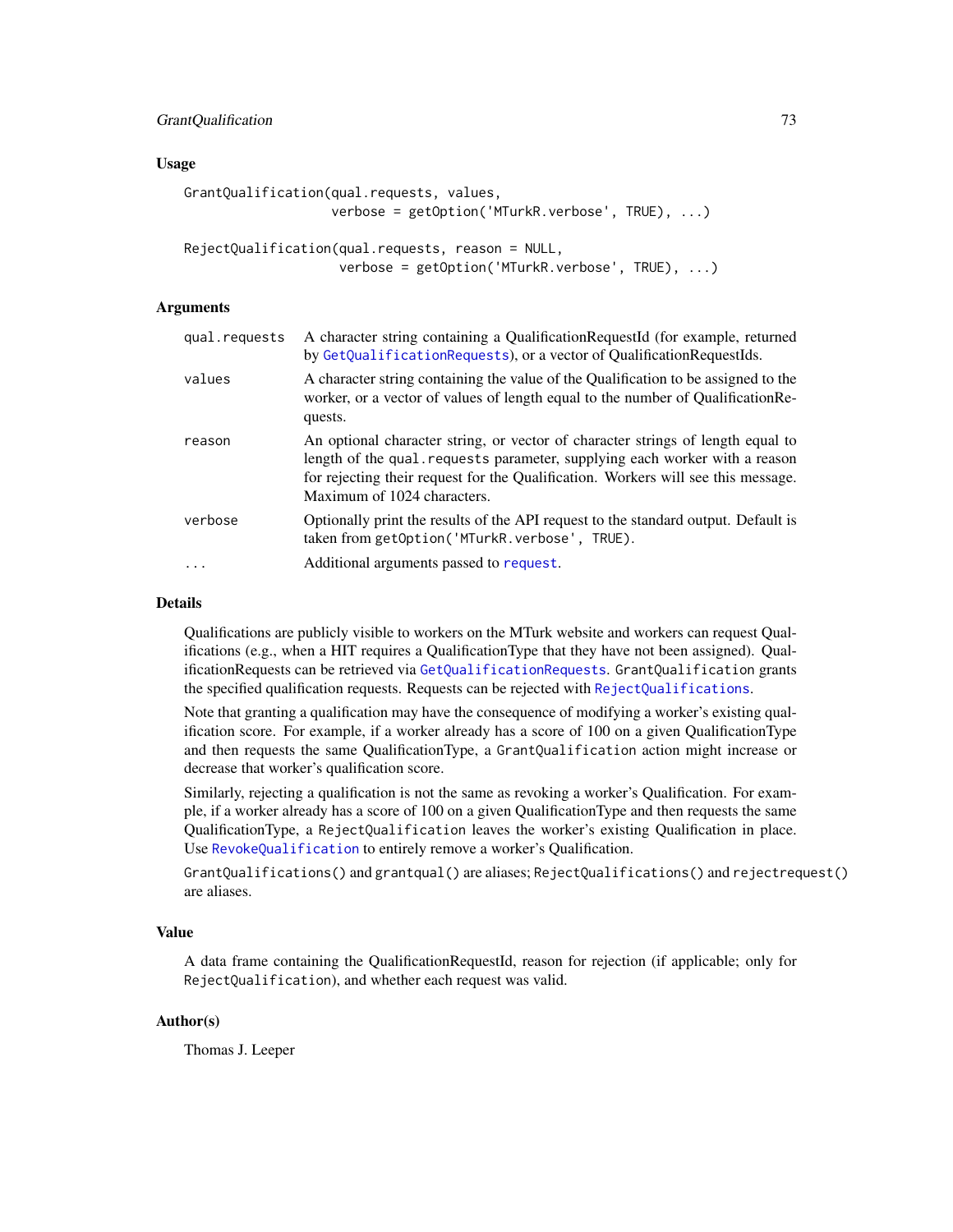## References

[API Reference: GrantQualification](http://docs.amazonwebservices.com/AWSMechTurk/latest/AWSMturkAPI/ApiReference_GrantQualificationOperation.html) [API Reference: RejectQualification](http://docs.amazonwebservices.com/AWSMechTurk/latest/AWSMturkAPI/ApiReference_RejectQualificationRequestOperation.html)

## See Also

[GetQualificationRequests](#page-59-0)

#### Examples

```
## Not run:
# create QualificationType
qual1 <- CreateQualificationType(name="Requestable Qualification",
           description="This is a test qualification that can be requested.",
           status = "Active")
# poll for qualification requests
qrs <- GetQualificationRequests(qual1$QualificationTypeId)
# grant a qualification request
GrantQualification(qrs$QualificationRequestId[1], values = "100")
# correct a worker's score (note use of `SubjectId`, not `WorkerId`)
UpdateQualificationScore(qrs$QualificationTypeId[1], qrs$SubjectId[1], value = "95")
# reject a qualification request
RejectQualification(qrs$QualificationTypeId[2], reason = "Sorry!")
# cleanup
DisposeQualificationType(qual1$QualificationTypeId)
## End(Not run)
```
Miscellaneous *Convenience Functions and RUI Interaction*

#### <span id="page-73-0"></span>Description

These functions provide lists (of QualificationTypes, Requester and Worker Statistics) useful when creating HITs and QualificationTypes, and other functions to open specific pages of the MTurk Requester User Interface (RUI), or in the case of ViewAvailableHITs, the MTurk worker site.

## Usage

```
ListOperations(op = NULL)
```
ListQualificationTypes(qual = NULL)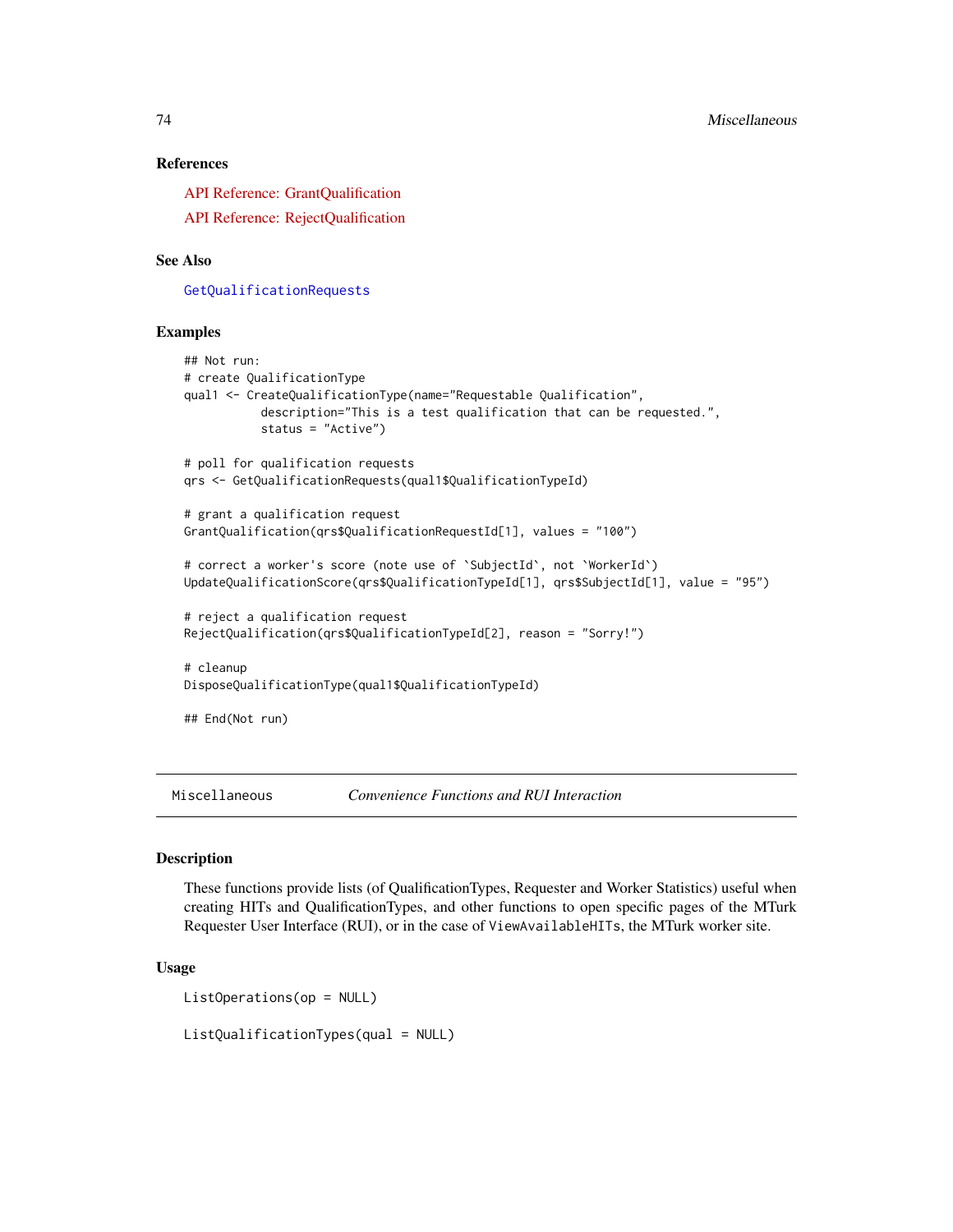# Miscellaneous 75

```
ListStatistics(stat = NULL, value.type = NULL, type = NULL)
```
ViewAvailableHITs(query = NULL, requester = NULL, min.reward = NULL, qualified = NULL)

```
OpenWorkerPage(workerid = NULL)
OpenManageHITPage(hit = NULL)
OpenDownloadPage(hit, download = FALSE)
OpenQualificationPage()
```

| op         | For ListOperations: a number indicating which of the operations to return.<br>Probably not useful.                                                                                                                                                                                                                                                     |
|------------|--------------------------------------------------------------------------------------------------------------------------------------------------------------------------------------------------------------------------------------------------------------------------------------------------------------------------------------------------------|
| qual       | For ListQualificationTypes: a character string containing the name of a<br>built-in QualificationType. If specified, ListQualificationTypes returns only<br>the QualificationTypeId of that QualificationType.                                                                                                                                         |
| stat       | For ListStatistics: an optional character string specifying the name of an<br>MTurk statistic. If specified, only details of that statistic are returned.                                                                                                                                                                                              |
| value.type | For ListStatistics: an optional character string specifying whether "Double"-<br>type or "Long"-type statistics should be returned. If NULL, both types are re-<br>turned. Probably not useful.                                                                                                                                                        |
| type       | For ListStatistics: an optional character string specifying whether "GetRequesterStatistic"-<br>type or "GetRequesterWorkerStatistic"-type statistics should be returned. If<br>NULL, both types are returned.                                                                                                                                         |
| query      | For ViewAvailableHITs: an optional character string containing a search query<br>used to search through HITs available on the MTurk worker site.                                                                                                                                                                                                       |
| requester  | For ViewAvailableHITs: an optional character string containing a RequesterId<br>whose HITs are to be searched, for example to see how one's own HITs appear<br>to workers on the MTurk worker site.                                                                                                                                                    |
| min.reward | For ViewAvailableHITs: an optional character string containing a minimum<br>reward (in U.S. Dollars) criterion to be used when searching available HITs on<br>the worker site.                                                                                                                                                                         |
| qualified  | For ViewAvailableHITs: an optional logical specifying whether only HITs for<br>which you are qualified should be searched.                                                                                                                                                                                                                             |
| workerid   | For OpenWorkerPage: an optional character string containing the WorkerId of a<br>worker whose Requester User Interface (RUI) management page is to be opened.<br>If NULL, function opens the list of workers.                                                                                                                                          |
| hit        | For OpenManageHITPage: an optional character string containing the HITId of a<br>HIT whose Requester User Interface (RUI) management page is to be opened. If<br>NULL, function opens the list of all HITs. For OpenDownloadPage: a mandatory<br>character string containing a HITID of a HIT whose assignment data download<br>page should be opened. |
| download   | For OpenDownloadPage: a logical indicating whether the HIT results should be<br>downloaded directly or whether the Requester User Interface (RUI) ManageHIT<br>page should be opened (the default).                                                                                                                                                    |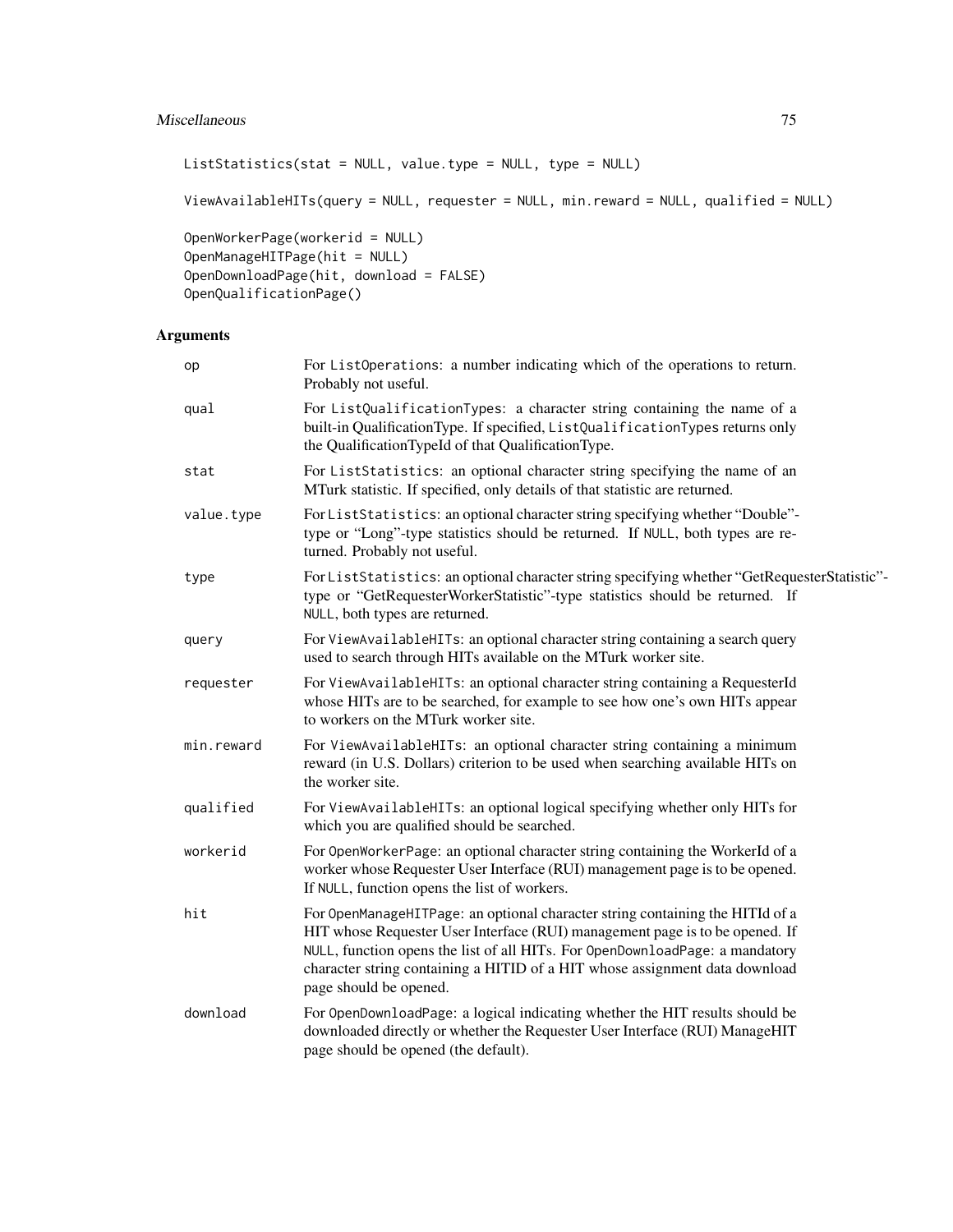# Details

A set of convenience functions to either display various information about MTurk semantics or open specified parts of the Requester User Interface (RUI).

## Value

Either a data frame containing the requested information (in the case of ListOperations, ListQualificationTypes, ListStatistics) or nothing internal to R, but the specified webpage is opened in the user's default web browser (in the case of OpenWorkerPage, OpenManageHITPage, OpenDownloadPage, or OpenQualificationPage).

## Author(s)

Thomas J. Leeper

## Examples

```
## Not run:
ListOperations()
ListQualificationTypes()
ListStatistics()
ViewAvailableHITs(min.reward=".50")
```

```
OpenWorkerPage()
OpenWorkerPage("A1RO9UEXAMPLE")
OpenManageHITPage()
OpenDownloadPage("267SI2KYEPLS8QWZYPXWP3EXAMPLE",download=TRUE)
OpenQualificationPage()
```
## End(Not run)

<span id="page-75-0"></span>readlogfile *Read the MTurkR Logfile*

#### Description

A log of all MTurk API requests are stored in a tab-separated value file called 'MTurkRLog.tsv' in, by default, the current working directory. This function reads this MTurkR logfile into R as a data frame, using read.delim.

#### Usage

```
readlogfile(path = getOption('MTurkR.logdir'), filename="MTurkRlog.tsv")
```

| path     | An optional character string specifying the path of a directory containing an |
|----------|-------------------------------------------------------------------------------|
|          | MTurkR log file.                                                              |
| filename | The name of the MTurkR log file. The default is 'MTurkRlog.tsv'.              |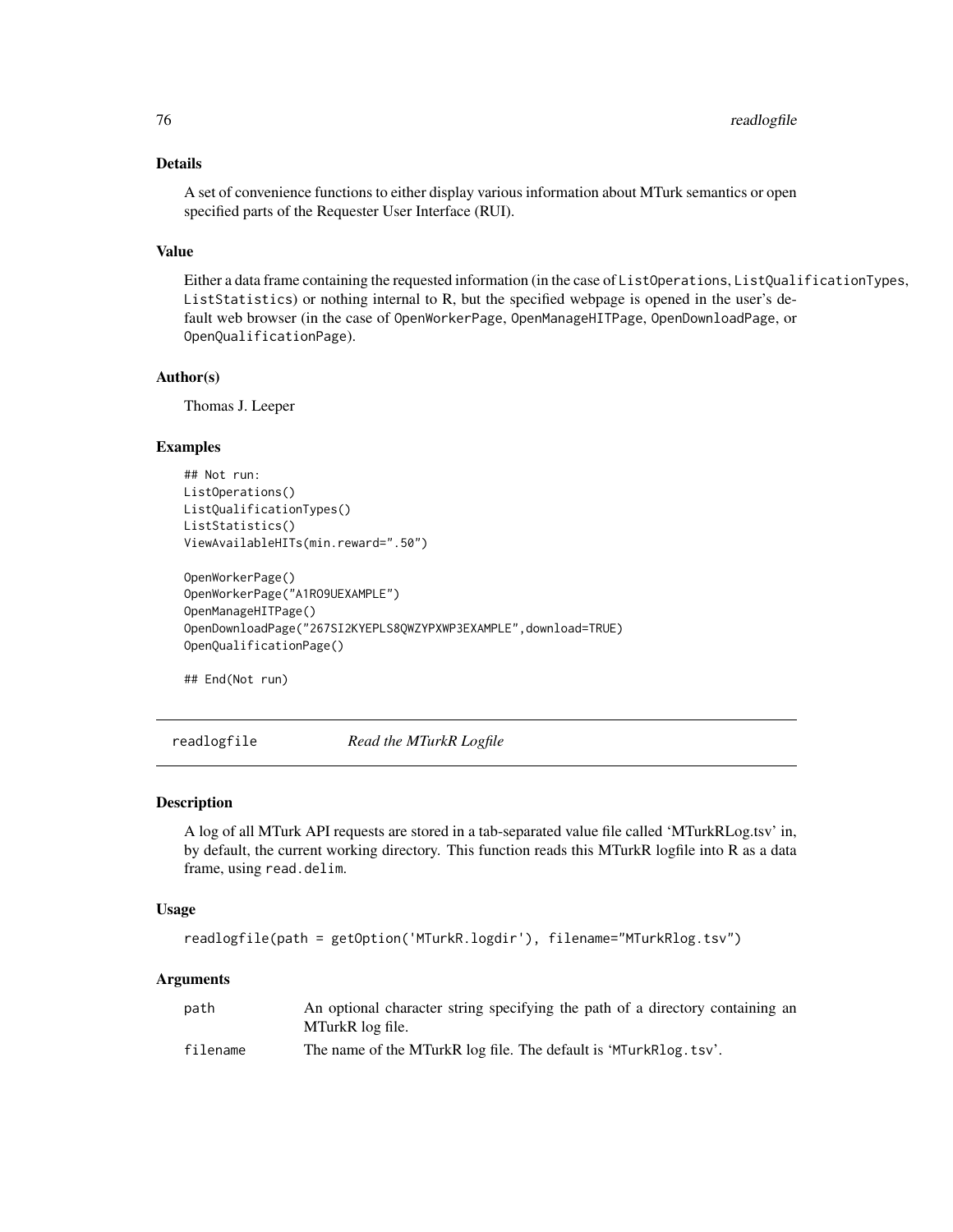# RegisterHITType 77

# Details

By default, MTurkR stores a record of all MTurk API requests in a local file in the working directory (though this can be reset with options('MTurkR.logdir'). This function reads the locally stored MTurkR log file ('MTurkRlog.tsv') into R as a data frame. This is useful for error checking and reviewing prior requests.

# Value

A data frame containing details of previous (logged) MTurk API requests (including RequestId, Operation performed, REST query parameters, and MTurk response XML as a character string).

#### Author(s)

Thomas J. Leeper

## See Also

[request](#page-79-0)

# Examples

```
## Not run:
log <- readlogfile()
```
## End(Not run)

<span id="page-76-0"></span>RegisterHITType *Register a HITType*

## Description

Register a HITType on MTurk, in order to create one or more HITs to show up as a group to workers.

# Usage

```
RegisterHITType(title, description, reward, duration, keywords = NULL,
                auto.approval.delay = NULL, qual.req = NULL,
                verbose = getOption('MTurkR.verbose', TRUE), ...)
```

| title       | A character string containing the title for the HITType. All HITs of this HITType                                      |
|-------------|------------------------------------------------------------------------------------------------------------------------|
|             | will be visibly grouped to workers according to this title. Maximum of 128<br>characters.                              |
| description | A character string containing a description of the HITType. This is visible to<br>workers. Maximum of 2000 characters. |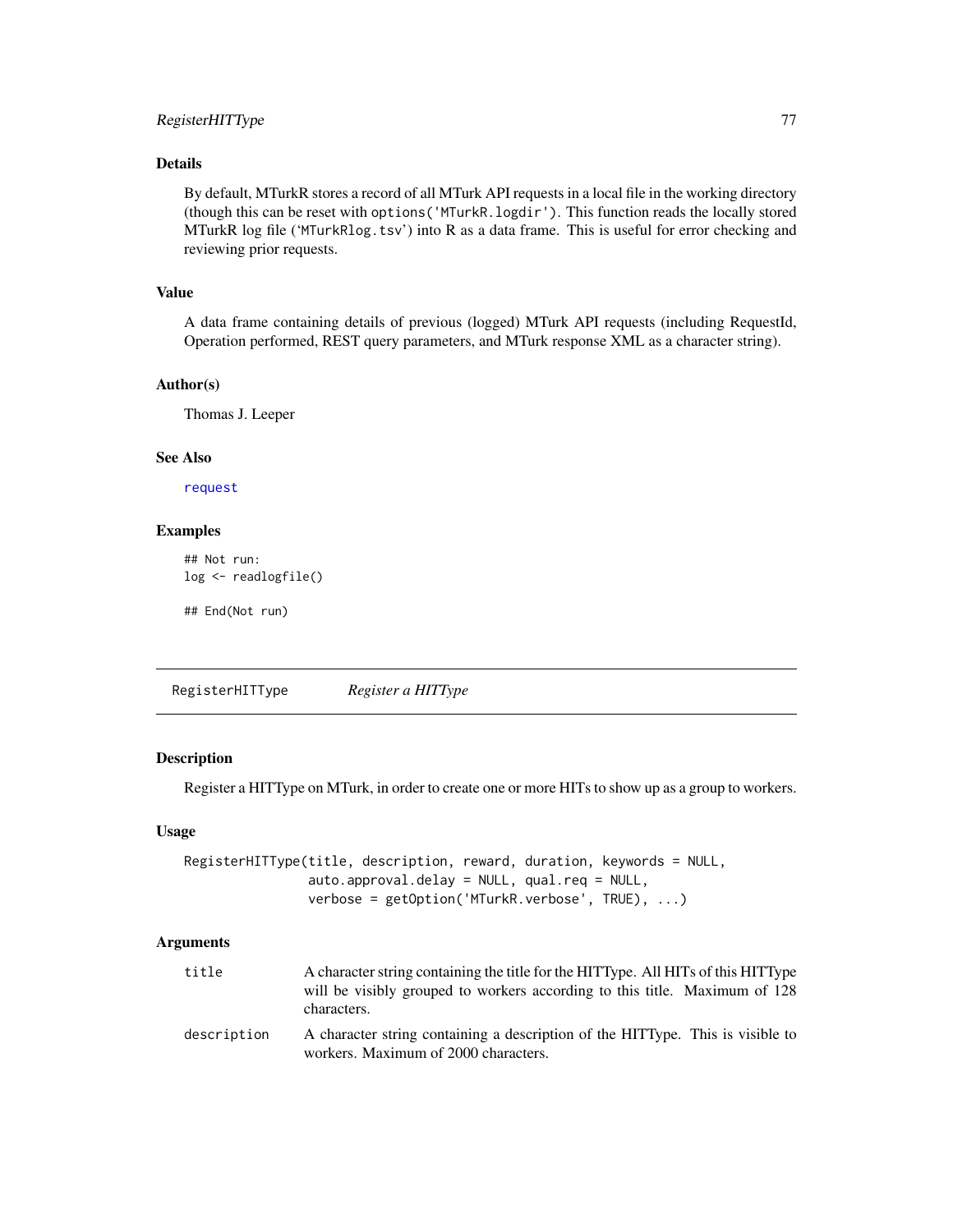| reward              | A character string containing the per-assignment reward amount, in U.S. Dollars<br>(e.g., "0.15").                                                                                                                       |  |
|---------------------|--------------------------------------------------------------------------------------------------------------------------------------------------------------------------------------------------------------------------|--|
| duration            | A character string containing the amount of time workers have to complete an<br>assignment for HITs of this HITType, in seconds (for example, as returned by<br>seconds). Minimum of 30 seconds and maximum of 365 days. |  |
| keywords            | An optional character string containing a comma-separated set of keywords by<br>which workers can search for HITs of this HITType. Maximum of 1000 charac-<br>ters.                                                      |  |
| auto.approval.delay |                                                                                                                                                                                                                          |  |
|                     | An optional character string specifying the amount of time, in seconds (for ex-<br>ample, as returned by seconds), before a submitted assignment is automatically<br>granted. Maximum of 30 days.                        |  |
| qual.req            | An optional character string containing one or more Qualification Requirements<br>data structures, for example as returned by GenerateQualificationRequirement.                                                          |  |
| verbose             | Optionally print the results of the API request to the standard output. Default is<br>taken from getOption('MTurkR.verbose', TRUE).                                                                                      |  |
| $\cdots$            | Additional arguments passed to request.                                                                                                                                                                                  |  |
|                     |                                                                                                                                                                                                                          |  |

# Details

All HITs of a given HITType are visibly grouped together for workers and share common properties (e.g., reward amount, QualificationRequirements). This function registers a HITType in the MTurk system, which can then be used when creating individual HITs. If a requester wants to change these properties for a specific HIT, the HIT should be changed to a new HITType (see [ChangeHITType](#page-15-0)).

hittype() is an alias.

# Value

A two-column data frame containing the HITTypeId of the newly registered HITType and an indicator for whether the registration request was valid.

## Author(s)

Thomas J. Leeper

## References

[API Reference: Operation](http://docs.amazonwebservices.com/AWSMechTurk/latest/AWSMturkAPI/ApiReference_RegisterHITTypeOperation.html) [API Reference: Concept](http://docs.amazonwebservices.com/AWSMechTurk/latest/AWSMechanicalTurkRequester/Concepts_HITTypesArticle.html)

# See Also

[CreateHIT](#page-19-0) [ChangeHITType](#page-15-0)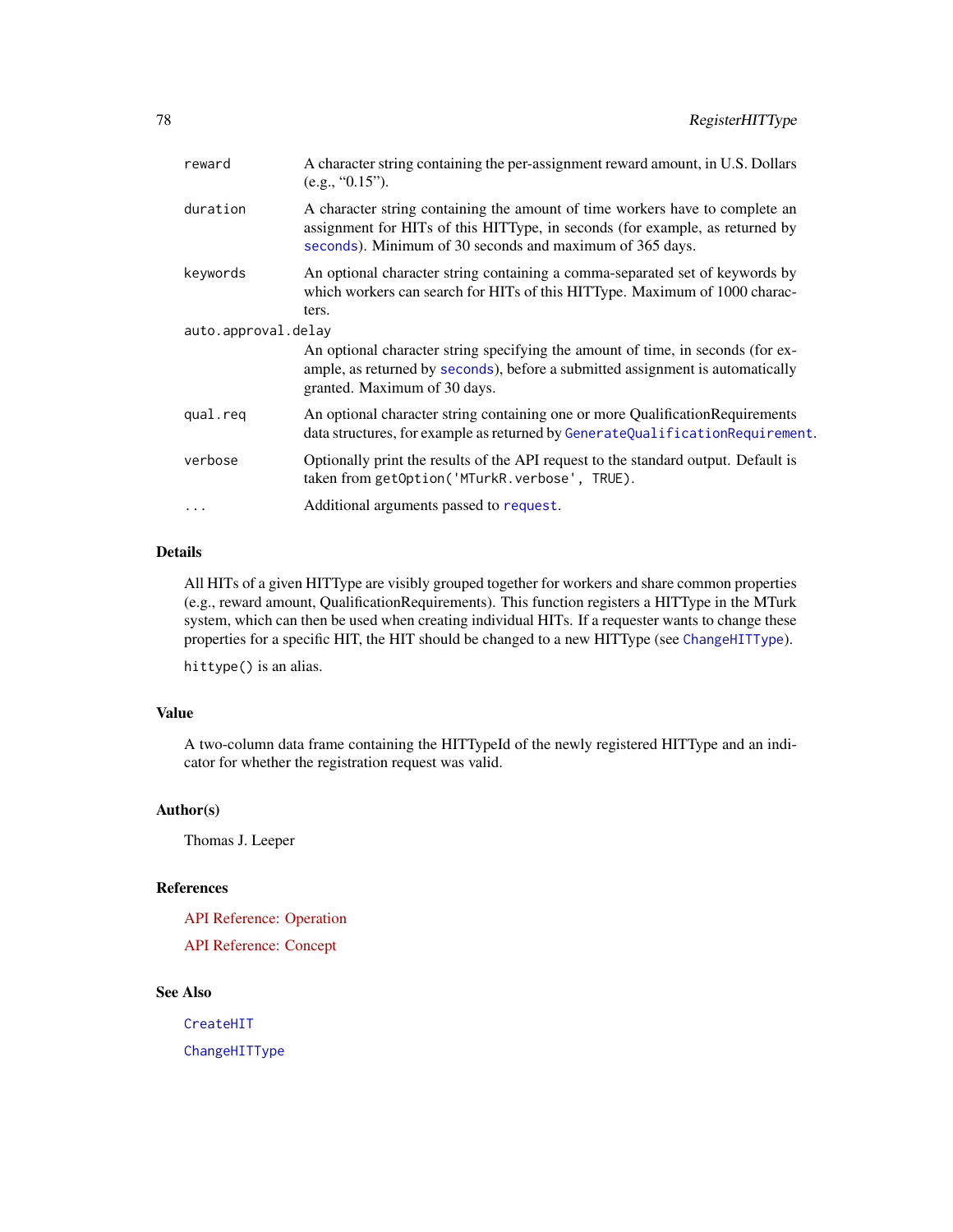# RejectAssignment 79

#### Examples

```
## Not run:
RegisterHITType(title="10 Question Survey",
                description=
                "Complete a 10-question survey about news coverage and your opinions",
                reward=".20",
                duration=seconds(hours=1),
                keywords="survey, questionnaire, politics")
```
## End(Not run)

RejectAssignment *Reject Assignment*

## Description

Reject a Worker's assignment (or multiple assignments) submitted for a HIT. Feedback should be provided for why an assignment was rejected.

#### Usage

```
RejectAssignment(assignments, feedback = NULL,
                 verbose = getOption('MTurkR.verbose', TRUE), ...)
```
#### Arguments

| assignments | A character string containing an AssignmentId, or a vector of multiple character<br>strings containing multiple AssignmentIds, to reject. |
|-------------|-------------------------------------------------------------------------------------------------------------------------------------------|
| feedback    | An optional character string containing any feedback for a worker. This must<br>have length 1 or length equal to the number of workers.   |
| verbose     | Optionally print the results of the API request to the standard output. Default is<br>taken from getOption('MTurkR.verbose', TRUE).       |
| .           | Additional arguments passed to request.                                                                                                   |

# Details

Reject assignments, by AssignmentId (as returned by [GetAssignment](#page-50-0)). More advanced functionality to quickly reject many or all assignments (ala [ApproveAllAssignments](#page-5-0)) is intentionally not provided.

RejectAssignments() and reject() are aliases.

## Value

A data frame containing the list of AssignmentIds, feedback (if any), and whether or not each rejection request was valid.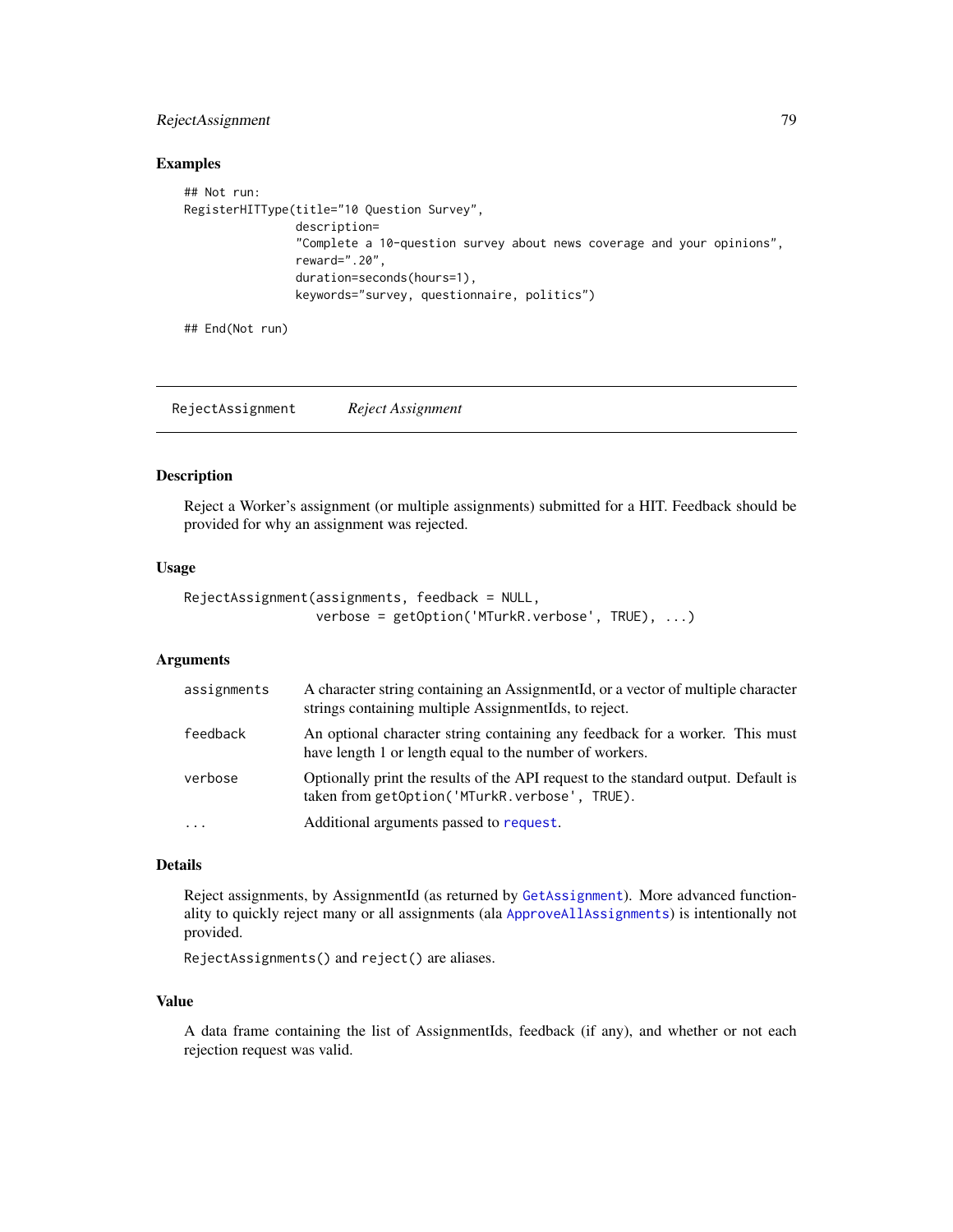80 request to the contract of the contract of the contract of the contract of the contract of the contract of the contract of the contract of the contract of the contract of the contract of the contract of the contract of

## Author(s)

Thomas J. Leeper

## References

[API Reference](http://docs.amazonwebservices.com/AWSMechTurk/latest/AWSMturkAPI/ApiReference_RejectAssignmentOperation.html)

# See Also

[ApproveAssignment](#page-5-1)

#### Examples

```
## Not run:
RejectAssignment(assignments="26XXH0JPPSI23H54YVG7BKLEXAMPLE")
```
## End(Not run)

<span id="page-79-0"></span>request *Execute an MTurk API Request*

## Description

This is the workhorse function that makes authenticated HTTP requests to the MTurk API. It is not exported as of v0.5.

## Usage

```
request(operation, GETparameters = NULL,
       keypair = c(Sys.getenv("AWS_ACCESS_KEY_ID"),
                    Sys.getenv("AWS_SECRET_ACCESS_KEY")),
       browser = getOption('MTurkR.browser', FALSE),
       log.requests = getOption('MTurkR.log', TRUE),
       sandbox = getOption('MTurkR.sandbox', FALSE),
       verbose = getOption('MTurkR.verbose', TRUE),
       validation.test = getOption('MTurkR.test', FALSE),
       service = "AWSMechanicalTurkRequester",
       version = NULL)
```

| operation     | The MTurk API operation to be performed.                                                                                                                                                                                                                                                   |
|---------------|--------------------------------------------------------------------------------------------------------------------------------------------------------------------------------------------------------------------------------------------------------------------------------------------|
| GETparameters | An optional character string containing URL query parameters that specify op-<br>tions for the request.                                                                                                                                                                                    |
| keypair       | A two-element character vector containing an AWS Access Key ID and an AWS<br>Secret Access Key. The easiest way to do this is to specify 'AWS_ACCESS_KEY_ID'<br>and 'AWS_SECRET_ACCESS_KEY' environment variables using Sys. seteny() or<br>by placing these values in an . Renviron file. |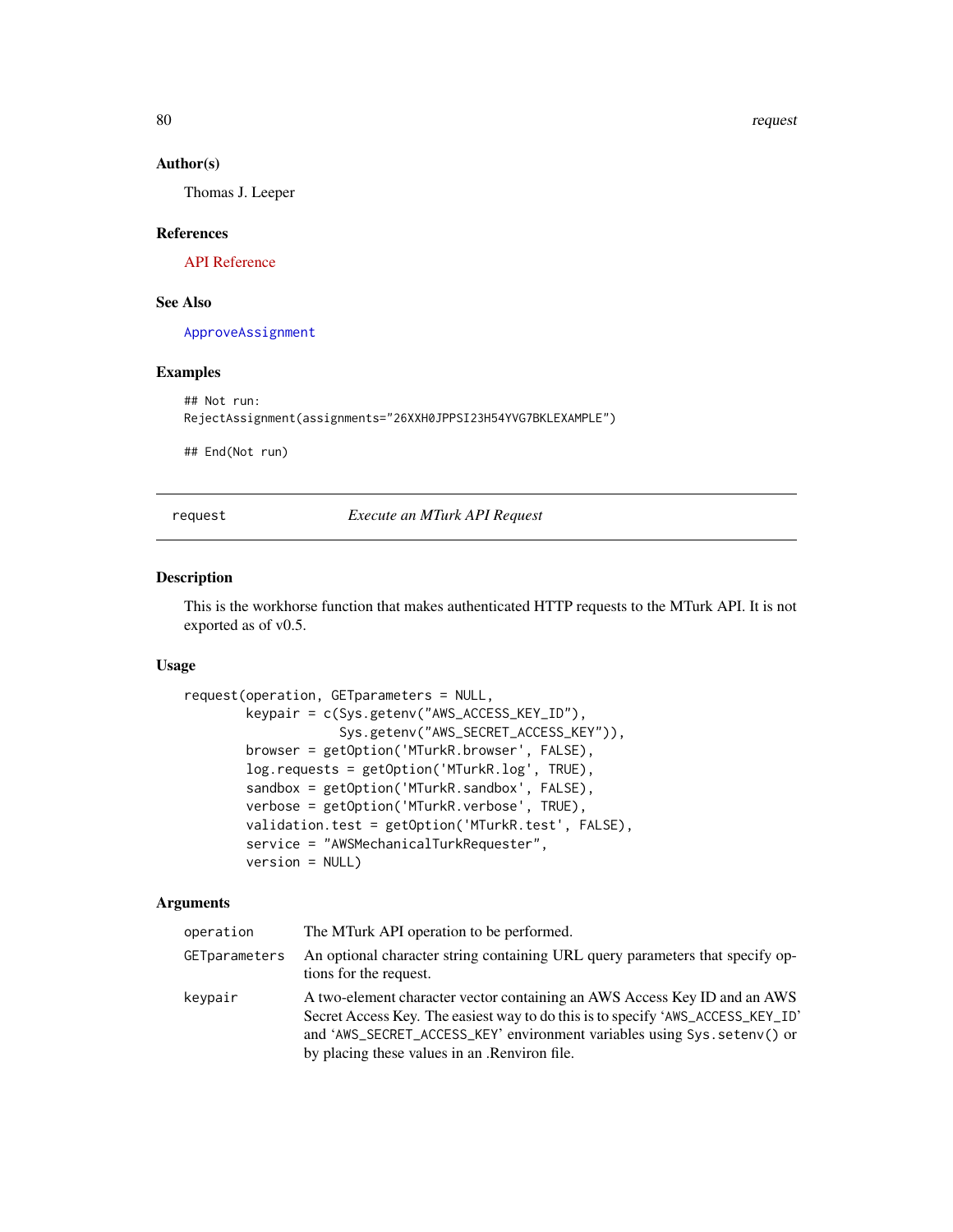#### request 81

| browser         | Optionally open the request in the default web browser, rather than opening in<br>R. Default is FALSE.                                                                                                                                                                                                              |  |
|-----------------|---------------------------------------------------------------------------------------------------------------------------------------------------------------------------------------------------------------------------------------------------------------------------------------------------------------------|--|
| log.requests    | A logical specifying whether API requests should be logged. Default is TRUE.<br>See readlogfile for details. The log is stored, by default, in the working direc-<br>tory at the time MTurkR is loaded. This can be changed using options ("MTurkR. logdir");<br>if not set, the current working directory is used. |  |
| sandbox         | Optionally execute the request in the MTurk sandbox rather than the live server.<br>Default is FALSE.                                                                                                                                                                                                               |  |
| verbose         | Whether errors produced by the MTurk API request should be printed.                                                                                                                                                                                                                                                 |  |
| validation.test |                                                                                                                                                                                                                                                                                                                     |  |
|                 | Currently a logical that causes request to return the URL of the specified REST<br>request. Default is FALSE. May additionally validate the request (and supply<br>information about that validation) in the future.                                                                                                |  |
| service         | The MTurk service to which the authenticated request will be sent. Supplied<br>only for advanced users.                                                                                                                                                                                                             |  |
| version         | The version of the MTurk API to use.                                                                                                                                                                                                                                                                                |  |
|                 |                                                                                                                                                                                                                                                                                                                     |  |

# Details

This is an internal function that executes MTurk API requests. It is made available for use by advanced users to execute custom API requests.

# Value

A list of class "MTurkResponse" containing:

| operation   | A character string identifying the MTurk API operation performed.                           |
|-------------|---------------------------------------------------------------------------------------------|
| request.id  | The Request ID created by the API request.                                                  |
| request.url | The URL of the MTurk API REST request.                                                      |
| valid       | A logical indicating whether or not the request was valid and thus executed as<br>intended. |
| xml         | A character string containing the XML API response.                                         |

# Author(s)

Thomas J. Leeper

# References

[API Reference](http://docs.amazonwebservices.com/AWSMechTurk/latest/AWSMechanicalTurkRequester/MakingRequestsArticle.html)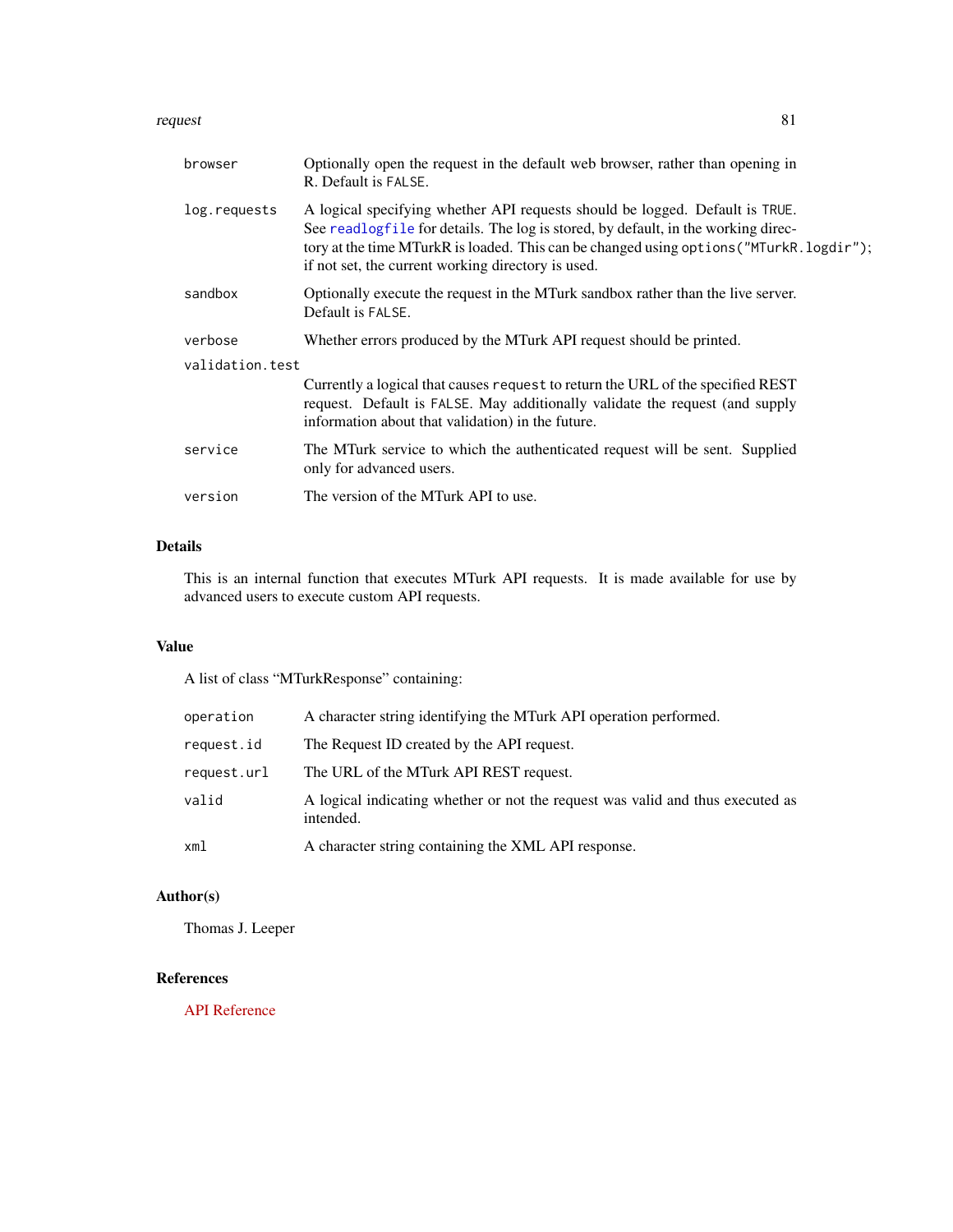<span id="page-81-0"></span>RevokeQualification *Revoke a Qualification from a Worker*

## Description

Revoke a Qualification from a worker or multiple workers. This deletes their qualification score and any record thereof.

# Usage

```
RevokeQualification(qual, worker, reason = NULL,
                   verbose = getOption('MTurkR.verbose', TRUE), ...)
```
# Arguments

| qual     | A character string containing a QualificationTypeId.                                                                                                                                                                          |
|----------|-------------------------------------------------------------------------------------------------------------------------------------------------------------------------------------------------------------------------------|
| worker   | A character string containing a WorkerId, or a vector of character strings con-<br>taining multiple WorkerIds.                                                                                                                |
| reason   | An optional character string, or vector of character strings of length equal to<br>length of the workers parameter, supplying each worker with a reason for re-<br>voking their Qualification. Workers will see this message. |
| verbose  | Optionally print the results of the API request to the standard output. Default is<br>taken from getOption('MTurkR.verbose', TRUE).                                                                                           |
| $\cdots$ | Additional arguments passed to request.                                                                                                                                                                                       |

# Details

A simple function to revoke a Qualification assigned to one or more workers. RevokeQualifications() and revokequal() are aliases.

# Value

A data frame containing the QualificationTypeId, WorkerId, reason (if applicable), and whether each request was valid.

## Author(s)

Thomas J. Leeper

# References

[API Reference](http://docs.amazonwebservices.com/AWSMechTurk/latest/AWSMturkAPI/ApiReference_RevokeQualificationOperation.html)

# See Also

[GrantQualification](#page-71-1) [RejectQualification](#page-71-0)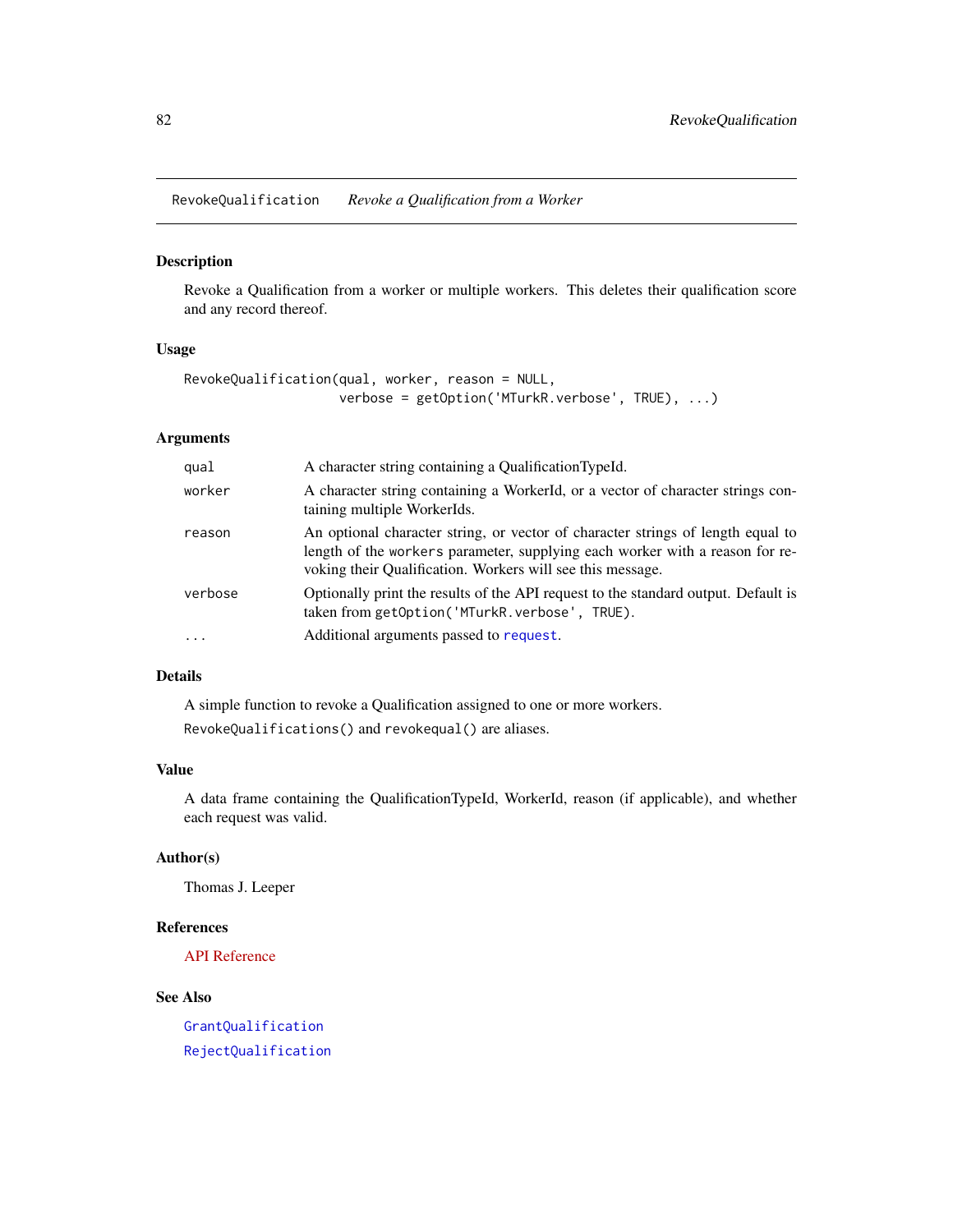## SearchHITs 83

# Examples

```
## Not run:
qual1 < -AssignQualification(workers = "A1RO9UJNWXMU65",
                   name = "Worked for me before",
                description = "This qualification is for people who have worked for me before",
                    status = "Active",
                    keywords = "Worked for me before")
RevokeQualification(qual = qual1$QualificationTypeId,
                    worker = qual1$WorkerId,
                    reason = "No longer needed")
DisposeQualificationType(qual1$QualificationTypeId)
## End(Not run)
```
<span id="page-82-0"></span>SearchHITs *Search your HITs*

# Description

Search for your HITs and return those HITs as R objects.

#### Usage

```
SearchHITs(response.group = NULL, return.all = TRUE,
           pagenumber = "1", pagesize = "10",
           sortproperty = "Enumeration", sortdirection = "Ascending",
           return.hit.dataframe = TRUE, return.qual.dataframe = TRUE,
          verbose = getOption('MTurkR.verbose', TRUE), ...)
```

|              | response group An optional character string (or vector of character strings) specifying what de-<br>tails of each HIT to return of: "Request", "Minimal", "HITDetail", "HITQues-<br>tion", "HITAssignmentSummary". For more information, see Common Param-<br>eters and HIT Data Structure. |
|--------------|---------------------------------------------------------------------------------------------------------------------------------------------------------------------------------------------------------------------------------------------------------------------------------------------|
| return.all   | A logical indicating whether all HITs (as opposed to a specified page of the<br>search results) should be returned. Default is TRUE.                                                                                                                                                        |
| pagenumber   | An optional character string indicating which page of search results should be<br>returned. Most users can ignore this.                                                                                                                                                                     |
| pagesize     | An optional character string indicating how many search results should be re-<br>turned by each request, between 1 and 100. Most users can ignore this.                                                                                                                                     |
| sortproperty | One of "Title", "Reward", "Expiration", "CreationTime", "Enumeration". Ig-<br>nored if return. all=TRUE. Most users can ignore this.                                                                                                                                                        |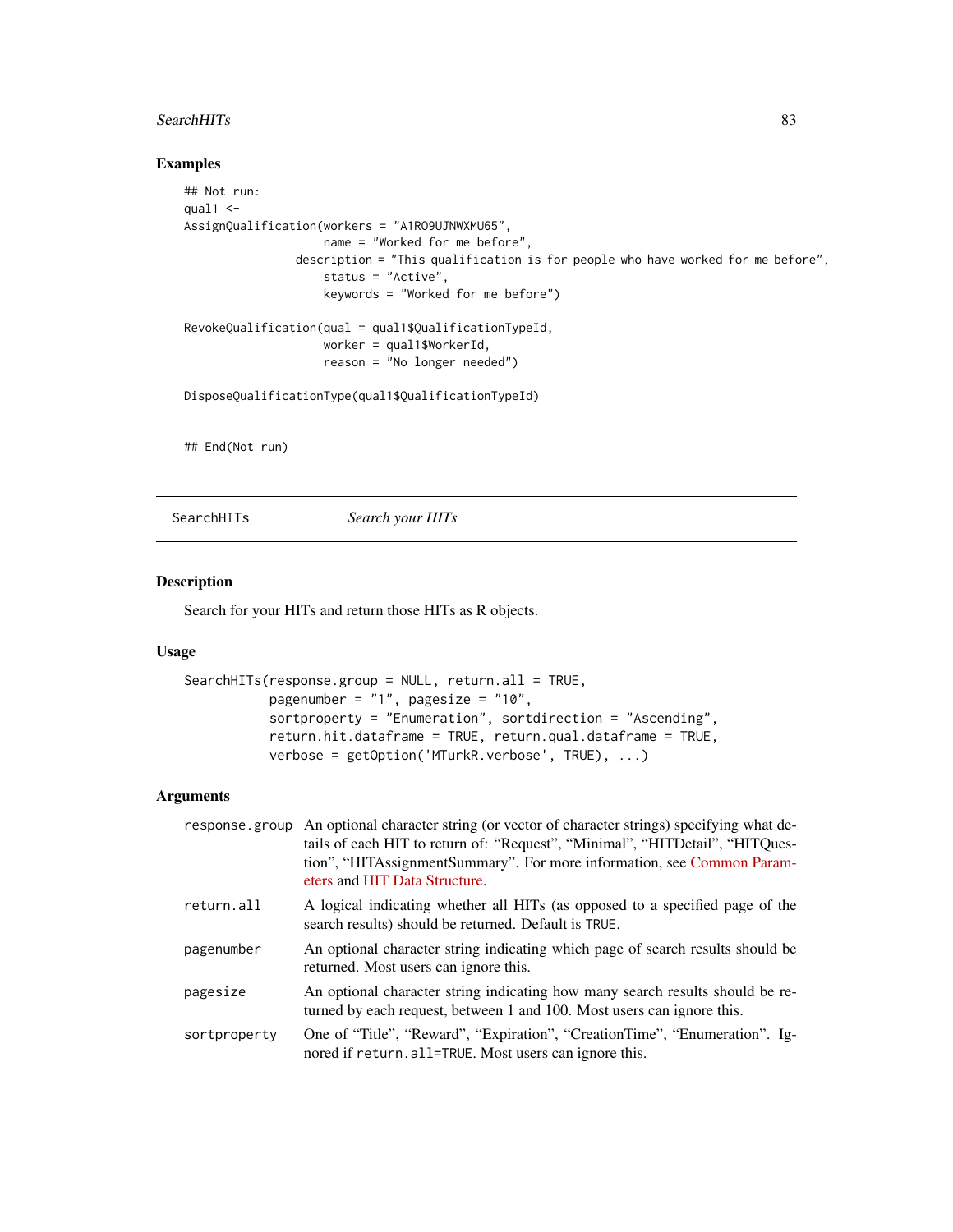| sortdirection         | Either "Ascending" or "Descending". Ignored if return.all=TRUE. Most users<br>can ignore this.                                                              |  |
|-----------------------|-------------------------------------------------------------------------------------------------------------------------------------------------------------|--|
| return.hit.dataframe  |                                                                                                                                                             |  |
|                       | A logical indicating whether the data frame of HITs should be returned. Default<br>is TRUE.                                                                 |  |
| return.qual.dataframe |                                                                                                                                                             |  |
|                       | A logical indicating whether the list of each HIT's Qualification Requirements<br>(stored as data frames in that list) should be returned. Default is TRUE. |  |
| verbose               | Optionally print the results of the API request to the standard output. Default is<br>taken from getOption('MTurkR.verbose', TRUE).                         |  |
| $\ddots$ .            | Additional arguments passed to request.                                                                                                                     |  |
|                       |                                                                                                                                                             |  |

## Details

Retrieve your current HITs (and, optionally, characteristics thereof). To view HITs on the MTurk requester website, see [OpenManageHITPage](#page-73-0). To view HITs on the MTurk worker website, use [ViewAvailableHITs](#page-73-0).

searchhits() is an alias.

# Value

A list one- or two-element list containing a data frame of HIT details and, optionally (if 'return.qual.dataframe = TRUE'), a list of each HIT's QualificationRequirements (stored as data frames in that list).

## Author(s)

Thomas J. Leeper

## References

[API Reference](http://docs.amazonwebservices.com/AWSMechTurk/latest/AWSMturkAPI/ApiReference_SearchHITsOperation.html)

## See Also

[GetHIT](#page-56-0) [GetReviewableHITs](#page-65-0) [SearchQualificationTypes](#page-84-0) [ViewAvailableHITs](#page-73-0)

# Examples

## Not run: SearchHITs()

## End(Not run)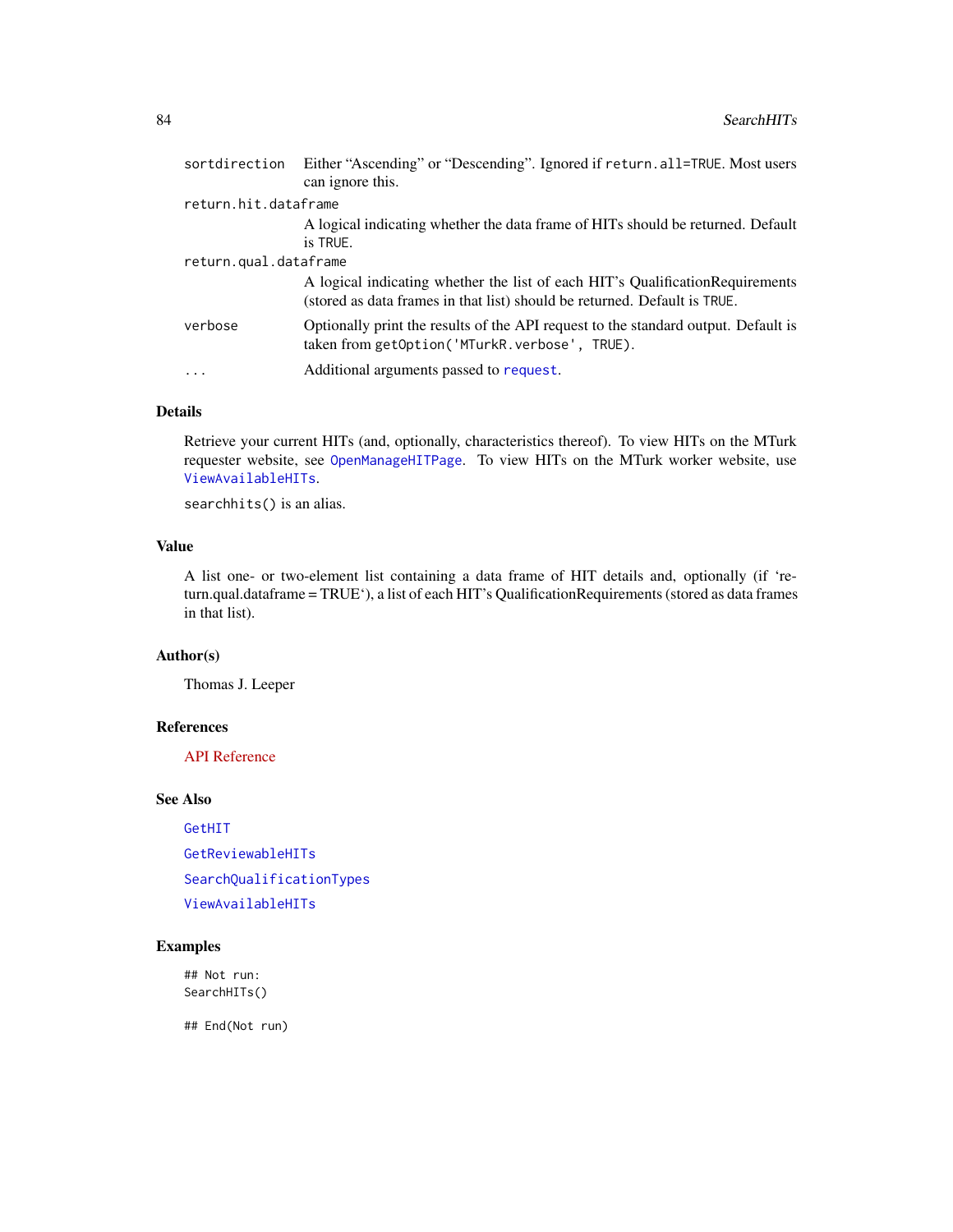<span id="page-84-0"></span>SearchQualificationTypes

*Search QualificationTypes*

# Description

Search for available QualificationTypes, including yours and others available on the MTurk system created by other requesters.

## Usage

```
SearchQualificationTypes(query = NULL, only.mine = TRUE, only.requestable = FALSE,
                         return.all = FALSE, pagenumber = "1", pagesize = "10",
                         sortproperty = "Name", sortdirection = "Ascending",
                         return.qual.dataframe = TRUE,
                         verbose = getOption('MTurkR.verbose', TRUE), ...)
```

| query                 | An optional character string containing a search query to be used to search<br>among available QualificationTypes.                                                           |
|-----------------------|------------------------------------------------------------------------------------------------------------------------------------------------------------------------------|
| only.mine             | A logical indicating whether only your QualificationTypes should be returned<br>(the default). If FALSE, QualificationTypes created by all requesters will be re-<br>turned. |
| only.requestable      |                                                                                                                                                                              |
|                       | A logical indicating whether only requestable QualificationTypes should be re-<br>turned. Default is FALSE.                                                                  |
| return.all            | A logical indicating whether all QualificationTypes (as opposed to a specified<br>page of the search results) should be returned. Default is TRUE.                           |
| pagenumber            | An optional character string indicating which page of search results should be<br>returned. Most users can ignore this.                                                      |
| pagesize              | An optional character string indicating how many search results should be re-<br>turned by each request, between 1 and 100. Most users can ignore this.                      |
| sortproperty          | API currently only supports "Name". Most users can ignore this.                                                                                                              |
| sortdirection         | Either "Ascending" or "Descending". Ignored if return.all=TRUE. Most users<br>can ignore this.                                                                               |
| return.qual.dataframe |                                                                                                                                                                              |
|                       | A logical indicating whether the QualificationTypes should be returned as a data<br>frame. Default is TRUE.                                                                  |
| verbose               | Optionally print the results of the API request to the standard output. Default is<br>taken from getOption('MTurkR.verbose', TRUE).                                          |
| $\cdots$              | Additional arguments passed to request.                                                                                                                                      |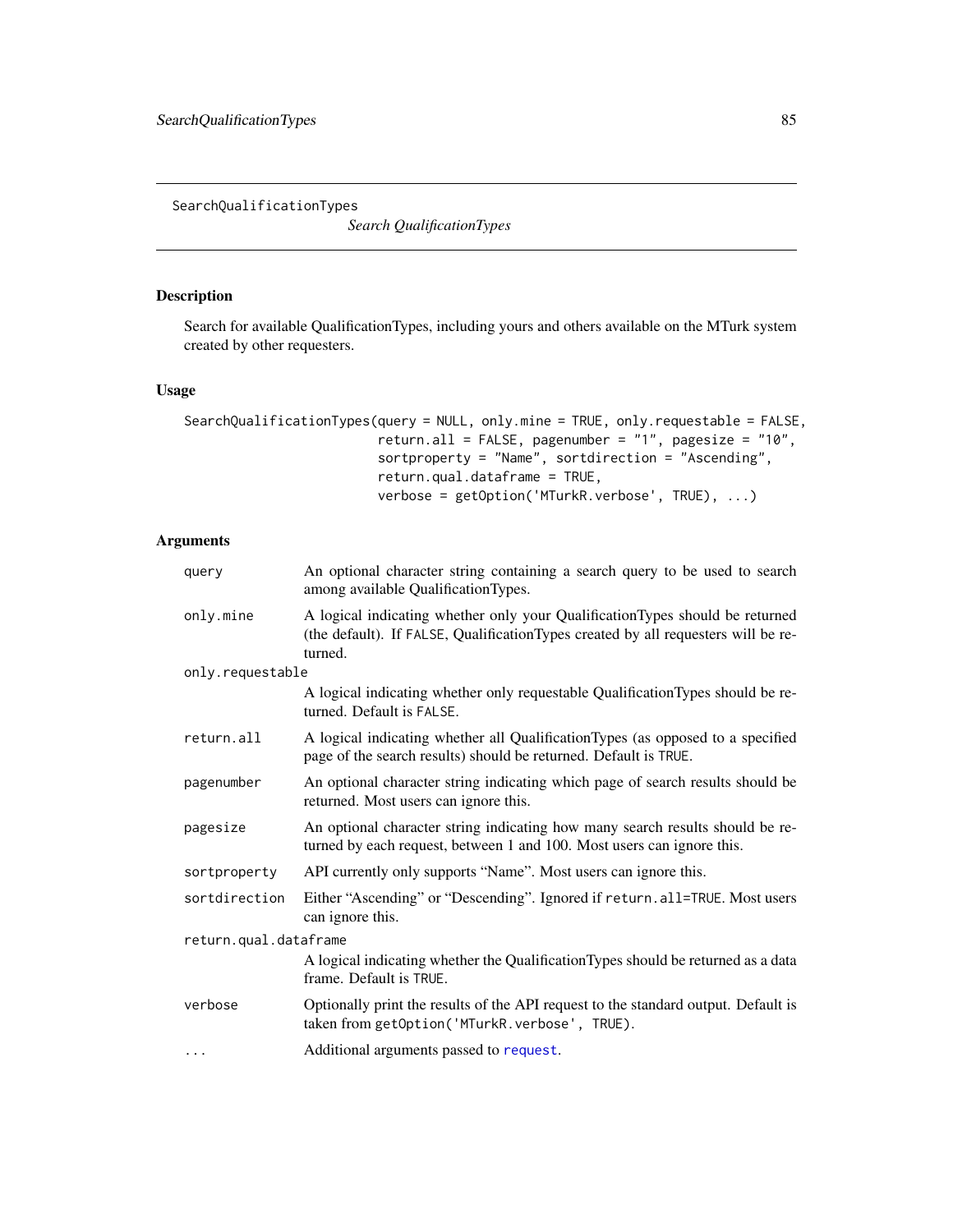# Details

Retrieve available QualificationTypes, optionally only those QualificationTypes created by you and/or those that meet specific search criteria specified in the query parameter. Given that the total number of QualificationTypes available from all requesters could be infinitely large, specifying both only.mine=FALSE and return.all=FALSE will be time-consuming and may cause memory problems.

searchquals() is an alias.

# Value

A data frame containing the QualificationTypeId of the newly created QualificationType and other details as specified in the request.

## Author(s)

Thomas J. Leeper

## References

[API Reference](http://docs.amazonwebservices.com/AWSMechTurk/latest/AWSMturkAPI/ApiReference_SearchQualificationTypesOperation.html)

# See Also

[GetQualificationType](#page-64-0) [CreateQualificationType](#page-23-0) [UpdateQualificationType](#page-93-0) [DisposeQualificationType](#page-30-0) **[SearchHITs](#page-82-0)** 

# Examples

```
## Not run:
SearchQualificationTypes(only.mine = TRUE,
                         return.all = TRUE)
SearchQualificationTypes(query = "MIT",
                         only.mine = FALSE,
                         return.all = FALSE)
```
## End(Not run)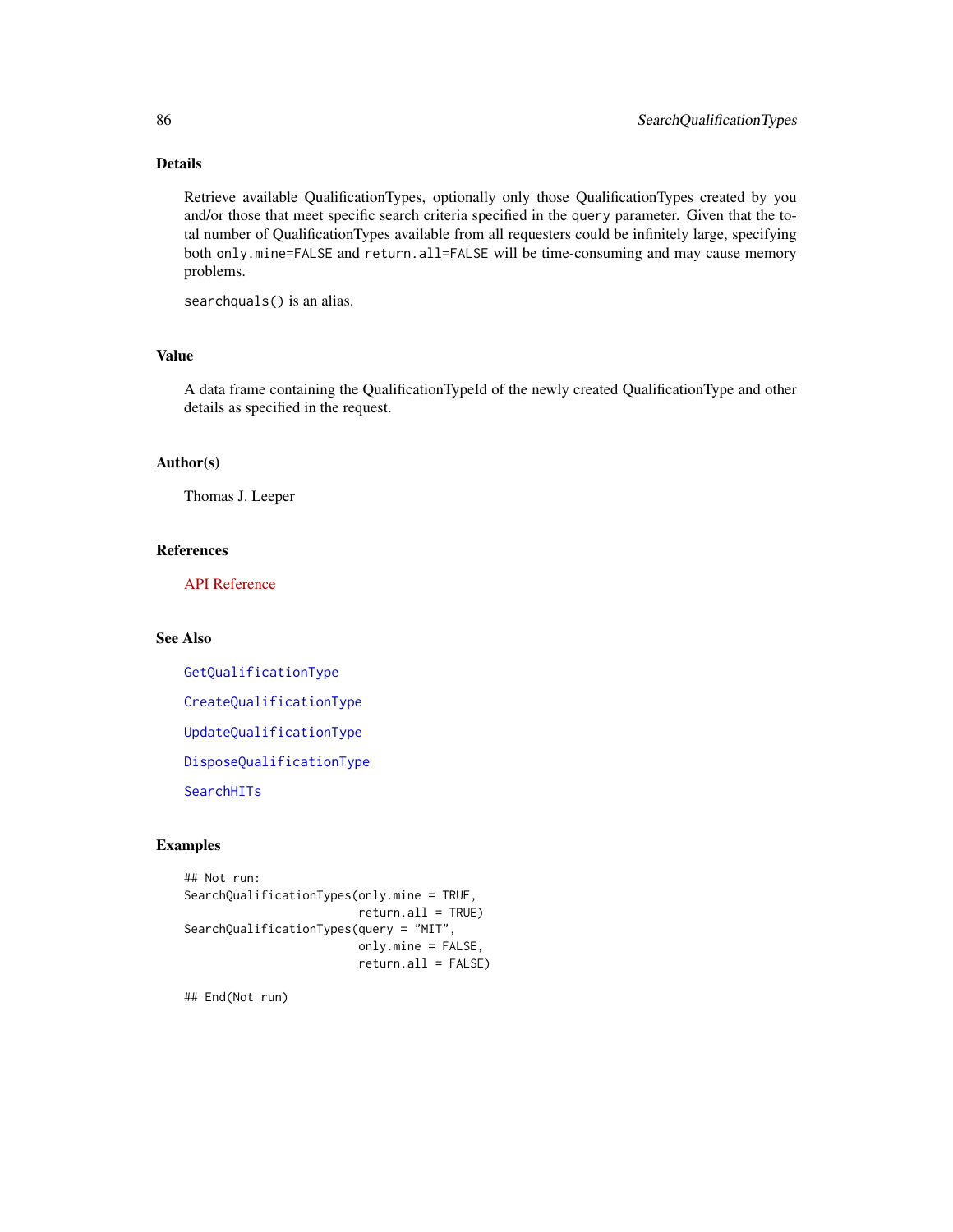<span id="page-86-0"></span>

## Description

A convenience function to convert arbitrary numbers of days, hours, minutes, and/or seconds into seconds.

#### Usage

```
seconds(days = NULL, hours = NULL, minutes = NULL, seconds = NULL)
```
# Arguments

| days    | An optional number of days.    |
|---------|--------------------------------|
| hours   | An optional number of hours.   |
| minutes | An optional number of minutes. |
| seconds | An optional number of seconds. |

## Details

A convenience function to convert arbitrary numbers of days, hours, minutes, and/or seconds into seconds. For example, to be used in setting a HIT expiration time. MTurk only accepts times (e.g., for HIT expirations, or the duration of assignments) in seconds. This function returns an integer value equal to the number of seconds of the input, and can be used atomically within other MTurkR calls (e.g., [CreateHIT](#page-19-0)).

## Value

An integer equal to the requested amount of time in seconds.

#### Author(s)

Thomas J. Leeper

# Examples

```
seconds(hours=5, seconds=15)
seconds(days=1)
```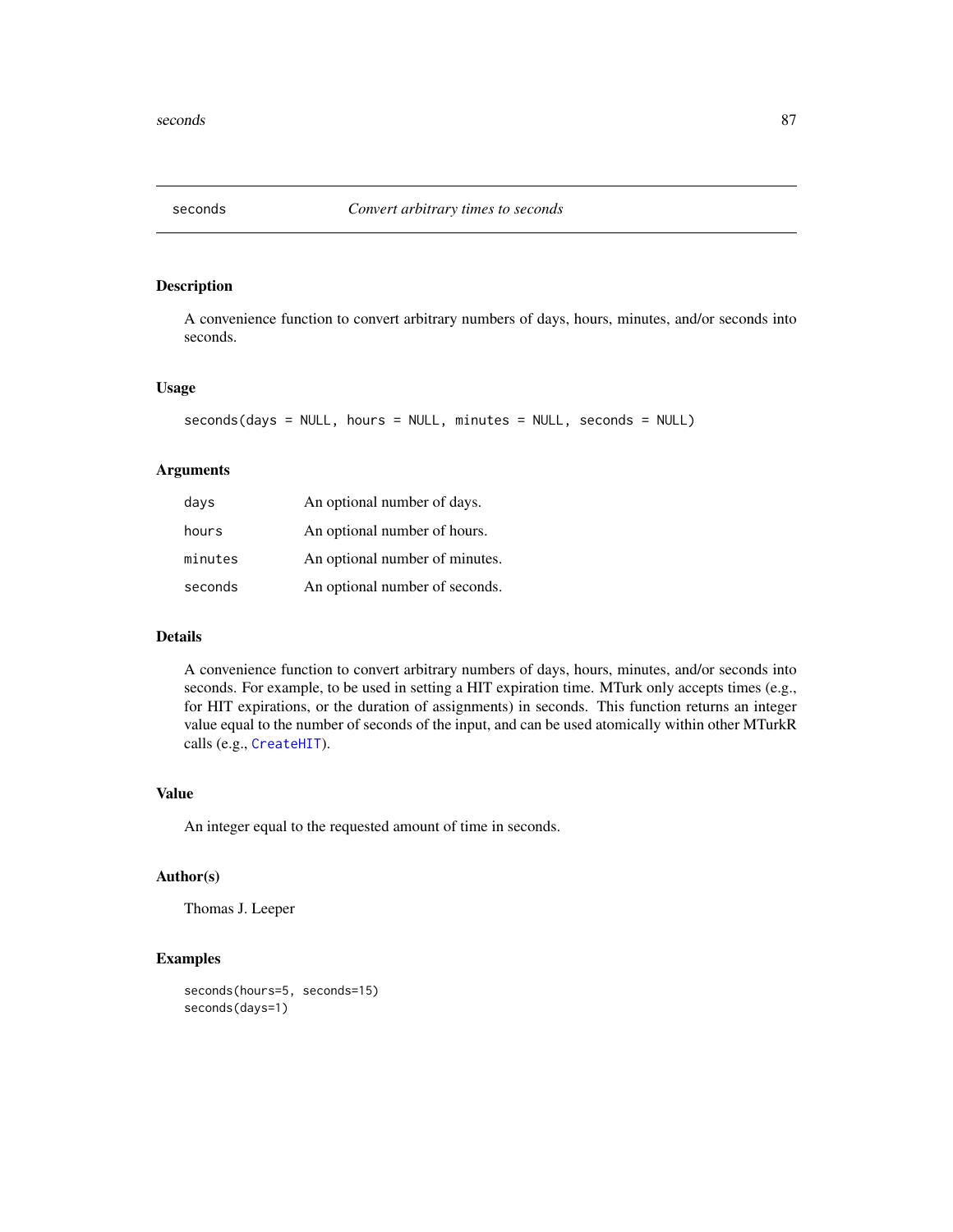<span id="page-87-0"></span>SendTestEventNotification

*Test a Notification*

# Description

Test a HITType Notification, for example, to try out a HITType Notification before creating a HIT.

#### Usage

```
SendTestEventNotification(notification, test.event.type,
                          verbose = getOption('MTurkR.verbose', TRUE), ...)
```
# Arguments

| notification    | A character string containing a URL query parameter-formatted Notification<br>structure (e.g., returned by GenerateNotification).                                                 |
|-----------------|-----------------------------------------------------------------------------------------------------------------------------------------------------------------------------------|
| test.event.type |                                                                                                                                                                                   |
|                 | A character string containing one of: Assignment Accepted, Assignment Abandoned,<br>AssignmentReturned, AssignmentSubmitted, HITReviewable, HITExpired<br>(the default), or Ping. |
| verbose         | Optionally print the results of the API request to the standard output. Default is<br>taken from getOption('MTurkR.verbose', TRUE).                                               |
| $\ddots$        | Additional arguments passed to request.                                                                                                                                           |

## Details

Test a Notification configuration. The test mimics whatever the Notification configuration will do when the event described in test.event.type occurs. For example, if a Notification has been configured to send an email any time an Assignment is Submitted, testing for an AssignmentSubmitted event should trigger an email. Similarly, testing for an AssignmentReturned event should do nothing.

notificationtest is an alias.

## Value

A data frame containing the notification, the event type, and details on whether the request was valid. As a side effect, a notification will be sent to the configured destination (either an email or an SQS queue).

## Author(s)

Thomas J. Leeper

# References

[API Reference](http://docs.amazonwebservices.com/AWSMechTurk/latest/AWSMturkAPI/ApiReference_SendTestEventNotificationOperation.html)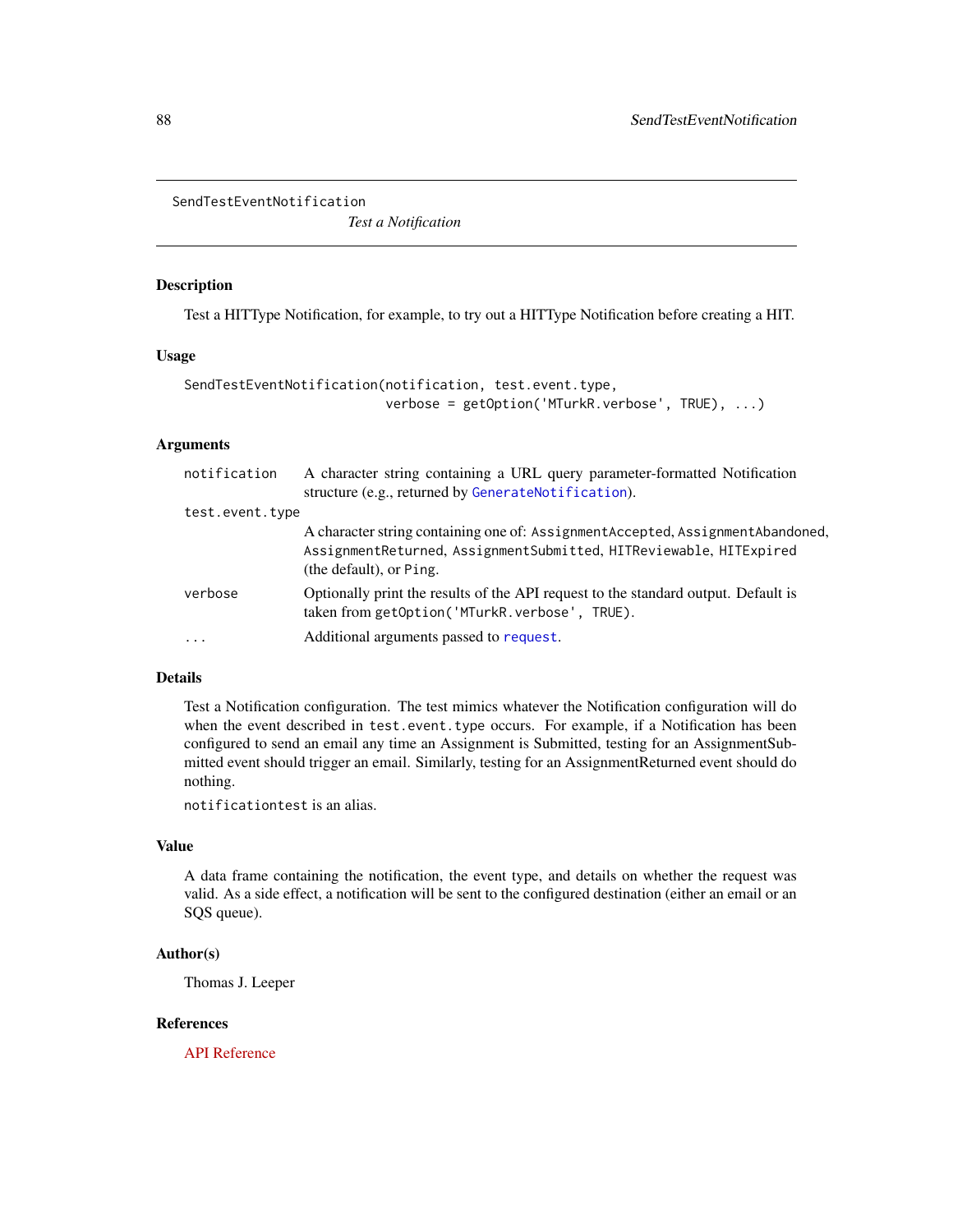# SetHITAsReviewing 89

# See Also

[GenerateNotification](#page-43-0)

[SetHITTypeNotification](#page-90-0)

## Examples

```
## Not run:
hittype <-
RegisterHITType(title="10 Question Survey",
                description=
                "Complete a 10-question survey about news coverage and your opinions",
                reward=".20",
                duration=seconds(hours=1),
                keywords="survey, questionnaire, politics")
a <- GenerateNotification("requester@example.com", event.type = "HITExpired")
SetHITTypeNotification(hit.type = hittype$HITTypeId,
                       notification = a,
                       active = TRUE)
# send test notification
SendTestEventNotification(a, test.event.type="HITExpired")
```
## End(Not run)

SetHITAsReviewing *Set HIT as "Reviewing"*

# Description

Update the review status of a HIT, from "Reviewable" to "Reviewing" or the reverse.

#### Usage

```
SetHITAsReviewing(hit = NULL, hit.type = NULL, annotation = NULL,
                  revert = FALSE,
                  verbose = getOption('MTurkR.verbose', TRUE), ...)
```

| hit      | An optional character string containing a HITId, or a vector character strings<br>containing HITIds, whose status are to be changed. Must specify hit xor<br>hit. type xor annotation.                       |
|----------|--------------------------------------------------------------------------------------------------------------------------------------------------------------------------------------------------------------|
| hit.type | An optional character string specifying a HITTypeId (or a vector of HITType-<br>Ids), all the HITs of which should be set as "Reviewing" (or the reverse). Must<br>specify hit xor hit. type xor annotation. |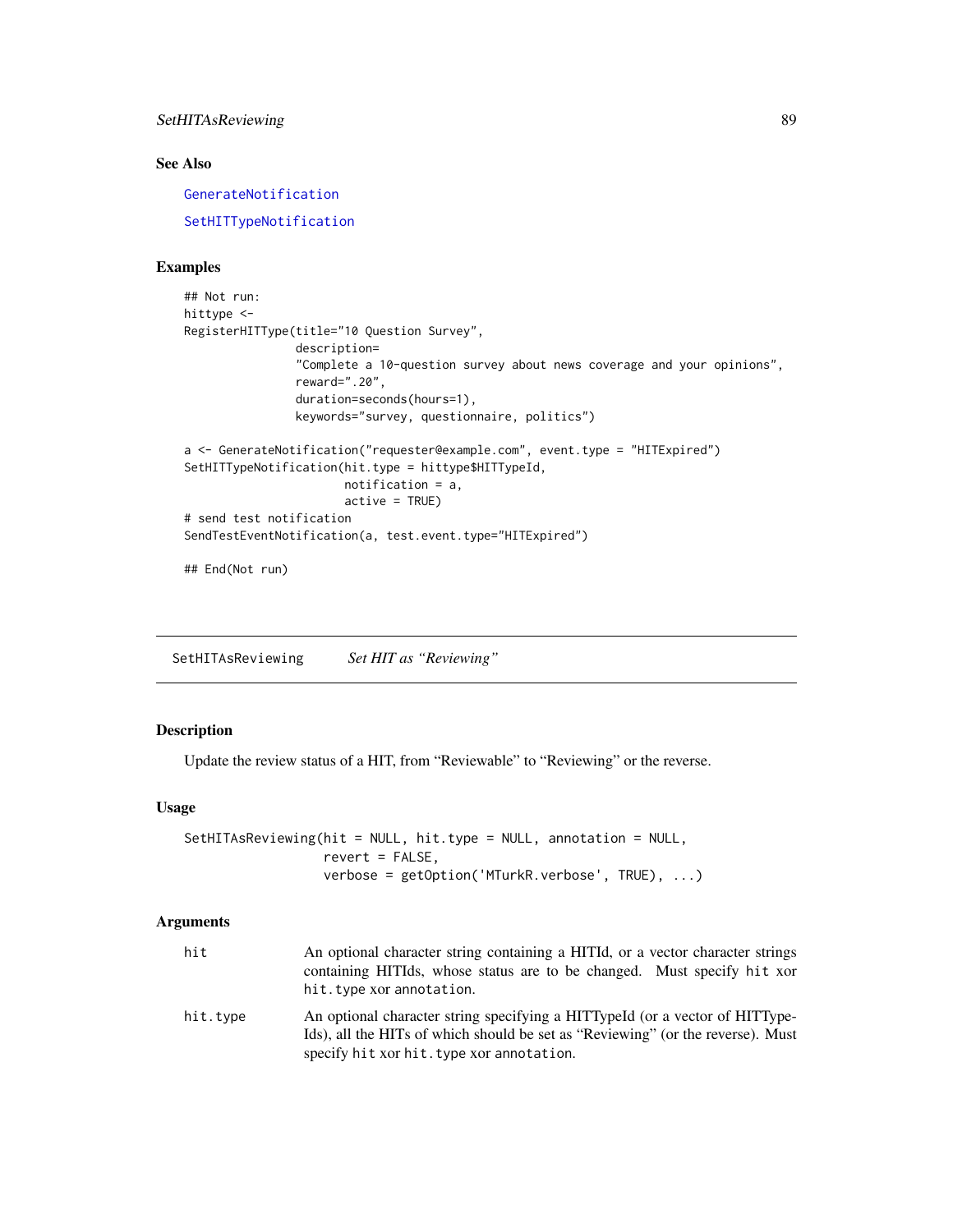| annotation | An optional character string specifying the value of the Requester Annotation<br>field for a batch of HITs. This can be used to set the review status all HITs from<br>a "batch" created in the online Requester User Interface (RUI). To use a batch<br>ID, the batch must be written in a character string of the form "BatchId:78382;",<br>where "73832" is the batch ID shown in the RUI. Must specify hit xor hit. type<br>xor annotation. |
|------------|-------------------------------------------------------------------------------------------------------------------------------------------------------------------------------------------------------------------------------------------------------------------------------------------------------------------------------------------------------------------------------------------------------------------------------------------------|
| revert     | An optional logical to revert the HIT from "Reviewing" to "Reviewable".                                                                                                                                                                                                                                                                                                                                                                         |
| verbose    | Optionally print the results of the API request to the standard output. Default is<br>taken from getOption('MTurkR.verbose', TRUE).                                                                                                                                                                                                                                                                                                             |
| $\ddots$ . | Additional arguments passed to request.                                                                                                                                                                                                                                                                                                                                                                                                         |

# Details

A function to change the status of one or more HITs (or all HITs of a given HITType) to "Reviewing" or the reverse. This affects what HITs are returned by [GetReviewableHITs](#page-65-0). Must specify a HITId xor a HITTypeId.

reviewing() is an alias.

# Value

A data frame containing HITId, status, and whether the request to change the status of each was valid.

# Author(s)

Thomas J. Leeper

# References

[API Reference](http://docs.amazonwebservices.com/AWSMechTurk/latest/AWSMturkAPI/ApiReference_SetHITAsReviewingOperation.html)

# See Also

[GetReviewableHITs](#page-65-0)

#### Examples

```
## Not run:
a <- GenerateExternalQuestion("http://www.example.com/","400")
hit1 < -CreateHIT(hit.type="2FFNCWYB49F9BBJWA4SJUNST5OFSOW", question=a$string)
SetHITAsReviewing(hit1$HITId)
```
# cleanup DisableHIT(hit1\$HITId)

## End(Not run)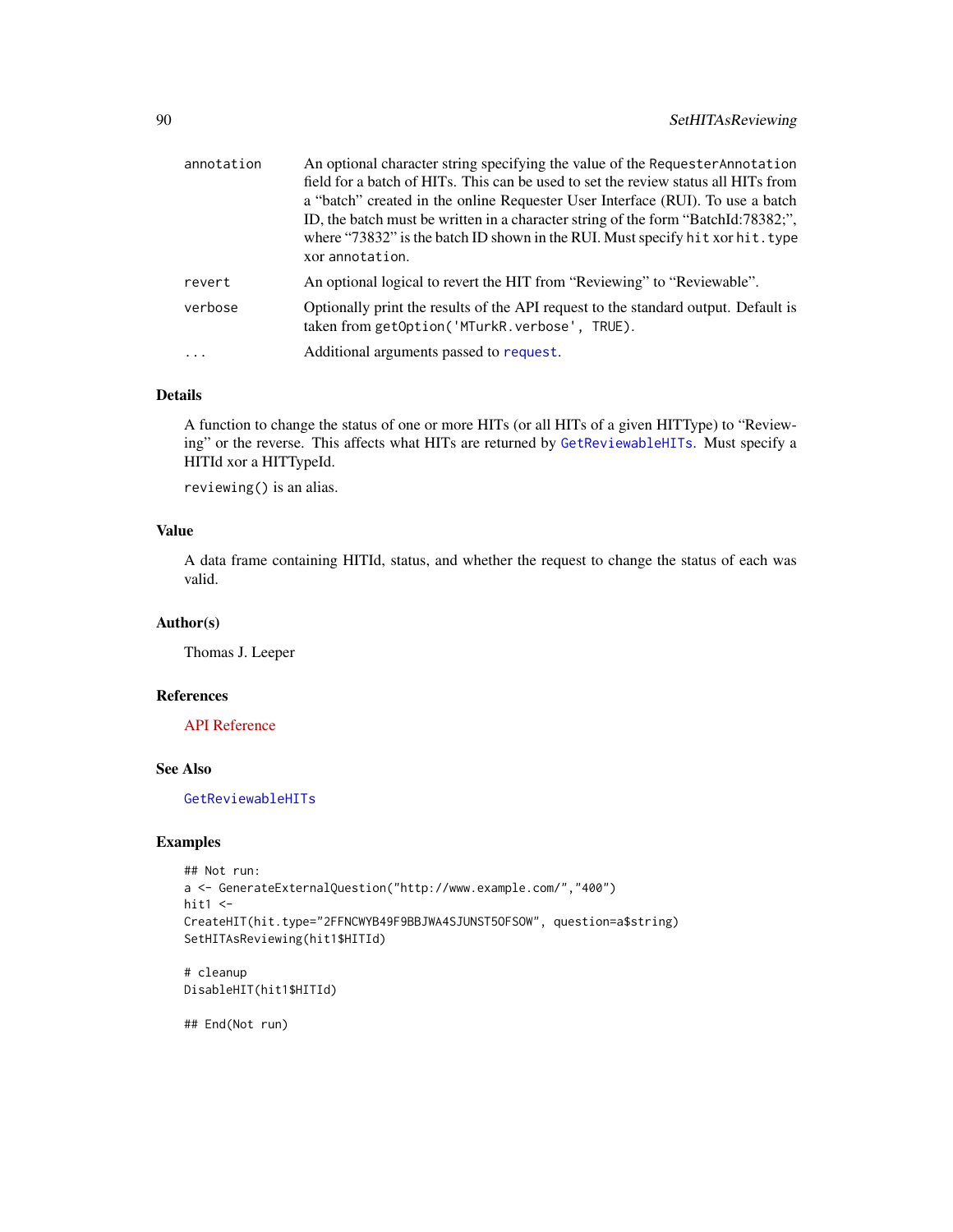<span id="page-90-0"></span>SetHITTypeNotification

*Configure a HITType Notification*

## **Description**

Configure a notification to be sent when specific actions occur for the specified HITType.

#### Usage

```
SetHITTypeNotification(hit.type, notification = NULL, active = NULL,
                       verbose = getOption('MTurkR.verbose', TRUE), ...)
```
## Arguments

| hit.type     | A character string specifying the HITTypeId of the HITType for which notifica-<br>tions are being configured.                       |
|--------------|-------------------------------------------------------------------------------------------------------------------------------------|
| notification | A character string containing a URL query parameter-formatted Notification<br>structure (e.g., returned by GenerateNotification).   |
| active       | A logical indicating whether the Notification is active or inactive.                                                                |
| verbose      | Optionally print the results of the API request to the standard output. Default is<br>taken from getOption('MTurkR.verbose', TRUE). |
| $\cdot$      | Additional arguments passed to request.                                                                                             |

## Details

Configure a notification to be sent to the requester whenever an event (specified in the Notification object) occurs. This is useful, for example, to enable email notifications about when assignments are submitted or HITs are completed, or for other HIT-related events.

Email notifications are useful for small projects, but configuring notifications to use the Amazon Simple Queue Service (SQS) is more reliable for large projects and allows automated processing of notifications. See examples for SQS examples. Note that using SQS requires an SQS queue with permissions configured to allow SendMessage requests from MTurk (the "principal" for MTurk is arn:aws:iam::755651556756:user/MTurk-SQS). See [the MTurkR wiki](https://github.com/leeper/MTurkR/wiki/Notifications#setup-sqs-notifications) for an extended tutorial.

```
setnotification() is an alias.
```
#### Value

A data frame containing details of the Notification and whether or not the request was successfully executed by MTurk.

Once configured, events will trigger a side effect in the form of a notification sent to the specified transport (either an email address or SQS queue). That notification will contain the following details: EventType, EventTime, HITTypeId, HITId, and (if applicable) AssignmentId.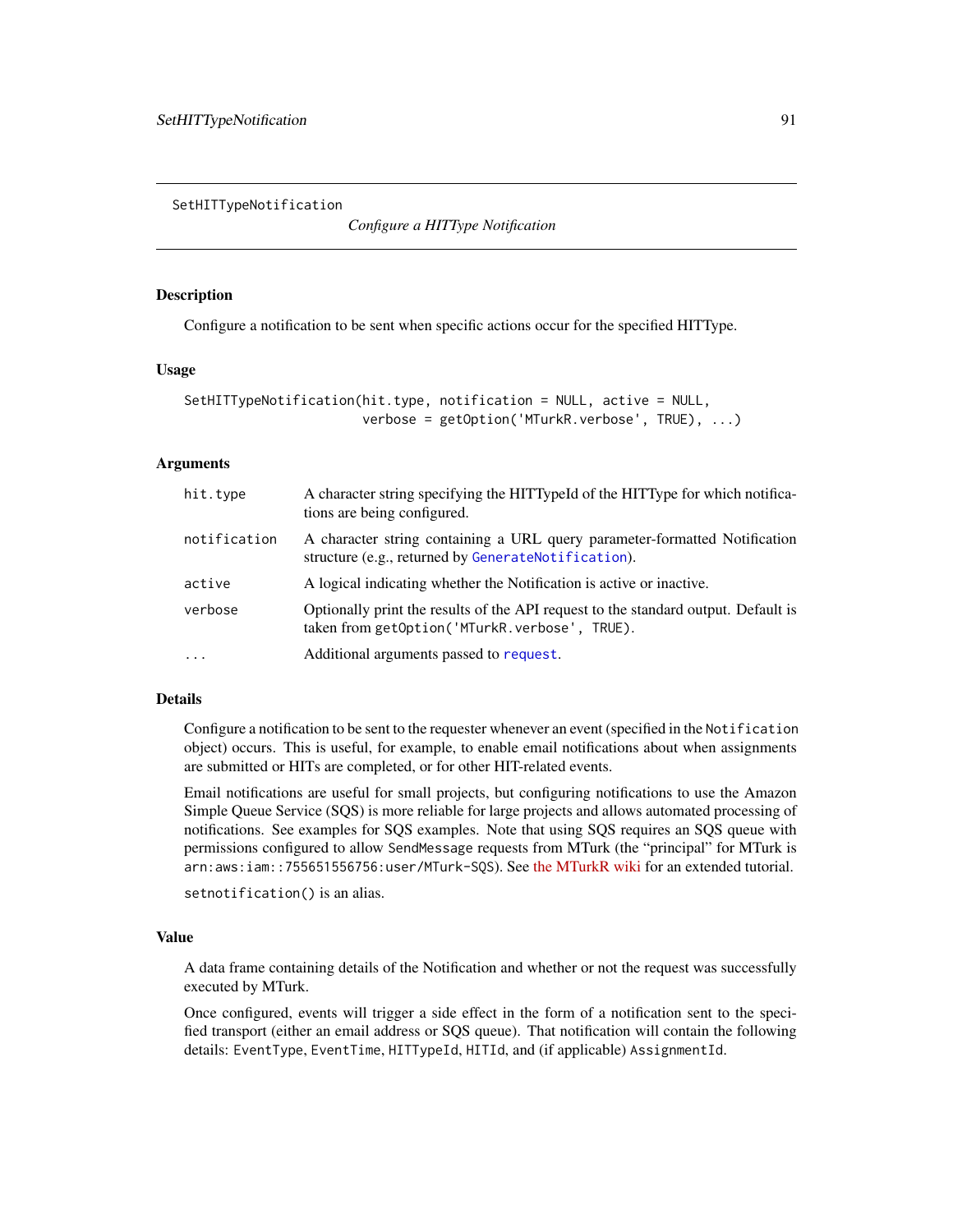#### Author(s)

Thomas J. Leeper

## References

[API Reference: Operation](http://docs.amazonwebservices.com/AWSMechTurk/latest/AWSMturkAPI/ApiReference_SetHITTypeNotificationOperation.html) [API Reference: Concept](http://docs.amazonwebservices.com/AWSMechTurk/latest/AWSMechanicalTurkRequester/Concepts_NotificationsArticle.html)

#### See Also

Examples

[GenerateNotification](#page-43-0) [SendTestEventNotification](#page-87-0)

```
## Not run:
# setup email notification
hittype <-
RegisterHITType(title="10 Question Survey",
                description=
                "Complete a 10-question survey about news coverage and your opinions",
                reward=".20",
                duration=seconds(hours=1),
                keywords="survey, questionnaire, politics")
a <- GenerateNotification("requester@example.com", event.type = "HITExpired")
SetHITTypeNotification(hit.type = hittype$HITTypeId,
                       notification = a,
                       active = TRUE)
# send test notification
SendTestEventNotification(a, test.event.type="HITExpired")
## End(Not run)
## Not run:
# setup SQS notification
hittype <-
RegisterHITType(title="10 Question Survey",
                description=
                "Complete a 10-question survey about news coverage and your opinions",
                reward=".20",
                duration=seconds(hours=1),
                keywords="survey, questionnaire, politics")
b <- GenerateNotification("https://sqs.us-east-1.amazonaws.com/123456789/Example",
                          transport = "SQS",
                          event.type = "HITExpired")
SetHITTypeNotification(hit.type = hittype$HITTypeId,
                       notification = b,
                       active = TRUE)
# send test notification
```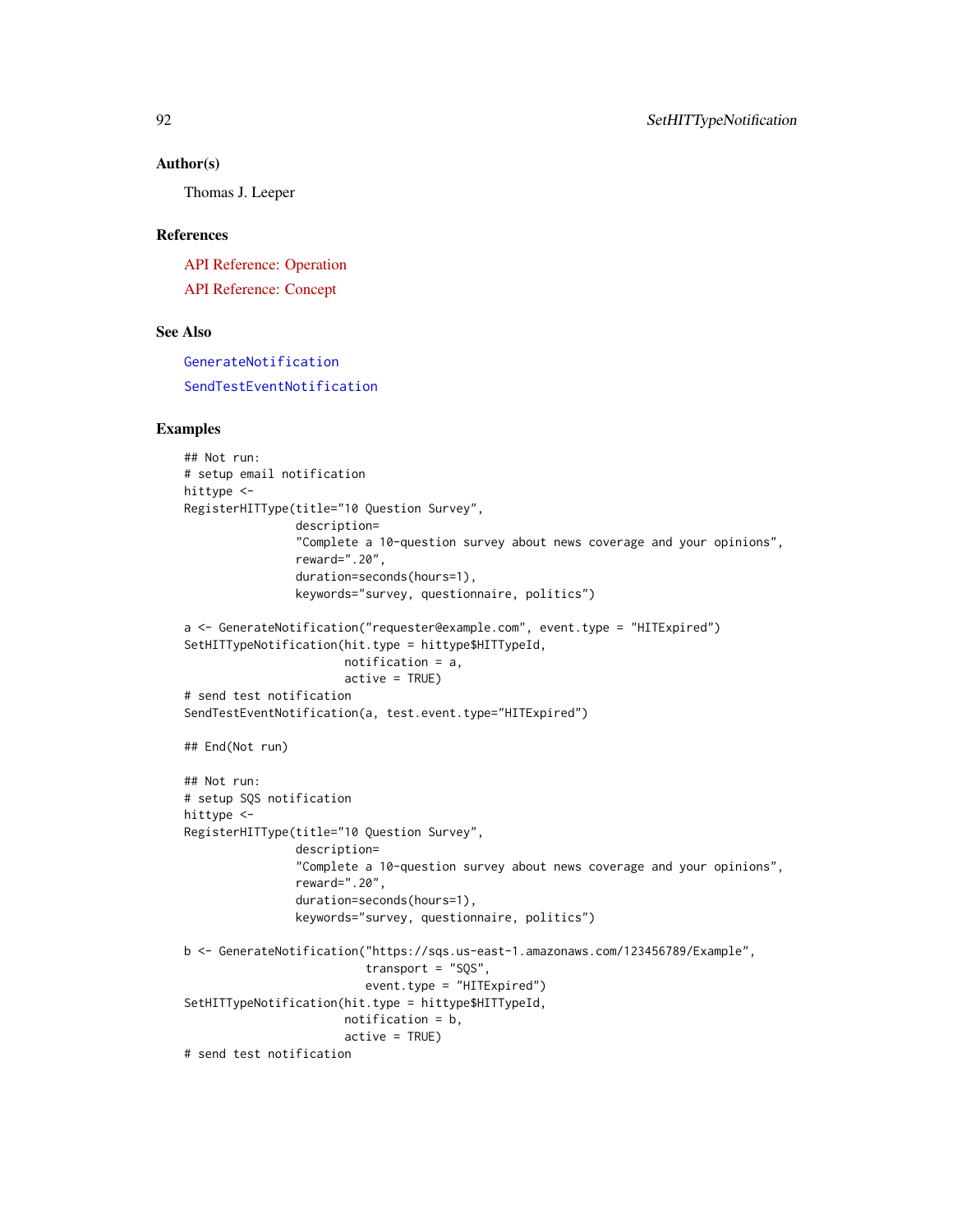SendTestEventNotification(b, test.event.type="HITExpired")

## End(Not run)

#### UpdateQualificationScore

*Update a worker's score for a QualificationType*

# Description

Update a worker's score for a QualificationType that you created. Scores for built-in Qualification-Types (e.g., location, worker statistics) cannot be updated.

# Usage

```
UpdateQualificationScore(qual, workers, values = NULL, increment = NULL,
                         verbose = getOption('MTurkR.verbose', TRUE), ...)
```
## Arguments

| qual      | A character string containing a QualificationTypeId.                                                                                                                                                                                    |
|-----------|-----------------------------------------------------------------------------------------------------------------------------------------------------------------------------------------------------------------------------------------|
| workers   | A character string containing a WorkerId, or a vector of character strings con-<br>taining multiple WorkerIds.                                                                                                                          |
| values    | A character string containing an integer value to be assigned to the worker, or<br>a vector of character strings containing integer values to be assigned to each<br>worker (and thus must have length equal to the number of workers). |
| increment | An optional character string specifying, in lieu of "values", the amount that each<br>worker's current Qualfiication Score should be increased.                                                                                         |
| verbose   | Optionally print the results of the API request to the standard output. Default is<br>taken from getOption('MTurkR.verbose', TRUE).                                                                                                     |
| .         | Additional arguments passed to request.                                                                                                                                                                                                 |

#### Details

A function to update the Qualification score assigned to one or more workers for the specified custom QualificationType. The simplest use is to specify a QualificationTypeId, a WorkerId, and a value to be assigned to the worker. Scores for multiple workers can be updated in one request.

Additionally, the increment parameter allows you to increase (or decrease) each of the specified workers scores by the specified amount. This might be useful, for example, to keep a QualificationType that records how many of a specific style of HIT a worker has completed and increase the value of each worker's score by 1 after they complete a HIT.

updatequalscore() is an alias.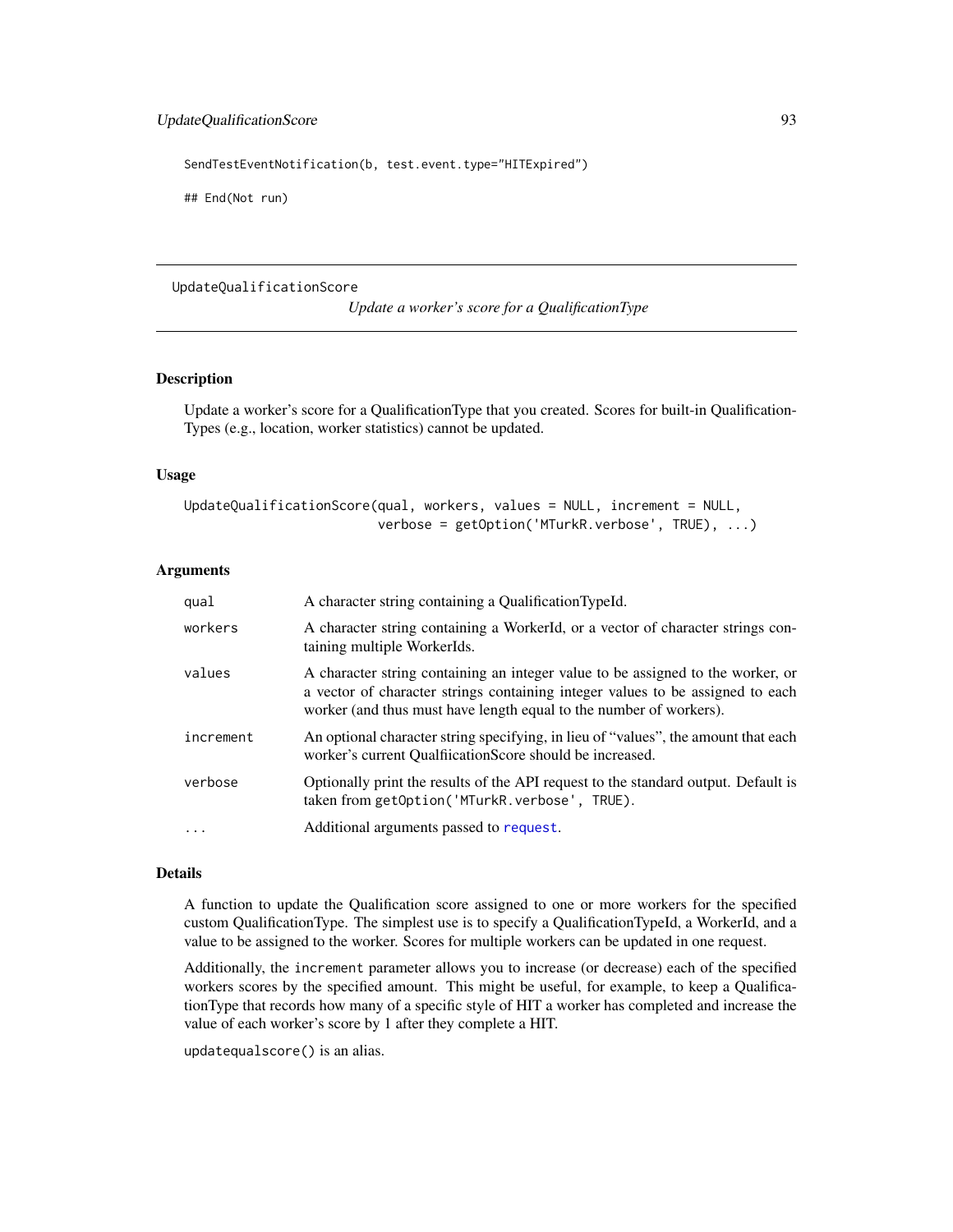#### Value

A data frame containing the QualificationTypeId, WorkerId, Qualification score, and whether the request to update each was valid.

## Author(s)

Thomas J. Leeper

## References

[API Reference](http://docs.amazonwebservices.com/AWSMechTurk/latest/AWSMturkAPI/ApiReference_UpdateQualificationScoreOperation.html)

# See Also

[GetQualificationScore](#page-62-0) [GetQualifications](#page-61-0)

## Examples

```
## Not run:
qual1 < -CreateQualificationType(name="Worked for me before",
    description="This qualification is for people who have worked for me before",
    status = "Active",
    keywords="Worked for me before")
AssignQualification(qual1$QualificationTypeId, "A1RO9UJNWXMU65", value="50")
UpdateQualificationScore(qual1$QualificationTypeId, "A1RO9UJNWXMU65", value="95")
UpdateQualificationScore(qual1$QualificationTypeId, "A1RO9UJNWXMU65", increment="1")
DisposeQualificationType(qual1$QualificationTypeId)
```
## End(Not run)

<span id="page-93-0"></span>UpdateQualificationType

*Update a Worker QualificationType*

## Description

Update characteristics of a QualificationType.

## Usage

```
UpdateQualificationType(qual, description = NULL, status = NULL,
                        retry.delay = NULL, test = NULL, answerkey = NULL,
                        test.duration = NULL,
                        validate.test = FALSE, validate.answerkey = FALSE,
                        auto = NULL, auto.value = NULL,
                        verbose = getOption('MTurkR.verbose', TRUE), ...)
```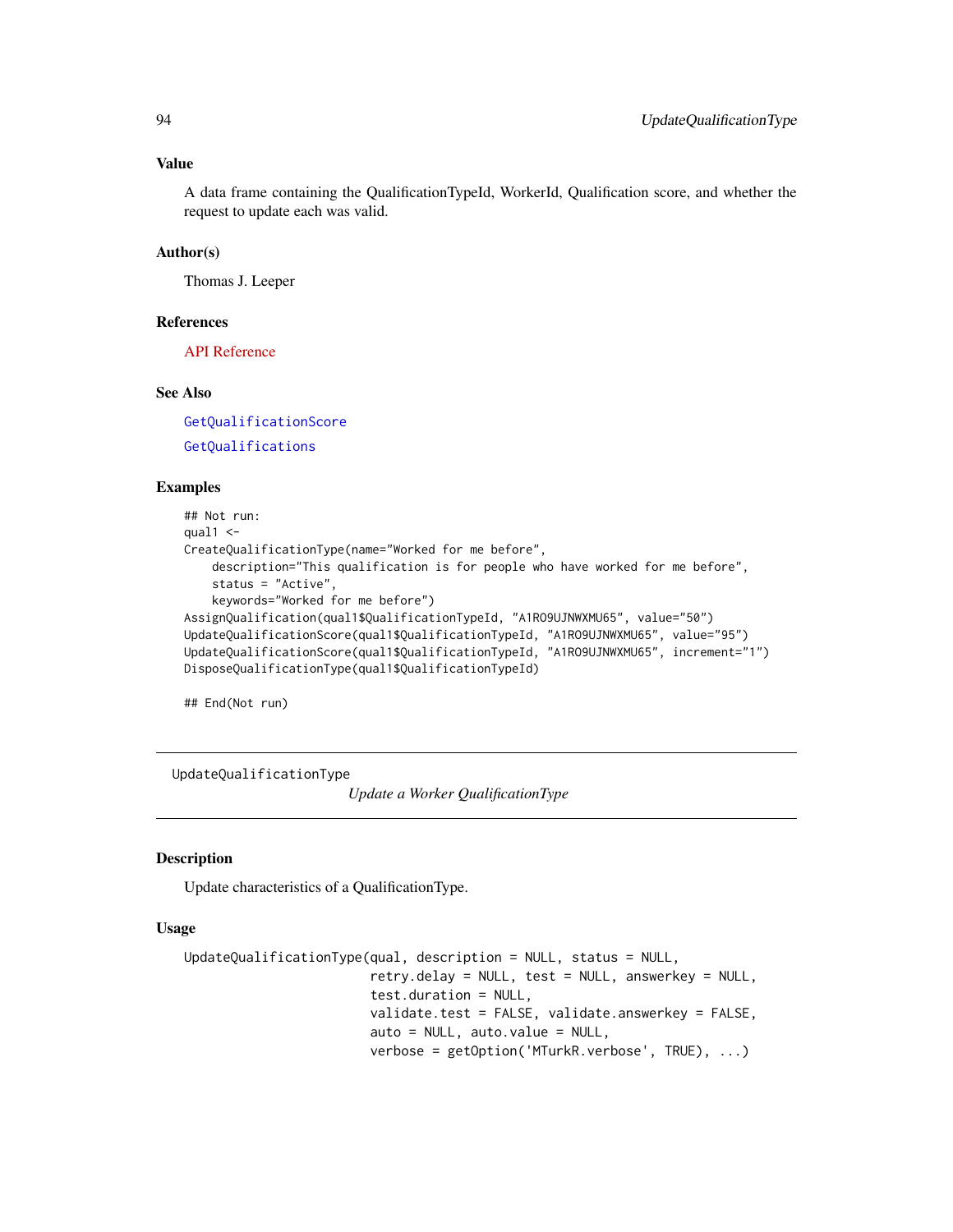# Arguments

| qual               | A character string containing a QualificationTypeId.                                                                                                                                                                                                                                                                          |
|--------------------|-------------------------------------------------------------------------------------------------------------------------------------------------------------------------------------------------------------------------------------------------------------------------------------------------------------------------------|
| description        | A character string describing the Qualification. This is visible to workers. Max-<br>imum of 2000 characters.                                                                                                                                                                                                                 |
| status             | A character vector of "Active" or "Inactive", indicating whether the Qualifica-<br>tionType should be active and visible.                                                                                                                                                                                                     |
| retry.delay        | An optional time (in seconds) indicating how long workers have to wait before<br>requesting the QualificationType after an initial rejection.                                                                                                                                                                                 |
| test               | An optional character string consisting of a QuestionForm data structure, used<br>as a test a worker must complete before the Qualification Type is granted to them.                                                                                                                                                          |
| answerkey          | An optional character string consisting of an AnswerKey data structure, used to<br>automatically score the test. If a previous test with an associated AnswerKey is<br>updated, the new test will not have an AnswerKey unless a new one is included<br>in the same call (even if it is identical to the previous AnswerKey). |
| test.duration      | An optional time (in seconds) indicating how long workers have to complete the<br>test.                                                                                                                                                                                                                                       |
| validate.test      | A logical specifying whether the test parameter should be validated against the<br>relevant MTurk schema prior to creating the QualificationType (operation will<br>fail if it does not validate, and will return validation information). Default is<br>FALSE.                                                               |
| validate.answerkey |                                                                                                                                                                                                                                                                                                                               |
|                    | A logical specifying whether the answerkey parameter should be validated against<br>the relevant MTurk schema prior to creating the QualificationType (operation<br>will fail if it does not validate, and will return validation information). Default<br>is FALSE.                                                          |
| auto               | A logical indicating whether the Qualification is automatically granted to work-<br>ers who request it. Default is FALSE.                                                                                                                                                                                                     |
| auto.value         | An optional parameter specifying the value that is automatically assigned to<br>workers when they request it (if the Qualification is automatically granted).                                                                                                                                                                 |
| verbose            | Optionally print the results of the API request to the standard output. Default is<br>taken from getOption('MTurkR.verbose', TRUE).                                                                                                                                                                                           |
| $\cdots$           | Additional arguments passed to request.                                                                                                                                                                                                                                                                                       |

# Details

A function to update the characteristics of a QualificationType. Name and keywords cannot be modified after a QualificationType is created.

updatequal() is an alias.

# Value

A data frame containing the QualificationTypeId of the newly created QualificationType and other details as specified in the request.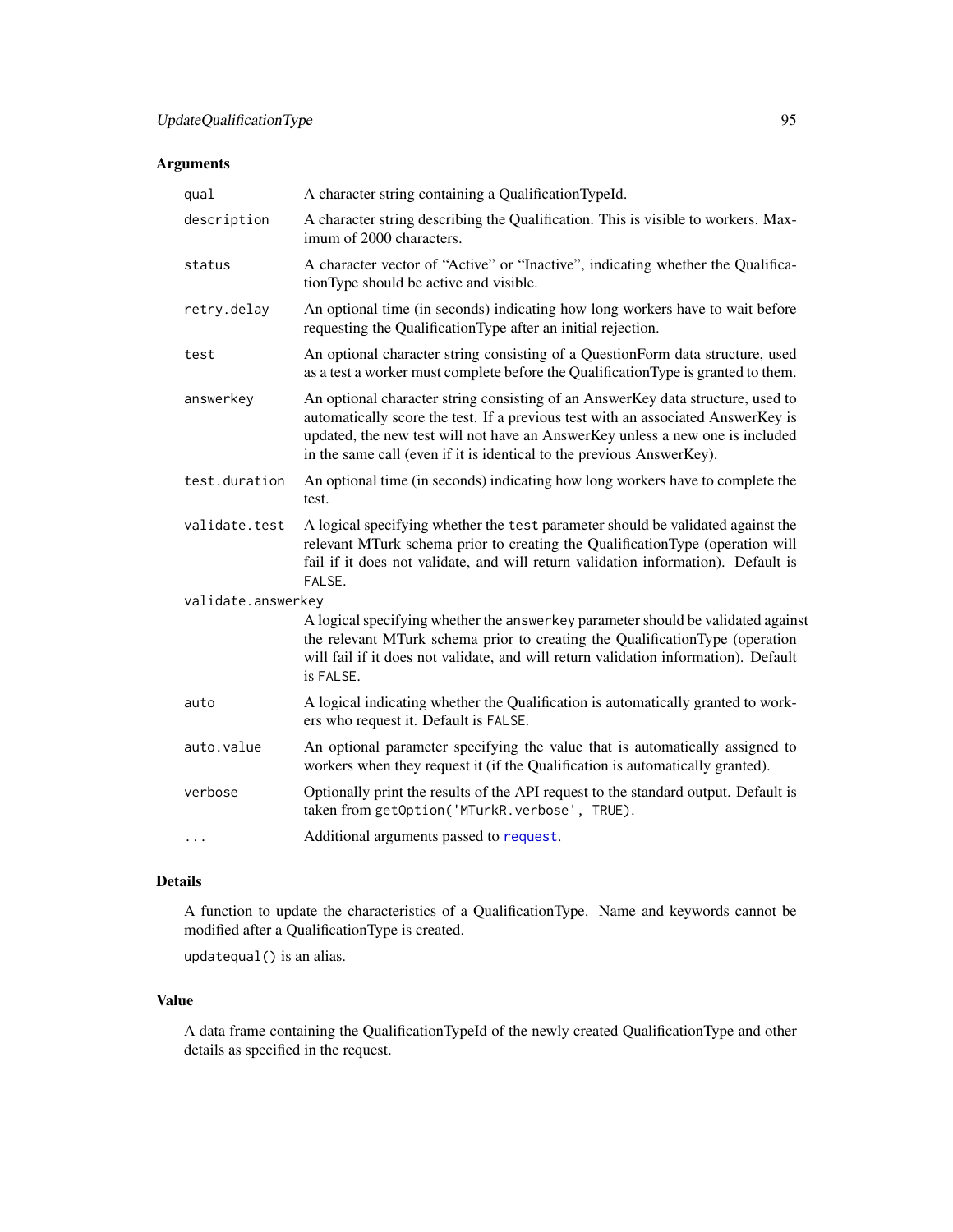#### Author(s)

Thomas J. Leeper

## References

[API Reference](http://docs.amazonwebservices.com/AWSMechTurk/latest/AWSMturkAPI/ApiReference_UpdateQualificationTypeOperation.html)

## See Also

[GetQualificationType](#page-64-0) [CreateQualificationType](#page-23-0) [DisposeQualificationType](#page-30-0) [SearchQualificationTypes](#page-84-0)

## Examples

```
## Not run:
qual1 < -CreateQualificationType(name="Worked for me before",
   description="This qualification is for people who have worked for me before",
   status = "Active",
   keywords="Worked for me before")
qual2 <-
UpdateQualificationType(qual1$QualificationTypeId,
    description="This qualification is for everybody!",
    auto=TRUE, auto.value="5")
DisposeQualificationType(qual1$QualificationTypeId)
```
## End(Not run)

Use Case: Categorization

*Use Case: Categorization*

#### <span id="page-95-0"></span>Description

This page describes how to use MTurkR to collect categorization data

## Details

This page describes how to use MTurkR to collect categorization data (perhaps for photo moderation or developing a training set) on Amazon Mechanical Turk. The workflow here is very similar to that for sentiment analysis (see [sentiment\)](#page-102-0).

The basic workflow for categorization is as follows:

- 1. Develop an HTML form template to display and record data
- 2. Optionally, develop a Qualification Test to select high-quality workers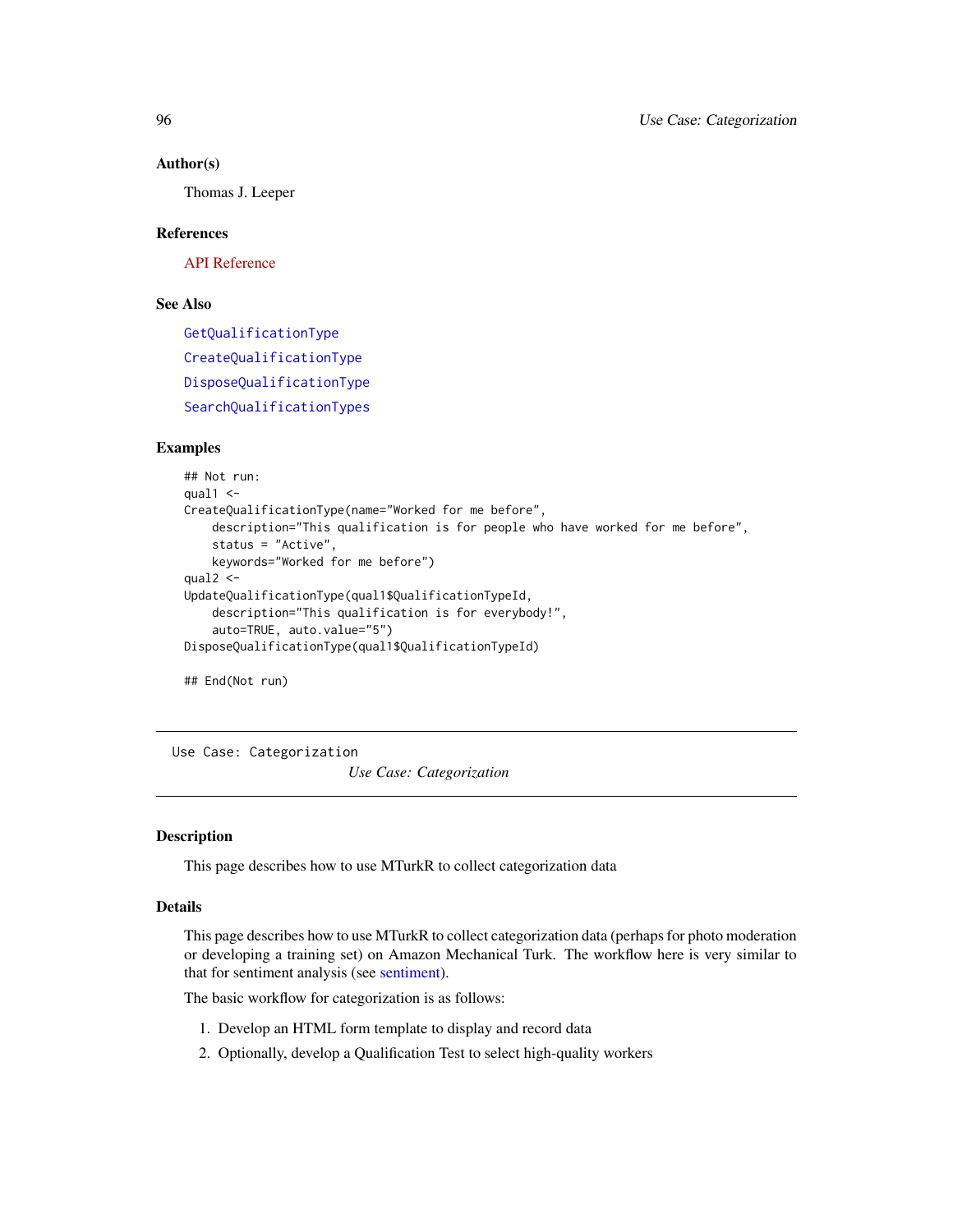- 3. Create a HITType (a display group) to organize the HITs you will produce
- 4. Create the HITs from the template and an input data.frame
- 5. Monitor and retrieve results

## Creating a Categorization Template

MTurkR comes pre-installed with a HTMLQuestion HIT template showing the basic form of a categorization project (see system.file("templates/categorization1.xml", package = "MTurkR"). This template simply displays an image from a specified URL and asks workers to categorize the image as one of five things (person, animal, fruit, vegetable, or something else). Because an HTM-LQuestion HIT is just an HTML document containing a form, we have one '<input>' field for each possible category with the name 'QuestionId1' which is the data field we are interested in analyzing when we retrieve the results.

For your own project, you may want to add additional elements such as instructions to workers about how to perform the task, additional response options, or perhaps multiple dimensions on which to categorize (resolution, clarity, etc.). The key thing to remember is that the template must contain a template field which is what will be replaced by [BulkCreateFromTemplate](#page-11-0) when you create the HITs. Note in the example template that the field is actually used in three places: (1) as the 'src' of the HTML image field, (2) as the alt display text (in case the image doesn't load correctly), and (3) in a hidden form field. The last of these ensures that we are able to quickly and easily map the particular images into the categorization results returned by MTurk. If we don't do this, we will need to [merge](#page-0-0) the results data with information about what image was displayed to each worker (because of an unfortunate feature of the MTurk API), so this saves us time later on.

#### Setting up the Project

Once the template is ready to go, we should think about who we want to complete the categorization task. By default, all HITs are available to all workers regardless of geography, language, experience, or quality. A standard practice is to limit HITs geographically and based on their past approval rating. We can specify this using [GenerateQualificationRequirement](#page-44-0): q1 <- GenerateQualificationRequirement(c("Locale","Approved"),

> $c("==", ">'")$ , c("US",90), preview = TRUE)

We can use this QualificationRequirement structure to limit our tasks to U.S.-based workers with greater than 90% past approval. The preview = TRUE argument means that ineligible workers will not even be able to preview the task.

An alternative approach is actually to create our own Qualification with a test that assesses workers' ability to correctly categorize, possibly while training them to do. A nice feature of such tests is that they can be automatically scored by the MTurk system so there is no need for you to actively manage the pool of eligible workers. This can be combined with the location and other QualificationRequirements just mentioned.

To create a Qualification test requires using some proprietary XML markup called ["QuestionForm".](http://docs.aws.amazon.com/AWSMechTurk/latest/AWSMturkAPI/ApiReference_QuestionFormDataStructureArticle.html) This is basically an HTML-like form that specifies different kinds of questions and answer options, which will be displayed to workers interested in obtaining the qualification. An example form is included with MTurkR as system.file("templates/qualificationtest1.xml", package = "MTurkR"). I will leave it as an exercise to readers to understand the particularities of the format.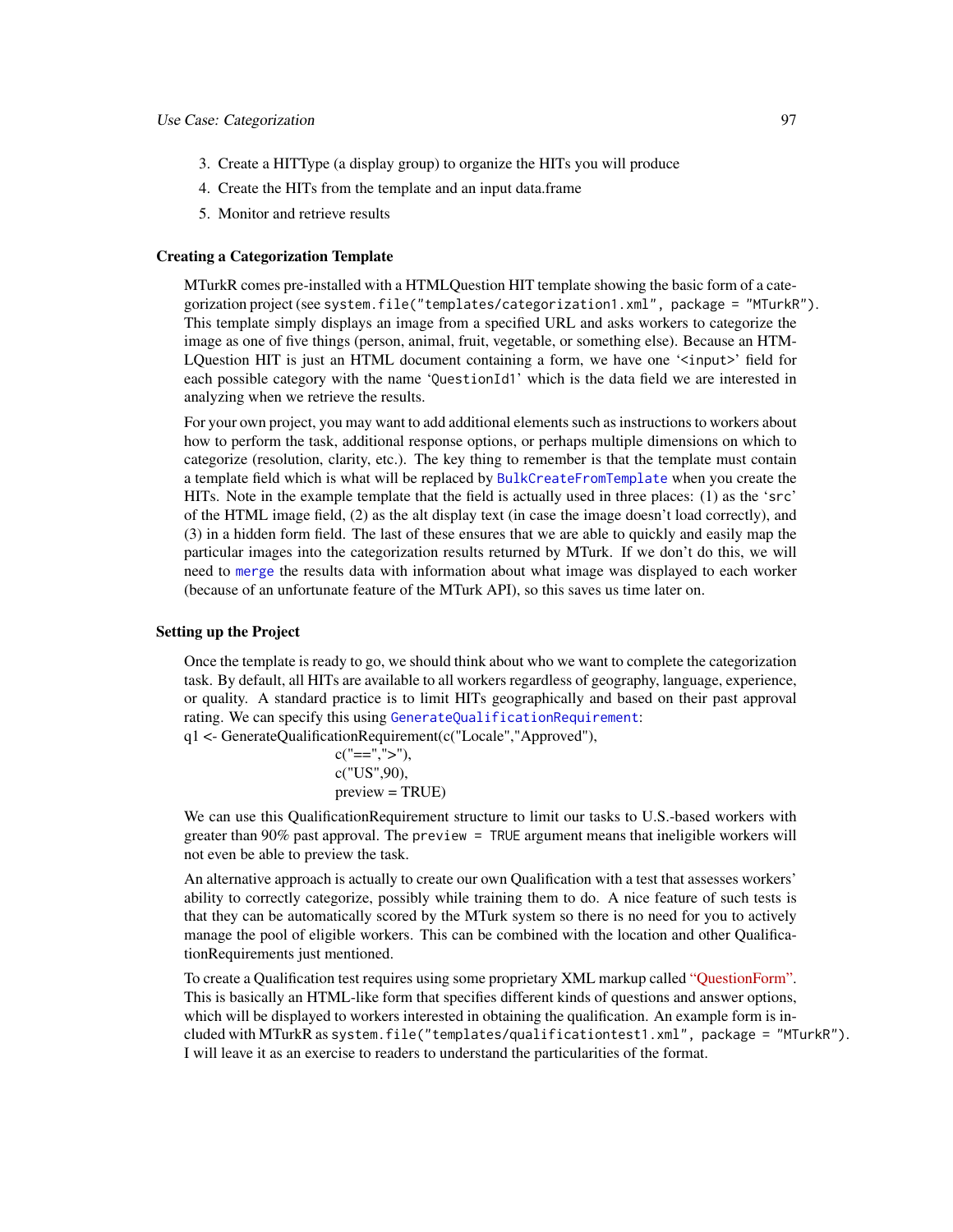To leverage the automatic scoring of a qualification test also requires creating an [AnswerKey](http://docs.aws.amazon.com/AWSMechTurk/latest/AWSMturkAPI/ApiReference_AnswerKeyDataStructureArticle.html) that maps answers in the Qualification test to an overall score. A possible AnswerKey for the Qualification test just mentioned is installed as: system.file("templates/answerkey1.xml", package = "MTurkR").

To use these as QualificationRequirements for a task, we need to first create an MTurk QualificationType using the test and AnswerKey:

qf <- paste0(readLines(system.file("qualificationtest1.xml", package = "MTurkR")), collapse="") qa <- paste0(readLines(system.file("answerkey1.xml", package = "MTurkR")), collapse="") qual1 <- CreateQualificationType(name = "Qualification with Test",

description = "This qualification is a demo",  $test = qf$ , answerkey  $= qa$ , status = "Active", keywords = "test, autogranted")

The QualificationType is now registered in the MTurk system and we can use it to create a QualificationRequirement to attach to our categorization HITs (e.g., to only include workers scoring above 50% on the test:

q2 <- GenerateQualificationRequirement(c("Locale","Approved",qual1\$QualificationTypeId),

 $c("==", ">", ">",$ c("US", 90, 50),  $preview = TRUE$ )

#### Creating the HITs

To actually create the HITs, we need to define some "HITType" parameters that regulate what workers can complete the task, how much they will be paid, and what the task will look like when workers search for it on the MTurk worker interface.

newhittype <-

RegisterHITType(title = "Categorize an Image", description = "Categorize an image according to its content", reward  $=$  ".05",  $duration = seconds(hours=1),$ auto.approval.delay =  $seconds/day = 1)$ , qual.req  $= q2$ , keywords = "categorization, image, coding, rating, sorting")

This creates a HITType, which is essentially a group of HITs; all HITs with the same HITType will be displayed together, allowing a worker to quickly complete many of the tasks in sequence. The value of auto. approval. delay is important; because we might be creating a very large number of HITs, this specifies that workers' answers will be automatically approved after a specific amount of time, preventing us from having to manually approve assignments.

With the HITType created, we can now create the HITs. The HIT template we are using specifies one template field, 'imageurl', which is shown to the workers and also used to set the value of an HTML form field. This means that to use the template, we need to have a data.frame that contains one column, one row per image URL. MTurk does not return information about the HIT itself (e.g., what text was shown) with the results data, so taking this step of creating a hidden HTML form field recording that records the identifier thereby provides a simple way of mapping the displayed text to particular data we will retrieve from MTurk later on.

We can then use BulkCreateFromTemplate to process the data.frame and produce the HITs. (In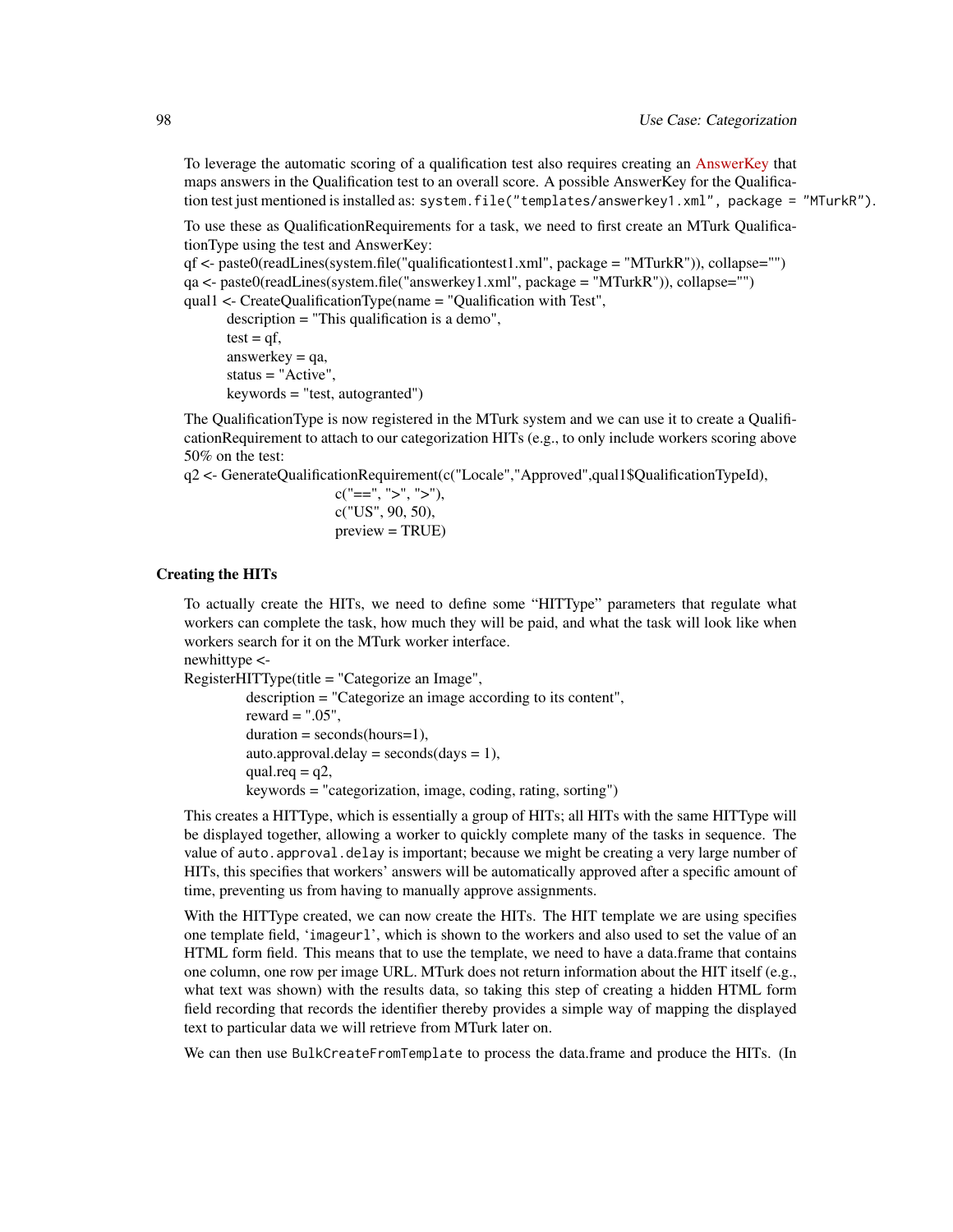this example, the task contains very limited instructions, so in an applied case you may want to provide further details to workers about how to successfully complete the task.) # template file f <- system.file("templates/categorization1.xml", package = "MTurkR") # input data.frame dat < data.frame(imageurl = c("http://example.com/image1.png", "http://example.com/image1.png", "http://example.com/image1. stringsAsFactors = FALSE) # create the HITs (this is time consuming) bulk <- BulkCreateFromHITLayout(template = f,  $input = dat$ , hit.type = newhittype\$HITTypeId, assignments  $= 3$ , annotation = paste("Image Categorization", Sys.Date()),  $expiration = seconds/day = 7)$ 

(Note: This does not actually upload images anywhere, so the value sof 'imageurl' should be live URLs. If you have files stored locally, you will need to upload them to a high-capacity server first (perhaps Amazon S3).)

The code above processes the template using an input data.frame and creates a HIT for each row in the data.frame. In this case, we have asked for 3 assignments, meaning we would like three workers to categorize each image. The bulk object will be a data.frame containing one row per HIT. To perform operations on the individual HITs (e.g., expiring them early, retrieving results data, etc.) we will need the HITId value for each HIT as stored in this data.frame.

# Monitoring Project

Once the HITs are live, they will likely be completed very quickly. If you have a very large project, however, it may take some time. To monitor the status of a project, you can use: HITStatus(annotation = paste("Image Categorization", Sys.Date())

or

HITStatus(hit.type = newhittype\$HITTypeId)

With a large number of HITs, the output of this will be fairly verbose, so you may instead simply want to examine the response objects themselves.

You may find a need to cancel HITs or change them in some way and there are numerous "maintenance" functions available to do this: [ExpireHIT](#page-31-0), [ExtendHIT](#page-33-0) (to add assignments or time), [ChangeHITType](#page-15-0) (to change display properties or payment of live HITs), and so forth. All of these functions can be called on a specific HIT, a HITType group, or on a set of HITs identified by their annotation value (which is a hidden field that can be useful for keeping track of HITs).

## Retrieving Results

The final step of a categorization project is simply to retrieve the results and analyze them. Because we used a HITType and [BulkCreateFromTemplate](#page-11-0), retrieving the data for every assignment for every HIT in the project is very simple, but may be somewhat time consuming depending on the number of assignments involved. All we have to do is:

 $a \leq$ - GetAssignments(hit.type = newhittype\$HITTypeId, return.all = TRUE)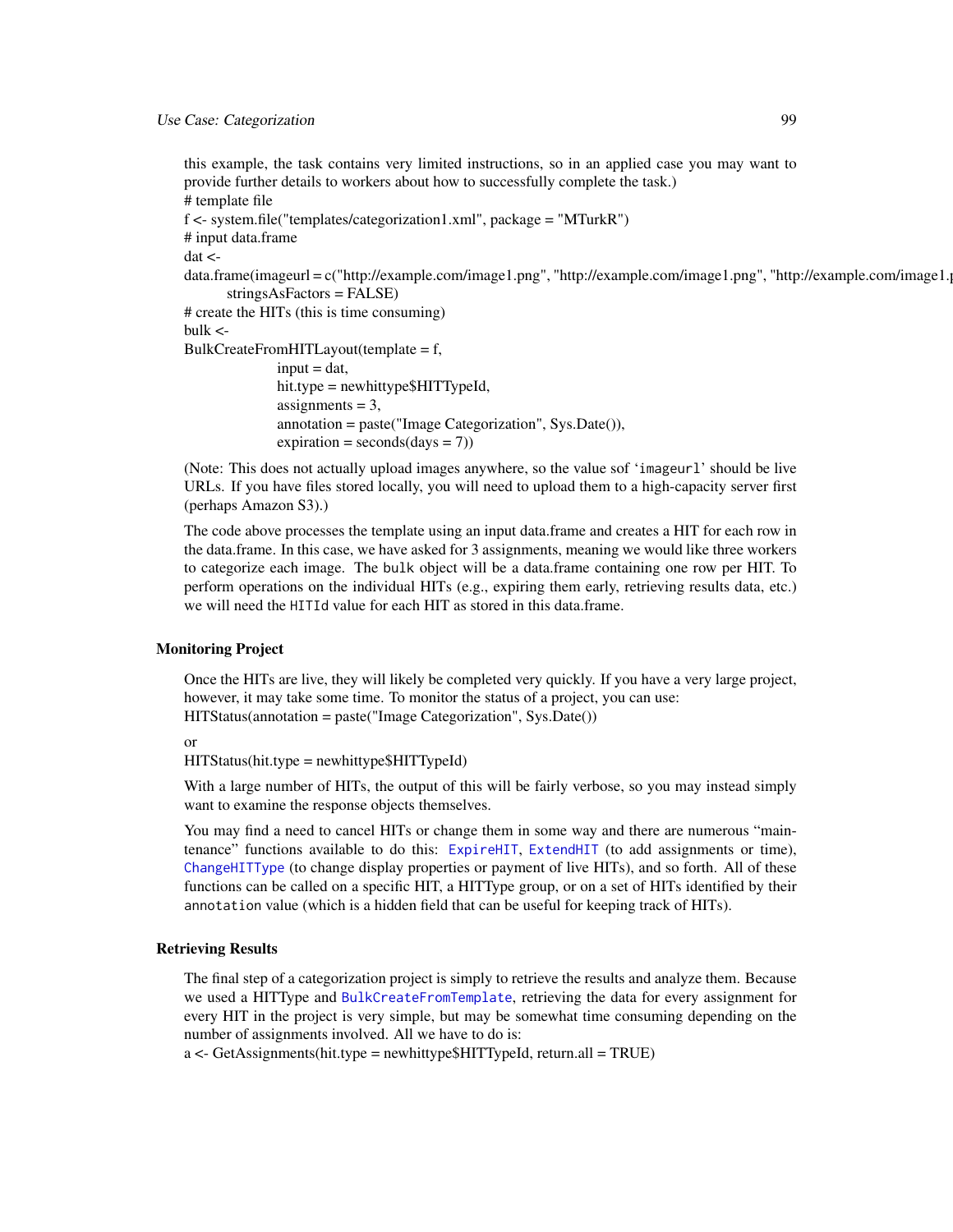If you have multiple projects under the same HITType (e.g., posted on different days), you can also retrieve assignments using the annotation field:

a <- GetAssignments(annotation = paste("Image Categorization", Sys.Date()), return.all = TRUE)

The response object is simply a data.frame. This data.frame will contain metadata about the task (HITTypeId, HITId, AssignmentId, WorkerId, submission and approval times) and values corresponding to every field in the HIT form. In this case, we will have two "answer" fields: 'QuestionId1', which contains the score given by the workers, and 'imageurl', providing the unique identifier for every image. Response are always stored as text because of the nature of the MTurk API, so you may need to coerce the data to a different type before performing some kind of analysis.

#### Author(s)

Thomas J. Leeper

## See Also

For guidance on some of the functions used in this tutorial, see:

- [CreateQualificationType](#page-23-0)
- [GenerateQualificationRequirement](#page-44-0)
- [RegisterHITType](#page-76-0)
- [BulkCreate](#page-11-1)
- [HITStatus](#page-56-1)
- [GetAssignments](#page-50-1)

For some other tutorials on how to use MTurkR for specific use cases, see the following:

- [survey,](#page-105-0) for collecting survey(-experimental) data
- [sentiment,](#page-102-0) for doing sentiment coding
- [webscraping,](#page-99-0) for manual scraping of web data

Use Case: Scraping *Use Case: Scraping*

# <span id="page-99-0"></span>Description

Use MTurkR to manually scrape web pages or documents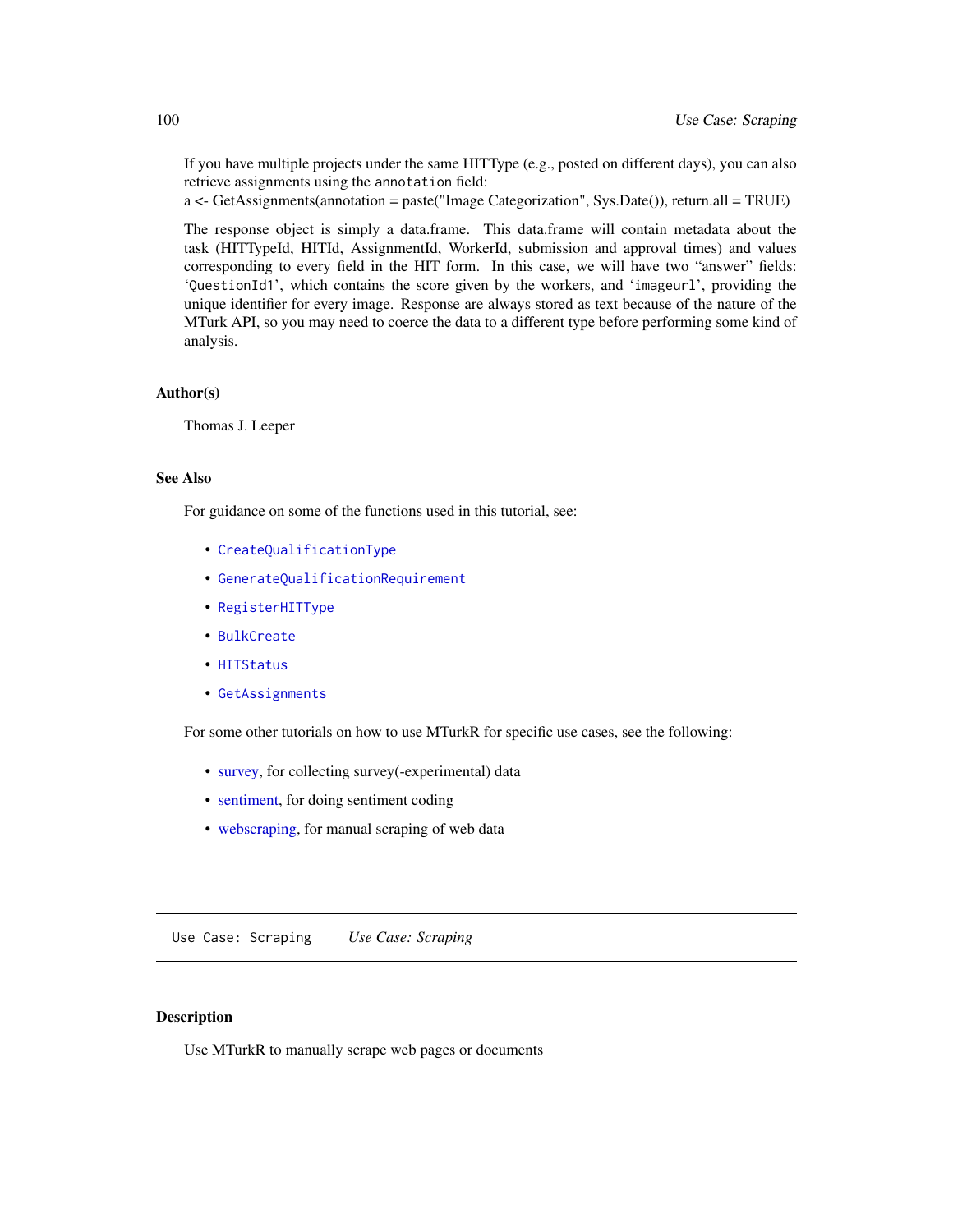#### Details

This page describes how to use MTurkR to scrape human-readable data from the web or other sources using Amazon Mechanical Turk. While webscraping packages (such as XML, xml2, rvest, RSelenium) make it easy to retrieve structured web data and OCR technologies make it possible to extract text from PDFs and images, there are some cases in which data is stored in forms that are primarily human-readable rather than machine-readable. This particularly the case when information is textual but unstructured such as information stored in ad-hoc formats across different web pages (e.g., contact information for businesses) or in formats that are difficult or annoying to automatically scrape (e.g., PDF). This tutorial describes how to use MTurkR to gather data from these kinds of sources.

# Designing a HIT

The first step for a scraping project is to identify sources of information and decide what data you need to extract from those sources. Given the potentially massive variation in specific use cases, this tutorial will not address any particular solution in-depth. Once you have identified what information you would like to extract from the documents, you have to create a form representation in which the MTurk workers will submit information for a given document. This can be a QuestionForm (see [CreateHIT](#page-19-0)), which is a proprietary markup, or more easily just an HTML form (see [GenerateHTMLQuestion](#page-41-0)). An example of QuestionForm markup is given in system.file("templates/tictactoe.xml", package = "MTurkR") and an example of an HTMLQuestion markup is given in system.file("templates/htmlquestion3.xml", package = "MTurkR"). Either is perfectly acceptable. For those with HTML experience, HTMLQuestion is the easier approach; for those interested in making a very simple HIT and who have no previous HTML experience, QuestionForm may be easier to work with.

When designing the HIT, it should either contain a template placeholder (see an example in system.file("templates/html or you should create a separate HIT source file for every document or webpage that you wanted to scrape. Using a template is simple if, for example, you want to scrape information from a list of websites because you can create a basic template and then use [BulkCreateFromTemplate](#page-11-0) to add the website URL (and perhaps other details) to the HIT. If you are scraping a smaller number of documents that are quite irregular in format, it may be easier to manually create each HIT, save it as an .html file, and then create using either [BulkCreate](#page-11-1) (if you store the .html files locally) or [BulkCreateFromURLs](#page-11-0) if you upload those files to a remote server (e.g., Amazon S3).

The remainder of this tutorial will assume you have created the files manually and either wish to create HITs from the local files or from publicly accessible URLs for the server to which those HIT files have been uploaded. If neither of these cases applies (e.g., you want to use a HIT template), consider reading the "Use Case: Categorization" tutorial (see categorization).

## Creating the HITs

If you have the HIT files saved locally, you will use [BulkCreate](#page-11-1) to upload the HIT file to the MTurk server and use that file to create a single HIT. Begin by storing all of these files in a single folder. You can use list, files to retrieve all of the files and format them correctly for use in BulkCreate. From there, you will create a vector of character strings containing the files and pass these to BulkCreate:

```
qvec <- sapply(list.files(pattern = ".html"), function(x) {
```
 $paste0(readLines(x, warn = FALSE), collapse = "\\n")$ })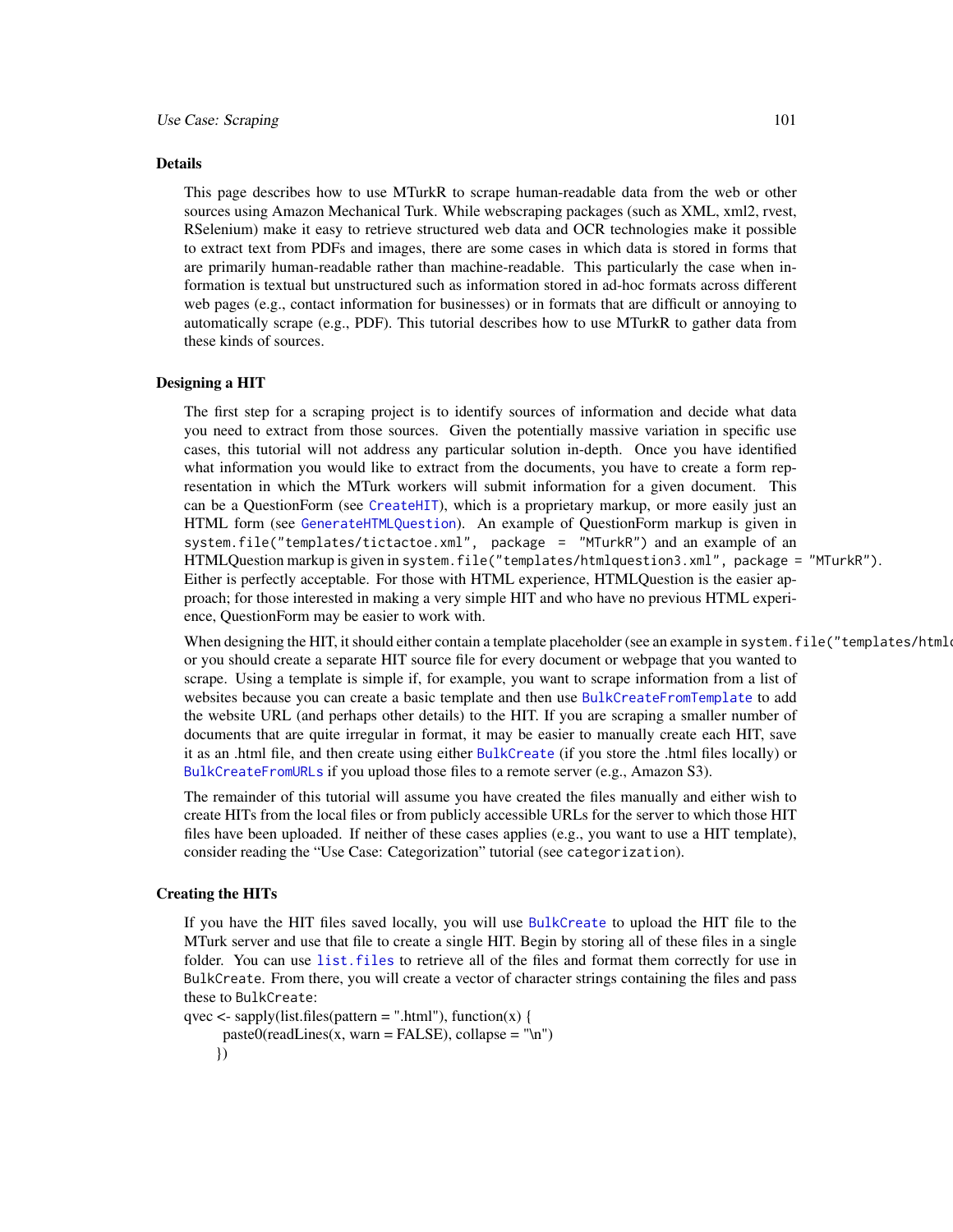# create a HIT from each question file

```
hits \leq-BulkCreate(questions = qvec,
```

```
annotation = "My First Scraping Project",
title = "Retrieve information from a website",
description = "Find business information for the business named in the HIT.",
\text{assignments} = 1,reward = ".25",
expiration = seconds/day = 4),
duration = seconds(minutes = 5),
keywords = "scraping, information search, finding, business, details, contact")
```
(Notes: (1) In this example, you are asking for one assignment per HIT. If each HIT is a business you want information for, this will allow one worker to retrieve information for each business. (2) This does not specify any constraints on which workers can complete HITs. If you want to restrict this to particular locations or by other measures, you will need to add a QualificationRequirement to the project (see [GenerateQualificationRequirement](#page-44-0)).)

The above code will return a list, where each element is a one-row data.frame (or a representation of an API error message). Assuming all HITs were successfully created, you can then convert this to a single data.frame using do.call("rbind", hits). You will want to preserve this data.frame as it contains the HITId value for each HIT, which you can use to manage the HITs.

## Retrieving Results

Once all data have been scraped, you can retrieve the results using [GetAssignments](#page-50-1). (To know if the project is completed, you can monitor it using [HITStatus](#page-56-1).) GetAssignments can retrieve data for a single assignment, a single HIT, all HITs in a "HITType" group, or all HITs with a shared annotation value.

You may also find a need to cancel HITs or change them in some way and there are numerous "maintenance" functions available to do this: [ExpireHIT](#page-31-0), [ExtendHIT](#page-33-0) (to add assignments or time), [ChangeHITType](#page-15-0) (to change display properties or payment of live HITs), and so forth. All of these functions can be called on a specific HIT, a HITType group, or on a set of HITs identified by their annotation value (which is a hidden field that can be useful for keeping track of HITs).

In the above code, we set annotation = "My First Scraping Project" so we can use this to both monitor the project and retrieve assignment data:

# check status of project

HITStatus(annotation = "My First Scraping Project")

# get all assignment data

 $a \leq$  GetAssignments(annotation = "My First Scraping Project", return.all = TRUE)

Here, a will be a data.frame containing information about each assignment. This data.frame will contain metadata about the task (HITTypeId, HITId, AssignmentId, WorkerId, submission and approval times) and values corresponding to every field in the HIT form. Response are always stored as text because of the nature of the MTurk API, so you may need to coerce the data to a different type before performing some kind of analysis.

## Author(s)

Thomas J. Leeper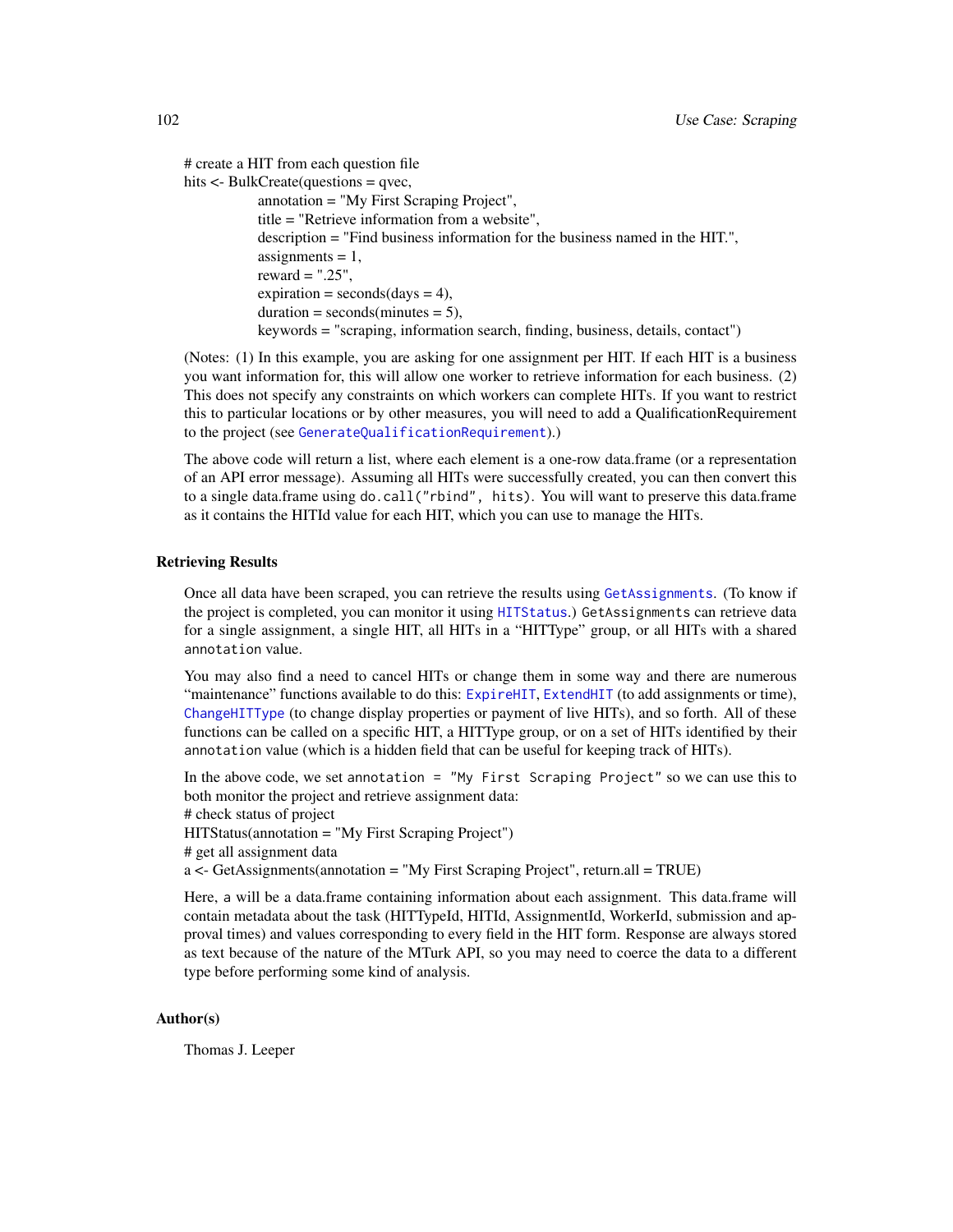## See Also

For guidance on some of the functions used in this tutorial, see:

- [BulkCreate](#page-11-1)
- [HITStatus](#page-56-1)
- [GetAssignments](#page-50-1)

For some other tutorials on how to use MTurkR for specific use cases, see the following:

- [survey,](#page-105-0) for collecting survey(-experimental) data
- [categorization,](#page-95-0) for doing large-scale categorization (e.g., photo moderation or developing a training set)
- [sentiment,](#page-102-0) for doing sentiment coding

Use Case: Sentiment Analysis *Use Case: Sentiment Analysis*

## <span id="page-102-0"></span>**Description**

This page describes how to use MTurkR to collect sentiment data on Amazon Mechanical Turk.

#### Details

A common use case for MTurkR would be to code or score text or image data according to one or more dimensions. For example, you may have a large corpus of text that is divided into sentences and you want to code the sentiment of each sentence. Another would be that you want to score sentiment for messages posted on Twitter ("tweets"). This tutorial walks through how to create a simple sentiment analysis project and retrieve the results.

This tutorial is very similar to the one for image or text categorization (see [categorization\)](#page-95-0), though that tutorial also covers the use of Qualification Tests to selecting or training workers for a given task.

# Creating a Sentiment Analysis HIT

MTurkR comes pre-installed with a HTMLQuestion HIT template for creating a sentiment project (see system.file("templates/sentiment1.xml", package = "MTurkR"). This template simply displays a message value and asks the MTurk worker to provide a sentiment score from -10 to +10 on a range indicator (or "slider"). Because an HTMLQuestion HIT is just an HTML document containing a form, we have one '<input>' field with the name 'sentiment' which is the data field we are interested in analyzing when we retrieve the results.

The template works well with the [BulkCreateFromTemplate](#page-11-0) function, which allows you to quickly produce a very large number of related HITs from a template and an input data.frame.

To begin, we need to define some HITType parameters that regulate what workers can complete the task, how much they will be paid, and what the task will look like when workers search for it on the MTurk worker interface.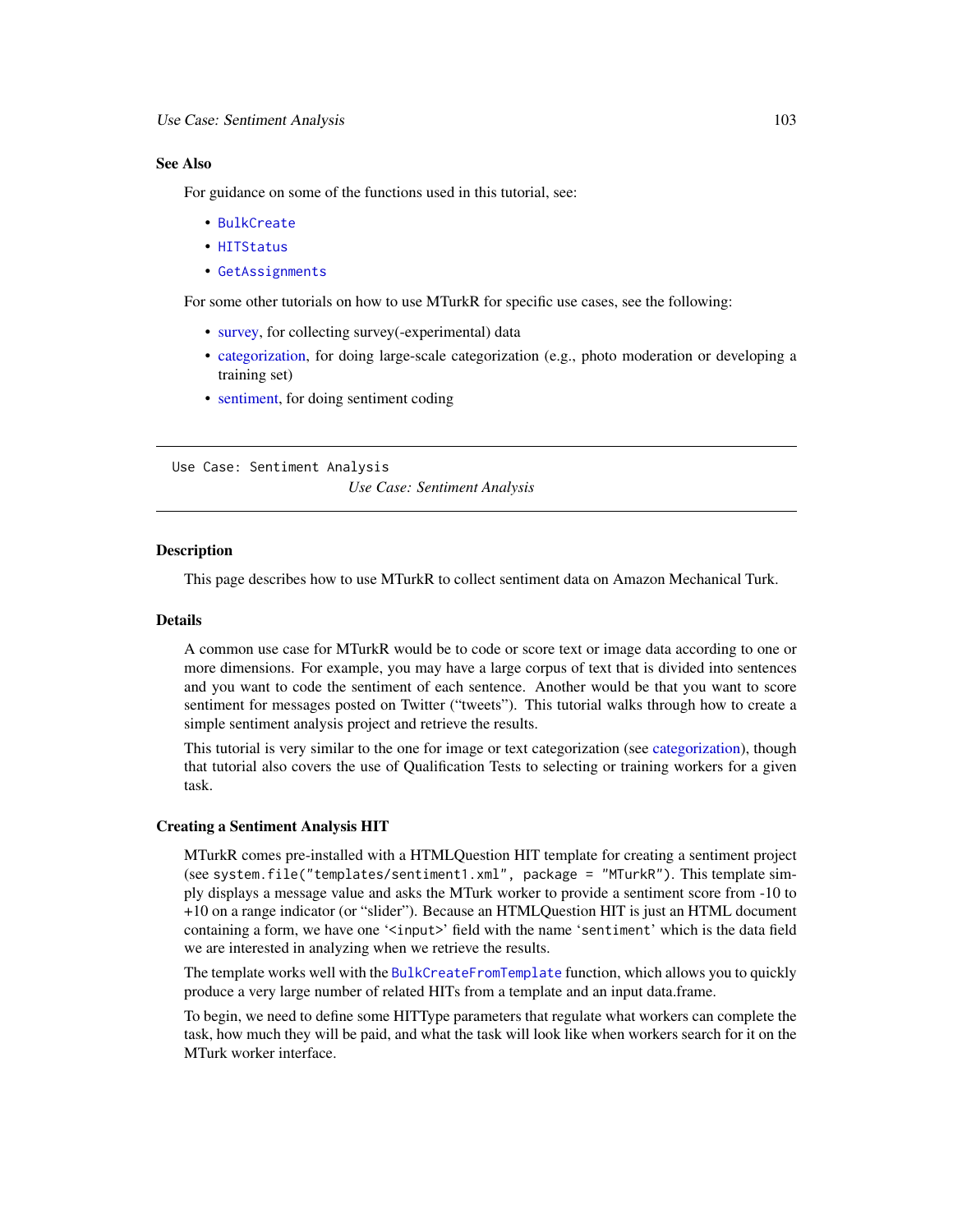newhittype <- RegisterHITType(title = "Sentiment Analysis Task", description = "Score a tweet for positive or negative sentiment.", reward  $=$  ".05",  $duration = seconds(hours=1),$ auto.approval.delay =  $seconds/day = 1)$ , keywords = "sentiment, coding, twitter, tweet, text, rating")

This creates a HITType, which is essentially a group of HITs; all HITs with the same HITType will be displayed together, allowing a worker to quickly complete many of the tasks in sequence. The value of auto. approval. delay is important; because we might be creating a very large number of HITs, this specifies that workers' answers will be automatically approved after a specific amount of time, preventing us from having to manually approve assignments.

Also, in this example, the task can be complete by any worker anywhere in the world; to change this, specify an object created by [GenerateQualificationRequirement](#page-44-0) as the qual.req argument.

With the HITType created, we can now create the HITs. The HIT template we are using specifies one visible template field, 'tweettext', which is shown to the workers and one hidden template field, 'tweetid', which is hidden and that is also used to set the value of an HTML form field. This means that to use the template, we need to have a data.frame that contains two columns, one with each of those names. MTurk does not return information about the HIT itself (e.g., what text was shown) with the results data, so taking this step of creating a hidden HTML form field recording that records the identifier thereby provides a simple way of mapping the displayed text to particular sentiment data we will retrieve from MTurk later on.

We can then use BulkCreateFromTemplate to process the data.frame and produce the HITs. (In this example, the task contains very limited instructions, so in an applied case you may want to provide further details to workers about how to successfully complete the task.) # template file f <- system.file("templates/sentiment1.xml", package = "MTurkR") # input data.frame

dat <  $data-frame(tweetid = 1:3,$ tweettext =  $c("abc", "def", "fgh"),$ stringsAsFactors = FALSE) # create the HITs (this is time consuming)  $bulk <$ BulkCreateFromHITLayout(template = f,  $input = dat$ , hit.type = newhittype\$HITTypeId, assignments  $= 5$ , annotation = paste("Twitter Sentiment Project", Sys.Date()),  $expiration = seconds/day = 7)$ 

Here we process the template using an input data.frame and create a HIT for each row in the data.frame. In this case, we have asked for 5 assignments, meaning we would like five workers to score each text. The bulk object will be a data.frame containing one row per HIT. To perform operations on the individual HITs (e.g., expiring them early, retrieving results data, etc.) we will need the HITId value for each HIT as stored in this data.frame.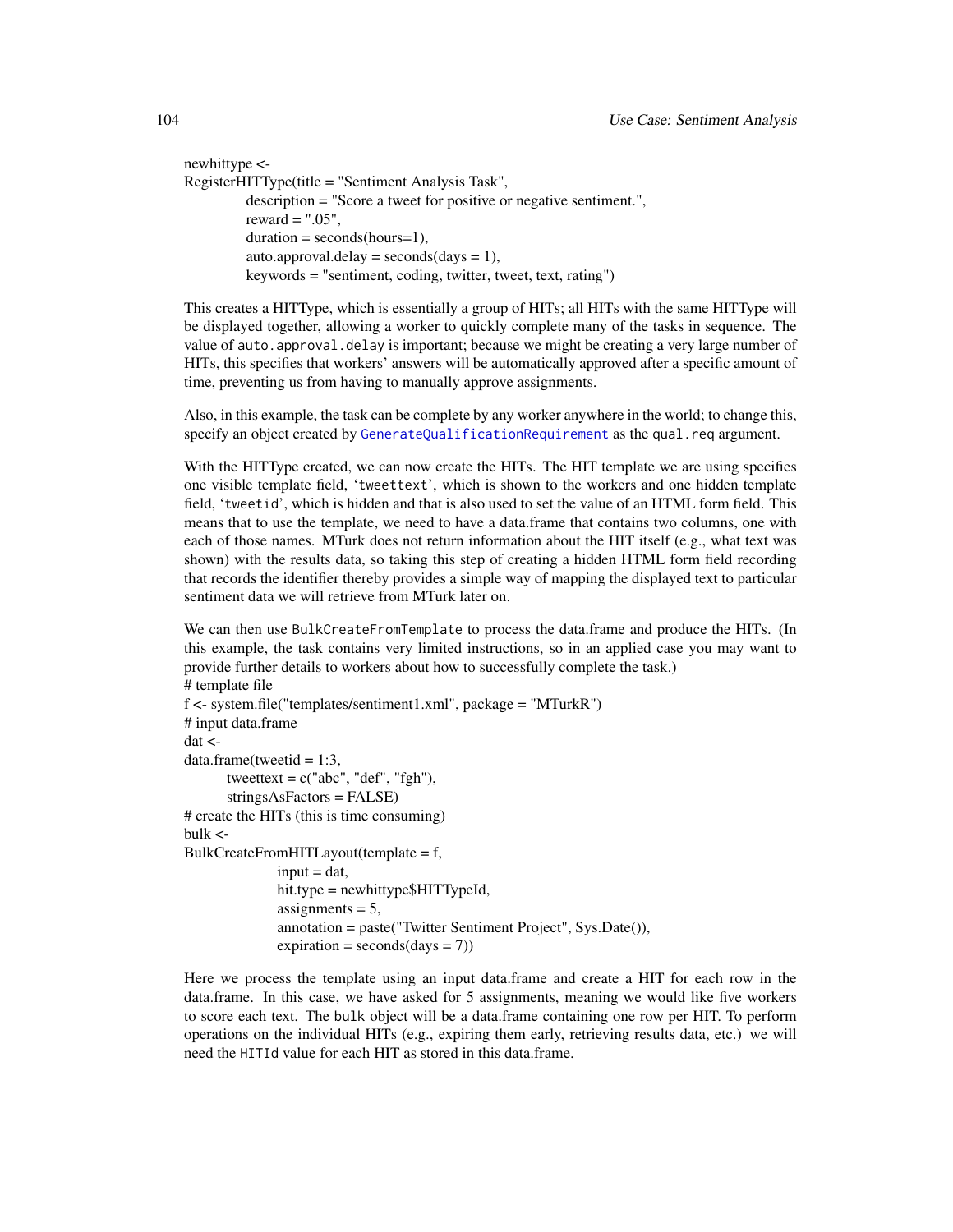## Monitoring Project

Once the HITs are live, they will likely be completed very quickly. If you have a very large project, however, it may take some time. To monitor the status of a project, you can use: HITStatus(annotation = paste("Twitter Sentiment Project", Sys.Date())

or

HITStatus(hit.type = newhittype\$HITTypeId)

With a large number of HITs, the output of this will be fairly verbose, so you may instead simply want to examine the response objects themselves.

You may find a need to cancel HITs or change them in some way and there are numerous "maintenance" functions available to do this: [ExpireHIT](#page-31-0), [ExtendHIT](#page-33-0) (to add assignments or time), [ChangeHITType](#page-15-0) (to change display properties or payment of live HITs), and so forth. All of these functions can be called on a specific HIT, a HITType group, or on a set of HITs identified by their annotation value (which is a hidden field that can be useful for keeping track of HITs).

#### Retrieving Results

The final step of a sentiment analysis project is simply to retrieve the results and analyze them. Because we used a HITType and [BulkCreateFromTemplate](#page-11-0), retrieving the data for every assignment for every HIT in the project is very simple, but may be somewhat time consuming depending on the number of assignments involved. All we have to do is:

a <- GetAssignments(hit.type = newhittype\$HITTypeId, return.all = TRUE)

If you have multiple projects under the same HITType (e.g., posted on different days), you can also retrieve assignments using the annotation field:

a <- GetAssignments(annotation = paste("Twitter Sentiment Project", Sys.Date()), return.all = TRUE)

The response object is simply a data.frame. This data.frame will contain metadata about the task (HITTypeId, HITId, AssignmentId, WorkerId, submission and approval times) and values corresponding to every field in the HIT form. In this case, we will have two "answer" fields: 'sentiment', which contains the score given by the workers, and 'tweetid', providing the unique identifier for every text. Response are always stored as text because of the nature of the MTurk API, so you may need to coerce the data to a different type before performing some kind of analysis.

#### Author(s)

Thomas J. Leeper

## See Also

For guidance on some of the functions used in this tutorial, see:

- [BulkCreate](#page-11-1)
- [RegisterHITType](#page-76-0)
- [HITStatus](#page-56-1)
- [GetAssignments](#page-50-1)

For some other tutorials on how to use MTurkR for specific use cases, see the following:

• [survey,](#page-105-0) for collecting survey(-experimental) data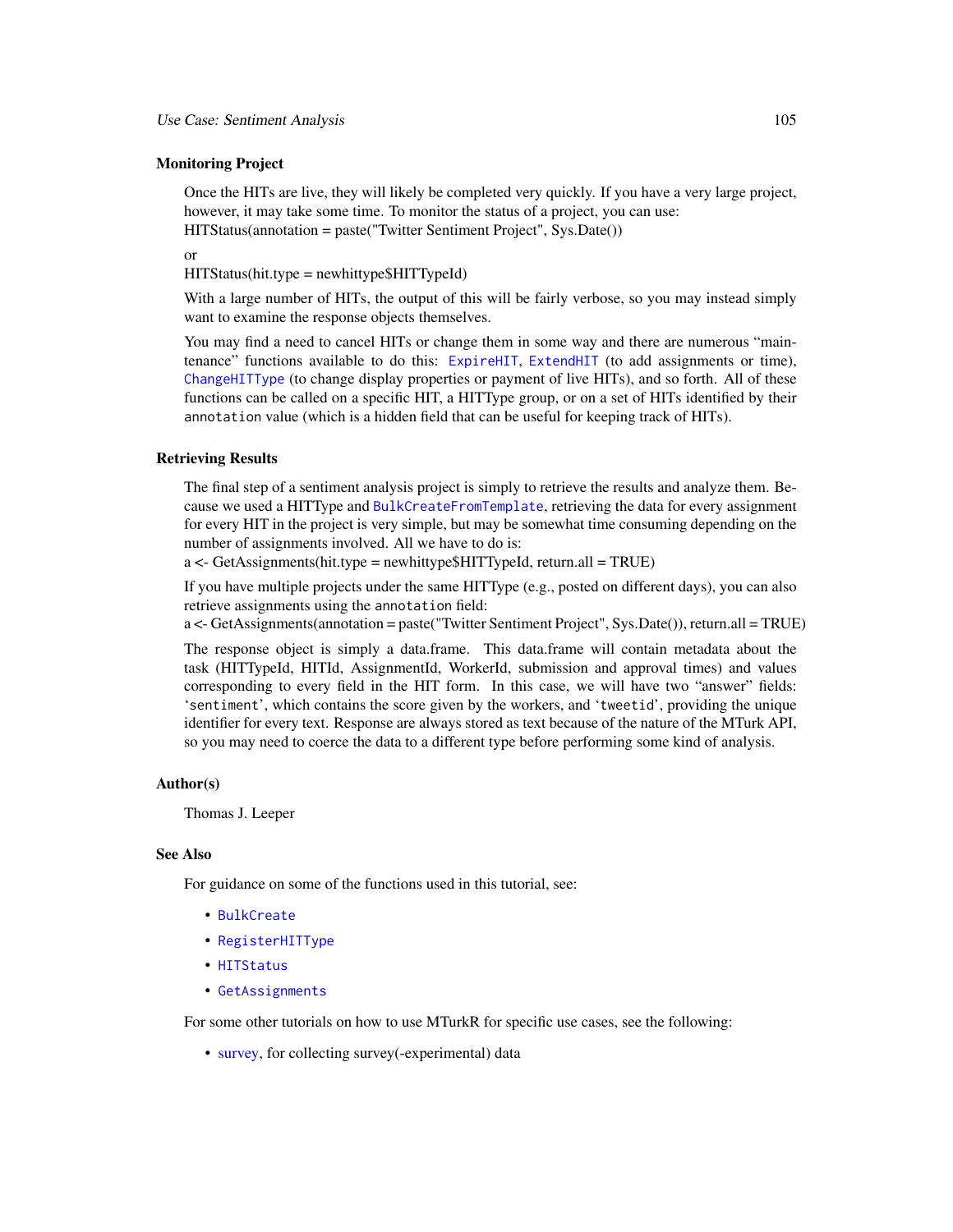- [categorization,](#page-95-0) for doing large-scale categorization (e.g., photo moderation or developing a training set)
- [webscraping,](#page-99-0) for manual scraping of web data

Use Case: Surveys *Use Case: Surveys*

# <span id="page-105-0"></span>Description

This page describes how to use MTurkR to collect survey(-experimental) data on Amazon Mechanical Turk.

#### Details

MTurk is widely used as a platform for social research, due to its low costs, ease of use, and quick access to participants. This use case tutorial walks through how to create MTurk HITs using MTurkR. It also describes some advanced features, such as managing panels of MTurk participants, and randomizing content.

#### Creating a survey HIT

Because a HIT is simply an HTML form, it is possible to design an entire survey(-experimental) questionnaire directly in MTurk. This could be done using an HTMLQuestion HIT. That would require, however, an extensive knowledge of HTML, likely a fair amount of JavaScript to display questions and validate worker responses, and a large amount of CSS styling. An alternative approach is to use an off-site survey tool (such as SurveyMonkey, Qualtrics, Google Spreadsheet Forms, etc.) to design a questionnaire and then simply use a HIT to direct workers to that task. There are two ways to do this in MTurkR. One is to create a "link and code" HIT that includes a link to an off-site tool and a text entry field for a worker to enter a completion code. The other is to embed the questionnaire directly as an ExternalQuestion HIT. The following two sections describe these approaches.

Link and code: To use the link and code, the HIT must contain the following:

- A link to the off-site survey
- A text entry form field into which the worker will enter a completion code
- Instructions to the worker about how to complete the HIT
- Optionally, JavaScript to dynamically display the link and/or entry field

MTurkR includes an XML file that could be used to create an HTMLQuestion "link and code" HIT. You can find it in system.file("templates/htmlquestion1.xml", package = "MTurkR"). A more robust example of an HTMLQuestion showing a survey link that is dynamically displayed once the HIT is accepted is included as system.file("templates/surveylink.xml", package = "MTurkR"). You can also create a HIT of this kind on the MTurk requester user interface (RUI) website.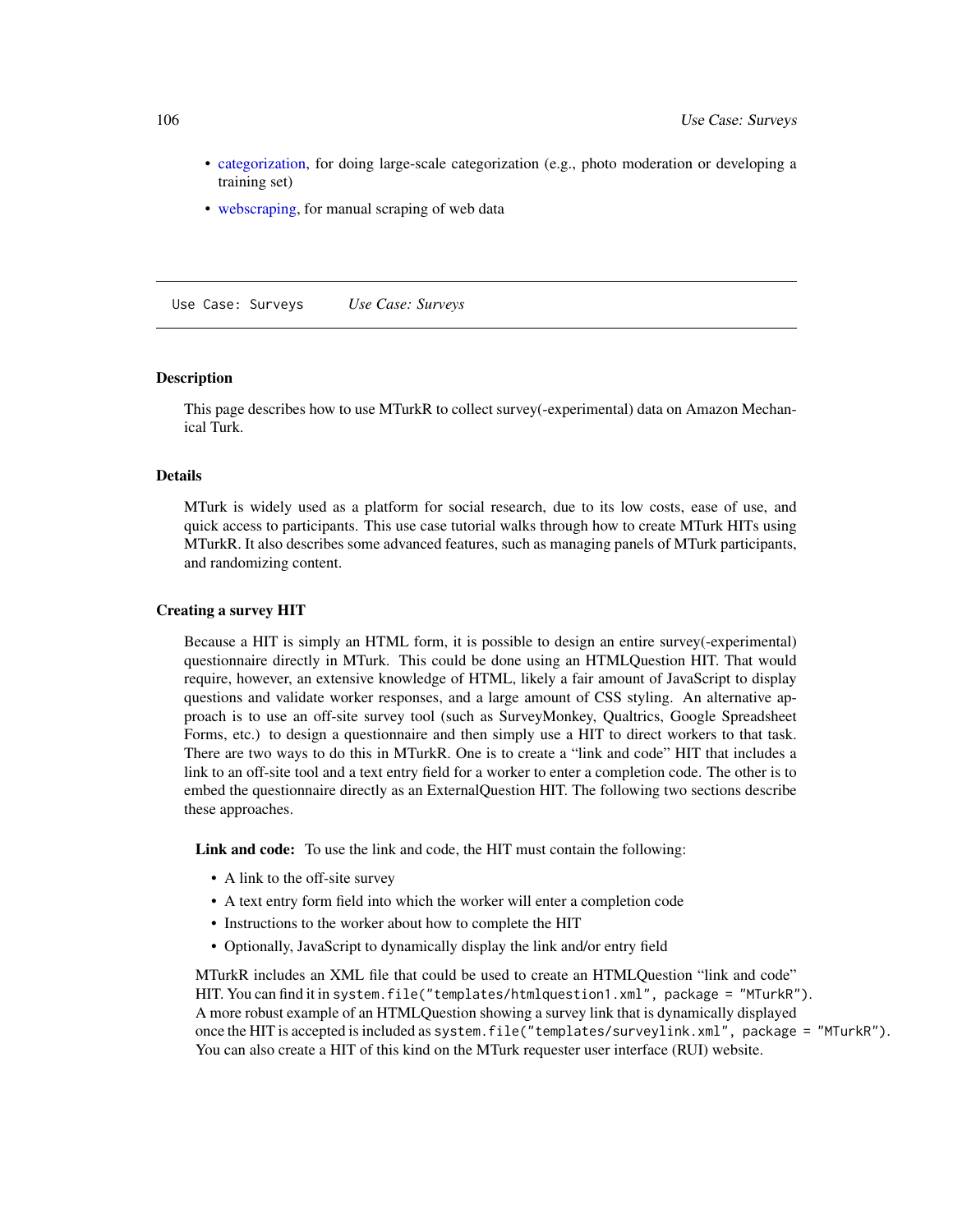ExternalQuestion: The link and code method is easier to setup, but invites problems with workers entering fake codes, workers completing the survey but not entering the code (and thus not getting paid), and other human error possibilities. By contrast, the ExternalQuestion method provides a seamless link between the MTurk interface and an off-site tool. Instead of showing the worker an HTML page with a link, configuring an ExternalQuestion actually shows the worker the survey directly inside an iframe in the MTurk worker interface. This eliminates the need for the requester to create codes and for workers to copy them.

The trade-off is that this method requires a somewhat sophisticated survey tool (e.g., Qualtrics) that can handle redirecting the worker back to the ExternalQuestion submit URL for their assignment. The submit URL has to take the form of: 'https://www.mturk.com/mturk/externalSubmit?assignmentId=work The 'foo=bar' part is required by MTurk (it requires the assignmentId and at least one other field). Note: The previous link is for the live server. For testing in the requester sandbox, the base URL is: 'https://workersandbox.mturk.com/mturk/externalSubmit'.

Creating the HIT itself is quite simple. It simply requires registering a HITType, building the ExternalQuestion structure (in which you can specify the height of the iframe in pixels), and using it in [CreateHIT](#page-19-0):

newhittype <-

RegisterHITType(title = "10 Question Survey",

description = "Complete a 10-question survey about news coverage and your opinions", reward  $=$  ".20".

```
duration = seconds(hours=1),
```
keywords = "survey, questionnaire, politics")

eq <- GenerateExternalQuestion(url="https://www.example.com/myhit.html",frame.height="400") CreateHIT(hit.type = newhittype\$HITTypeId,

question = eq\$string,  $expiration = seconds(1)$ ,  $assignments = 1)$ 

To make this work with a Qualtrics survey URL, do the following:

- 1. Create the Qualtrics survey
- 2. Setup the Qualtrics survey to extract embedded URL parameters (see [documentation\)](http://qualtrics.com/university/researchsuite/advanced-building/survey-flow/embedded-data/), which MTurk will attach to the Qualtrics survey link. You need to extract the 'assignmentId' field. It is also helpful to extract the 'workerId' field to embed it in the survey dataset as a unique identifier for each respondent.
- 3. Setup the Qualtrics survey to redirect (at completion) to the ExternalQuestion submit URL, using the 'assignmentId' (the embedded data field) and at least one other survey field. See [Qualtrics documentation](http://qualtrics.com/university/researchsuite/basic-building/basic-survey-options/survey-termination/) for details. For the live server, this URL should look like: 'https://www.mturk.com/mturk/externalSubmit?assignmentId=\${e://Field/assignmentId}&foo=bar' and for the sandbox it should look like: 'https://workersandbox.mturk.com/mturk/externalSubmit?assignmen
- 4. Create an ExternalQuestion HIT via MTurkR using the survey link from Qualtrics, as in the example above.

#### Managing a worker panel

The viability of MTurk as a platform for implementing social science experiments is well-understood, but the platform's comparative advantage for implementing complicated panel data collection is underappreciated, in part for technological reasons. The ability to recontact and pay large numbers of workers falls outside the functionality of the RUI. In this use case, the objective is to implement a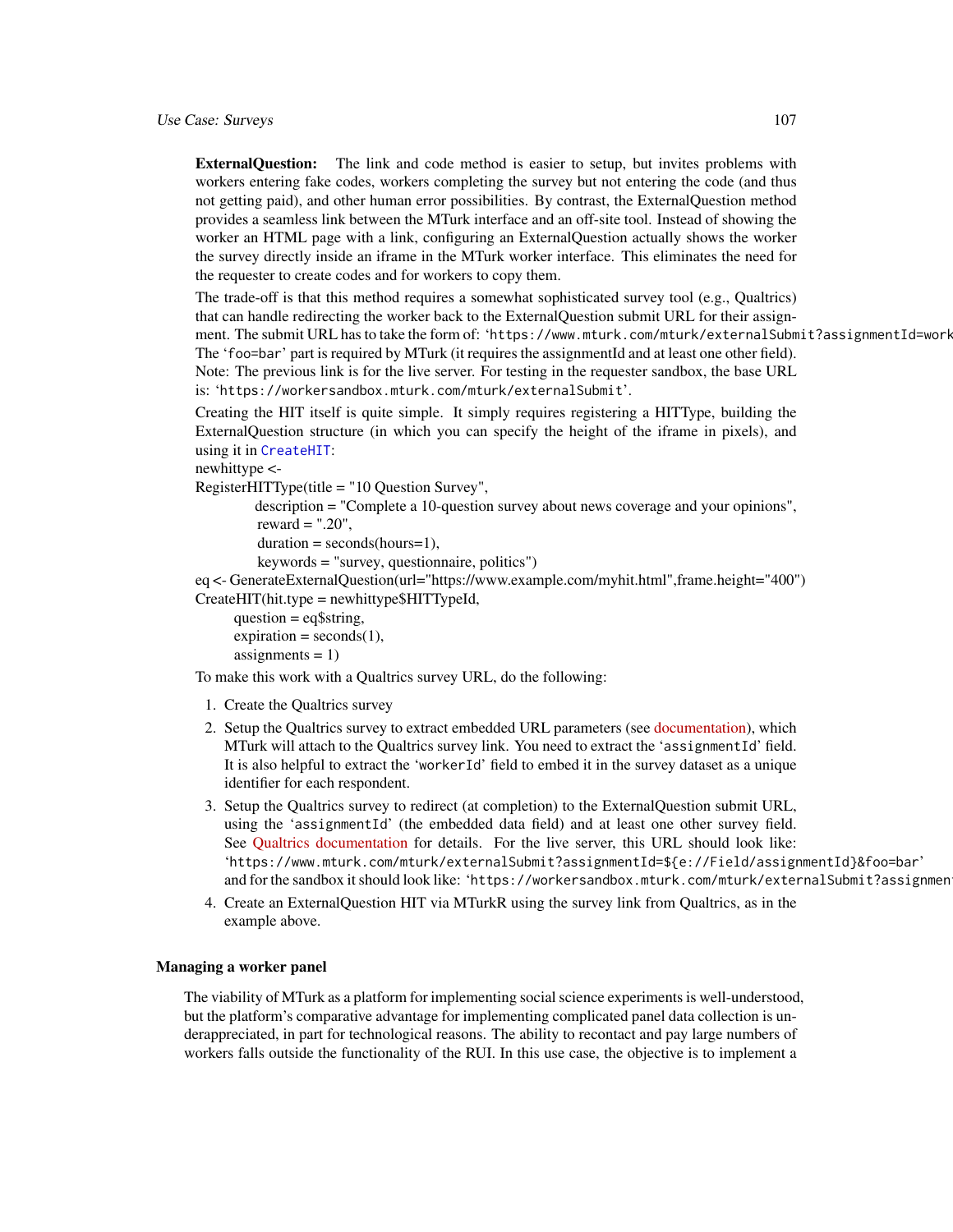three-wave panel experiment, where respondents are randomly assigned to a condition at time 1, recontacted to participate in a follow-up survey at time 2, and finally a second follow-up wave at time 3. The first stages of the workflow here are relatively easy. First, an experimental survey instrument is constructed with any tool (e.g., Qualtrics or one's own HTML). Second, a single HIT is created (without a qualification test) to which workers respond by completing the survey-experiment. Note that when only one HIT is needed, the parameters normally assigned with [RegisterHITType](#page-76-0) can be specified in [CreateHIT](#page-19-0).

newhit <- CreateHIT(question = GenerateExternalQuestion("http://www.test.com/surveylink", 400)\$string,

```
title = "5-Question Survey",
description = "Take a five-question survey about your political opinions.",
reward = ".25".
duration = seconds(hours=4),expiration = seconds/day = 7),
\text{assignments} = 1000,keywords = "survey, question, answers, research, politics, opinion",
auto.append.delay = seconds/day=2),qual.req = GenerateQualificationRequirement("Location","==","US",preview=TRUE))
```
Once a sufficient number of responses are collected (i.e., assignments completed), assignments can be reviewed such that only those who pass an attention check are approved and the remainder rejected:

```
review <- GetAssignments(hit=newhit$HITId)
correctcheck <- "7"
approve <- approve(assignments = review$AssignmentId[review$check==correct])
reject <- reject(assignments = review$AssignmentId[!review$check==correct])
```
After reviewing these assignments, MTurkR can be used to Bonus, Contact, and Qualify workers. To implement a panel, workers who completed the original HIT (the time 1 survey) are either granted a QualificationRequirement that gives them access to the second and third waves or they are simply contacted directly with a link to an off-site tool. If using the latter approach, the workers can be paid a bonus if they complete the follow-up surveys.

Using the first method, if we want to post the time 2 or time 3 surveys as new HITs but limit participation to those who have completed before, we would create a QualificationType using [CreateQualificationType](#page-23-0):

```
thenewqual <-
```
CreateQualificationType( name = "Completed Wave 1", description = "This qualification is for worker who completed wave 1.",

status = 'Active', keywords = "Worked for me before",  $auto = FALSE)$ 

Next, we can use [AssignQualification](#page-7-0) to give all workers from your previous HIT a score above the threshold you'll use on the new HIT. So we'll set a score of 50 here, but you could use anything. AssignQualification(

qual = thenewqual\$QualificationTypeId, workers = approve\$WorkerId, value  $= 1$ )

This will return a data.frame specifying the scores assigned to each worker, so you don't need to store the result.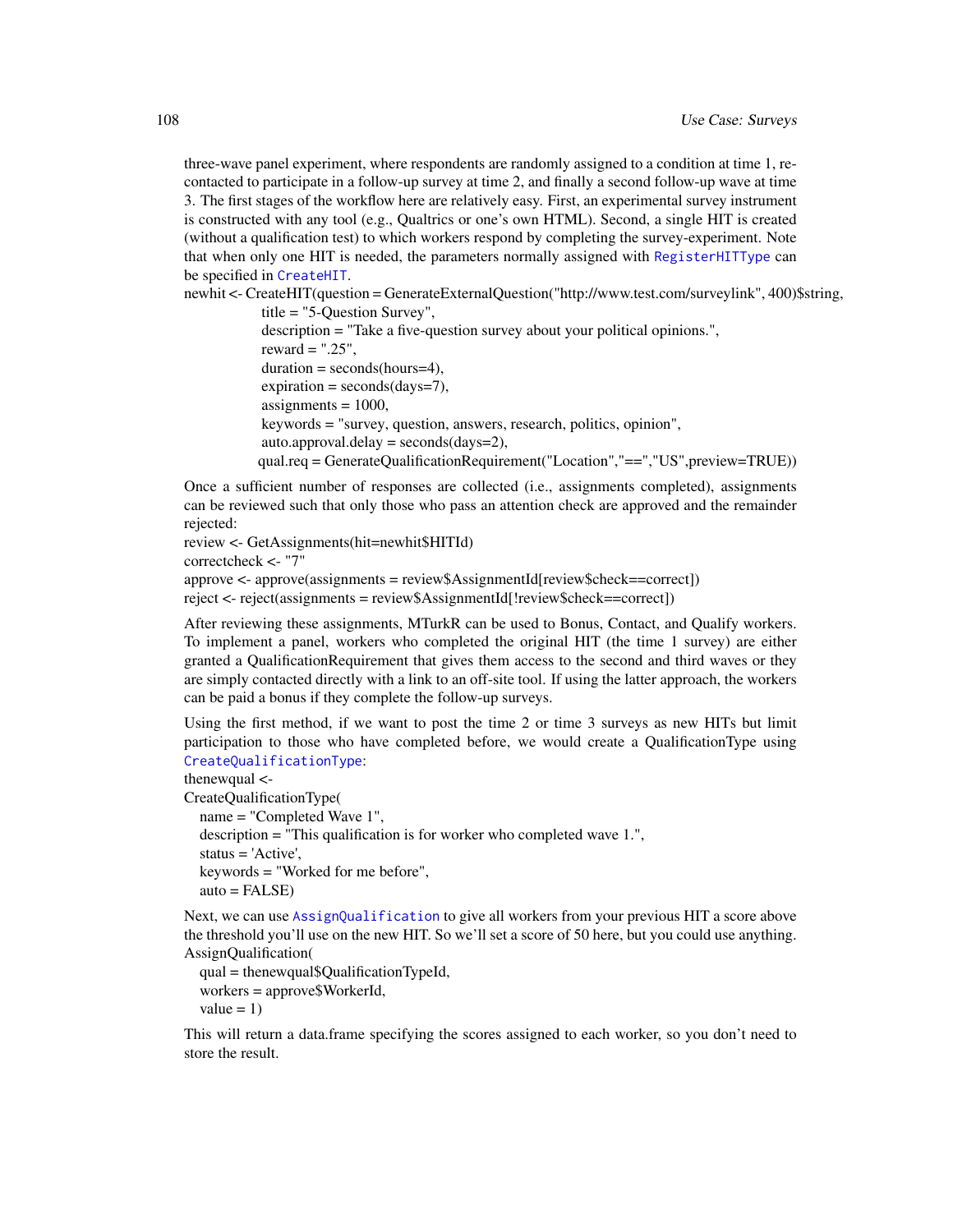<span id="page-108-0"></span>Finally, when we create the new HIT (for time 2 or time 3 surveys), we simply need to specify the QualificationType you created as a Qualification Requirement (using [GenerateQualificationRequirement](#page-44-0): # generate a QualificationRequirement object req <- GenerateQualificationRequirement(thenewqual\$QualificationTypeId, "==", "1") # create HIT newhit <- CreateHIT( title = "Survey", description = "5 question survey", reward  $=$  ".10",  $duration = seconds/day = 1)$ , keywords = "survey, questionnaire",  $expiration = seconds/day = 7)$ ,  $\text{assignments} = 50,$ hitlayoutid = "23ZGOOGQSCM61T1H5H9U0U00OQWFFU",  $qual.read = req)$ 

This restricts the survey to only be available to workers with the Qualification (i.e., those who completed the time 1 survey). Completions can then be monitored and approved in the same way as at time 1. The process could be repeated for the time 3 survey.

If we wanted to instead simply host the time 2 and time 3 surveys on an external site, we could invite workers from time 1 using [ContactWorkers](#page-17-0) and then pay those who complete the survey using [GrantBonus](#page-70-0). We simply need to record which workers complete the survey. In the below example, we'll pass their WorkerId in the survey link, to record this automatically:

b1 <- "If you complete a follow-up survey, you will receive a \$.50 bonus.\n

You can complete the survey at the following link: http://www.test.com/link1?WorkerId=" t2 <- ContactWorkers(subjects = "Complete follow-up survey for \$.50 bonus",

> msgs = sapply(approve\$WorkerId, FUN=function(worker) paste(b1, worker)), workers = approve\$WorkerId)

Once we have tracked completions, we can then pay bonuses by supplying a vector of workers and their corresponding 'AssignmentId' (from the time 1 survey). This makes using [GrantBonus](#page-70-0) a little clunky to use, but it works:

bonus <- GrantBonus(workers = review\$WorkerId[review\$WorkerId assignments = review\$AssignmentId[review\$WorkerId amounts  $=$  "1.00", reasons = "Thanks for completing the follow-up survey!")

We can then repeat the process for the time 3 survey, using ContactWorkers and GrantBonus to invite and pay workers completing follow-up waves. The use of these tools, along with QualificationTypes, enables the maintenance of complex panels of workers with specific demographics or skills.

#### See Also

For guidance on some of the functions used in this tutorial, see:

- [CreateHIT](#page-19-0)
- [GetAssignments](#page-50-0)

• [ContactWorkers](#page-17-0)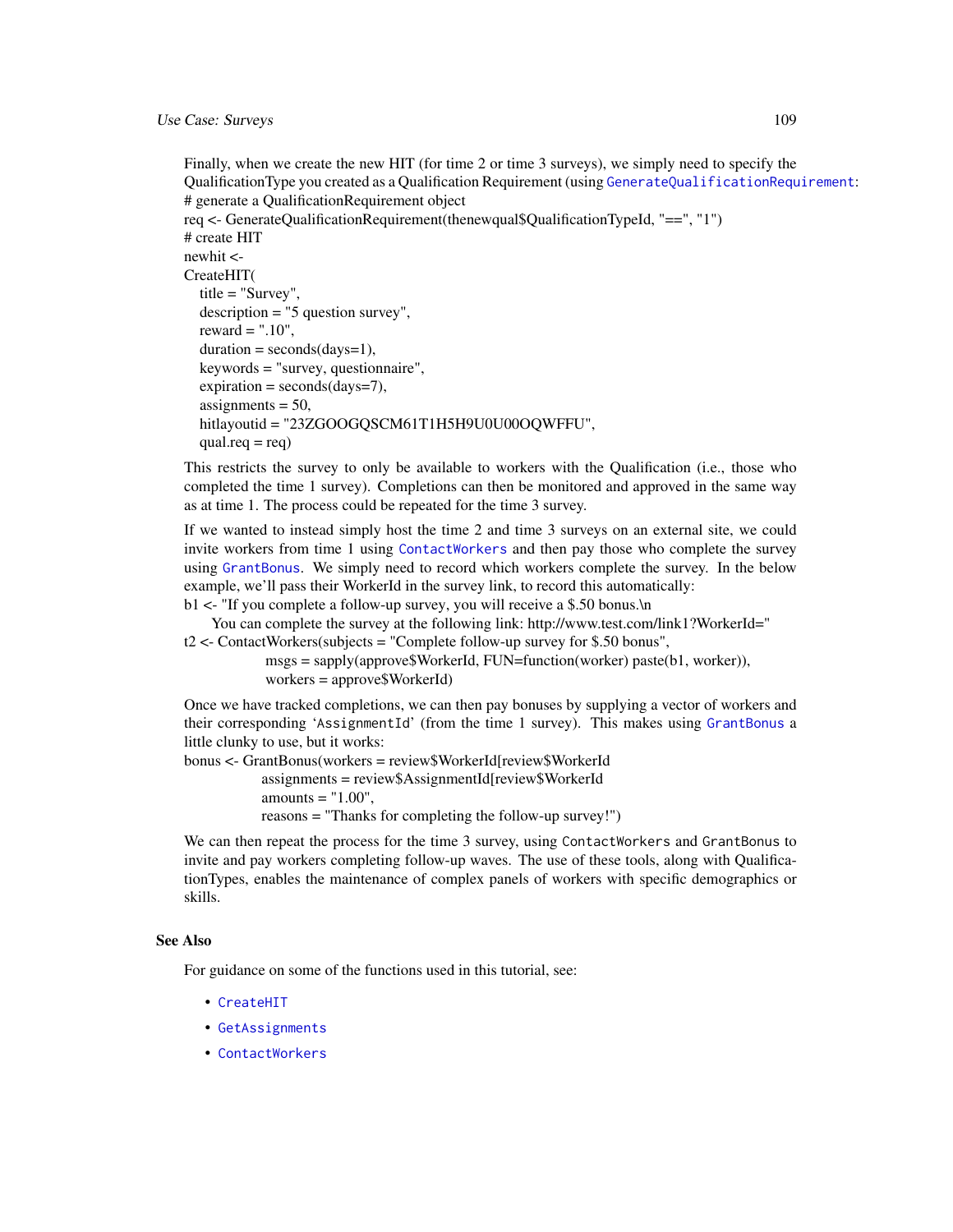- [GrantBonus](#page-70-0)
- [CreateQualificationType](#page-23-0)

For some other tutorials on how to use MTurkR for specific use cases, see the following:

- [categorization,](#page-95-0) for doing large-scale categorization (e.g., photo moderation or developing a training set)
- [sentiment,](#page-102-0) for doing sentiment coding
- [webscraping,](#page-99-0) for manual scraping of web data

wizard.simple *Interactive MTurkR Mode*

# **Description**

An interactive, menu-based console wizard to perform MTurkR functions.

## Usage

 $wizard.simple(graphics = FALSE, sandbox = NULL, ...)$ 

#### Arguments

| graphics                | Optionally use graphical menus, if available, for the simple wizard. See menu.<br>Default is FALSE.                                                                                                                  |
|-------------------------|----------------------------------------------------------------------------------------------------------------------------------------------------------------------------------------------------------------------|
| sandbox                 | Optionally execute all requests in the MTurk sandbox rather than the live server.<br>Default (in MTurkR. Wizard) is FALSE; the default in wizard. simple is NULL<br>(with the wizard prompting for a value on load.) |
| $\cdot$ $\cdot$ $\cdot$ | Additional arguments passed to request.                                                                                                                                                                              |

#### Details

An interactive, menu-based wizard (with optionally graphical menus) to perform most MTurkR operations. It is intended as a way for MTurk (and MTurkR) beginners to quickly create and monitor HITs; approve and reject assignments; notify, bonus, and block/unblock workers; manage Qualifications; monitor MTurk statistics; and interact with the MTurk Requester User Interface (RUI). All functionality accepts basic inputs interactively and executes requests without programming individual commands.

The wizard remains under development, but detailed documentation can be found at [https://](https://github.com/leeper/MTurkR/wiki/Wizard-Text-Based) [github.com/leeper/MTurkR/wiki/Wizard-Text-Based](https://github.com/leeper/MTurkR/wiki/Wizard-Text-Based).

A more fully featured, interactive graphical wizard, which was previously available as part of MTurkR, has been refactored into a separate package called MTurkRGUI, available from CRAN. Please install and load that package for full documentation, or visit [https://github.com/leeper/](https://github.com/leeper/MTurkR/wiki/Wizard%20Graphical) [MTurkR/wiki/Wizard%20Graphical](https://github.com/leeper/MTurkR/wiki/Wizard%20Graphical) for more details.

<span id="page-109-0"></span>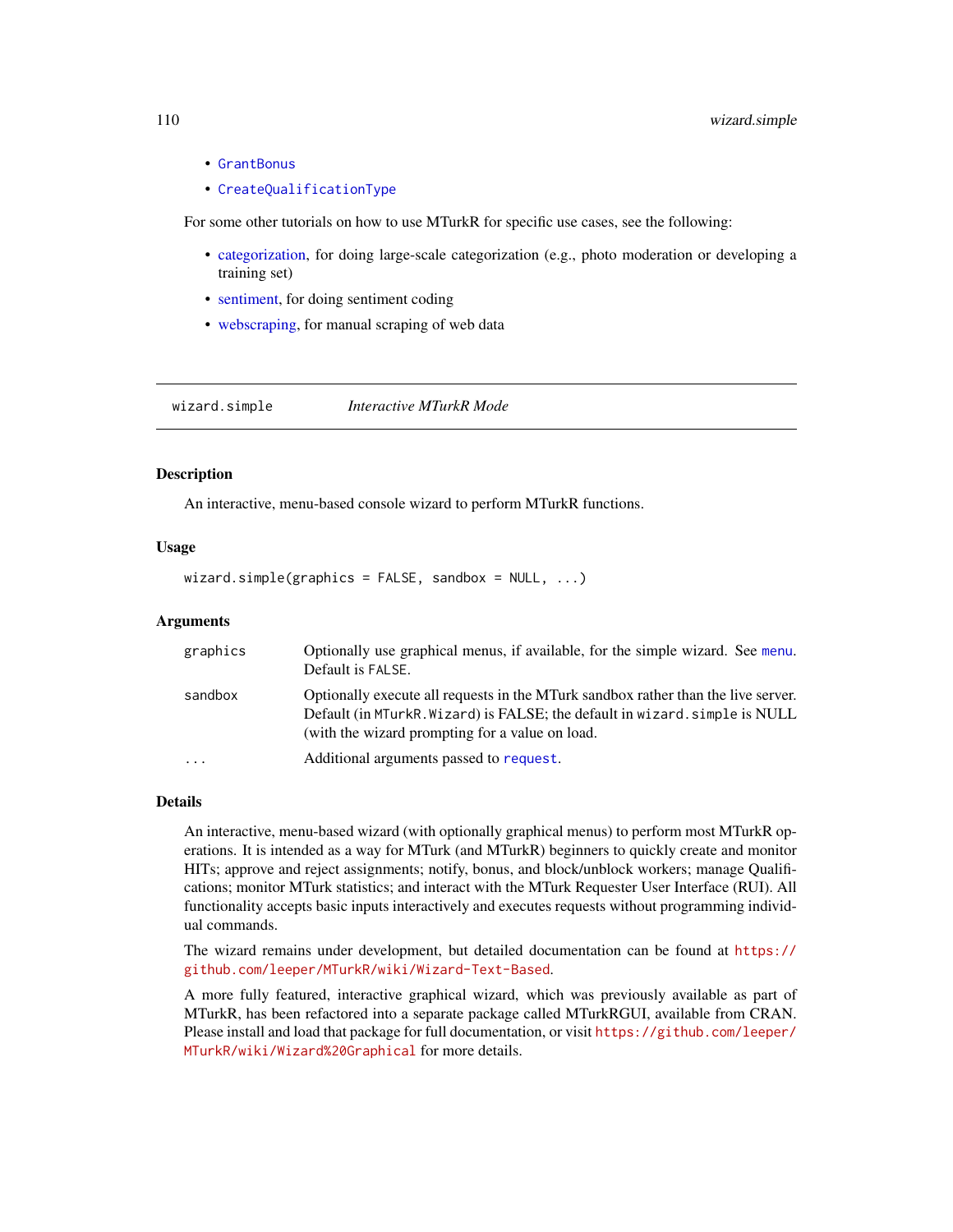#### <span id="page-110-0"></span> $XML$  111

# Value

Currently returns nothing.

## Author(s)

Thomas J. Leeper

## Examples

## Not run: wizard.simple()

## End(Not run)

#### XML *Parse MTurk XML to Data Frame*

## Description

Parse MTurk XML Responses to R data.frames.

#### Usage

```
as.data.frame.AnswerKey(xml.parsed)
as.data.frame.Assignments(xml.parsed,
                          return.assignment.xml = FALSE)
as.data.frame.BonusPayments(xml.parsed)
as.data.frame.ExternalQuestion(xml.parsed)
as.data.frame.HITs(xml.parsed,
                   return.hit.xml = FALSE,
                   return.qual.list = TRUE,
                   sandbox = getOption('MTurkR.sandbox'))
as.data.frame.HTMLQuestion(xml.parsed)
as.data.frame.QualificationRequests(xml.parsed)
as.data.frame.QualificationRequirements(xml.parsed = NULL,
                                        xmlnodeset = NULL,
                                        hit.number = NULL,
                                        sandbox = getOption('MTurkR.sandbox'))
as.data.frame.Qualifications(xml.parsed)
as.data.frame.QualificationTypes(xml.parsed)
as.data.frame.QuestionFormAnswers(xml.parsed)
as.data.frame.QuestionForm(xml.parsed)
as.data.frame.ReviewResults(xml.parsed)
as.data.frame.WorkerBlock(xml.parsed)
```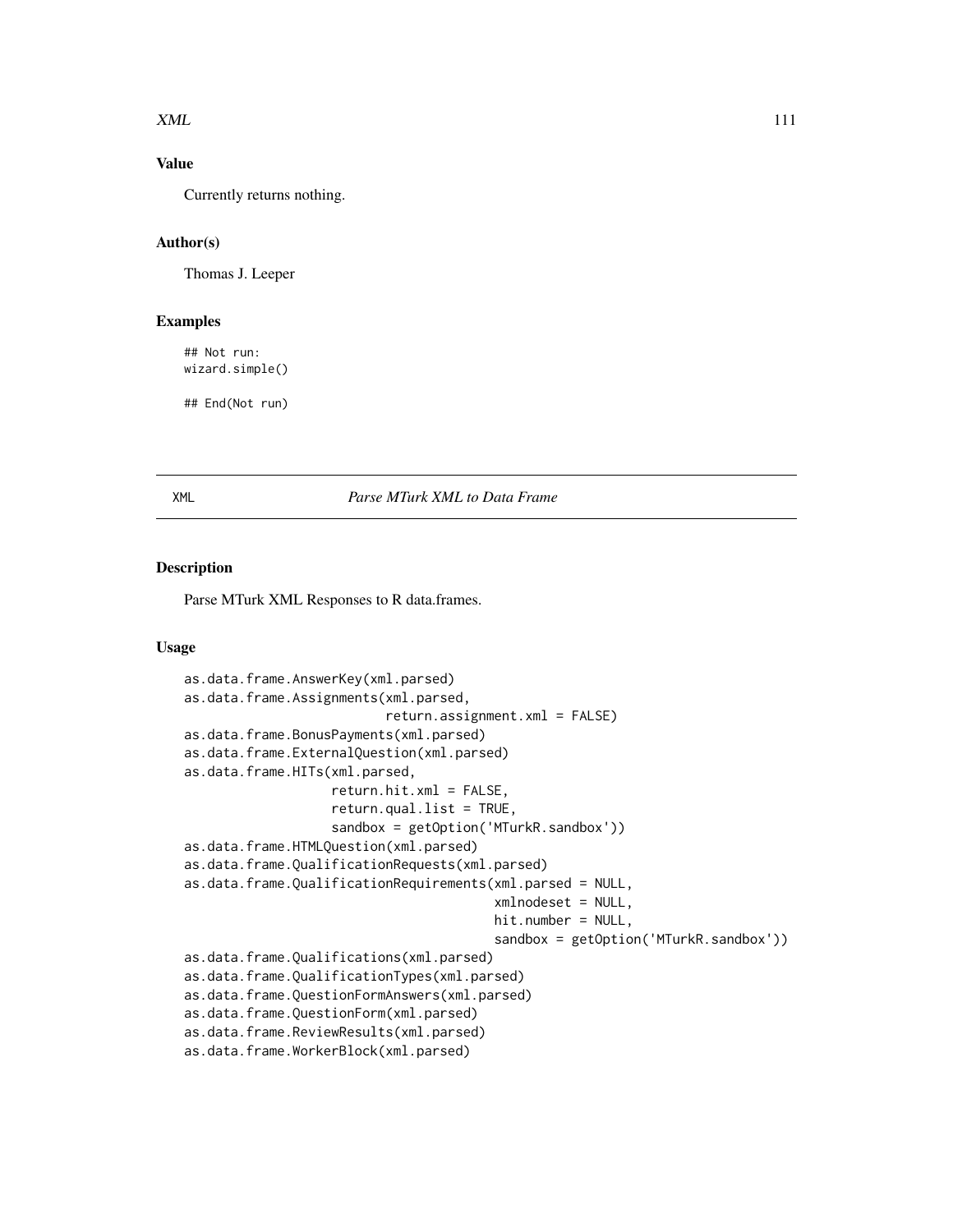# <span id="page-111-0"></span>Arguments

| A full MTurk XML response parsed by the xmlParse.                                                                                       |  |
|-----------------------------------------------------------------------------------------------------------------------------------------|--|
| An XML nodeset.<br>return.assignment.xml                                                                                                |  |
| A logical indicating whether workers' responses to HIT questions should be<br>returned.                                                 |  |
| return.hit.xml A logical indicating whether the HIT XML should be returned. Default is FALSE.                                           |  |
| return.qual.list                                                                                                                        |  |
| A logical indicating whether the Qualification Requirement list should be re-<br>turned. Default is TRUE.                               |  |
| An optional parameter included for advanced users, to return only one of the<br>specified HITs.                                         |  |
| An optional parameter included for advanced users, to return only one of the<br>specified HITs.                                         |  |
| A logical indicating whether GetQualificationType, called internally, should<br>query the sandbox for user-defined Qualification Types. |  |
|                                                                                                                                         |  |

# Details

Mostly internal functions to convert XML-formatted MTurk responses into more useful R data frames. These are mostly internal to the extent that most users will never call them directly, but they may be useful if one needs to examine information stored in the MTurkR log file, or if [request](#page-79-0) is used directly.

### Value

A data frame (or list of data frames, in some cases) containing the request data.

# Author(s)

Thomas J. Leeper

# References

[API Reference: Data Structures](http://docs.amazonwebservices.com/AWSMechTurk/latest/AWSMturkAPI/ApiReference_DataStructuresArticle.html)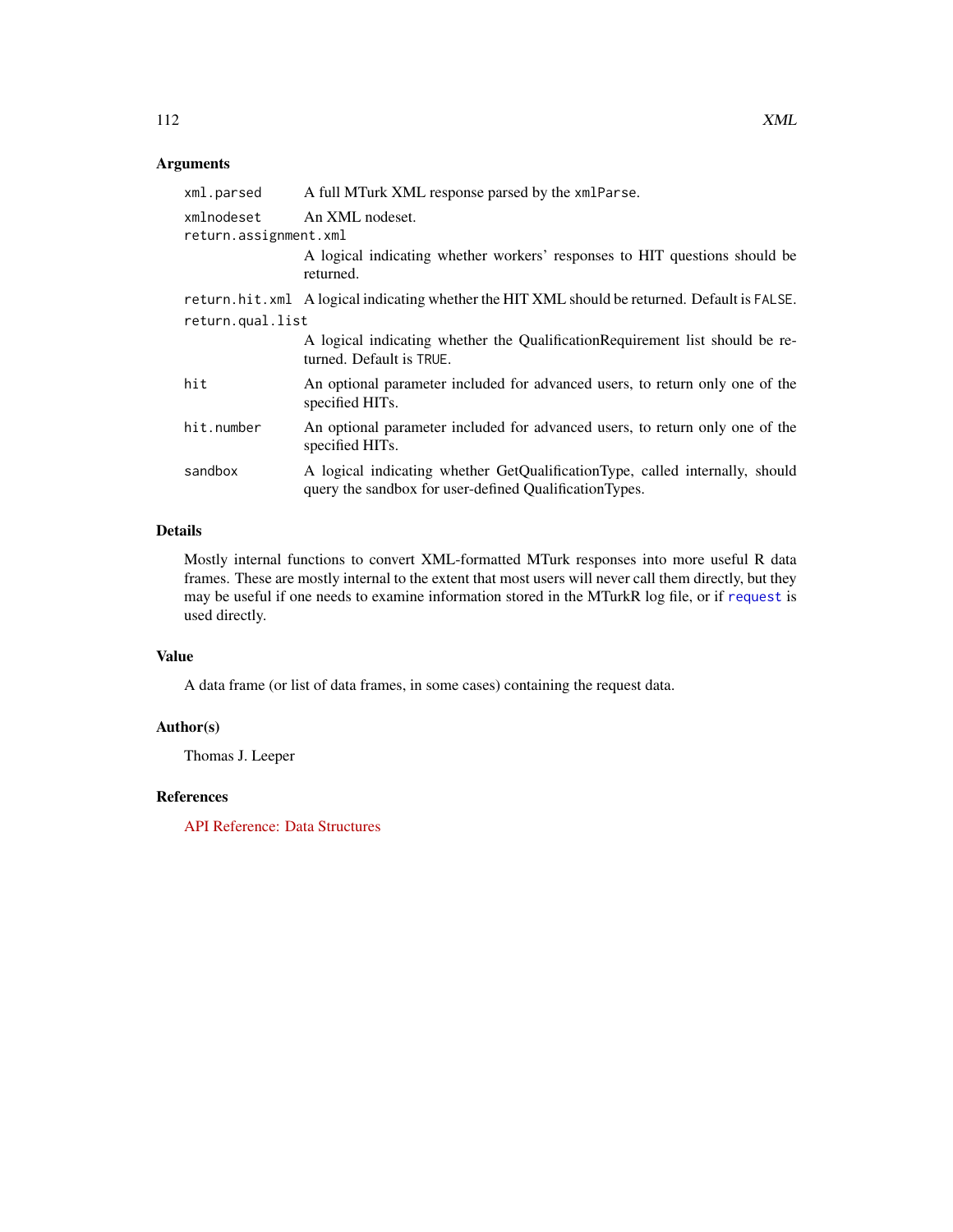# **Index**

∗Topic Assignments ApproveAssignment, [6](#page-5-0) GetAssignment, [51](#page-50-1) GetFileUpload, [55](#page-54-0) RejectAssignment, [79](#page-78-0) ∗Topic Documentation Miscellaneous, [74](#page-73-0) ∗Topic HITs BulkCreate, [12](#page-11-0) ChangeHITType, [16](#page-15-0) CreateHIT, [20](#page-19-1) DisableHIT, [28](#page-27-0) DisposeHIT, [29](#page-28-0) ExpireHIT, [32](#page-31-0) ExtendHIT, [34](#page-33-0) GenerateExternalQuestion, [37](#page-36-0) GenerateHITLayoutParameter, [39](#page-38-0) GenerateHITsFromTemplate, [40](#page-39-0) GenerateHTMLQuestion, [42](#page-41-0) GenerateReviewPolicy, [47](#page-46-0) GetHIT, [57](#page-56-0) GetHITsForQualificationType, [59](#page-58-0) GetReviewableHITs, [66](#page-65-0) GetReviewResultsForHIT, [67](#page-66-0) RegisterHITType, [77](#page-76-0) SearchHITs, [83](#page-82-0) SetHITAsReviewing, [89](#page-88-0) ∗Topic IO readlogfile, [76](#page-75-0) ∗Topic Notifications GenerateNotification, [44](#page-43-0) SendTestEventNotification, [88](#page-87-0) SetHITTypeNotification, [91](#page-90-0) ∗Topic Qualifications AssignQualification, [8](#page-7-0) CreateQualificationType, [24](#page-23-1) GenerateAnswerKey, [36](#page-35-0) GenerateQualificationRequirement, [45](#page-44-1)

GetHITsForQualificationType, [59](#page-58-0) GetQualificationRequests, [60](#page-59-0) GetQualifications, [62](#page-61-0) GetQualificationScore, [63](#page-62-0) GetQualificationType, [65](#page-64-0) GrantQualification, [72](#page-71-0) RevokeQualification, [82](#page-81-0) SearchQualificationTypes, [85](#page-84-0) UpdateQualificationScore, [93](#page-92-0) UpdateQualificationType, [94](#page-93-0) ∗Topic Use Cases Use Case: Categorization, [96](#page-95-1) Use Case: Scraping, [100](#page-99-1) Use Case: Sentiment Analysis, [103](#page-102-1) Use Case: Surveys, [106](#page-105-0) ∗Topic Workers Blocking Workers, [11](#page-10-0) ContactWorker, [18](#page-17-1) GetBonuses, [54](#page-53-0) GetStatistic, [69](#page-68-0) GrantBonus, [71](#page-70-1) ∗Topic package MTurkR-package, [3](#page-2-0) AccountBalance, [4](#page-3-0) accountbalance *(*AccountBalance*)*, [4](#page-3-0) AnswerKeyTemplate *(*GenerateAnswerKey*)*, [36](#page-35-0) approve *(*ApproveAssignment*)*, [6](#page-5-0) approveall *(*ApproveAssignment*)*, [6](#page-5-0) ApproveAllAssignments, *[53](#page-52-0)*, *[79](#page-78-0)* ApproveAllAssignments *(*ApproveAssignment*)*, [6](#page-5-0) ApproveAssignment, [6,](#page-5-0) *[53](#page-52-0)*, *[80](#page-79-1)* ApproveAssignments, *[3](#page-2-0)* ApproveAssignments *(*ApproveAssignment*)*, [6](#page-5-0) as.data.frame.AnswerKey *(*XML*)*, [111](#page-110-0) as.data.frame.Assignments *(*XML*)*, [111](#page-110-0) as.data.frame.BonusPayments *(*XML*)*, [111](#page-110-0)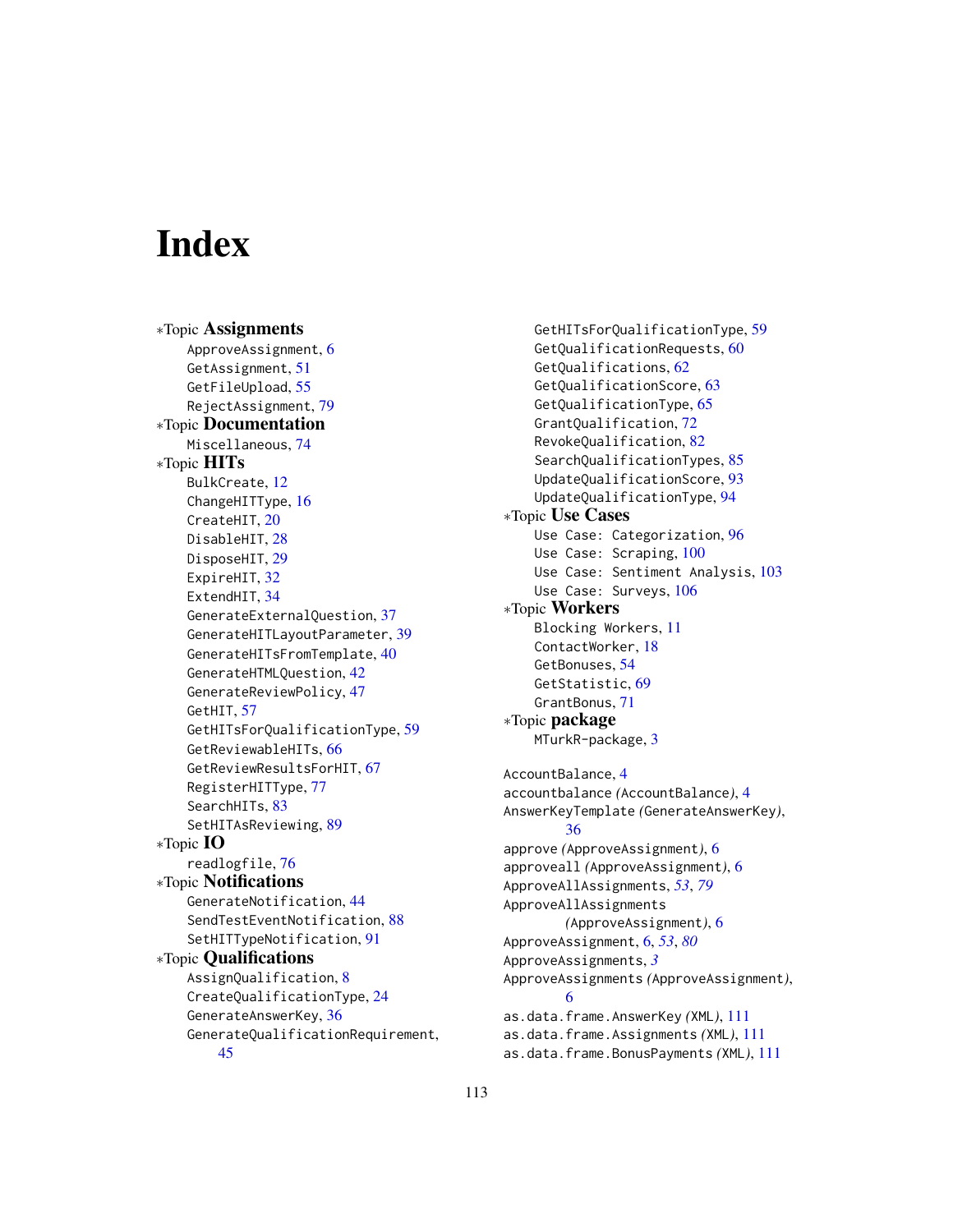as.data.frame.ExternalQuestion *(*XML*)*, [111](#page-110-0) as.data.frame.HITs *(*XML*)*, [111](#page-110-0) as.data.frame.HTMLQuestion *(*XML*)*, [111](#page-110-0) as.data.frame.MTurkResponse *(*XML*)*, [111](#page-110-0) as.data.frame.QualificationRequests *(*XML*)*, [111](#page-110-0) as.data.frame.QualificationRequirements *(*XML*)*, [111](#page-110-0) as.data.frame.Qualifications *(*XML*)*, [111](#page-110-0) as.data.frame.QualificationTypes *(*XML*)*, [111](#page-110-0) as.data.frame.QuestionForm *(*XML*)*, [111](#page-110-0) as.data.frame.QuestionFormAnswers *(*XML*)*, [111](#page-110-0) as.data.frame.ReviewResults *(*XML*)*, [111](#page-110-0) as.data.frame.WorkerBlock *(*XML*)*, [111](#page-110-0) assignment *(*GetAssignment*)*, [51](#page-50-1) assignments *(*GetAssignment*)*, [51](#page-50-1) assignqual *(*AssignQualification*)*, [8](#page-7-0) AssignQualification, [8,](#page-7-0) *[25](#page-24-0)*, *[108](#page-107-0)* AssignQualifications *(*AssignQualification*)*, [8](#page-7-0)

```
block (Blocking Workers), 11
blockedworkers (Blocking Workers), 11
Blocking Workers, 11
BlockWorker (Blocking Workers), 11
BlockWorkers (Blocking Workers), 11
bonus (GrantBonus), 71
bonuses (GetBonuses), 54
BulkCreate, 4, 12, 20, 22, 23, 100, 101, 103,
         105
BulkCreateFromHITLayout (BulkCreate), 12
BulkCreateFromTemplate, 41, 97, 99, 101,
         103, 105
BulkCreateFromTemplate (BulkCreate), 12
BulkCreateFromURLs, 101
BulkCreateFromURLs (BulkCreate), 12
categorization, 4, 103, 106, 110
```
categorization *(*Use Case: Categorization*)*, [96](#page-95-1) ChangeHITType, [16,](#page-15-0) *[78](#page-77-0)*, *[99](#page-98-0)*, *[102](#page-101-0)*, *[105](#page-104-0)* changehittype *(*ChangeHITType*)*, [16](#page-15-0) contact *(*ContactWorker*)*, [18](#page-17-1) ContactWorker, *[3](#page-2-0)*, [18](#page-17-1) ContactWorkers, *[109](#page-108-0)* ContactWorkers *(*ContactWorker*)*, [18](#page-17-1) create *(*CreateHIT*)*, [20](#page-19-1) CreateHIT, *[3,](#page-2-0) [4](#page-3-0)*, *[13,](#page-12-0) [14](#page-13-0)*, *[18](#page-17-1)*, [20,](#page-19-1) *[25](#page-24-0)*, *[29,](#page-28-0) [30](#page-29-0)*, *[33](#page-32-0)*, *[35](#page-34-0)*, *[37](#page-36-0)[–43](#page-42-0)*, *[45](#page-44-1)[–48](#page-47-0)*, *[69](#page-68-0)*, *[78](#page-77-0)*, *[87](#page-86-0)*, *[101](#page-100-0)*, *[107](#page-106-0)[–109](#page-108-0)* createhit *(*CreateHIT*)*, [20](#page-19-1) createqual *(*CreateQualificationType*)*, [24](#page-23-1) CreateQualificationType, *[8](#page-7-0)[–10](#page-9-0)*, [24,](#page-23-1) *[32](#page-31-0)*, *[36](#page-35-0)*, *[46](#page-45-0)*, *[65](#page-64-0)*, *[86](#page-85-0)*, *[96](#page-95-1)*, *[100](#page-99-1)*, *[108](#page-107-0)*, *[110](#page-109-0)* credentials, [27](#page-26-0) disable *(*DisableHIT*)*, [28](#page-27-0) DisableHIT, *[23](#page-22-0)*, [28,](#page-27-0) *[30](#page-29-0)*, *[33](#page-32-0)*, *[35](#page-34-0)* DisposeHIT, *[23](#page-22-0)*, *[28,](#page-27-0) [29](#page-28-0)*, [29,](#page-28-0) *[33](#page-32-0)*, *[35](#page-34-0)* disposehit *(*DisposeHIT*)*, [29](#page-28-0) disposequal *(*DisposeQualificationType*)*, [31](#page-30-0) DisposeQualificationType, *[26](#page-25-0)*, [31,](#page-30-0) *[65](#page-64-0)*, *[86](#page-85-0)*, *[96](#page-95-1)* expire *(*ExpireHIT*)*, [32](#page-31-0) ExpireHIT, *[23](#page-22-0)*, *[29,](#page-28-0) [30](#page-29-0)*, [32,](#page-31-0) *[35](#page-34-0)*, *[99](#page-98-0)*, *[102](#page-101-0)*, *[105](#page-104-0)* extend *(*ExtendHIT*)*, [34](#page-33-0) ExtendHIT, *[23](#page-22-0)*, *[29,](#page-28-0) [30](#page-29-0)*, *[32,](#page-31-0) [33](#page-32-0)*, [34,](#page-33-0) *[99](#page-98-0)*, *[102](#page-101-0)*, *[105](#page-104-0)* GenerateAnswerKey, *[25](#page-24-0)*, [36](#page-35-0) GenerateAssignmentReviewPolicy, *[21](#page-20-0)* GenerateAssignmentReviewPolicy *(*GenerateReviewPolicy*)*, [47](#page-46-0) GenerateExternalQuestion, *[13](#page-12-0)*, [37,](#page-36-0) *[40](#page-39-0)*, *[43](#page-42-0)* GenerateHITLayoutParameter, *[14](#page-13-0)*, *[22](#page-21-0)*, *[38](#page-37-0)*, [39,](#page-38-0) *[43](#page-42-0)* GenerateHITReviewPolicy, *[21](#page-20-0)*, *[23](#page-22-0)*, *[68,](#page-67-0) [69](#page-68-0)* GenerateHITReviewPolicy *(*GenerateReviewPolicy*)*, [47](#page-46-0) GenerateHITsFromTemplate, *[14](#page-13-0)*, *[22](#page-21-0)*, *[39,](#page-38-0) [40](#page-39-0)*, [40](#page-39-0)

GenerateHTMLQuestion, *[13](#page-12-0)*, [42,](#page-41-0) *[101](#page-100-0)* GenerateNotification, [44,](#page-43-0) *[88,](#page-87-0) [89](#page-88-0)*, *[91,](#page-90-0) [92](#page-91-0)* GenerateQualificationRequirement, *[17](#page-16-0)*, *[22,](#page-21-0) [23](#page-22-0)*, [45,](#page-44-1) *[78](#page-77-0)*, *[97](#page-96-0)*, *[100](#page-99-1)*, *[102](#page-101-0)*, *[104](#page-103-0)*, *[109](#page-108-0)* GenerateReviewPolicy, [47](#page-46-0) GetAssignment, *[7](#page-6-0)*, [51,](#page-50-1) *[79](#page-78-0)* GetAssignments, *[3](#page-2-0)*, *[100](#page-99-1)*, *[102,](#page-101-0) [103](#page-102-1)*, *[105](#page-104-0)*, *[109](#page-108-0)* GetAssignments *(*GetAssignment*)*, [51](#page-50-1) getbalance *(*AccountBalance*)*, [4](#page-3-0) GetBlockedWorkers *(*Blocking Workers*)*, [11](#page-10-0) GetBonuses, [54,](#page-53-0) *[72](#page-71-0)* GetFileUpload, [55](#page-54-0) GetHIT, *[53](#page-52-0)*, [57,](#page-56-0) *[60](#page-59-0)*, *[67](#page-66-0)*, *[84](#page-83-0)*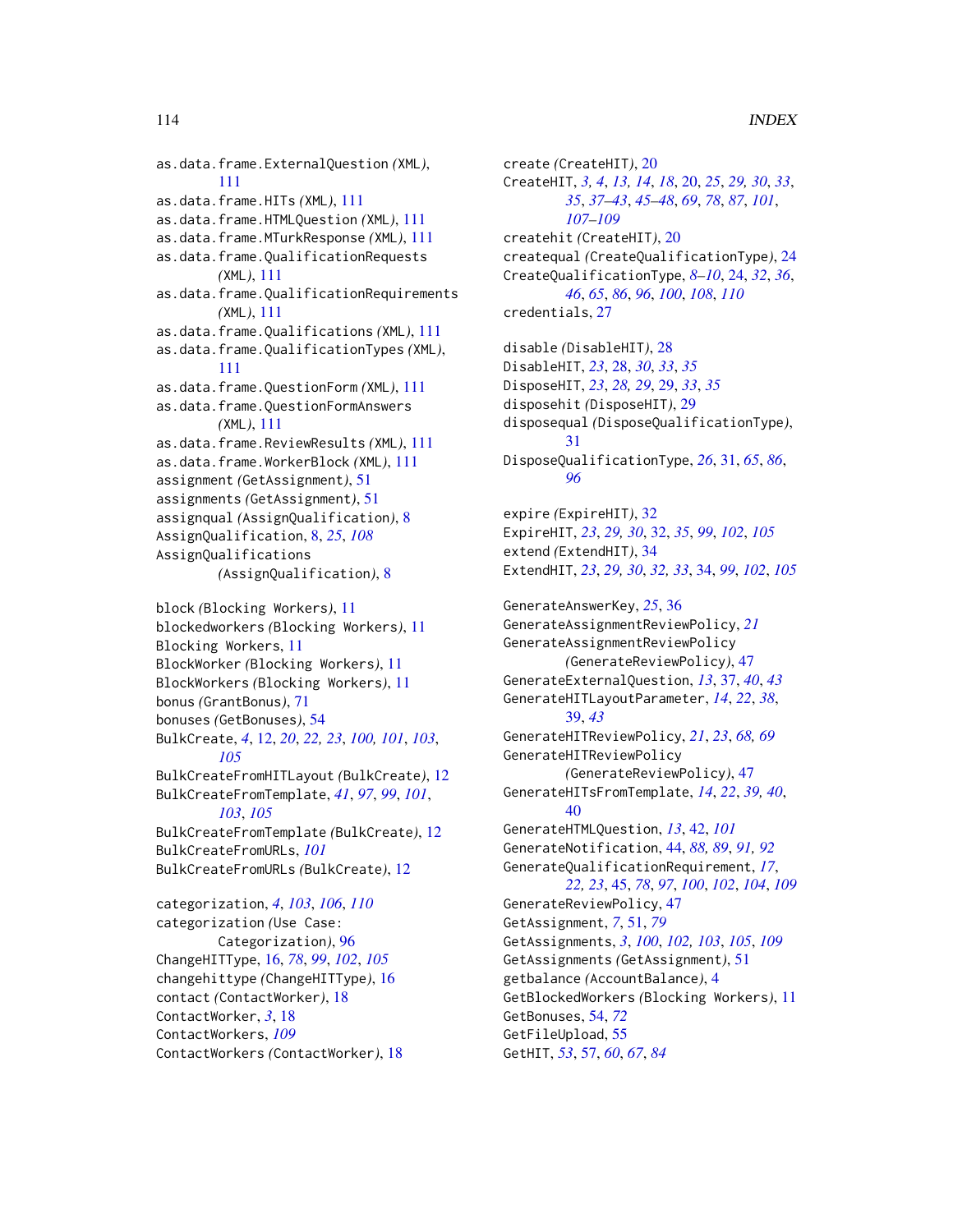## INDEX 115

gethit *(*GetHIT*)*, [57](#page-56-0) gethitsbyqual *(*GetHITsForQualificationType*)*, [59](#page-58-0) GetHITsForQualificationType, *[58](#page-57-0)*, [59,](#page-58-0) *[67](#page-66-0)* GetQualificationRequests, [60,](#page-59-0) *[73,](#page-72-0) [74](#page-73-0)* GetQualifications, [62,](#page-61-0) *[64](#page-63-0)*, *[94](#page-93-0)* GetQualificationScore, *[62,](#page-61-0) [63](#page-62-0)*, [63,](#page-62-0) *[94](#page-93-0)* GetQualificationType, *[26](#page-25-0)*, *[32](#page-31-0)*, *[36](#page-35-0)*, [65,](#page-64-0) *[86](#page-85-0)*, *[96](#page-95-1)* getquals *(*GetQualifications*)*, [62](#page-61-0) GetReviewableHITs, *[58](#page-57-0)*, [66,](#page-65-0) *[84](#page-83-0)*, *[90](#page-89-0)* GetReviewResultsForHIT, *[48](#page-47-0)*, [67](#page-66-0) GetStatistic, [69](#page-68-0) geturls *(*GetFileUpload*)*, [55](#page-54-0) GetWorkerStatistic, *[63](#page-62-0)* GetWorkerStatistic *(*GetStatistic*)*, [69](#page-68-0) GrantBonus, *[3](#page-2-0)*, *[19](#page-18-0)*, *[55](#page-54-0)*, [71,](#page-70-1) *[109,](#page-108-0) [110](#page-109-0)* grantqual *(*GrantQualification*)*, [72](#page-71-0) GrantQualification, *[61](#page-60-0)*, [72,](#page-71-0) *[82](#page-81-0)* GrantQualifications *(*GrantQualification*)*, [72](#page-71-0)

hit *(*GetHIT*)*, [57](#page-56-0) HITStatus, *[100](#page-99-1)*, *[102,](#page-101-0) [103](#page-102-1)*, *[105](#page-104-0)* HITStatus *(*GetHIT*)*, [57](#page-56-0) hittype *(*RegisterHITType*)*, [77](#page-76-0)

list.files, *[101](#page-100-0)* ListOperations *(*Miscellaneous*)*, [74](#page-73-0) listops *(*Miscellaneous*)*, [74](#page-73-0) ListQualificationTypes, *[46](#page-45-0)* ListQualificationTypes *(*Miscellaneous*)*, [74](#page-73-0) ListStatistics, *[9](#page-8-0)*, *[69,](#page-68-0) [70](#page-69-0)* ListStatistics *(*Miscellaneous*)*, [74](#page-73-0)

menu, *[110](#page-109-0)* merge, *[97](#page-96-0)* Miscellaneous, [74](#page-73-0) MTurkR *(*MTurkR-package*)*, [3](#page-2-0) MTurkR-package, [3](#page-2-0)

notificationtest *(*SendTestEventNotification*)*, [88](#page-87-0)

OpenDownloadPage *(*Miscellaneous*)*, [74](#page-73-0) OpenManageHITPage, *[84](#page-83-0)* OpenManageHITPage *(*Miscellaneous*)*, [74](#page-73-0) OpenQualificationPage *(*Miscellaneous*)*, [74](#page-73-0)

OpenWorkerPage *(*Miscellaneous*)*, [74](#page-73-0) paybonus *(*GrantBonus*)*, [71](#page-70-1) print.MTurkResponse *(*request*)*, [80](#page-79-1) qualrequests *(*GetQualificationRequests*)*, [60](#page-59-0) qualscore *(*GetQualificationScore*)*, [63](#page-62-0) qualtype *(*GetQualificationType*)*, [65](#page-64-0) readlogfile, *[3](#page-2-0)*, [76,](#page-75-0) *[81](#page-80-0)* RegisterHITType, *[18](#page-17-1)*, *[23](#page-22-0)*, *[25](#page-24-0)*, *[45,](#page-44-1) [46](#page-45-0)*, [77,](#page-76-0) *[100](#page-99-1)*, *[105](#page-104-0)*, *[108](#page-107-0)* reject *(*RejectAssignment*)*, [79](#page-78-0) RejectAssignment, *[7](#page-6-0)*, *[53](#page-52-0)*, [79](#page-78-0) RejectAssignments *(*RejectAssignment*)*, [79](#page-78-0) RejectQualification, *[61](#page-60-0)*, *[82](#page-81-0)* RejectQualification *(*GrantQualification*)*, [72](#page-71-0) RejectQualifications, *[73](#page-72-0)* RejectQualifications *(*GrantQualification*)*, [72](#page-71-0) rejectrequest *(*GrantQualification*)*, [72](#page-71-0) request, *[4,](#page-3-0) [5](#page-4-0)*, *[7](#page-6-0)*, *[9](#page-8-0)*, *[11](#page-10-0)*, *[17](#page-16-0)*, *[19](#page-18-0)*, *[22](#page-21-0)*, *[25](#page-24-0)*, *[28](#page-27-0)*, *[30,](#page-29-0) [31](#page-30-0)*, *[33,](#page-32-0) [34](#page-33-0)*, *[52](#page-51-0)*, *[54](#page-53-0)*, *[56](#page-55-0)*, *[58,](#page-57-0) [59](#page-58-0)*, *[61,](#page-60-0) [62](#page-61-0)*, *[64,](#page-63-0) [65](#page-64-0)*, *[67,](#page-66-0) [68](#page-67-0)*, *[70,](#page-69-0) [71](#page-70-1)*, *[73](#page-72-0)*, *[77](#page-76-0)[–79](#page-78-0)*, [80,](#page-79-1) *[82](#page-81-0)*, *[84,](#page-83-0) [85](#page-84-0)*, *[88](#page-87-0)*, *[90,](#page-89-0) [91](#page-90-0)*, *[93](#page-92-0)*, *[95](#page-94-0)*, *[110](#page-109-0)*, *[112](#page-111-0)* RequesterReport *(*GetStatistic*)*, [69](#page-68-0) reviewable *(*GetReviewableHITs*)*, [66](#page-65-0) reviewing *(*SetHITAsReviewing*)*, [89](#page-88-0) reviewresults *(*GetReviewResultsForHIT*)*, [67](#page-66-0) revokequal *(*RevokeQualification*)*, [82](#page-81-0) RevokeQualification, *[73](#page-72-0)*, [82](#page-81-0) RevokeQualifications *(*RevokeQualification*)*, [82](#page-81-0) SearchHITs, *[30](#page-29-0)*, *[58](#page-57-0)*, *[60](#page-59-0)*, *[67](#page-66-0)*, [83,](#page-82-0) *[86](#page-85-0)* searchhits *(*SearchHITs*)*, [83](#page-82-0) SearchQualificationTypes, *[26](#page-25-0)*, *[32](#page-31-0)*, *[65](#page-64-0)*, *[84](#page-83-0)*, [85,](#page-84-0) *[96](#page-95-1)* searchquals *(*SearchQualificationTypes*)*, [85](#page-84-0) seconds, *[17](#page-16-0)*, *[22](#page-21-0)*, *[34](#page-33-0)*, *[78](#page-77-0)*, [87](#page-86-0) SendTestEventNotification, *[45](#page-44-1)*, [88,](#page-87-0) *[92](#page-91-0)*

sentiment, *[4](#page-3-0)*, *[96](#page-95-1)*, *[100](#page-99-1)*, *[103](#page-102-1)*, *[110](#page-109-0)* sentiment *(*Use Case: Sentiment Analysis*)*, [103](#page-102-1)